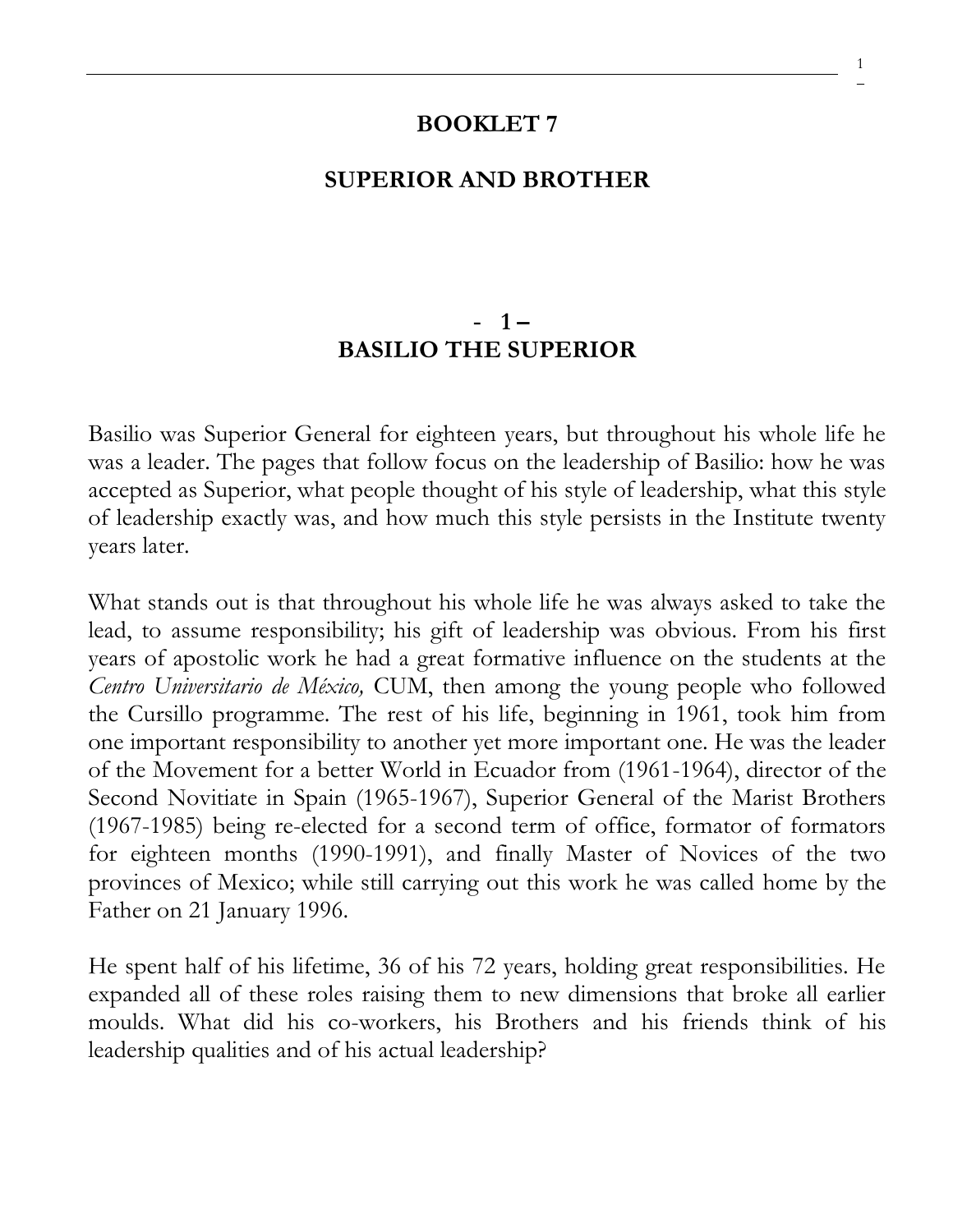#### **1. The Testimonies**

We can organise in two categories the testimonies concerning his leadership: first, those that reflect on the reasons underlying the Brothers' choice of him as their superior, and second, those that offer some evaluation of his work.

#### **1.1 Reasons underlying the brothers' choice of Basilio as Superior General**

Without a doubt, his intellect, his capacity for hard work, and his spiritual maturity – manifested by a constant audacity in the apostolate – were well known. We have already noted that Father Lombardi, founder of the Movement for a Better World, was delighted to have him as a co-worker, and all his letters are loud in his praises.<sup>1</sup> We have also noted the sentiments that show the high esteem in which he was held by the Brothers who followed the sessions of the Second Novitiate at l'Escorial during the years 1965-1967: they all felt that they were breathing a new air, were reinvigorated, and believed they were ready to face the great changes of the Council and of a world that was forever rapidly on the move. These Brothers were reassured by two things: the new instruments of work that they were offered for the apostolate, suited to the times, and the fact that these instruments were proposed to them by a man of God of rare stature.<sup>2</sup>

However, we come back to the crucial point of 1967, the special Chapter that the Church required of all religious congregations. Why did the choice fall upon Basilio? We listen to the words of Brother Quentin Duffy who was to be his Vicar for eighteen years: "Although he had none of the traditional qualities expected of a Superior General, those who knew him recognised his great intellect, his stability, his pride in his vocation as a Brother. He was well known and highly esteemed by several of the most well known religious institutes. For those who heard the Holy Spirit calling for an excellent religious, intelligent and open, and for those who remained attentive to the calls of the Holy Spirit who in a certain way was indicating the one he had chosen, filling in the ballot slip was quickly done and we

<sup>1</sup> *Basilio Rueda, An other Champagnat,* p. 20.

<sup>&</sup>lt;sup>2</sup> We need to read here the pages written in the historical documents of the sessions of the Second Novitiate in Spain, 1965-1972, and those that record the joy of a visit of Basilio – and his conferences – when he was Superior General.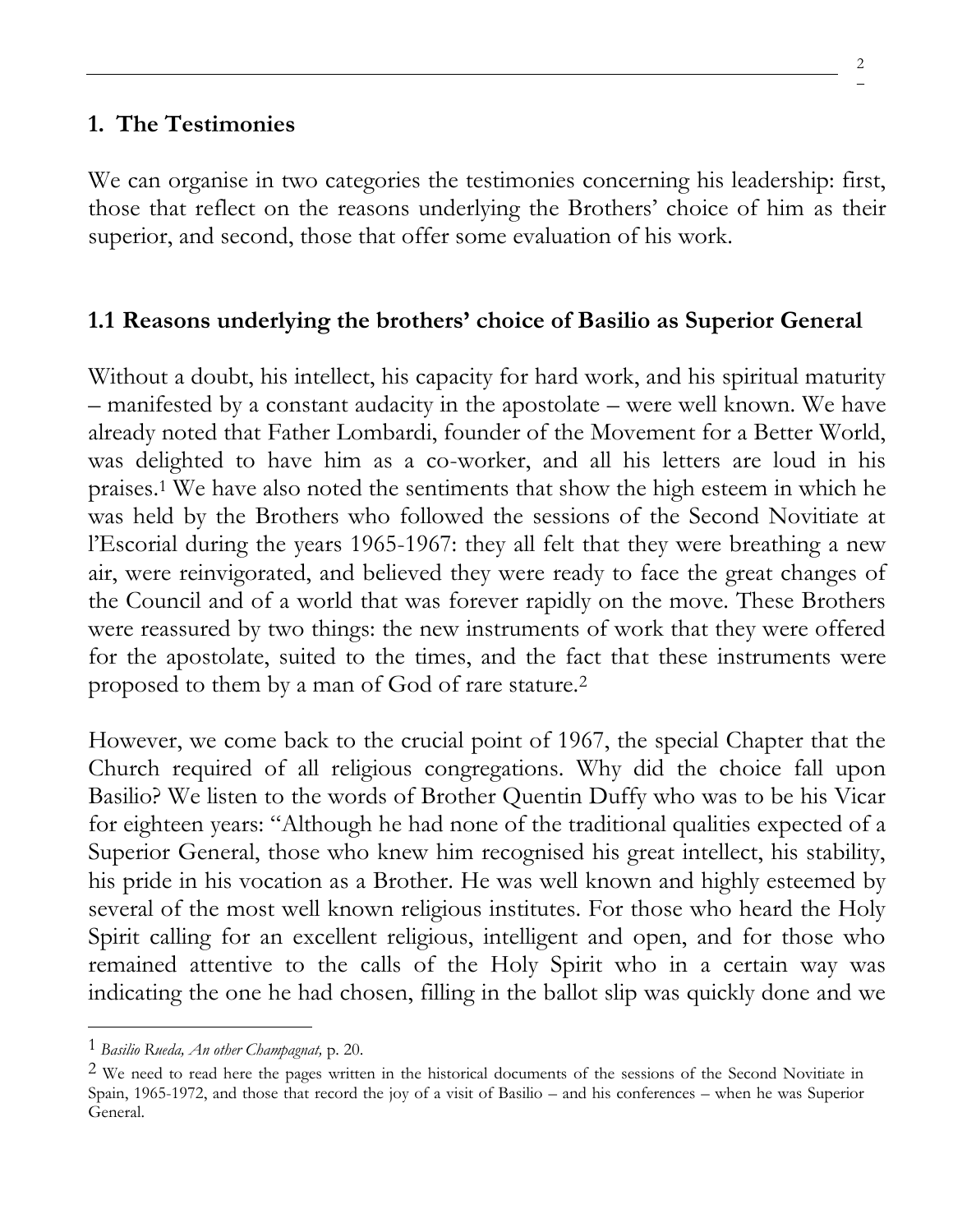3

had a "new" Superior, … someone capable of grasping the new realities of the world and of the Church…"<sup>3</sup> We have already noted the opinion of Brother Domingo Ruiz on Basilio's work at the beginning of the Chapter: "The Institute needed a Superior with the qualities of youthfulness, maturity, religious and scientific training, as well as a great capacity for work, not only in enduring the long hours of work that had to be done, but also in knowing how to use modern means, either in the choice of his helpers or in the use of technical means."<sup>4</sup> The reviews of the Spanish provinces of this time have numerous accounts of the same nature, and the Brothers of Spain were ready to ask that Brother Basilio be invited as an expert to the General Chapter should he not be chosen by his province, Central Mexico, or by any other, as a capitulant. Moreover, Basilio had been the animator of the preparation for the 1967 Chapter in Spain.<sup>5</sup>

Some important witnesses recall the image they had of Basilio at the moment of his election in 1967. First we hear from Brother Leoncio Martin, Vicar General in the council of Brother Charles Raphael. He had enrolled Brother Basilio as a school student, then encouraged him to enter the Juniorate, and eventually became his Provincial. The two had great respect and admiration for each other, master and disciple, although a master who intuitively knew that he had an exceptional disciple: "He was always regarded with much affection," recalls Brother Leoncio, who speaks eloquently about the young Basilio as a teacher and then as a leader in the Movement for a Better World; "I did not expect that; I was convinced that his outstanding qualities were unknown, because he avoided all ostentation… It was a moment of great emotion for me when he was named Superior General as I recalled the child that I had enrolled in the school and then in the Juniorate…"<sup>6</sup>

Second, we hear from Brother Arturo Chaves de la Mora; he lived with Basilio in the houses of formation - juniorate, novitiate, and scholasticate - and later they were teachers together for six years at the *Instituto México* and for three years at the *Centro Universitario de México –* we are hearing from one who was Basilio's companion in formation and in work. Their paths were going to cross again later

<sup>3</sup> *FMS-Message,* No. 19, May 1996, pp. 26-27.

<sup>4</sup> See Note 53 in the chapter on *Work*.

<sup>5</sup> *Madrid Marista, Al Hermano Basilio Rueda,* p. 7, Special Number on the occasion of the end of Brother Basilio's term of office in 1985.

<sup>6</sup> *Norte Marista,* October-November, 1967, p. 1188.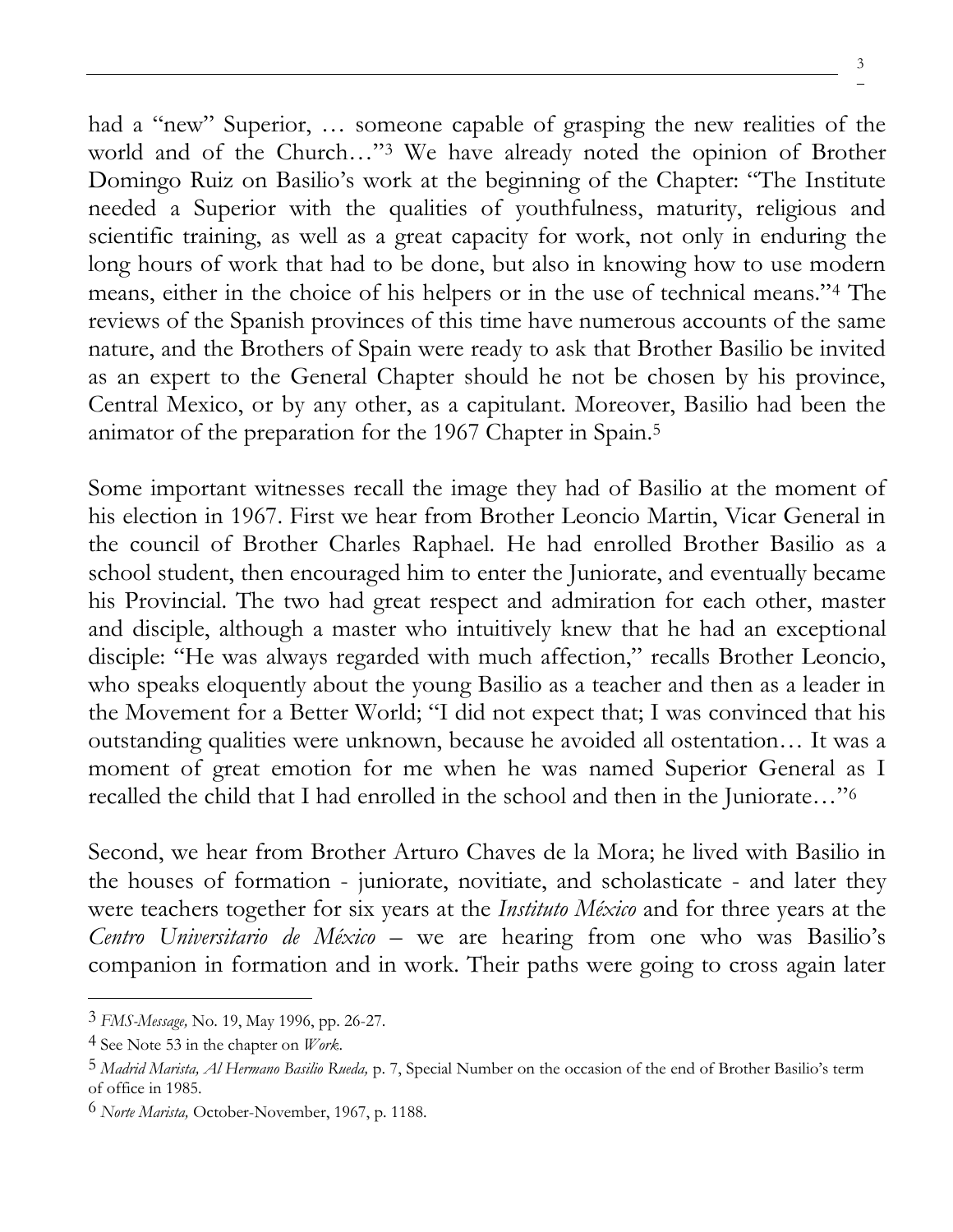when Arturo became Provincial, but above all when, in Basilio's second term of office, Arturo became a general councillor. When asked, "What human quality do you most admire in Basilio?" he replied, "He has a heart of gold, which makes him attentive to all the needs, the pains and the joys of others. Then, I have always been impressed by his integrity: his life, all his actions, follow a straight line, never deviating for reasons of expediency or personal convenience."7

The third one who speaks about Basilio is Mexican Brother Gabriel Rodriguez who was in Basilio's first general council (1967-1976). When Brother Gabriel was a scholastic at *El Instituto Queretano,* Basilio was one of the teachers and formators. Later he found himself among Basilio's team when Basilio was director of the Juniorate at Queretaro. Brother Gabriel spoke of him in these terms: "He is a man who gets to the bottom of problems and considers them in the light of faith and of his love for people. He can create a family spirit, high morale and team spirit, and lead everyone towards the Lord. By drawing on his spiritual riches he inspires others."<sup>8</sup>

During a period of eight months Brother Raul Coral Burbano worked with Basilio in the Better World Movement in Ecuador; he insists that his life was completely changed by meeting him. He believed that the outstanding aspects of Basilio's leadership were, "a total openness to the Church that was most fruitful; perfect planning of our activities as religious educators, and a clearer and deeper knowledge of our religious family and its place in the Church."<sup>9</sup>

An interview with these four Brothers was published in the review *Norte Marista.*  The review of the province of Léon, *Orientaciones,* publishes shorter accounts of interviews with a dozen Brothers (including those of the four already mentioned) but from much more diverse backgrounds: Brazil, China, Mexico, Africa, France, Argentina, Spain, Central America, Santa Maria, Brazil, Australia and New Zealand. These Brothers give their own opinions, but also recount what was agreed by the Brothers in the places they came from. In fact, the review *Norte Marista* of October-November 1967 prefaced the remarks of the four contributors

4

<sup>7</sup> *Norte Marista,* October-November 1967, p. 1189.

<sup>8</sup> Op. cit., p. 1191.

 $9$  Op. cit., p. 1193.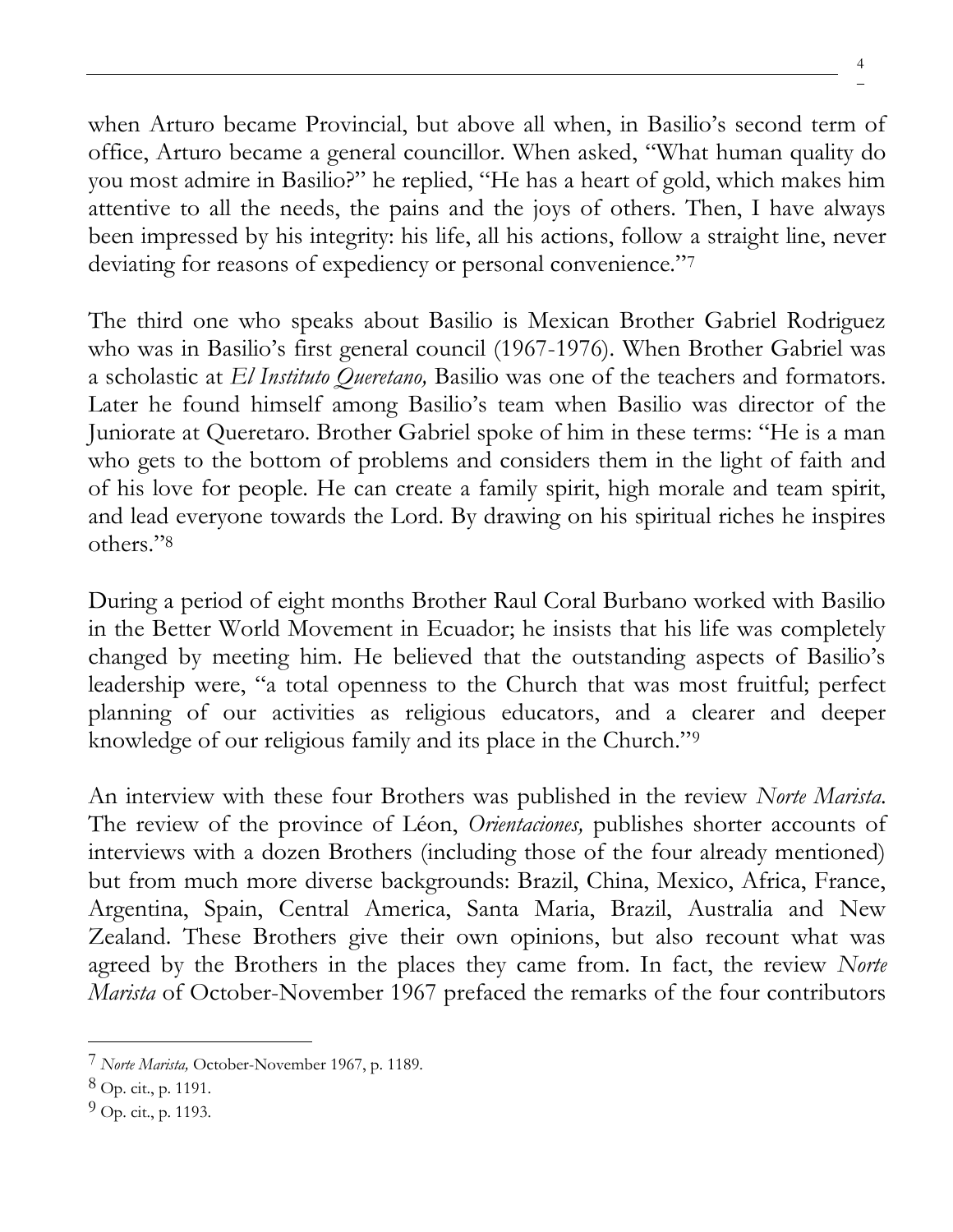(above) by a description the new Superior General as "*young, enthusiastic, and full of the Gospel spirit,"*<sup>10</sup> and on the first page of this issue, a prayer signed by Brother Cibrian begins, "*Lord, it has already been said, 'We have a new Superior General; a young man, wise, simple and pious.'"*<sup>11</sup>

The foreword of *Orentaciones*, written by Brother José García, speaks of Basilio as "*a noble figure, who enjoys respect and affection, who is loved because of his authenticity, the serenity of his judgments, his inclination to mix with everyone with a real sense of camaraderie, his spirit of service and sacrifice, and above all because in him we see the incarnation of the three Marist virtues: humility, simplicity and modesty."*

Brother Vicente Lorenzo, the architect of the general house and a delegate to the Chapter, had the following thoughts on the election of Basilio: "We have always thought that, in the face of the uncertainty and the ideological ferment of the present time, the congregation needed more than a kind of juridical framework; it needed a clear self understanding and a pastoral orientation faithful to Vatican II. Facing the task that had to be done, one obvious figure emerged from the heart of the Chapter, the person of the new Superior General. He had apostolic experience of a kind that surpassed that of any other one of us; he knew how to combine the virtues of a good religious with untiring apostolic activity; in him simplicity and kindness came together with firmness and respect for others. Here was a reflective man of great maturity and of unquestionable scientific training, and not only does he work, he also has the art of making others work enthusiastically too."<sup>12</sup> Brother Mario Guagliotto, provincial of Santa Maria, Brazil, saw Basilio as "a Superior who knows man under every aspect. In this post-conciliar period the congregation must work chiefly at forming religious with an ecclesial spirit. The Chapter has chosen the man for this mission."<sup>13</sup>

This gives us a clear picture of how Basilio was regarded in the Latin-American world and in Spain. One cannot mistake the joy underlying these plaudits: the Latin American world and the Spanish Brothers had seen their candidate become Superior General. Moreover, there is no exaggeration here, for at the end of the

5

 $10$  Op. cit., p. 1179.

 $11$  Op. cit., p. 1180.

<sup>12</sup> *Orientaciones,* p. 522.

<sup>13</sup> Op. cit., p. 520.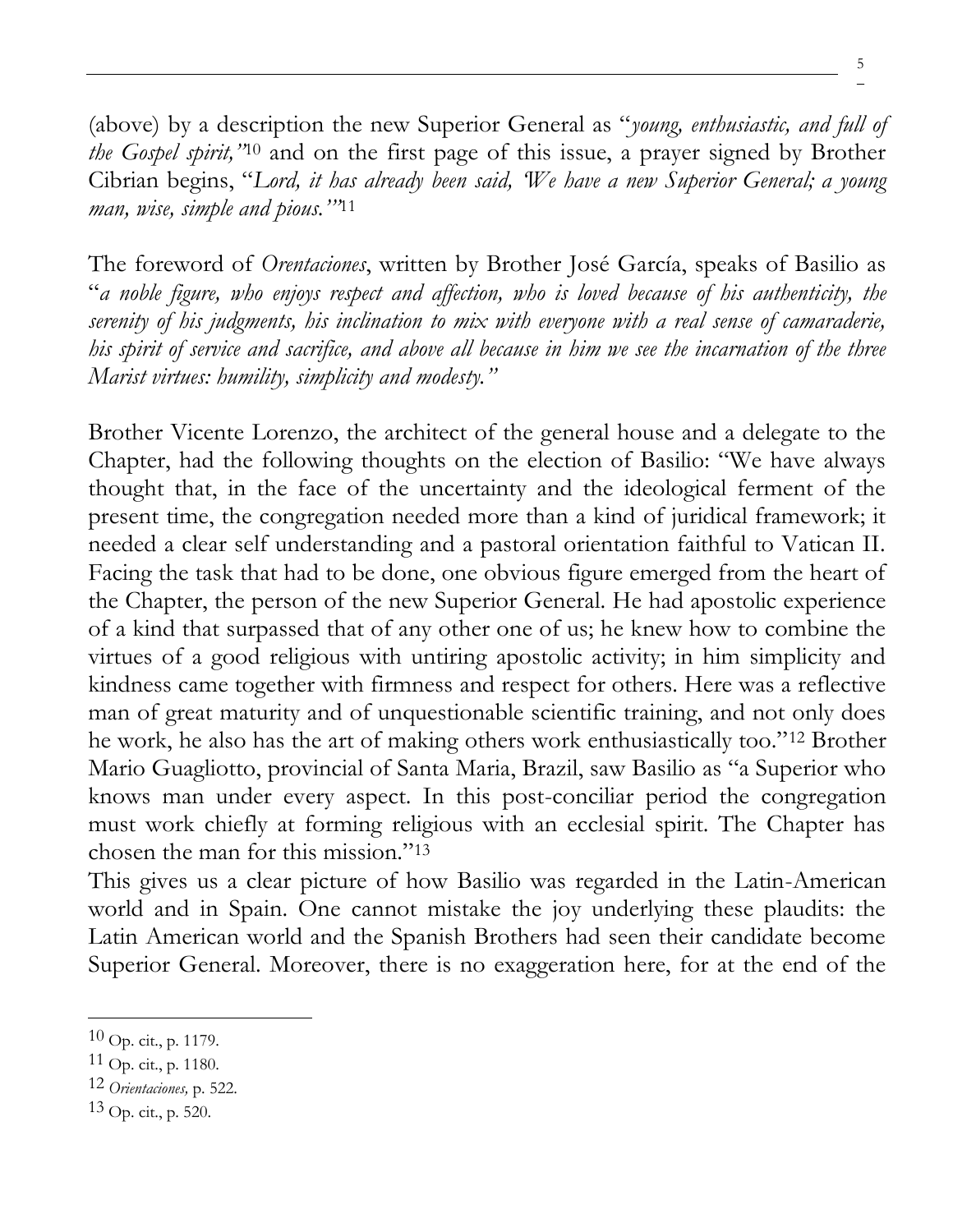1967 Chapter every one of the capitulants shared these feelings; this esteem and admiration went on growing with the passage of the years.

# **1.2 Evaluating Basilio's leadership**

We come now to look closely at two moments: what was said when he completed his second term of office as Superior General in 1985, and the tributes that came from far and near on his death in January 1996.

# **1.2.1 At the end of his term of office**

At the end of 1985, the province of Madrid published a special number of its review, *Madrid Marista,* under the title, *Brother Basilio Rueda.* It was an act of thanksgiving for his eighteen years of government at the head of the Institute. Brother Demetrio Alzaga was a friend of Basilio (they exchanged more than 100 letters) who became provincial in Basilio's time; in the review he wrote: "At every moment he offered models, and indicated the paths we could take safely. He adapted to the demands and the necessities of each time, each country in the light of our Marist spirit and the teachings of the Gospel. Brother Basilio was a light and a guide throughout the years of his government."<sup>14</sup> Brother José Llanillo has much to say along the same lines: "Many describe him as a gift of God, a providential man, an extraordinary agent of unity and renewal. He was a Superior for our times, open, magnanimous, both imaginative and balanced, patient and free of discouragement during difficult moments for the Church and the Institute. He was able to look to the future and be realistic about it…"<sup>15</sup> Brother Javier García Terradillos, one of his general councillors, sums up his presence at the head of the congregation in this way: "We cannot say what the Institute might have been in other hands, but I can say that in his the crises were softened. He gave a direction to the provinces, and he maintained a real balance during this period of rapid change… And above all, in his last years, his emphasis was on deepening the

<sup>14</sup> *Madrid Marista*, *Al Hermano Basilio Rueda,* p. 7.

 $15$  Op. cit., p. 20.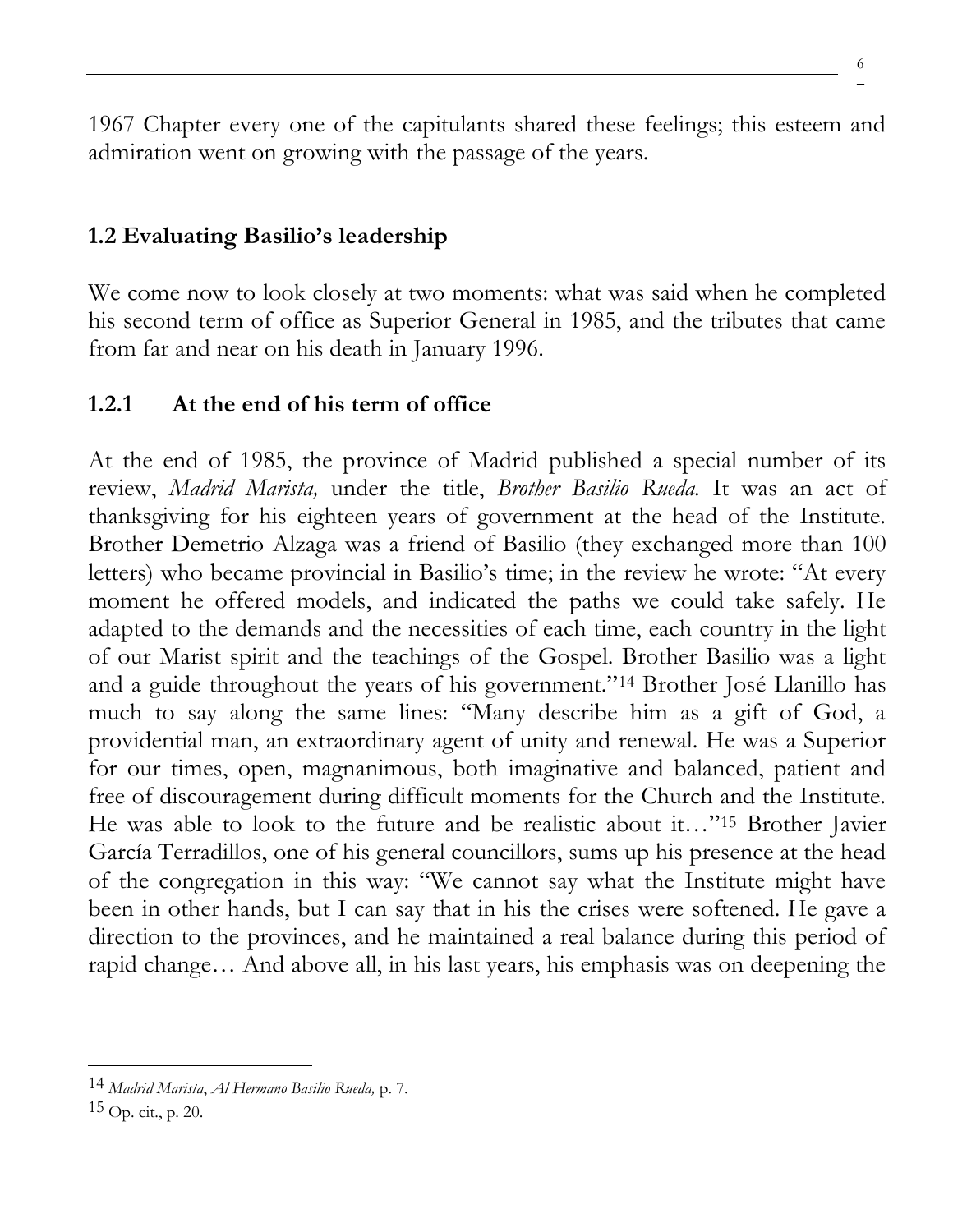7

Brothers' prayer life which sooner or later would have its effect and lead to a more serious and richer congregation."<sup>16</sup>

### **1.2.2 The testimonies after his death**

The death of Brother Basilio brought about a wave of immense emotion in the whole Institute and in the Church; never had a Superior been surrounded by so much prayer and affection at the time of his final illness. All the tributes around his coffin were full of gratitude, admiration, praise and expressions of great affection. We give a little space to some extracts.

"I have been asked to say what kind of Superior General Brother Basilio was from 1967 to 1985… Personally, I think that it was his life's mission to be Superior General of the Little Brothers of Mary; God had in mind for him a mission of total service lovingly given, a mission to the whole world. That is what he was born for. That is how I have come to know him; that is the image of Brother Basilio that is engraved on my heart… Speaking of the Brothers of the whole Institute, he could say quite truthfully what Marcellin said one day: 'I hold all the Brothers deeply in my heart,' and all the Brothers of the Institute during the years 1967-1985, of every race and every language, could reply: ' Basilio, we also hold you deeply in our hearts.' Today I repeat the words spoken of Marcellin by Brother François on June 6 1840: 'We here on earth have lost a friend, a counsellor, and a comforter, but we have gained a powerful intercessor in heaven."<sup>17</sup> Here Brother Aureliano touches on one of the charisms of Basilio's leadership: he loved truly, and he was truly loved – love, the indispensable quality for good government.

Brother Carlos Martínez Lavín was an outstanding person in Mexico during Basilio's time; in his eulogy at Basilio's funeral he said: "Today, during this requiem Mass, we wish to proclaim with him the glory of God, the glory of His grace, of His mercy and of His providence. God made Basilio, for us, a sacrament

 $16$  Op. cit., p. 21.

<sup>17</sup> Brother Aureliano Brambilla, in *FMS-Message*, no. 19, p. 15. He was provincial in Mexico during Basilio's time and he collaborated in realising Basilio's dream of having specialists on Father Champagnat. He is one of the most skilled experts in the letters of the Founder.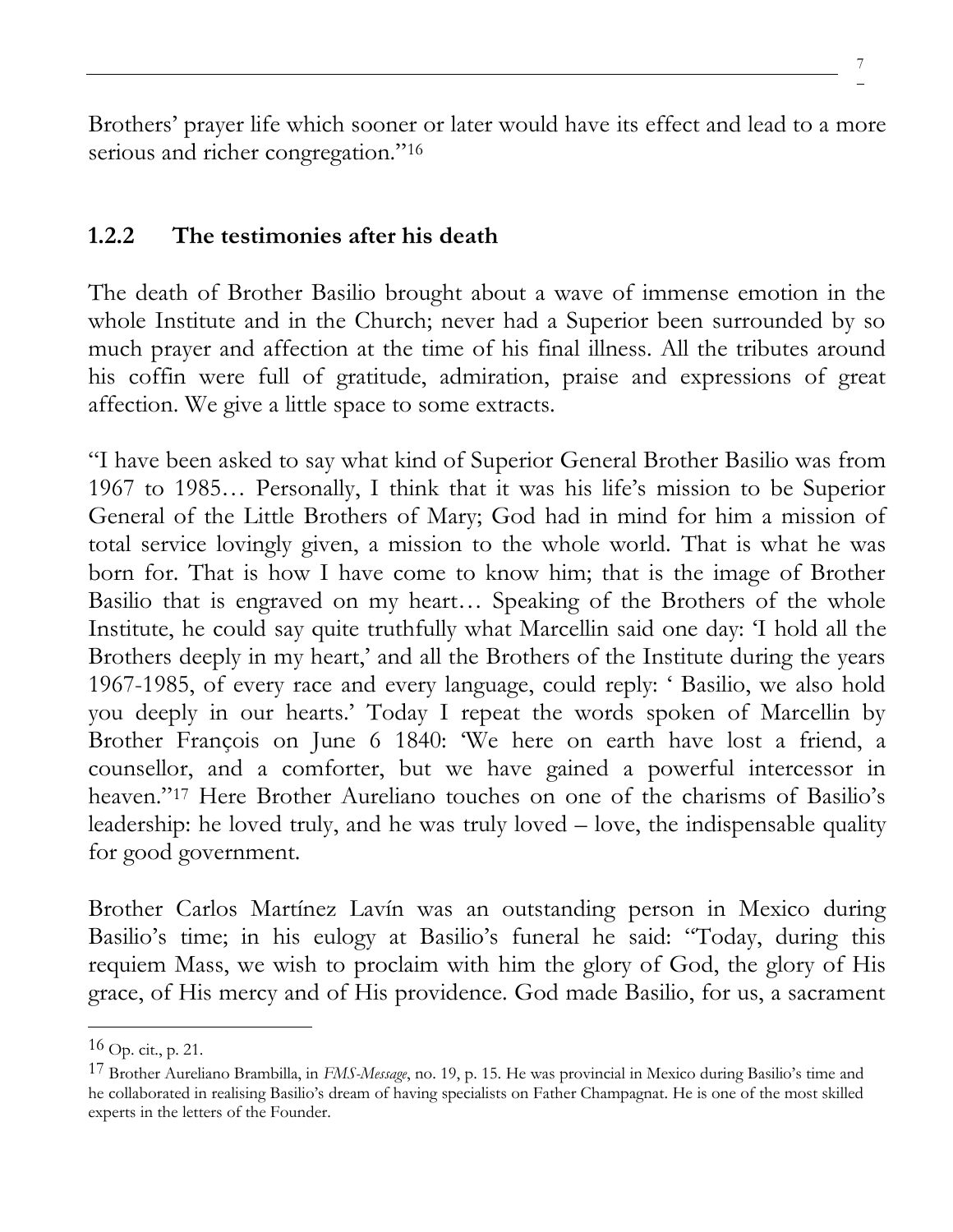of His power and love, exceptionally rich and touching… He leaves us the precious inheritance of his teaching written in his circulars and above all in the book of his life. We have a duty to make it known."<sup>18</sup> Brother Joaquim Flores, who was Basilio's provincial at the time when he died, had this to say: "This long period at the head of the Marist Institute coincided with the application in the Church of the teachings and directions of the Second Vatican Council. We can say that the presence of Brother Basilio at this moment was providential for the Institute. His special charism, his prophetic intuition, and the thrust he gave us at this historical time for the Church and the world were great blessings for us… If Brother Basilio experienced no anxiety at being Superior general, he was as little disturbed by it when he became the former superior general. He lived and worked with us with the same simplicity and the same availability for service. He was always offering his help, his sympathy and his friendship, and he remained close to each one of the Brothers and the people with whom he worked. Thank you, Lord, for the example and the life of service of Brother Basilio. Thank you for the gifts that You gave him, for the fruits that Your love caused to spring up in him and in those who knew him and were drawn to him."<sup>19</sup>

These three testimonies come from Mexicans, friends of Basilio who held important responsibilities. But praise of Basilio as Superior comes together from all parts. In a portrait of Brother Basilio that Brother Charles Howard sketched with bold strokes, we find: "He was a prophetic voice who invited us to accept the challenges issued by Vatican II and to respond to its calls. In a special way he directed our attention to the needs of the missions and of the poor… He inspired a profound renewal of our personal spiritual lives… He was never disheartened; he was a source of inspiration for all of us. He gave to many Brothers a new faith in themselves and in the Institute. We never forget this intrepid guide who, like the prophet of Exodus, showed us the way and led us through it, saying, 'Tell the people of Israel to march on!' In truth, Brother Basilio was a leader in this journey."<sup>20</sup>

<sup>18</sup> Brother Carlos Martinez Lavín, in *México Marista,* no. 10, p. 14. He was provincial of México Central. At the present time he is working in Cuba among the first group of Brothers who have returned to that country.

BBrother Joaquim Flores Segura, Provincial, México Central, in *FMS-Message,* no. 19, pp. 6-7.

<sup>20</sup> *I want to awake the dawn,* p. 86.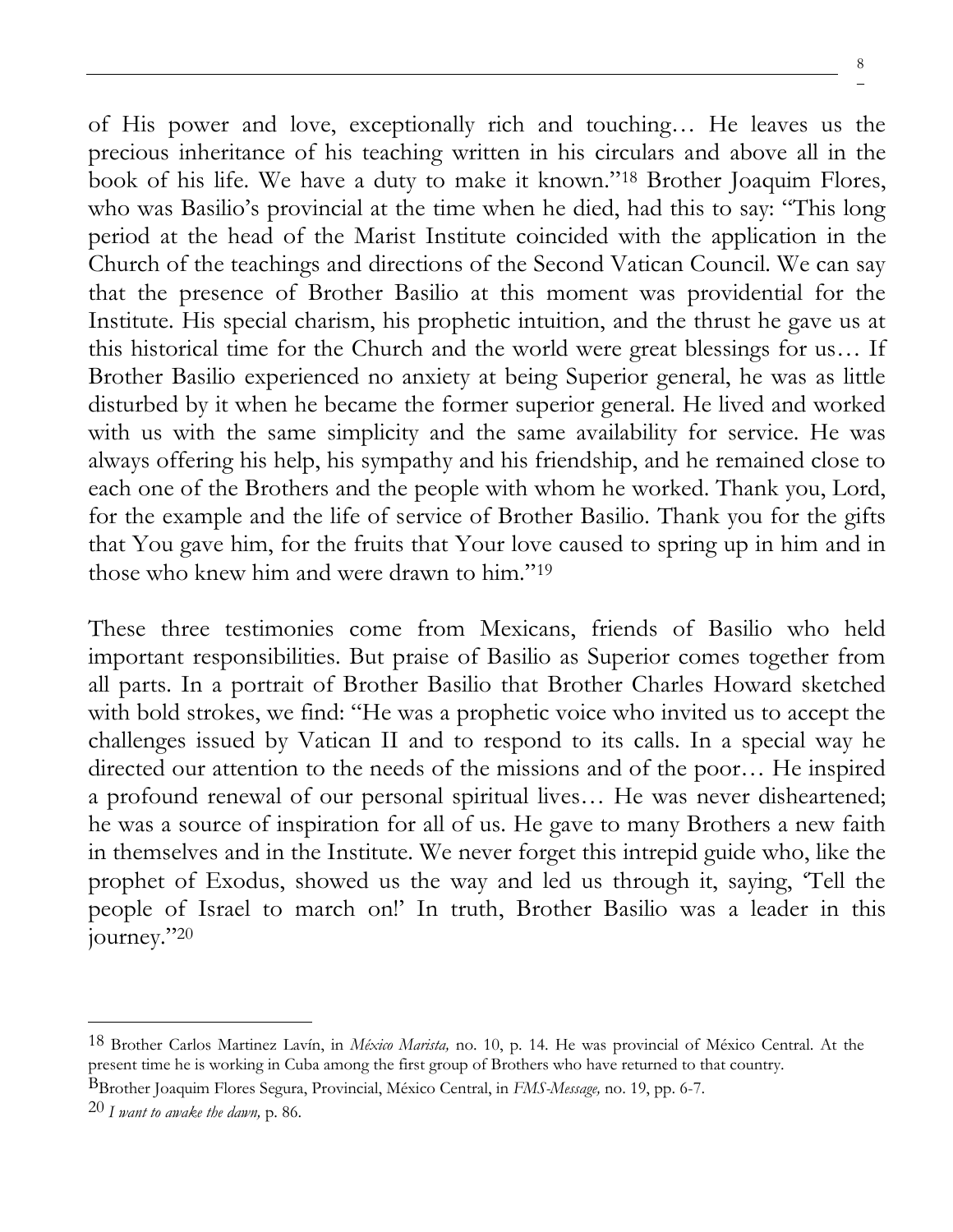Brother Seán Sammon, our Superior General, was present at the funeral of Basilio as Vicar General. His eulogy also touched on Basilio's leadership: "This simple and good Brother directed our Institute and each one of us during periods in our history that were full of challenges and difficulties… Brother Basilio had a marvellous vision of religious life, his enthusiasm was infectious and he went with great ease to the heart of the subject… He always gave his very best. The memory of this good and generous man will live on in the hearts and spirits of each one of us and in the lives of so many others."<sup>21</sup>

At the time of Brother Basilio's death Brother Benito Arbues was Superior General. Some days before he had been at his bedside and marvelled at the way Basilio put himself into the hands of the Father. In the words he wrote in the foreword to *FMS-Message* no. 19, May 1996, which was entirely devoted to Basilio, he said: "He was our Superior general for eighteen years, at a historic and very important time, since it fell to him to carry out the renewal of the religious life required by Vatican II and by our General Chapter. A man open to the Spirit, to the church and to the signs of the times, he gave a decisive thrust to our Institute. He also helped us to rediscover our vocation as Brothers, lay persons consecrated as gifts to the Church, and to live with joy the call of the Lord who has chosen us…"<sup>22</sup>

It is not difficult to understand that the testimonies could be multiplied many times over. We quote just these six, three Mexican provincials and the three Superiors General who succeeded him.

Among the messages of condolence are those of cardinals, bishops, many Superiors General of other congregations, a great number of religious, men and women, politicians, and friends that he had made everywhere in the world since one of his mottos was "to travel the journey of life in the company of friends."<sup>23</sup>

What was it, then, about the government of Basilio that attracted so much sympathy, so many eulogies?

<sup>21</sup>Brother Seán Sammon SG, in *FMS-Message*, no. 19, pp. 13-14.

<sup>22</sup> *FMS-Message,* no. 19, May 1996, pp. 13-14.

<sup>23</sup>Circular, *Community Life,* p. 176.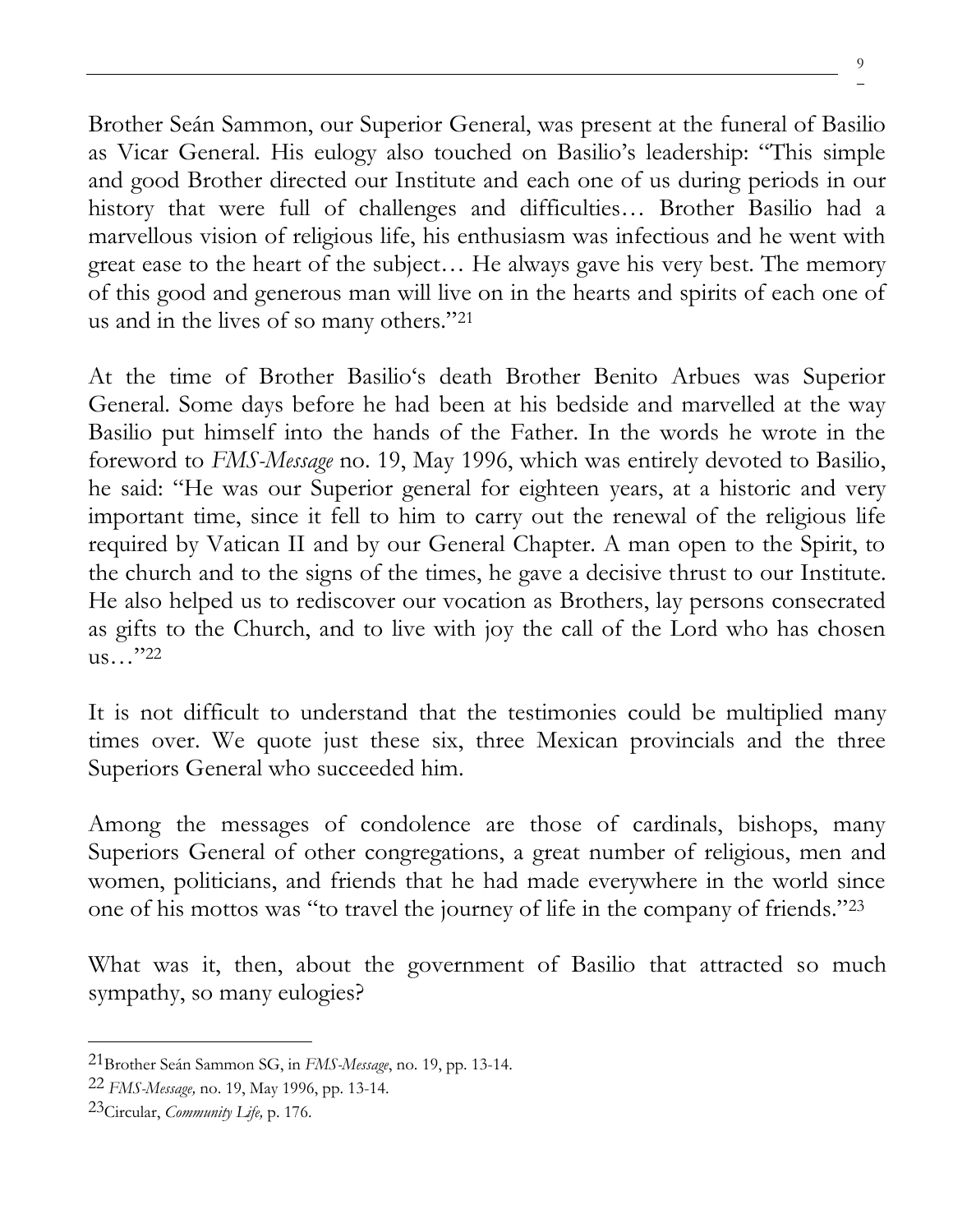## **2 A style of leadership**<sup>24</sup>

Brother Basilio's style of leadership is marked by *a clear vision* and *strategies to achieve it.*

# **2.1 The vision**

Basilio inherited an Institute that, after 150 years of existence and traditions, was characterised by a style of life that was shaped by the rule and regularity. He inherited it at a time when the Church had the will to make changes, and was given a Council for the purpose of renewal or of *aggiornamento*25*,* to use the term that was current at the time. Above all it was a time when the world had begun to undergo very rapid changes in science, technology and philosophical concepts and ethics: the world had become a great workshop of change.

There were four advantages that Basilio had in drawing up a clear vision of what he had to try to ask of the congregation in renewing itself in accordance with the Council's directions. His time in the Movement for a Better World coincided with the years of the Second Vatican Council; his responsibility included the duty of assimilating the documents of the Council and making them known. This was an extraordinary advantage because his spirit and his heart were to become imbued with the ideas and the intentions of the conciliar fathers. This work of assimilation and teaching was to continue during his two years at El Escorial as the formator of Brothers who already had considerable experience of the apostolate and contemporary culture. Basilio became a man of the Council. At El Escorial he was to perfect another attribute, a knowledge of the Founder and of the charism of the Institute. This knowledge he passed on to the Brothers, and better still, he organised a pilgrimage to the Hermitage for each group of Brothers.<sup>26</sup> He gave them the opportunity to take in the spirit of our origins from their very source,

<sup>24</sup> The testimony of brother Quentin Duffy of 26 February 2003 is quoted extensively in the texts that follow this part of the Chapter.

<sup>&</sup>lt;sup>25</sup> This was a term often use by the Council to indicate the updating that the Church was in need of.

 $^{26}$  In the library at El Escorial record are kept of the preparations for these pilgrimages and of the spirit in which he wished them to be undertaken, along with accounts by Brothers who were surprised at the knowledge Basilio had of the Founder.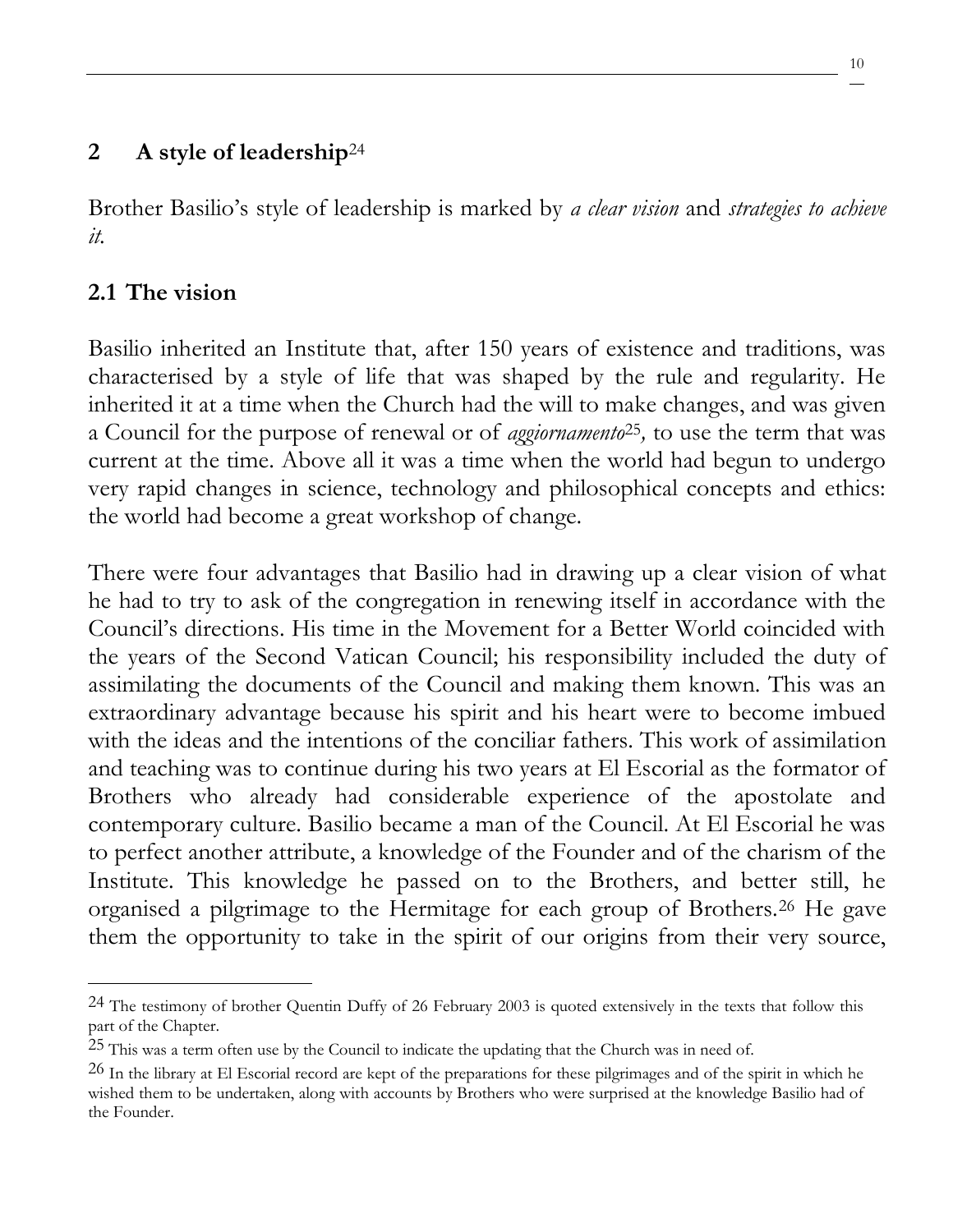and he quenched his own thirst for this living spirit. On the other hand, his leadership role in the Movement for a Better World also required that for four years he lived outside the mainstream of the congregation and involved many journeys, meetings with all kinds of people, in a word, opening his eyes to the complexity of the world and of humanity and of all the newness that was bursting forth in it.

The brilliant young Basilio, Marist Brother that he was, observed, meditated in his heart, and considered how far and in what way it was possible for religious life to come to terms with the mainstream of human life. Above all, he was a man of God, who gained his strength from the Word of God and viewed everything in the light of the Spirit. These then were the four sources of light: his assimilation of the documents of Vatican II, his absorption of the spirit of the Founder, his understanding of the world, and his intimacy with God; they allowed him to have a precise vision of what the congregation of the Marist Brothers had to do to remain apostolically effective in the Church and the world of the present and the future. Still, there was one important element lacking in his knowledge of the Congregation: his experience was limited to the Spanish-speaking world. That explains the journeys that he took beginning in 1968, visiting 13 African countries; at the same time he sent his Vicar his Councillors to visit other parts of the Marist world.

### **2.1.1 What was his vision?**

His vision was in line with the renewal required by Vatican II, which was to have an impact on the body and soul of the Institute. This meant imbuing the Institute with the Gospel, rediscovering the spirit of the origins, and adapting to respond to the youth and the world of today. This entailed a conversion of heart and an option for true values, those of the Gospel, and therefore letting go of a way of thinking that was sacralised by tradition: the primacy of the Rule, regularity, the performance of exercises, a spirituality of Law and thus a notion of salvation achieved through respect for the Rule. It was as if a distancing, a displacement, had been slowly coming about between the Marist universe and the world, between exercises of piety and prayer in spirit and truth, that of sons in communion with the Son who always sees the face of the Father, and between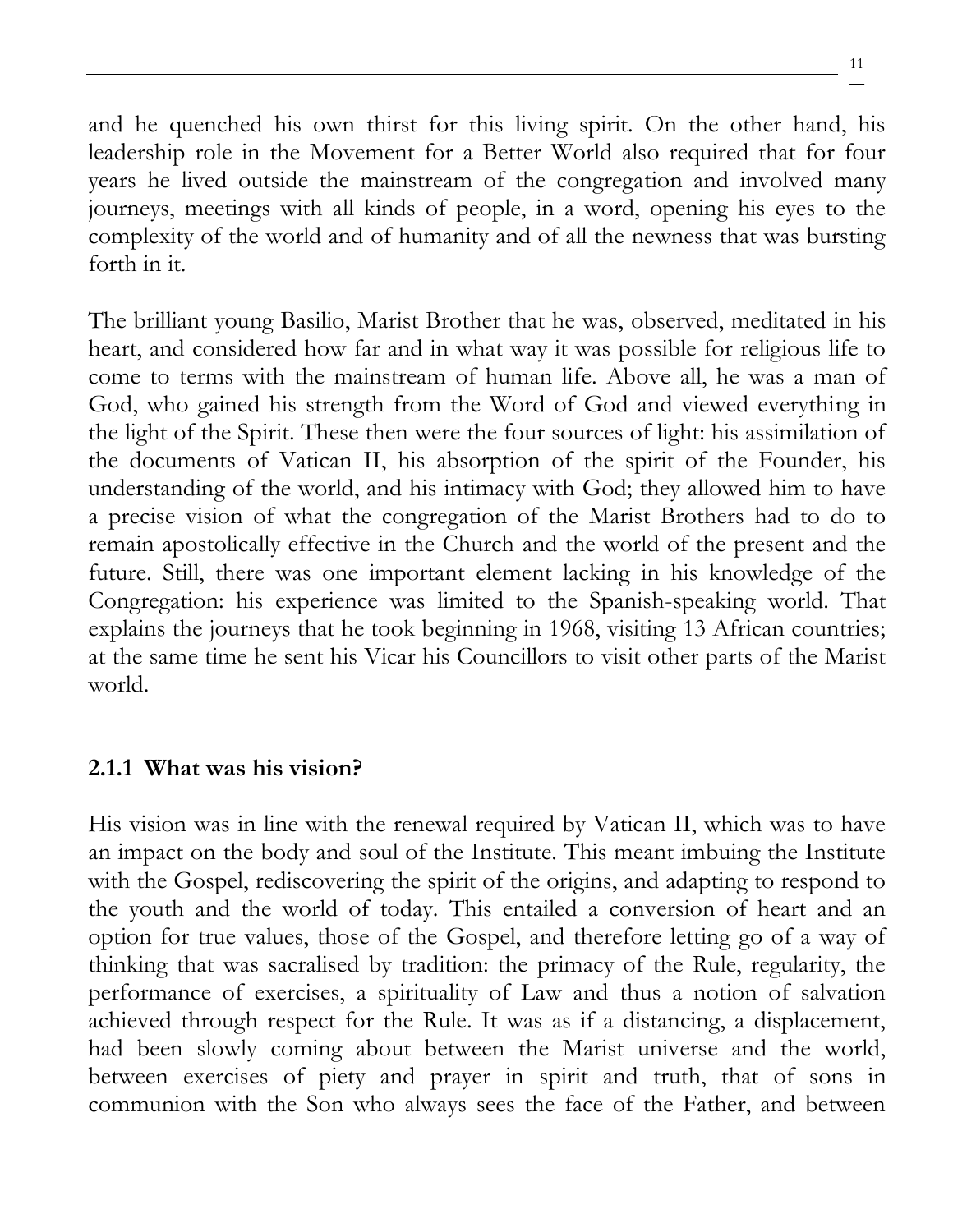relationships in the community and the sincerity and spontaneity that should characterise them. All of these called for changes that would to be expressed in the drawing up of new Constitutions that addressed three broad areas:

- Prayer, and our relationship with God,
- Community life, and relationships among the Brothers,
- The apostolate, and relations with the young and the world.

In practice the new Constitutions had implications for the structures of government, prayer, the style of community life, the nature of the apostolate, and religious formation.

In regard to government, there were to be new structures, provincial chapters and general conferences, and a greater sense of collegiality. The former were intended to bring about the renewal required by the Council by reflection and programmes in each province at the local level according to the social and cultural context of each situation. The renewal was not going to drop in from above by parachute; it was to be facilitated by the superiors in Rome, in the light of the documents of the General Chapter and the circulars of the Superior General. At the end of this chapter we quote certain texts of Basilio that make this quite clear. The General Conference was also a new structure in the Institute; it was convoked in the middle of the Superior General's term of office so that he could consult with all the provincials about the Institute and the decisions of the General Chapter. The first of these, that of 1971, became famous because of the *Vocal Meditation of a Superior General* a meditation-conference in which Basilio looked at what renewal had been accomplished in the Institute and what still remained to be done. Basilio told the provincials, "We cannot afford simply to be administrators in these changing times. We cannot avoid or even soften these changes; on the contrary, it is our duty to manage them so that there is a fruitful outcome in accordance with the Gospel and with Marist values."<sup>27</sup>

His desire to involve Brothers at the community level was to become even more evident when he later asked every community to draw up its Community Project as requested in his two circulars, *The Community Project* and *The Project of Community Life,* the aim being to seek the will of God together as He makes it known in the events of life, always touching on every aspect: a more creative and biblical prayer

<sup>27</sup> *Vocal meditation of a Superior General,* p. 389.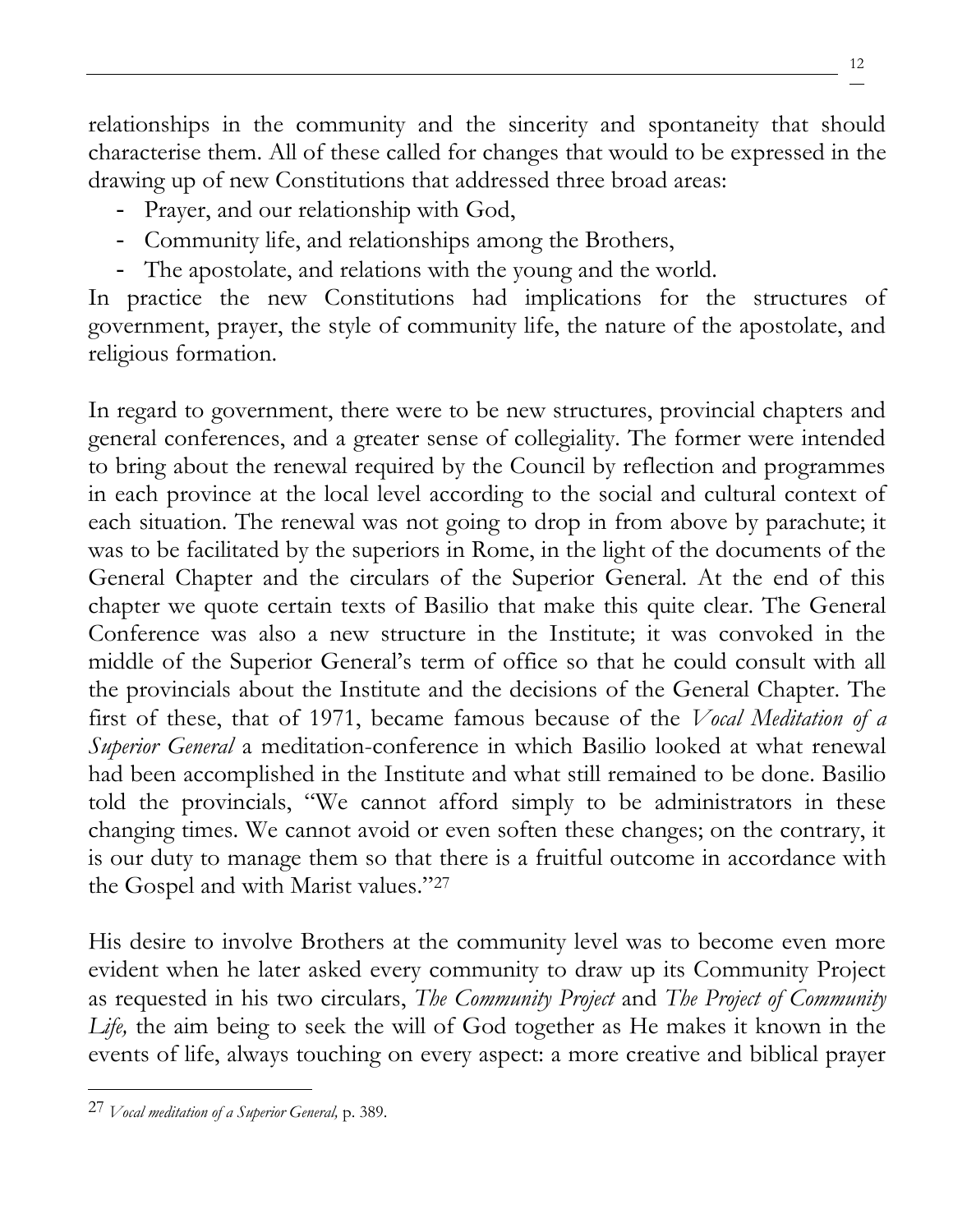firmly rooted in the liturgy, and a prayer that takes into account the life of the world: these are the first steps on the path to Marist Apostolic Spirituality. The project had to take into account fraternal relationships that truly come from the heart. It required a scrutiny of the apostolate with a view to becoming audacious witnesses of the Lord. It gave the Brothers an opportunity every year to harmonise their lives with the will of God and the rhythm of the world. It was no longer, as it had been in the past, a style of life defined once and for all by the Constitutions and the Statutes. Today, guided by the Constitutions and the Statutes, we are given a flexibility that enables us to choose the spirit, organization, work and horarium that best responds to the calls of God, of humankind, and of the members of the community. This is truly a new vision for our times: it helps the Brothers to move from an almost monastic life style to one more suitable for an active congregation which must march in time with the world and with the Gospel.

In regard to the apostolate, Brother Basilio has spoken of the "de-schooling" of the Institute. By this he did not mean closing the schools: what he had in mind was, on the one hand, to encourage the schools to respond with closer attention to the apostolic realities of our time, and be attuned to the spirit and the expectations of the young, and on the other hand, to become sensitive to other ways of making the congregation present among marginalised young people: houses of welcome, libraries, houses for victims of drugs, cultural centres, parish catechesis… The world was developing in such a way that more and more a community would be made up of a group of Brothers of different specialisations and who would not necessarily work in the same school but in different aspects of the pastoral care of the young. That would require a more flexible life style.<sup>28</sup>

Living in such a community would require a change in formation, especially for the young who wished to become Brothers. It would be a formation that developed from within a personality that is stronger, more convinced, and more thoroughly evangelised, while at the same time the external structures would become less restrictive.<sup>29</sup> In the conferences he gave on personal formation he foresaw four main stages: the person, the Christian, the religious, the Marist: it was

<sup>28</sup> Several of the circulars talk of this: *Community Life, The Community Project, the Project of Community Life.*

<sup>29</sup> *A vocal meditation,* p. 363.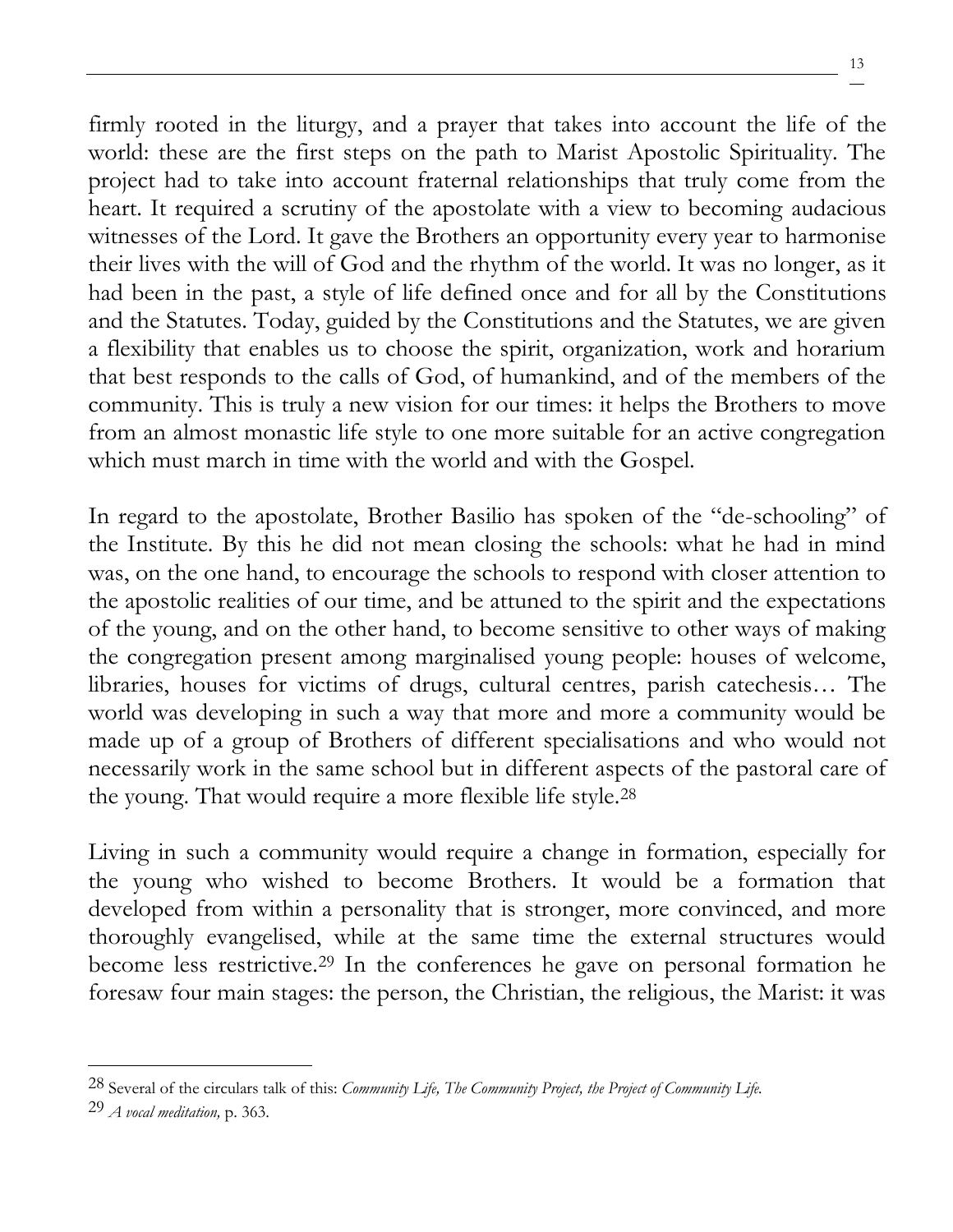essential that the first of these stages achieved a balanced personality since this ensures a healthy basis.<sup>30</sup>

The renewal he had in mind had to penetrate every vital aspect of Marist life: prayer, fraternal relationships, and apostolate. But how did Basilio go about getting the Brothers to share his views? What strategies did he use?

### **2.2 Strategies to put the renewal in place.**

We can speak of direct strategies and group strategies.

# 2.2.1 **Direct strategies**

Direct strategies were aimed at individuals. Here we refer to the direct contacts of the Superior General – and also of the general councillors – with particular Brothers. Nothing is mentioned so often as the availability of Brother Basilio, his willingness to meet the Brothers at any time when he was free, in circumstances of all kinds, in the great retreats or visits when he was available for interviews, even if this required going late into the night, or meeting in a waiting room at a railway station or airport, and even in buses and trains. In particular Basilio met in this way two kinds of Brothers: those who had problems or those who simply wished to meet him for the sake of friendship, and interviews with key Brothers, Provincials and Brothers in charge of formation… Many of the provincials who gave testimonies emphasise how they were given his total and lucid attention.<sup>31</sup> Meetings with him always tended to lead, if we may say so, from the old testament of Marist life to the new. His personal contacts were sustained by letters, by telephone calls, and by gifts made at just the right time. He was convinced of the importance of direct contact at which time he listened attentively to the other and

<sup>30</sup> See the notes of the courses given at El Escorial to the Brothers following the *Jesus Magister* programme. Basilio gave courses on the Religious Life that gave proper attention to these four aspects.

<sup>31</sup> See the testimonies of Brother Antonio Lopez Guardado, provincial of Central America, Brother Manuel Gomez, provincial of Colombia, Brother Conrado Trascasa Garcia of the province of Madrid, or the book, *El Estilo de una vida…* Brother José Manuel Gomez Ramirez wrote: "He gave me help every time I had recourse to him, whether about personal matters or about difficult cases among the Brothers of the province. He never counted the time, day or night. And with what insight he showed in solving the most difficult cases." (Cf. Testimony of 5 September 2002).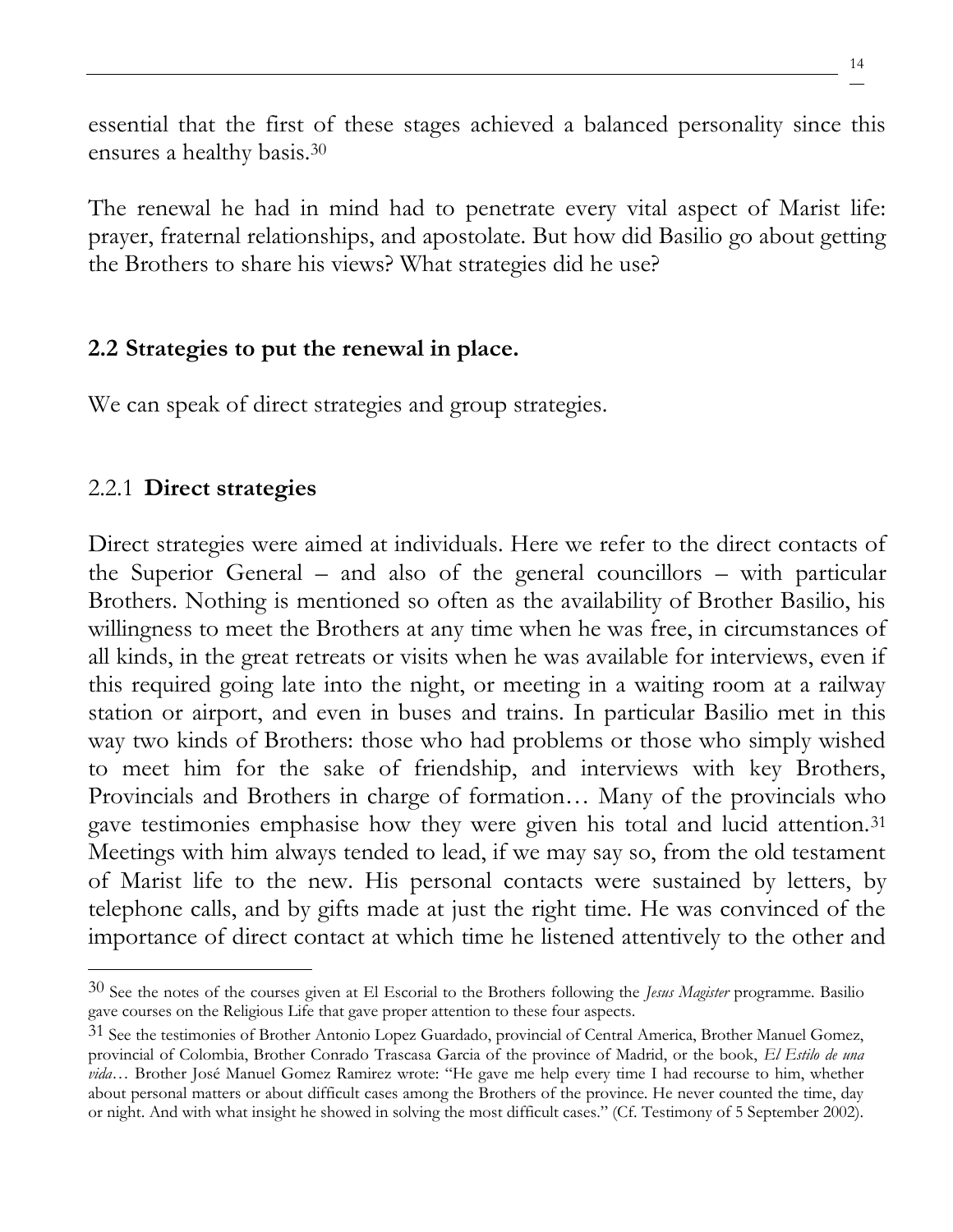understood him with great respect. For Basilio the person was always an absolute. This manner of working became a feature of Basilio's style of government inasmuch as he took upon himself the animation of the Congregation while leaving its general administration to Brother Quentin Duffy, his Vicar General. Basilio always preferred and tried to arrange meetings person to person, and in these interviews he was mature, clear-sighted, human and very skilled.<sup>32</sup> This aspect will be studied in detail in the Chapter that deals with Basilio as a Brother among Brothers. One result of this strategy was the sending of many Brothers to houses of prayer to renew their contemplative spirit: Troussures, with Father Caffarel, Spello, at the school of Carlo Carretto, and Loppiano, the Focolarini Centre. In all the retreats that Basilio gave in the Americas and in Spain from 1967 to 1972 Basilio kept saying that renewal begins in the heart, in conversion of heart; unless the heart is open to God there can be no renewal. This point always lay at the base of his famous circulars on prayer and the retreats on prayer that he continued to give in his second period of office. Cardinal Pironio, who from 1975 was Prefect of the Congregation for Religious, echoed these words: "Some time ago I read a magnificent circular of Brother Basilio on prayer. It seems to me that this is the authentic path of renewal for the times in which we live, to be a prophetic presence in the world. After the council there was an attempt at renewal, but because of haste, it was only a simple adaptation of forms and not a true renewal: it lacked conversion of heart and spirit, it was lacking in deep prayer."<sup>33</sup>

#### **2.2.2 Group strategies**

The group strategies had a wider reach: communities, centres of formation, provinces, the Institute. His ideas were communicated during conferences, retreats, pastoral or canonical visits and the reports that followed, the circulars or the great moments of the Institute such as the general conferences or general chapters.

<sup>32</sup> Whole pages of the books, *El Estilo de una vida, Basilio, An other Champagnat, FMS* Message No. 19 of May 1996, and a great number of reviews*: México Marista, Madrid Marista, Bética Marista*… dwell on this charism of Basilio, the warmth of his welcome and his attentive listening.

<sup>33</sup> *FMS Special 1976.* This was in a conference that Cardinal Pironio gave to the capitulants at the 1976 Chapter. He was a friend of Basilio who invited him to speak as a friend and as the Prefect of the Congregation for Religious.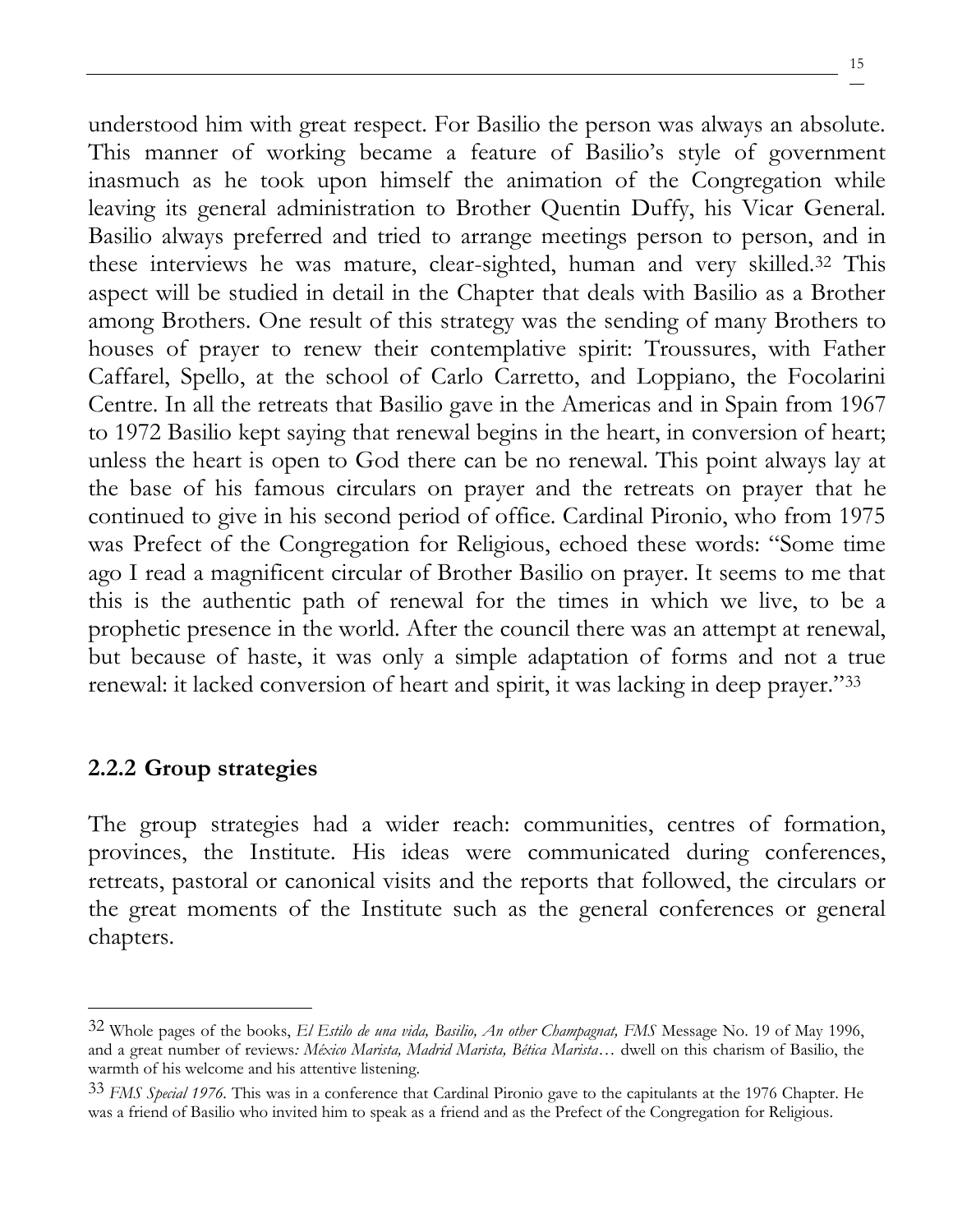We have already referred to certain reports of his visits such as those he left for the Brothers of Switzerland, Congo-Rwanda, Canada and the province of Madrid. He never failed to tell them how they were to view the young of today in order to attract them to Marist life, and to proclaim the Lord not with the words of yesterday but with a voice understood by the young today.

# **2.2.2.1 The circulars**

From a quick glance at the whole range of the circulars, it is clear that some deal with conversion of heart (*A Talk on Prayer, Meditation, Obedience, Mary in our Lives, the Spirit of the Institute)*, others address community life (*Community Life, the Community Project, the Project of Community Life)*, while others are concerned with understanding the Church, the world, and the calls of the Founder and the manner in which our approach to the apostolate must be adapted in the light of these: this is the subject of his first circular, *2 January 1968.* The circular on *Fidelity* offers us encouragement in the face of the difficulties met in adapting to new things; today fidelity is possible: it produces religious personalities of great worth, and fidelity is always an ideal that can be realised as Marist life is renewed. All of the circulars propose the new vision of Marist life that Basilio dreamed of; all of them offer a rich, dependable and bold body of teaching. In the circulars our family has a real treasure. They need to have a place in the Brothers' renewal programmes: the six months programme of spirituality, the two months sessions for the Third Age, the special programmes for formators. They urge us to find our bearings in God who possesses us and energises us, and in a constant sympathetic regard for the world of the kind that every educator and man of God must have; the intelligence and prophetic hope of Basilio assure us of this.

Brother Quentin Duffy, speaking of the circulars, noted: "His writings are not only many in number; Brother Basilio was never afraid to address matters that were causing problems for religious life. One of these, obedience, was a difficulty for many. Basilio's text dealt with this in such an accomplished way that that it was sought by several groups of young people in Rome. His reflections on community drew close attention in spite of the difficulties inherent in the subject. When he wrote about Our Lady he spoke to her directly and analysed what he thought to be her response. The old Brothers enthusiastically read his text on Our Mother". He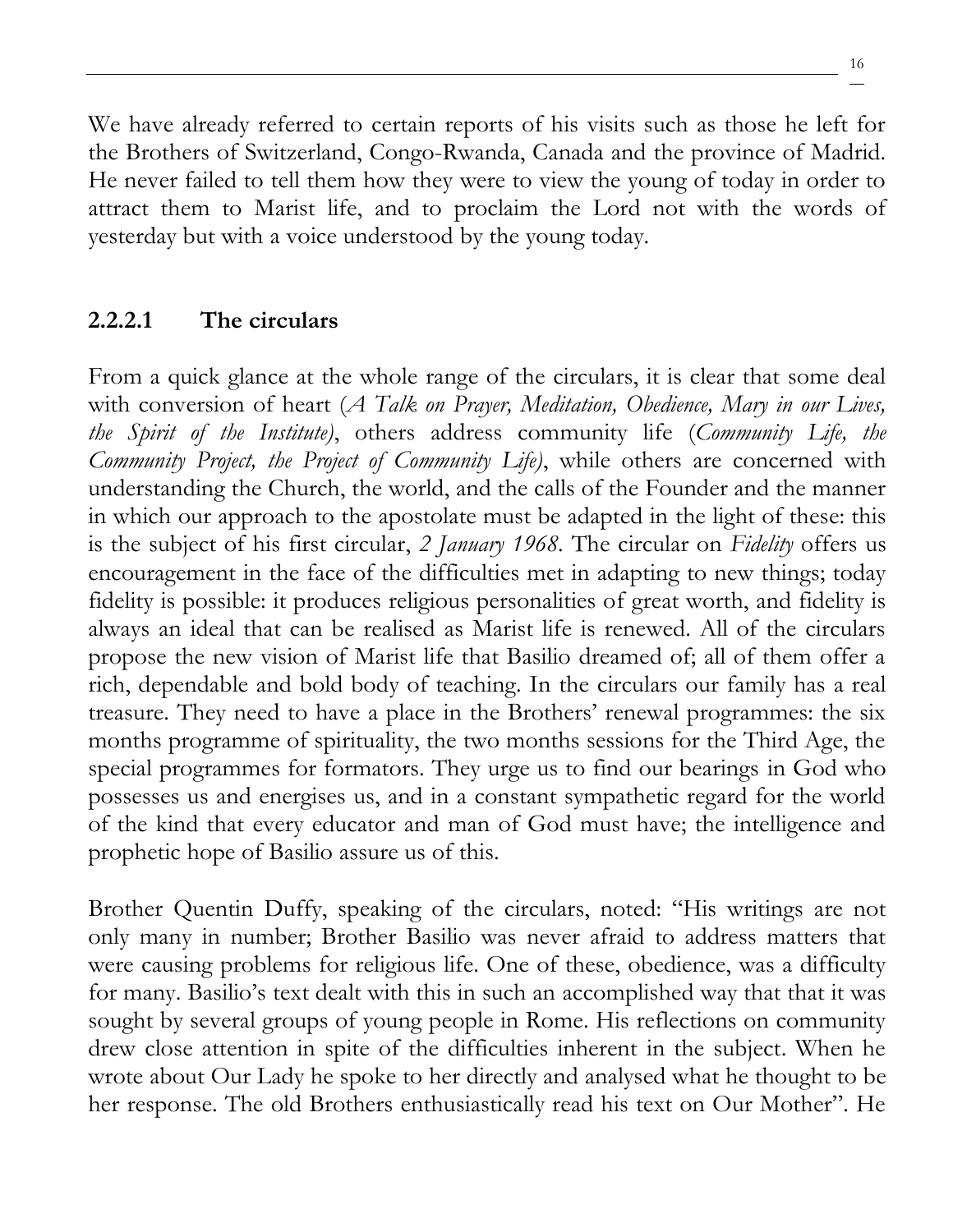was a philosopher quite at home in modern discussions; his analyses were subtle."<sup>34</sup>

#### **2.2.2.2 Chapters and general Conferences**

Finally we come to those great moments in the life of the Institute, the General Conferences and General Chapters; their purpose is to examine closely the state of our religious family and to determine what directives should be given to enable it to keep in step with the Church and the world. In these moments, when Basilio intervenes, he gives voice to the conscience of the Institute. In 1967 and 1968 the Special Renewal Chapter required by the Council took place. In the period between the two sessions Basilio wrote his circular, *2 January 1968.* It was offered above all to the capitulants to offer some light and provide an instrument of work. This circular is certainly one of his richest. Parts IV and V, the calls of the World, of the Church and of the Founder, which break new ground, still retain all their value today and awaken the conscience of the congregation concerning what it should be open to and where it should take its place at the crossroads of the world. Had this circular been heeded the renewal would have proceeded at a more rapid tempo. However, Basilio knew that the circular had not been understood. He returns to this matter at the General Conference of 1971; in front of all the provincial gathered there he gave his *Vocal Meditation,* a strong, direct, almost brutal text which brought the provincials face to face with their responsibility to set up programmes and speed up renewal in their provinces. These 80 pages are a true *vademecum* for the provincials on the most important aspects of renewal. Basilio made them aware of the urgent need of a richer formation for young people wishing to enter the congregation and the acute need for the formation of formators: "Our way of thinking about formation has not, in fact, changed very much and this is serious for the future, since the young have themselves changed profoundly. The change that we have to envisage for our houses of formation must go far past alterations to structures, stages and levels. It is a matter of the method, the objectives, and the spirit. Either young people find in our houses a new formula (one that is neither soft nor condescending, but serious and demanding), and at the same time, a new way of living, and that later they also find

<sup>34</sup> Testimony of Brother Quentin Duffy, received in Rome on 26 February 2003.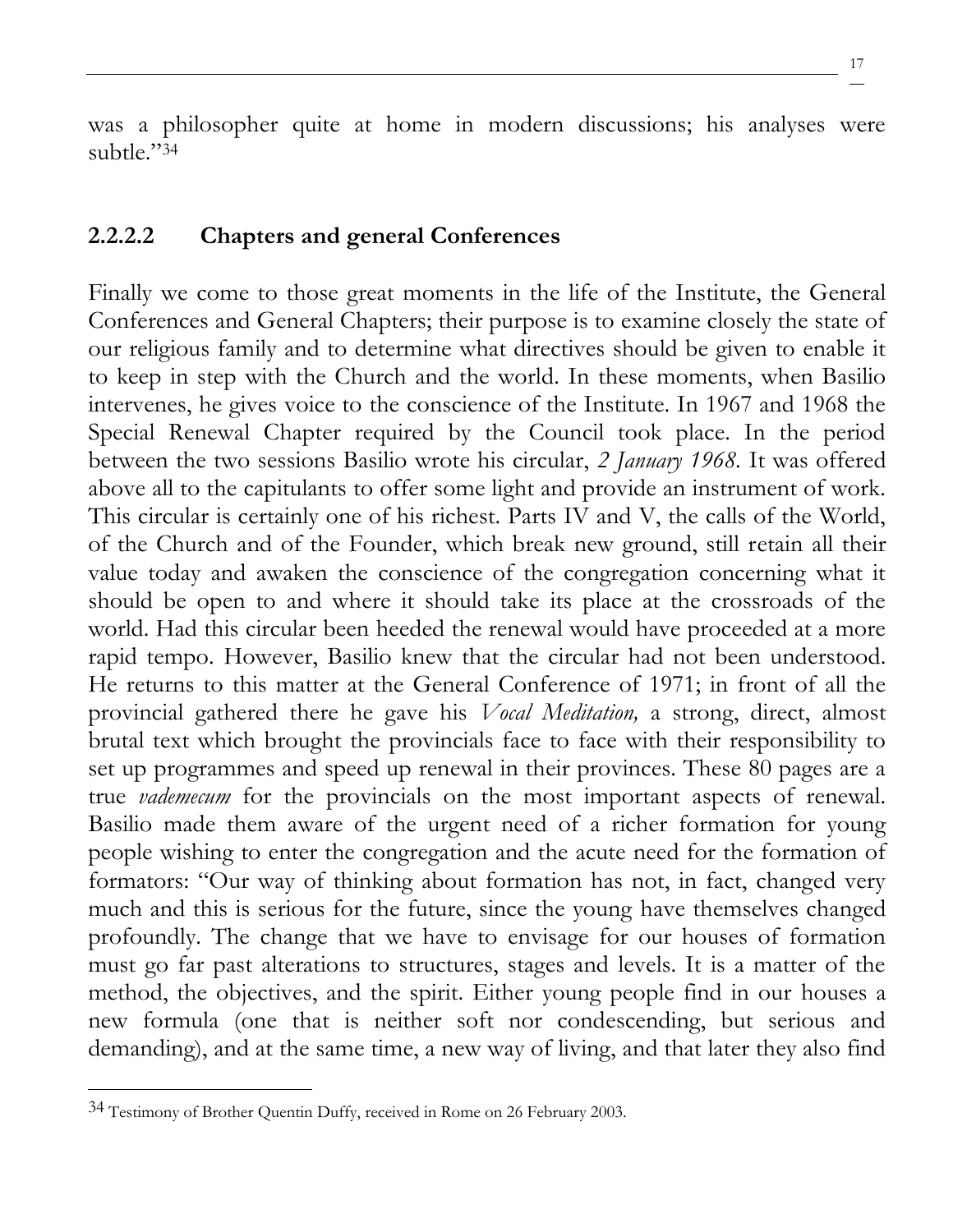welcoming communities and superiors able to understand them and continue their formation… or we lose a good number, perhaps the majority of these young people…"<sup>35</sup> Certain pages of the *A Vocal Meditation* will be found at the end of this Chapter. In the General Chapters of 1976 and 1985 he gave the capitulants a report on the state of the Institute, indicating its strong points and weak points, and noting what he had been unable to find. In 1985 in particular, he asked the capitulants to begin the Chapter with a long period of prayer, and he gave them three conferences, the last of which was on Marist Apostolic Spirituality.

### **2.2.2.3 Decisive orientations**

Finally, during his time the Congregation took decisions and initiated directions of work still in place today, intended to put into action the renewal required by the Council and by the world: openness to the poor and the missions,<sup>36</sup> the Hermitage as our Marist sanctuary and centre for formation in the spirit of our origins, and the Champagnat Year of Spirituality which has been more recently called our Marist patrimony... Among the initiatives are the B.I.S. to expedite our option for the poor, the formation of the young Brothers seen in the foundation of the Marist International Centre in Nairobi for the Brothers of Africa, and the Marist Asian and Pacific Centre in Manila for all of Asia and Oceania. In fact, the whole Congregation has become aware of the need for a formation that is longer, deeper and more specialised.

#### **2.3 Gospel-based Constitutions**

We can also attribute to Brother Basilio the new Constitutions approved on 7 October 1986. Of course, they are the result of the work of all the capitulants in 1985, and of the commission that worked to present them for the study of the General Chapter, but all that took place in his time. These Constitutions, so evangelical, are a real gift of the Holy Spirit; they are the expression of a

<sup>35</sup> *A vocal meditation,* pp. 363-364.

<sup>36</sup> During the time of Brother Basilio 10% of the Brothers newly took up missionary work. Cf. Br. Claudio Girardi's testimony of 18-12-2002.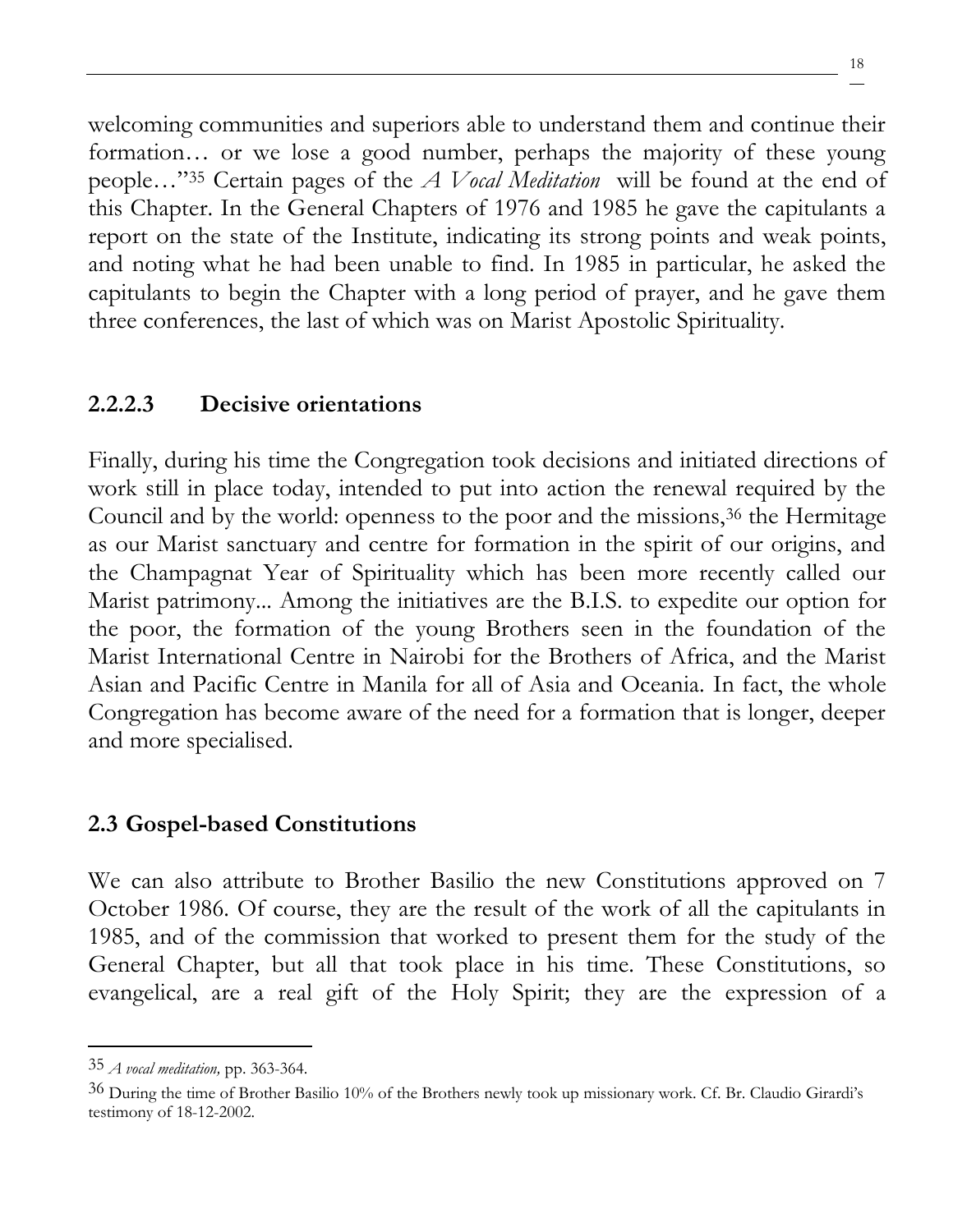Congregation that has already achieved much in renewal, incorporating a rule of life that shapes religious in the way the Council wished, by a determined return to the Gospels and to the origins, and by a response more appropriate for the world today. Brother Roque Salet was one of the capitulants and also a member of the Constitutions Commission of which Brother Basilio was a member; he gives some precise details about the composition of particular articles. His account is to be found among the texts at the end of this Chapter. Various ones have said that it was enough that Basilio be present for the working group to feel sure they were taking the right directions – he created confidence.<sup>37</sup> He himself, even in the most difficult times, never lost confidence; he was optimistic by nature, but his unshakeable optimism also sprang from his intimacy with God. He left a beautiful message of hope for the capitulants of 1993: "*I think that the message that we must give the Brothers, particularly the very heart of the message, is to tell them that the Institute is on the way to arriving at a turning point in its history. It is a turning point that calls for greater fidelity, and at the same time for very important changes.*

**Let me explain.** *This is the fourth general chapter that I have been blessed to participate in, and looking back at them all, it seems to me that actually we are now confronting challenges, historical circumstances, that are going to make greater demands than ever, and that this says to the Brothers that our Institute is as authentic as ever, as if it had been conceived, planned and founded for our time and for our circumstances – but at the same time it says that, probably, the way we have been managing, the institutions we have set up in the past and the way we administer them are not appropriate for the present time which calls for some very important changes.*

**Here, I think, is the heart of the message:** *to let the Brothers know our reality more clearly than ever, and let them understand better than ever the need to face a turning point in our lives, our communities and our work. Going into more detail, I would like to tell the Brothers that they should not be discouraged, and that when they receive the calls of the Chapter, when they are asked for very important changes, they should have every confidence. I really believe that what the Chapter has decided upon and the priorities that it is about to recommend to the Brothers truly represents the will of God and a true epiphany of our charism revealed through the calls of* 

 $37$  This was very obvious when it was necessary for him to take the responsibility for the 18 months programme for formators, 1990-91. His presence immediately made the team feel more sure of themselves. Other groups had the same experience: EPSIMO, and the team in Mexico that was responsible for the animation of 60 schools.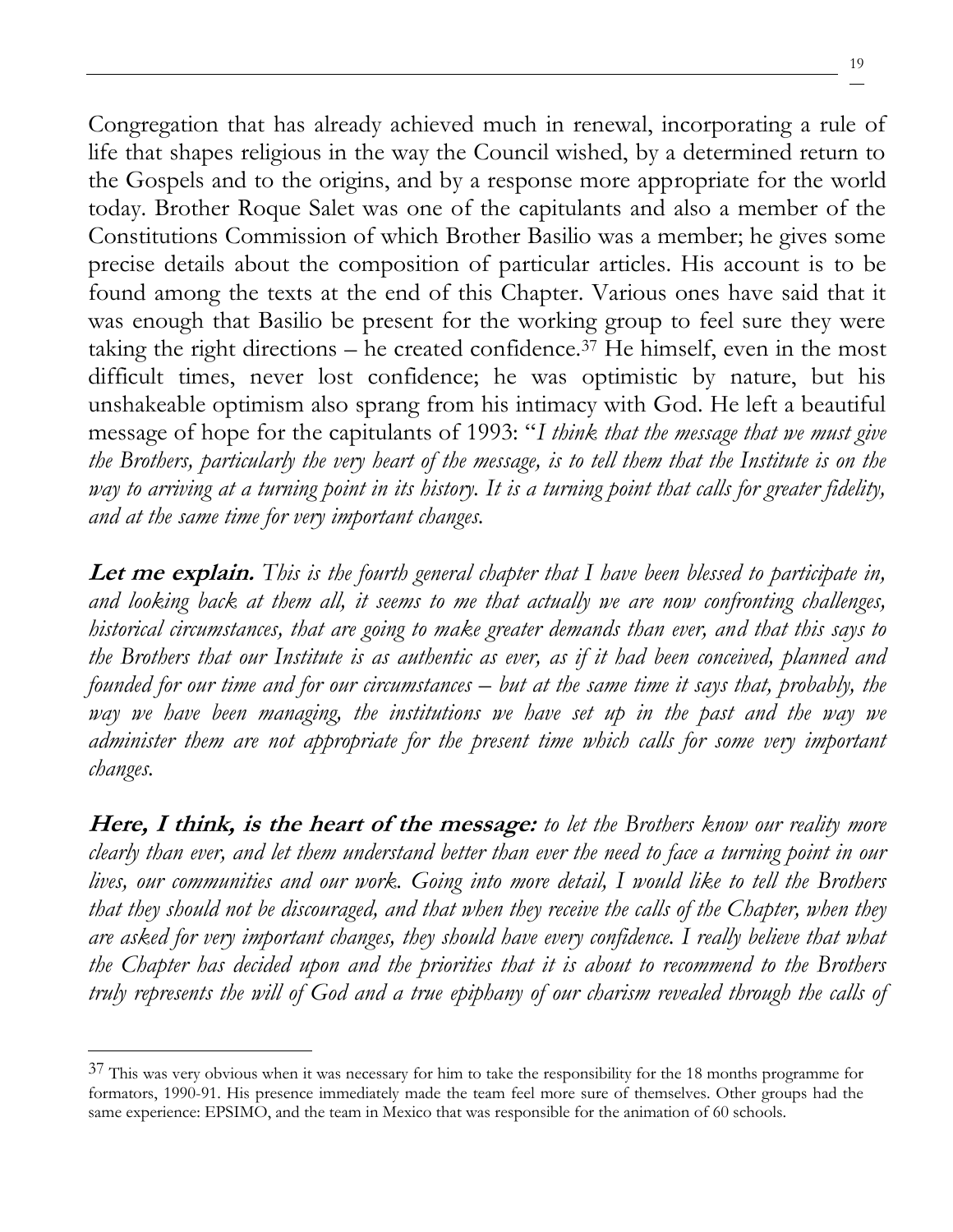### *the times and the historical circumstances that are ours.* **May the Brothers accept this with great confidence, and peace and courage."**38

Brother Charles Howard, his successor, said appreciatively of him: "Brother Basilio, with his clear-sighted spirit, his work for the Movement for a Better World, and his preparation at El Escorial, understood very well the challenges of the Council when he was elected in 1967. He knew very well that the Church had asked religious congregations to take their place in a new way, to rewrite their Constitutions in the spirit of the Council, to take into account the situation of the world, and to undertake a movement of renewal; it was a time of challenge, a formidable task, and the responsibility of all of us, but a responsibility taken upon himself in a special way by this young Mexican Brother... Our documents speak of the superior as "a Brother among Brothers", and in this regard Brother Basilio was an example for the whole Institute. His love of the Brothers and his relationships with them became legendary, and were a great blessing for many. Each superior general has his own style; that of Brother Basilio was charismatic and very personal, and this was a grace for the whole Institute."<sup>39</sup>

Among the Brothers, Basilio always enjoyed admiration and affection. We are sure that in him we had an exceptional leader. Brother Quentin Duffy, Vicar General, summarises the efforts and initiatives of Basilio's leadership in a phrase that Basilio was fond of repeating – he knew and he stated in writing that we found ourselves in a period of infancy:<sup>40</sup> every effort had to be made to "help to awaken the dawn."<sup>41</sup>

<sup>38</sup> Source: Br. Galo Rivera A., Provincial of Ecuador, 12 January 1996, fax to the provincials of México.

<sup>39</sup> Br Charles Howard, *FMS Message,* No. 19, pp. 24-26.

<sup>40</sup> *A vocal meditation*, *p. 346.*

<sup>41</sup> General Conference, 1 July 1971, p. 340.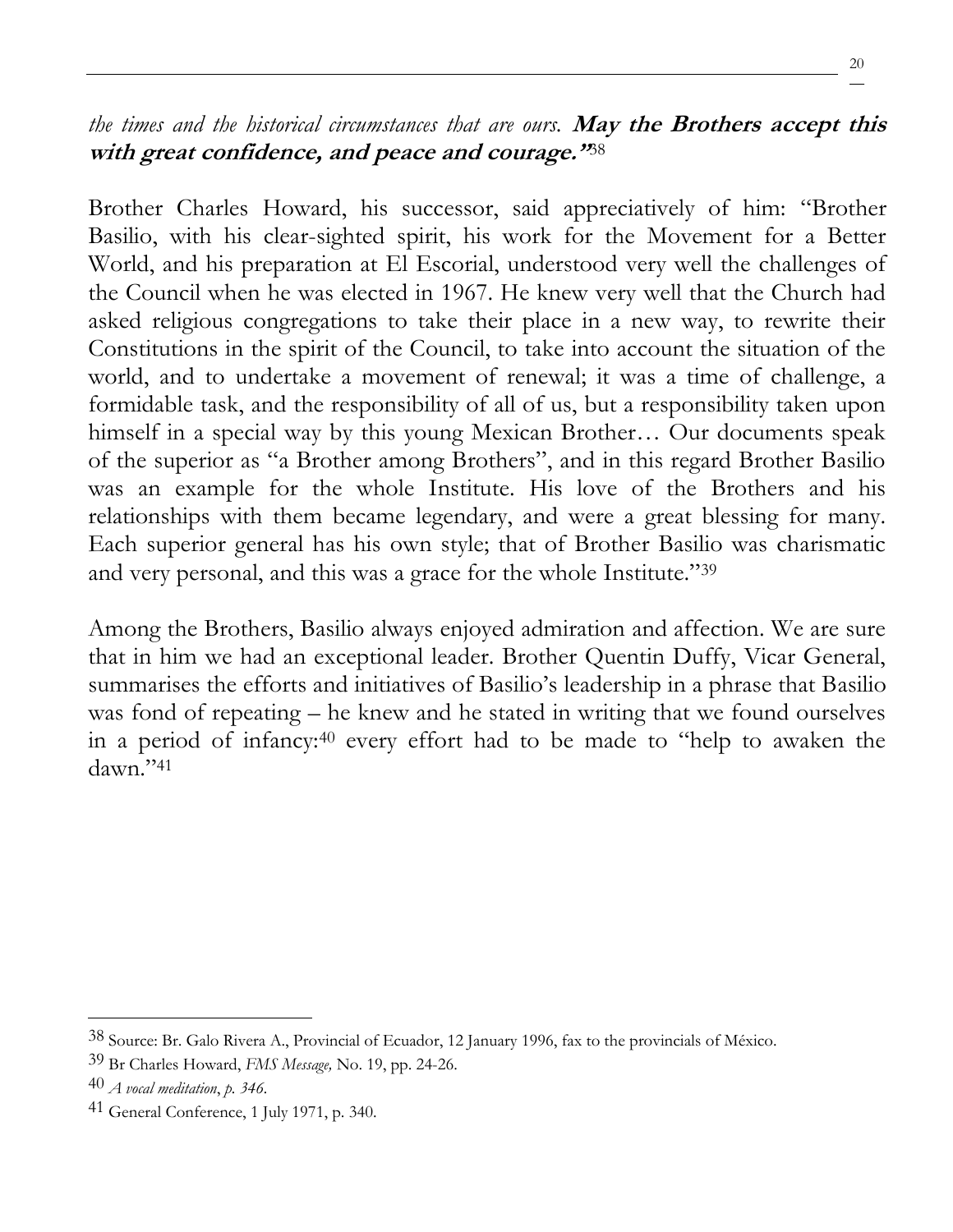#### **TEXTS**

#### **1. Brother Basilio and the government of the Institute**

*(Testimony of Brother Quentin Duffy, his Vicar General for 18 years.)*

Brother Basilio established the style of government that he thought was best for the Brothers. Above all, it consisted of visits to the provinces and districts. The Provincials had the opportunity to give Brother Basilio the advice they considered necessary, and Basilio took the opportunity to meet the Brothers there where they worked. He was also able to see whether a Brother might need to be shifted to another place more suitable for him. Meeting every Brother helped him to get better results in his efforts, and also to get some idea of a change that would make it possible for a Brother to do better. If a change was not possible, Basilio was able to help the Brother know himself better, and thus obtain better results. More particularly, he was able to spend time with the Brother Superior and study with him how to improve the work of the community.

It was quite clear that Basilio was truly committed to person to person contact. This had become characteristic of him when he found himself in the Movement for a Better World and in the direction of Brothers that was his responsibility as the one in charge of the Second Novitiate.

At the beginning of his first mandate he began a study of each Brother. The fact that this was too much for him did not prevent him making the effort to do so; but he did not have the time that this demanded. Although he never brought this work to a conclusion, many Brothers benefited from it. Basilio often spoke of that task, but he admitted that he did not have the time to accomplish it. Very many Brothers made use of this study, which is an indication of the good that he would have been able to do had he the time for it. At the same time, we should understand that in the context of the Second Novitiate many Brothers were able to take advantage of a more detailed study of their lives by spending more time with Basilio.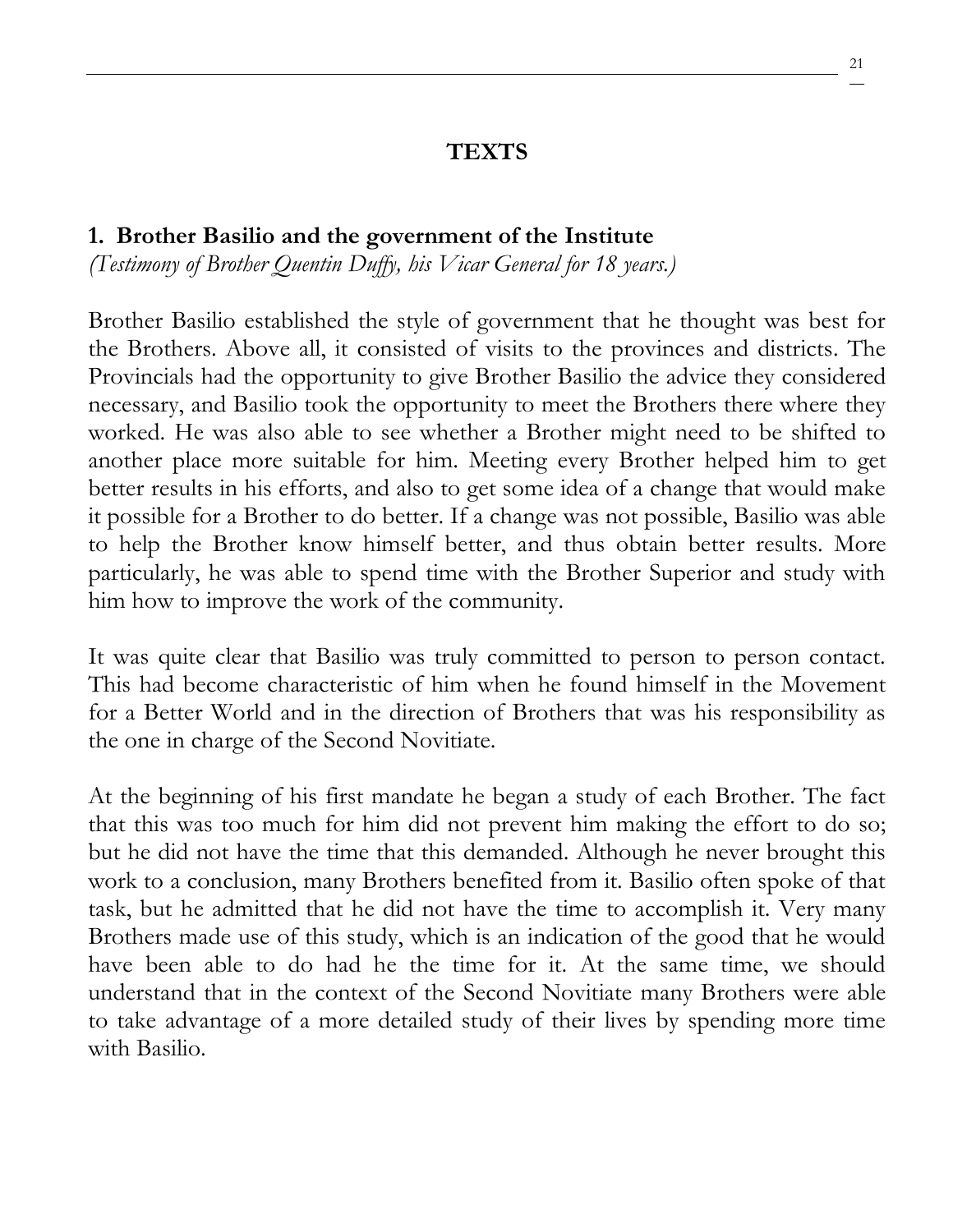There is no doubt that he was quick to see what might help a young Brother, as also to discern whether he should remain a Brother or not. I remember a case, not of a young man, but of a mature Brother who had decided to leave the Institute and marry. The members of the Sacred Congregation noted that never before had a dossier so careful in its analysis been submitted to them. It was a privilege to be one of Basilio's collaborators in every circumstance.

His work with each Brother was greatly appreciated by other Superior Generals at whose meetings they found him quite extraordinary. Among those who admired his work were Fr Pedro Arrupe SJ, the Superior General of the Marist Fathers, and the Superior General of the Salesians, just to name a few. Young though he was, he was asked to speak to these experienced men, and he was always much sought after. Beyond the requests that were received from male congregations, many congregations of women sought his help, especially in Latin America. Because of this, he was highly regarded by a number of Apostolic Nuncios. *(Br Quentin Duffy, Testimony, 26 February 2003).*

# **2. What kind of renewal?**

When Basilio came to the end of his long circular, *2 January 1968,* which was written to help the special Renewal Chapter, having studied and presented the documents of the Council, and after listening to the calls of the world, the Church and the Founder, he said:

"We are moving towards styles of, life

- Less legalistic,
- Apostolically more daring
- More inserted in an increasing number of professional contacts
- With forms of life that are more independent and externally more free."

The renewal was going to affect the style of government, community life, the style of prayer, the quality of our apostolic action, through a rediscovery of our origins, adaptation to the world of today and assimilation of the documents of the Council. This required a new spirit and new Constitutions. The spirit and the Constitution would have to be more Gospel-based, marked by the signs of the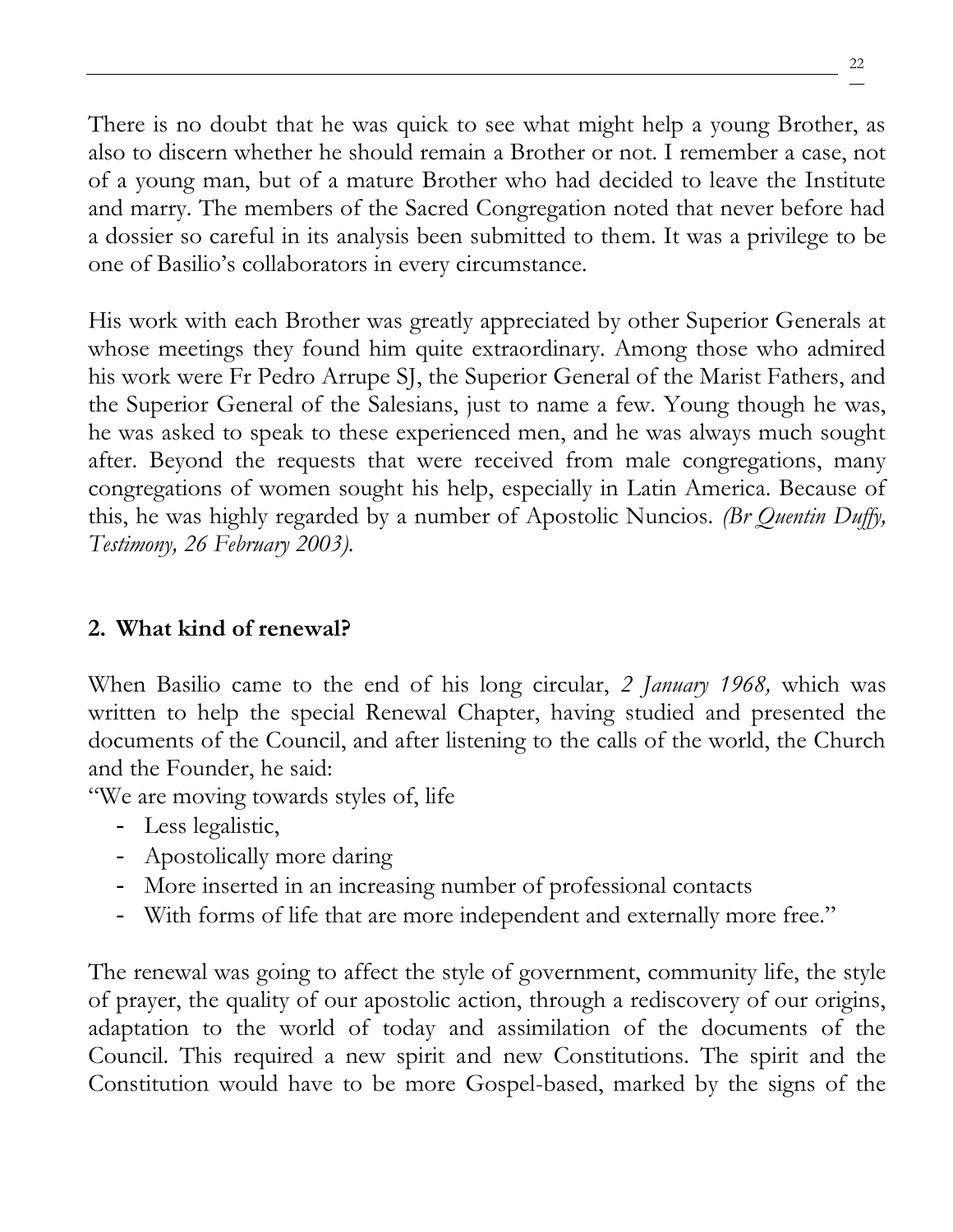beatitudes and the fruits of the Spirit, but at the same time, nurturing more maturity, initiative, freedom and personal responsibility. One of the convictions by which Basilio was led was this: "If renewal does not start by prayer, it will be of little consequence" (Circular, *A Talk on Prayer,* p. 521). We find the same idea in some pages further on: "Renewal will become a reality if we have two points of reference, the Gospel and the origins of the Institute," (p. 539).

All of this work is to be undertaken in obedience to the Church, but also through understanding the urgencies arising in a world that is rapidly changing and which has need of apostles both for the present demands and for those that the historical and cultural context will entail.

The pages of the circular, *2 January 1968*, the long study our Superior General made of our world and its needs, of the Church and its calls, of the Founder and the reality of our origins, are full of the intuitions that bring us face to face with renewal. The title is, of course, significant, the only one of its kind; this is the only one to include a date, and it is the date of our foundation. He chose this title because, in fact, we have to re-found the Congregation.<sup>42</sup>

### **3. About renewal**

My dear Brothers, the first step to be taken for our Institute to take on a postconciliar attractiveness has to be taken in our houses of formation… The definitive reality of the application of the Council will come into being through the preparation of new generations according to the spirit and the great lines of Vatican II… One thing seems clear to me: there will be no renewal or adaptation, or rather, no adapted renewal if we do not look again, in the light of the Council, at the problems of the persons and the various other factors that influence formation…

The most important consideration in formation is the formators. I am inclined to say, in the most serious way, to all the Provincials and their councils, that they

<sup>42</sup> See *The Community Project*, Ch. 6*:*"From the Old Community to the New", and Ch. 1, "The Marist Brothers in Renewal".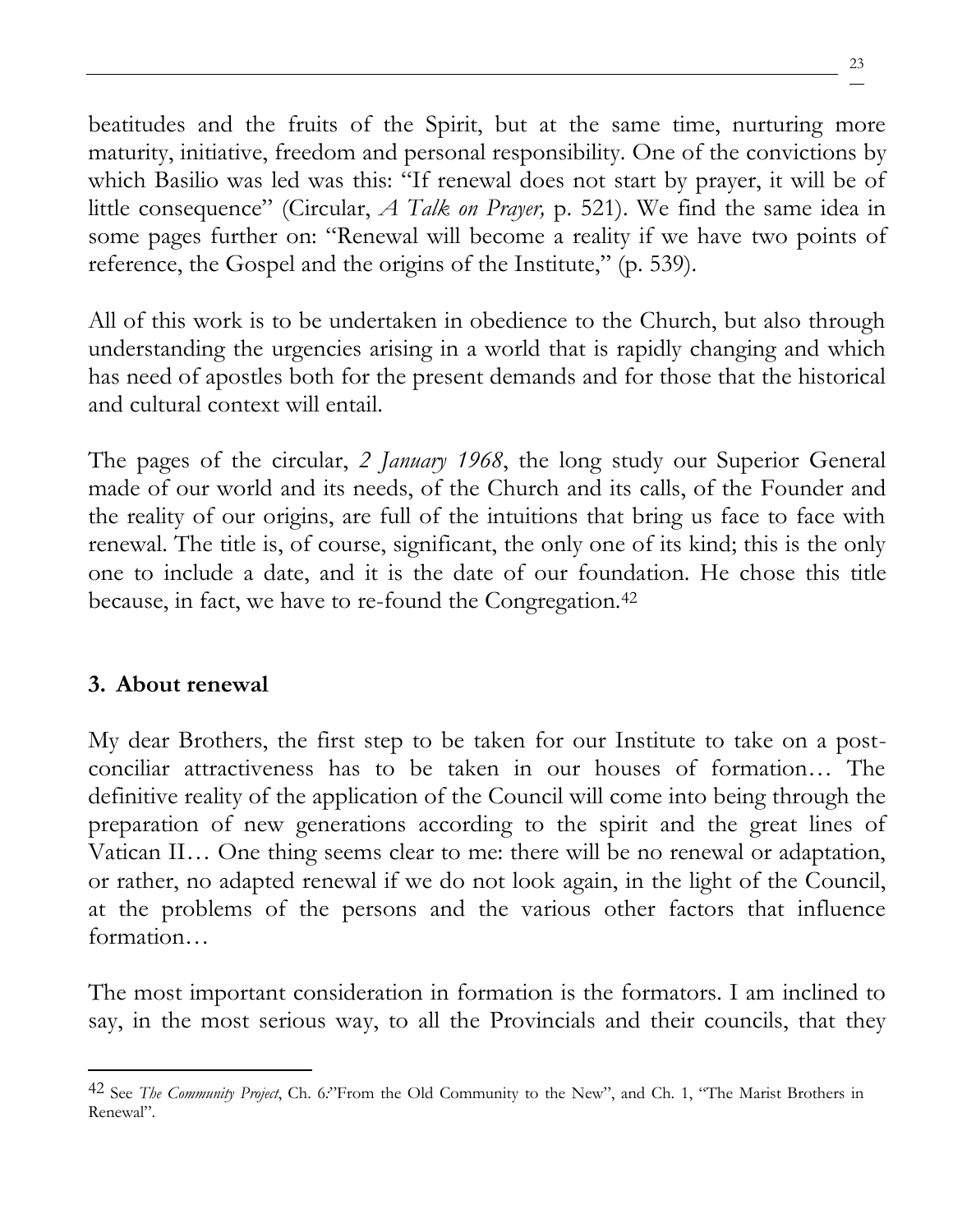must not hesitate to put at the head of the houses of formation the best men in the province, and then, to make up the rest of the team, the most promising Brothers. The choice of these men already puts in place the first and fundamental phase of the renewal of the province…

The director of a house of formation has to be a man who undertakes the work of formation and organises the houses of formation in the light of the guidelines of the Council. He must not only be open and receptive to the Council, he must love it and know it well. Rather than just a scholar, he has to be a man moved by the spirit that was always present in the Council and throbs in the pages of the conciliar documents. Formation is no more and no less than a consequence of the inborn capacity of humankind, of the desire to engender life and help it to increase. What is true at the biological level is true also in every way in regard to all the levels of human life. The process of bringing this about is always accompanied by goodness, strength and love, or, more precisely, is brought about through the extraordinary conjunction of these virtues. A generation of true fathers, by reason of being so, resolves a good number of the problems of youth. When we see a generation that turns its back on older people, should we not ask whether this may be the case because they have lived as orphans all their lives?

In formation, all the events of the day are characterised by this inborn coeducative relationship, which extends from sport to the deepest and most beautiful area of spiritual direction: it is a relationship that, in a climate of friendship, kindness and love, always leads the young to grow, to be self confident, to become competent, to grow into adulthood and become true masters of their freedom. (Cf. *Vocal Meditation of a Superior General*, pp. 363, 391, 396… Conference at the closing of the General Conference of 1971, pp. 452-453, Circulars, Vol. XXV).<sup>43</sup>

### **4. Towards what renewal?**

I think that the first result to be expected (of the Renewal General Chapter) is an institutional presence alive in the heart of the Church and turned towards the

<sup>43</sup> In *Llamamiento a la renovación, "The Formation of the Marist Religious"*, 8, presents the principles of a Christian formator, pp. 15-16. (Province of Norte, Spain, May 1973.)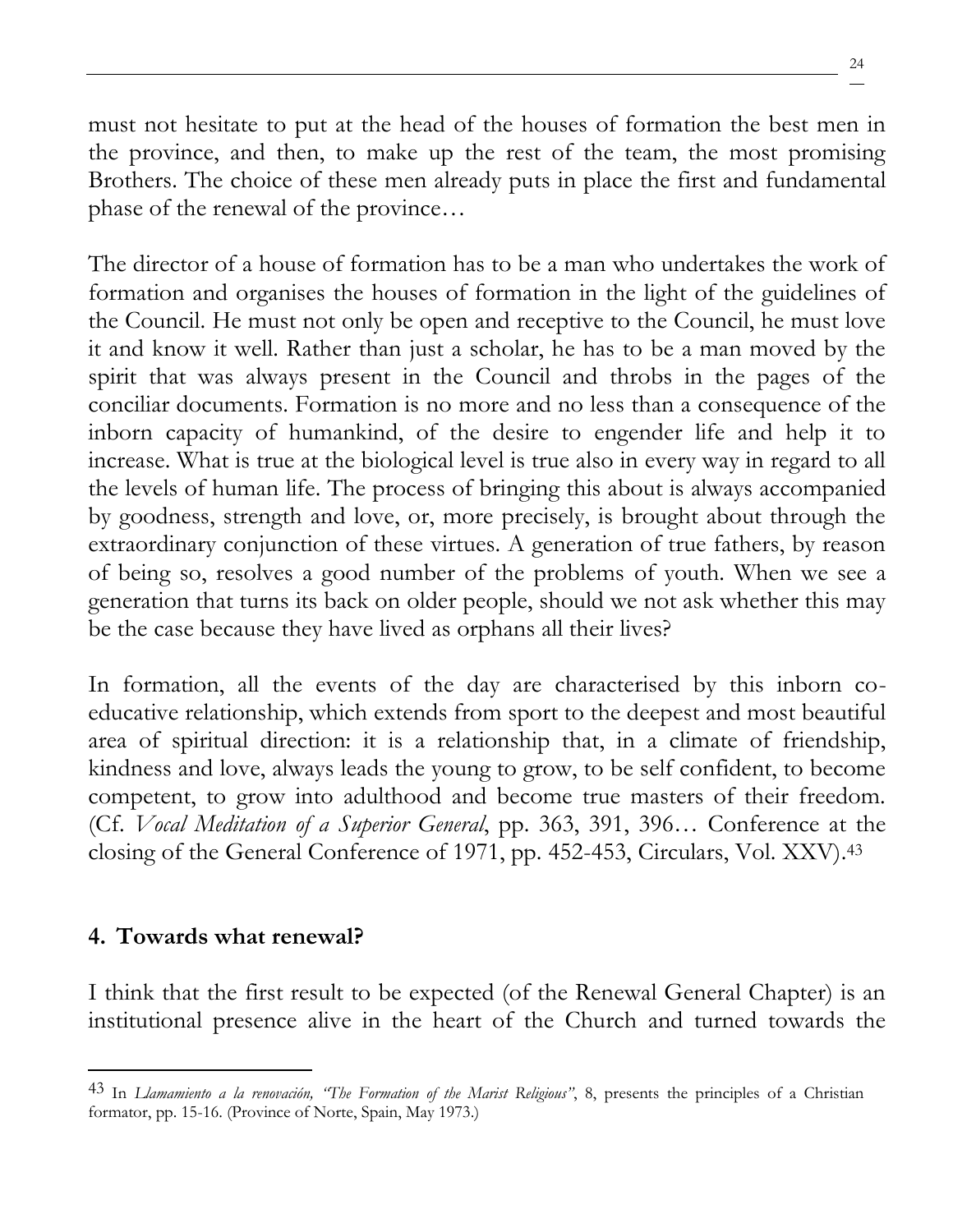world. The institution and its members have to give witness by a kind of life that is purely evangelical, young, free and lived joyfully; this presence has to be a sign for the world of mystery and love that leads people to ask questions of themselves about this rare and beautiful phenomenon. It must be an encouragement to Christians in their journey towards the Father, in the middle of their difficulties and temptations, because it shows them factually that the Gospel is not a utopia that can be bought and sold. However, so that this presence will be still more convincing for the Christian, it is necessary to know how to share the suffering and live the reality of the paschal mystery with enthusiasm. Young people, who above all live this holy and noble dissatisfaction in a particular way, must find among religious a model that makes attractive something worth the pain of sacrifice and of a definitive existence and commitment. But for this to come about, certain qualities will have to be found among the new apostles who will be their witnesses. It is necessary

- That they know how to look for, and find, in community life both satisfaction and their full development – not in concern for themselves, but in concern for the Kingdom of God and the happiness of others.
- That they make visible the spirit of the beatitudes as opposed to the hierarchy of human values.
- That they make visible the fruits of the Spirit that reveals the fruitfulness of Christianity in the world.

The world needs people who love, who are free and who are available. *(*Circ. *2 January 1968,* pp. 641-642.)

### **5. The calls of the world**

What I want to say is that the heart of this circular is not asceticism... but charity. It is the message of a dynamic Christianity, daring, creative, able to make our capitulants and all our Brothers more receptive to the calls of the world and of the conciliar Church, and more docile in their response…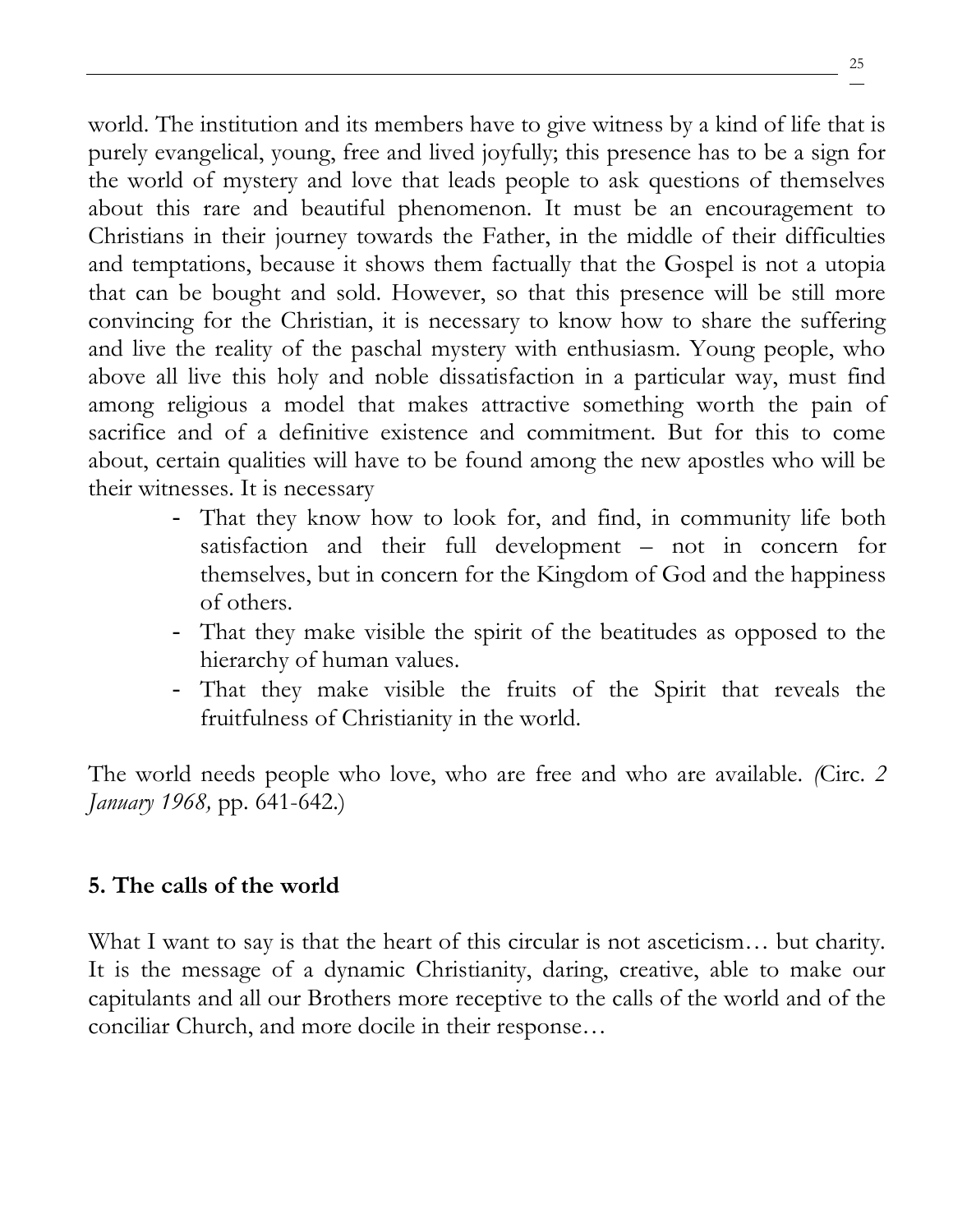We are threatened by this danger: stirred up by the discussion of questions that I dare to call domestic, are we going to use up and exhaust the months of the Chapter in resolving details of the Rule or the habit, and have debates about concessions… forgetting to reflect seriously on what we are doing and what we must be doing so that the whole congregation can become deeply immersed in this thrilling historical moment of ours resounding with urgent and pain-filled calls?

### *In fact, today we recognise these calls as the Will of God…*

The precious enthusiasm that drives all the capitulants to wish to give to community life the depth and the surging vigour that manifests itself and exists in the heart of the Brothers as vow, desire and hope, should not simply remain "*quam bonum et iucundum habitare fraters in unum*." No, the love of Christ urges us not to shut ourselves up in the joy of community life, sweet and pleasant though it may be, but to make this initial spirit of our Chapter the point of departure towards an opening to the drama of the world that surrounds us. Asceticism, dialogue with God, and fraternal life are three great forces that drive us towards prayer and an authentic zeal growing in love, for love, when it is truly love, is not satisfied unless it brings results in the face of the needs of those we love. (*Circular 2 January 1968:*  "A Chapter for the World of Today", pp. 161-164.)

### **6. Being present at the crossroads of the world and the times.**

Becoming a little island in the middle of modern currents or shutting ourselves up in the walls of a school to dedicate ourselves to an exclusive task is not an adequate solution. Without setting aside anything that is truly our own, we have to compel ourselves to live in permanent and immediate contact with centres of social thought, organizations established for the development of peoples, pedagogical, catechetical and pastoral institutions, apostles of social justice, centres for the formation of activists, and leadership groups, and above all to take the fullest advantage of the research, planning and documentation that are already available. In brief, it is up to us to be present and active at the crossroads of the world and of our times…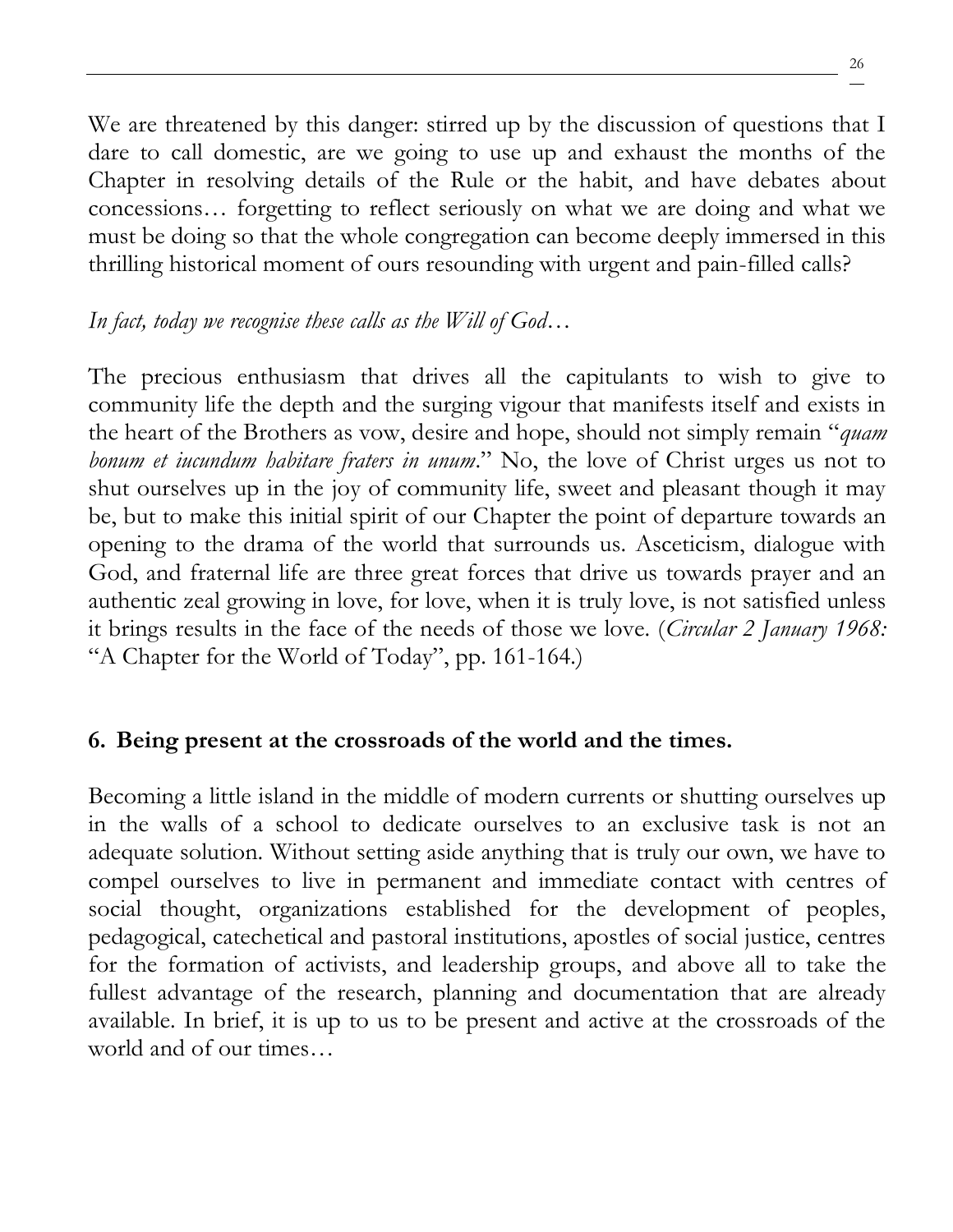Given that we have an enormous amount of work to do in our specific and exclusive task as educators, the narrow means of the school or the traditional college is an outmoded one requiring great changes, perhaps even the use of means not used before in this work. We should not be surprised if the means that were successful until recent times and which in the hands of our older Brothers were very effective and produced marvellous fruits, must today be seriously revised and greatly modified…

Obviously, this revision does not question the existence, or less still, the value *per se* of free Catholic educational institutions. The Council has spoken very clearly… How nonsensical it would be, when we have rightly an official conciliar affirmation of the actuality and the great value of the Catholic school, to suggest that it presents a crisis as far as the authenticity of our mission is concerned…

One thing is certain: the school must be our first activity; but it also seems that it cannot be the only work of the Brothers and that it should not be so. (*Circ. 2 January 1968:* "The Calls of the Church and of the Founder to the Chapter", pp. 354-357.)

### **7. The post-conciliar shape of Marist life.**

A glance backward to the General Chapter will show us what we have done and how we have done it. What we have done, we did well, even very well….

How we have done it: - I think that when confronted by a General Chapter that calls us to a change that is quite vitally important, a man adopts a particular attitude, or he takes a place in the scale that reaches from resistance and caution to the deeply felt conviction that change must be made even with boldness. It seems to me that my position was then somewhere about the middle of the scale, dominated rather by caution. I must say now that with each passing day I see more and more clearly how change is forcing itself upon us, yet this is a change that gives a dynamic response to the Gospel, to charism and to history, and I have the feeling that we shall never attract youth by conservative attitudes or by a defensive determination to hold the line. There is growing within me with a spontaneous and irresistible power, the decision to promote to the limits of my authority and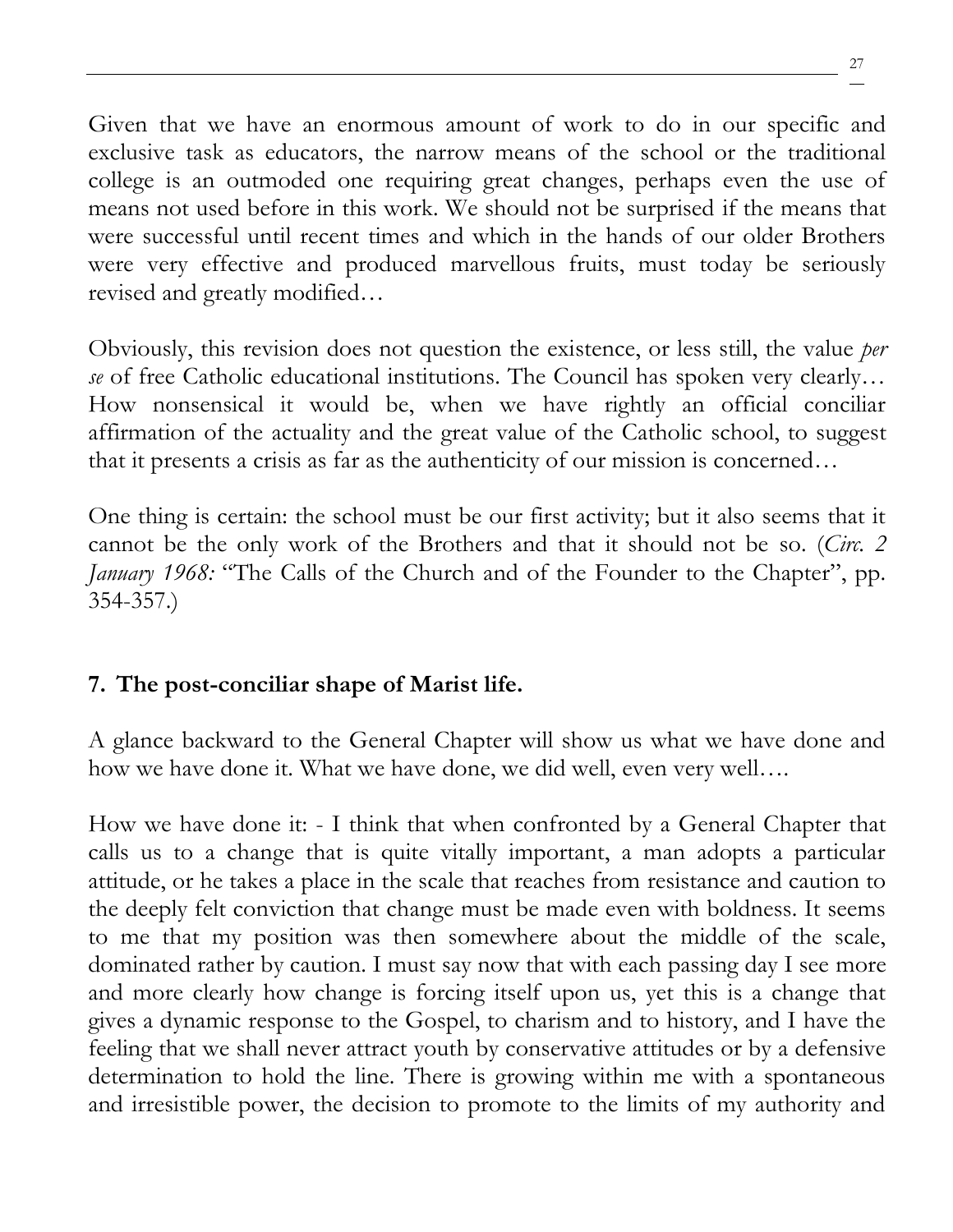within the framework of collegiality and subsidiarity, a faithful launching, developing and achieving of the post-conciliar and post-capitular form of Marist life.

I expect that you all, Brothers Provincial, know in moments of prayer how to discern the Spirit's action in order to recognise his promptings. The important thing is that it is the breath of the Spirit, and that we know how to discern it at the time. Allow me to return to this point; for the day when religious life gives up living by the Holy Spirit to draw its life only from "a repetitive text", it will have renounced not only its Christian substance which is life lived in the freedom of the sons of God, but also its authentic function at the heart of the people of God, that is to say, its charismatic character. (*Vocal Meditation of a Superior General,* pp. 348- 349, 353).

### **8. A more serious problem: the crisis of the world.**

For the reasons already quoted, this fourth part of the circular intends to be a vigorous sounding of the gong, calling on our capitular generosity to surpass the honest level of an ordinary Chapter and to attain, thanks to the confluence of points of view, the results of a truly extraordinary chapter. We need to undertake a self scrutiny not only of our internal life, but also one reaching out to questions outside ourselves, that is to say, examining the most serious and gravest problem that faces the historic mission of our generation and of the Church in the world today. This is the problem and the mission that our heart cannot remain a stranger to nor our action be absent from without sinning gravely against charity and without deeply surprising and even scandalising men of good will.

In our situation, to speak of a witness of life without it also being a witness of action is to run away from real life… We remember the reaction of our Founder when he learned that a Brother had let a poor man leave without offering him some help. How keenly would he wish today, facing the call of the Council and the profound needs of the times, that the collective poor of the  $20<sup>th</sup>$  Century that knocks on the door of our institute, should receive not only that which we are able to offer it at the institutional level but also be able to discover its deeper source: yes, that our gift may reveal to it our true love; that it be able to recognise in this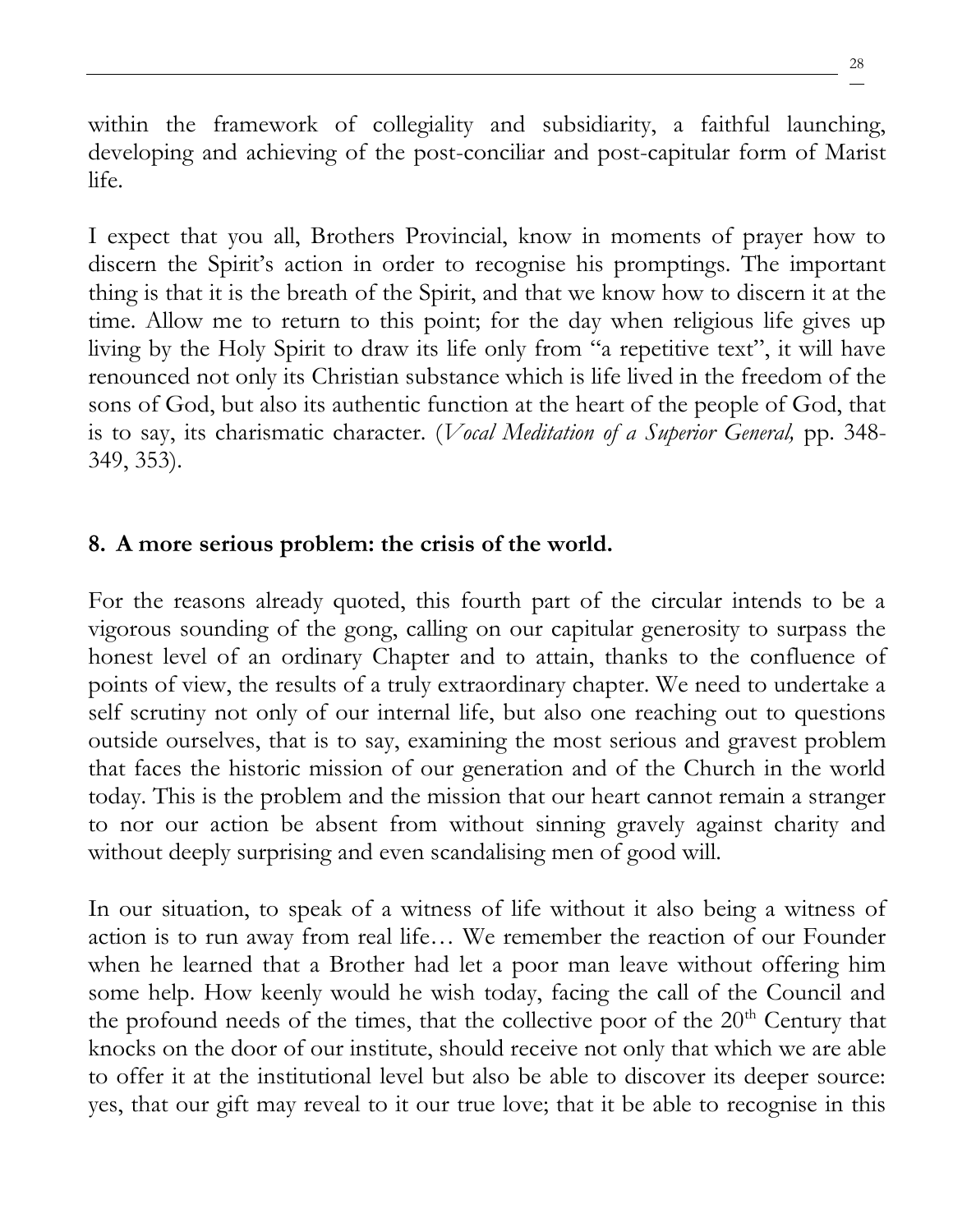love the authenticity of the gift that we have made of ourselves, and that this gift of ourselves may lead it even to the knowledge of the death of Christ whose hands and feet we are, dedicated to the service of humankind.. (*Circ: 2 January 1968, "*A Chapter for the World of Today", pp. 166-167).

# **9. Being men of our time.**

It is with an immense respect for the person of those we educate, and solely in the conviction that by our work we put them on the path of truth, goodness and the development of true values, by guiding them towards Christ, the way to the Father, Sacrament of the Father and true path to life – it is, I repeat, out of this single conviction that I beg you to go deeper into what we are and what we do. In no way do I wish to provoke a crisis of institutional identity, but rather, with new insight reaffirm our activity and seek to make it more far-reaching, deeper and more generous. My remarks here arise from my confidence as I ask that the Chapter undertake without fear a serious re-examination in the light of the world today…

We have to be men of our times and in our times; we have to become vividly aware of our moment in history, take our place in the dialogue and communion that the Church has established with the world, and particularly be on the look out for the signs of the times…

We can do this only if we become permeated by the spirit of the Lord and the spirit of the Gospel; this makes it possible for us to adapt to the signs of the times and make adequate responses. (*Circ: 2 January 1968, "A Chapter for the World of Today"*, pp. 280-283.)

# **10. Reform is achieved by living it.**

We are reminded by the Council that charity lived in community can become fruitful. Between the ideal and the realty – and this goes not just for us – there is a great chasm. This is not just a problem of generosity, but also of circumstances. Human existence has been complicated, specialised and exteriorised to such a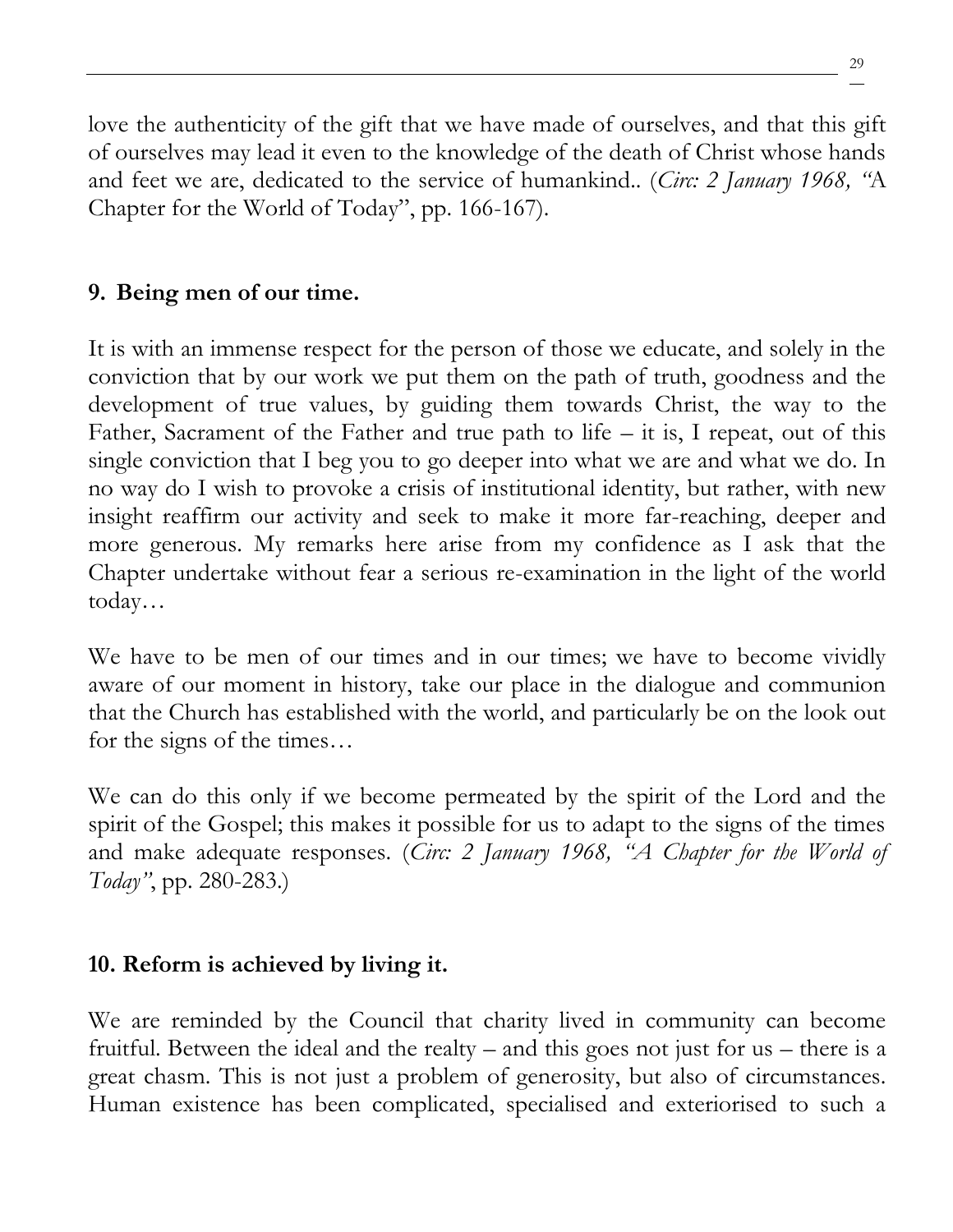degree that Christians, and therefore religious, are caught in an enormous net of conditionings, relationships and interdependencies, and a real meeting of persons, deep and fruitful, is becoming more rare. In fact, the time and the opportunities for contact have been reduced; relationships have become artificial, without depth, without authenticity, associated with tasks and business - sometimes quite demanding – that have nothing to do with the life of the community.

I will not dwell on this, but simply add that it is indispensable to guard against an error that is just as common, which is to think that things are put in place and changed because of words and decrees. Reform comes about only through living it, never before living it; all the rest is just rhetoric. It is a curious fact that the reality achieved is inversely proportional to the amount of theorising about it; the more publications, conferences, workshops and congresses about the theory there are, the less the practice follows. For some, perhaps even for many, this is an illusion by way of compensation, or complete evasion. Speaking about the subject assuages their conscience. (Circ*.: Community Life*, pp. 201-202*).*

# **11. Change is inevitable, but what change?**

We are always witnessing a transformation of the religious life, not in the essentials, but in the accidentals, not in its evangelical inspiration but in its cultural expression. We are caught up in an abandonment of former ways of life forms and in the new formulation of the Religious Life. For that reason it seemed to me that the word "mission" was incomplete in itself, and that it needed to be supplemented by that of BIRTH. This notion of "giving birth" accords well with the dynamism of institutionalised charisms and the intrinsic fecundity of the religious life that we see today. I find it very meaningful above all because it presents us with a dilemma: when a woman is in the labour of childbirth, either she brings a child into the world or she dies. The Religious Life today, I maintain, will either give birth to a new form, or it will die.

It would not be out of place here to apply to the Religious Life what was said not long ago by a Bishop to a group of conservative Catholics who came to him hoping to find some sympathy for their laments over changes: "How little you know of the process of history. We have no choice between change and not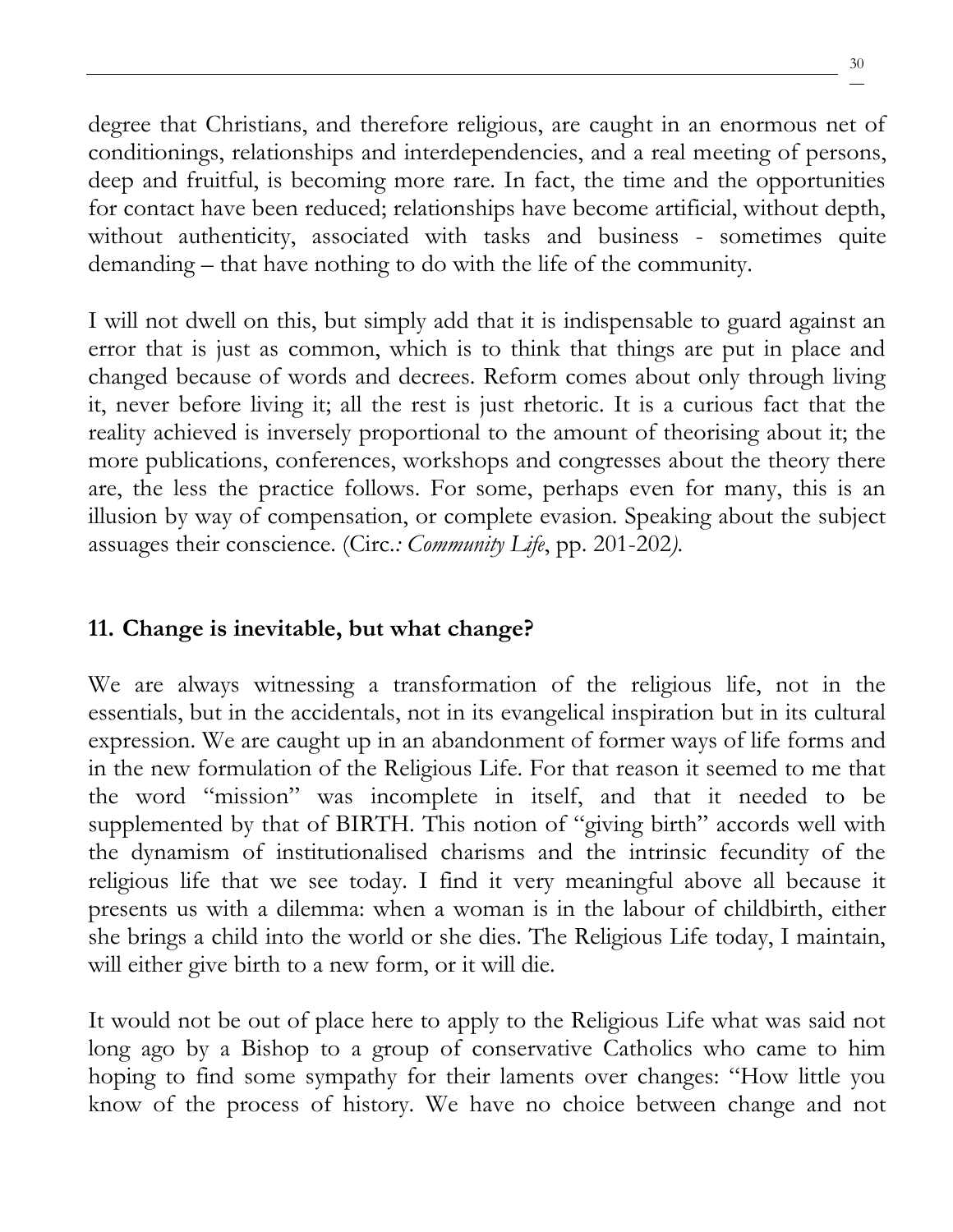changing, but rather between a change that has a Christian connotation, or one that has a non-Christian one. You do not wish to change: in this you are wrong; this is not the Christian attitude."

In the religious life the point at issue emerges in this way: we, Superiors, either have to turn our situation and our powers to profit, to ensure that the changes are made in the truest possible fidelity to the Gospel and to the Founder, or else we must accept the responsibility that the changes, inevitable today, go their own way, drawing us away from the Gospel and the Founder. Such a change would swiftly write FINISH to our Religious Life (*Vocal Meditation of a Superior General,* pp. 346- 347, July 1971.)

### **12 What spirit leads us?**

But perhaps still more serious is the loss of a certain spiritual quality. What has happened to the "prayer life" in religious life – considered from the point of view of the basic "interior life" or even as "Exercises of Piety" leading eventually to real dialogue with God?

Is our consecrated life acting as a leaven in the world or has it, on the contrary, allowed itself to be swamped? Has the evangelical concentration, which consecration implies, become diluted? How great a part does the mystery of the cross play in our life? While it is regaining a central position in the theology of the Protestant Moltmann, has it not been relegated to a very secondary place in the practical lives of a great number of Catholic religious?

Have we tried to be "evangelical" in our use of goods, or in our manner of administering them? Has our conception of law, institutions and structures become more enlightened or is it all just TALK?

Wherein lies the quality of our relations with the present day world? We have been rather immature in this field for a considerable time as compared with secular institutes they have been accustomed to working in an atmosphere of ferment at the heart of secularisation….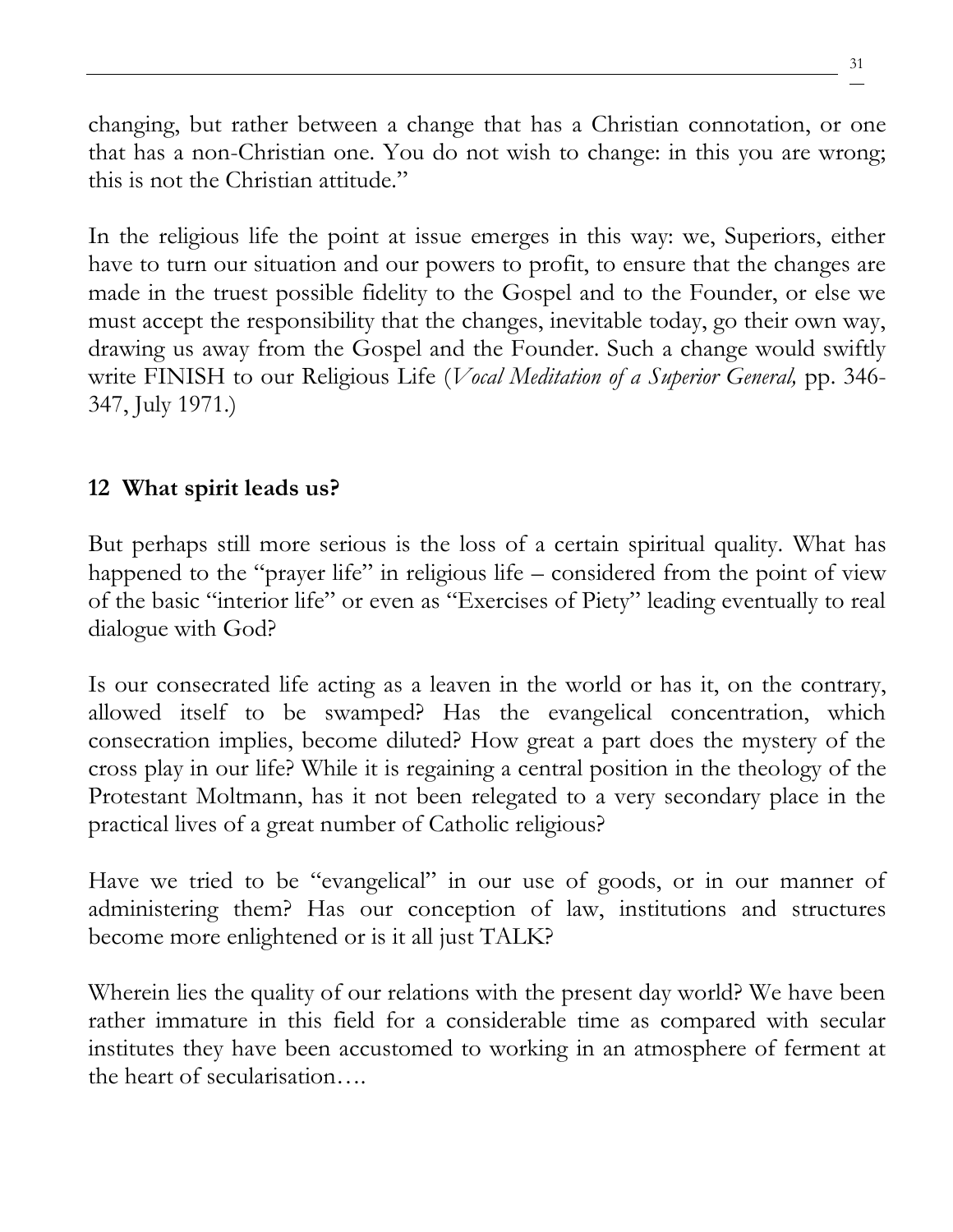What are our relations with regard to ecumenism, to beliefs that differ from our own? For instance, one can appreciate more and more the values of Islam and at the same time become more and more a disciple of Christ. On the other hand, one can establish superficial contacts of a kind that would weaken one's Christian faith… Apart from that, the real question is: what kind of spirit motivates you, motivates us and continues to do so? (*Circ: Project for Community Life,* pp. 13-16).

# **12. Evangelising the community**

What, then, has to be done? First of all, by opening the community to the love of the Father, in Christ; by not living a life based solely on the moral virtues, but solidly on the word of God and on the life of Jesus, under the guidance of the Spirit, we will make progress. In other words, restore to the religious life and to each of its essential elements the Gospel-based richness it had in the Founder and in the early beginnings of this congregation before it crystallised into a tradition…

A new type of regular life is needed which will not be less exacting but more dynamic than the former life. Remember what St Paul says to the Galatians (5:3) who are unwilling to adopt the law of liberty: "I testify before all men that anyone who has himself circumcised is under the obligation to practise the law in its entirety." In other words: "If you do not wish to advance and enter wholeheartedly into the Project for Community Life, then take up again the strict observance of the old Rule."

Whatever regrets it may cause, the movement towards integration displays, at least, remarkable courage in its return to the asceticism and discipline of former times. It is not the lamentable tepidity which undertakes nothing that one is going to compare it with, but rather a new fervour; not of people saying, "God can't be asking so much?" but of those who know that God demands everything, at each new epoch.

With people of this stamp, yes, one can envisage a metamorphosis of the communities. It will not be done in a day. We are entering into it like pioneers, with boldness and patience. (*Circ: Project for Community Life,* pp 25-27).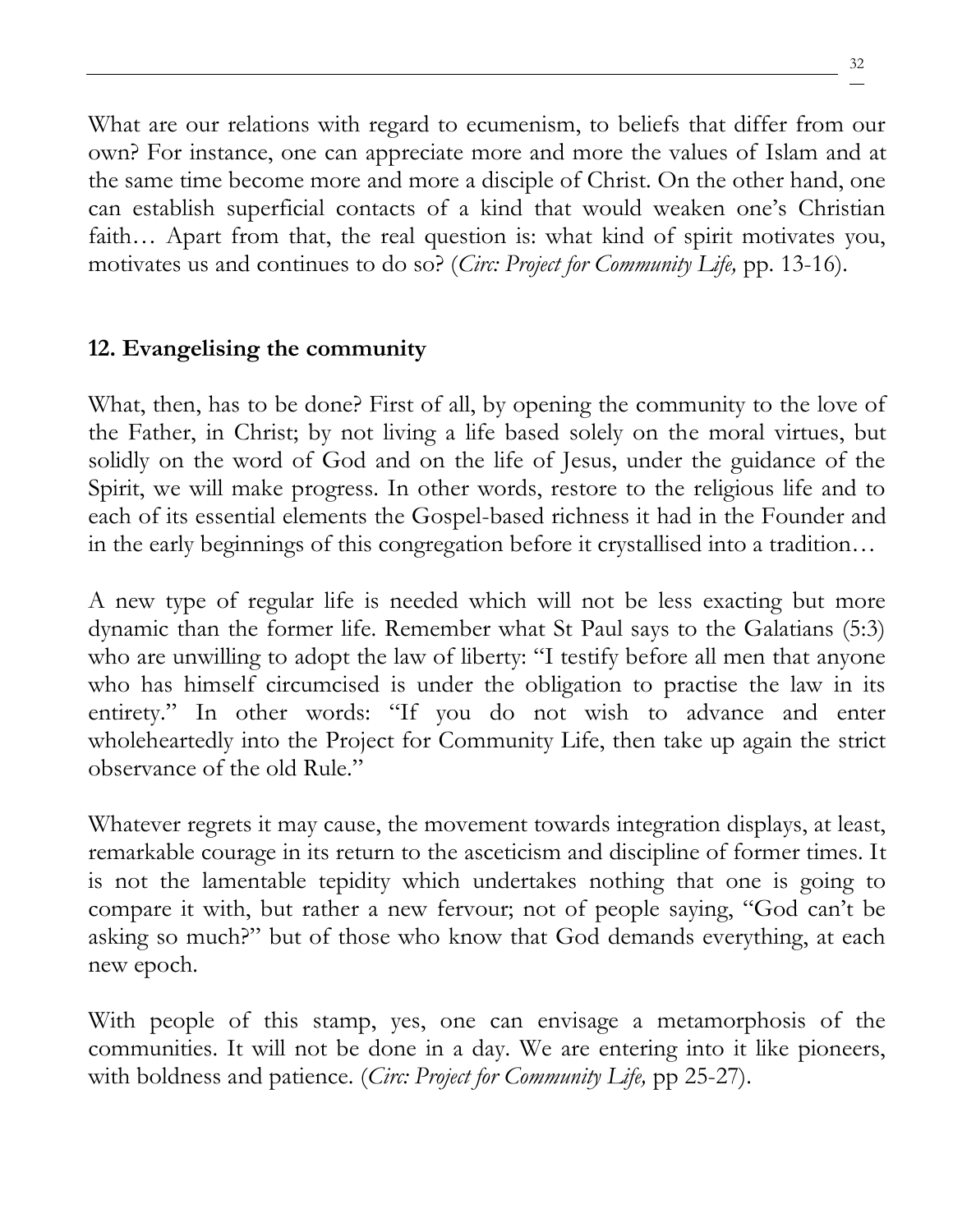### **13. A will dedicated to evangelisation**

Carrying on what has already been started, filling in the most important gaps, that is what is demanded of us and it is also what our conversion to the Gospel consists in, because it simply means rousing ourselves to complete dedication to the work of evangelisation.

The world is slipping out of our hands – not *our hands*, of course, so what! – the Church's hands. The world is becoming de-christianised, i.e. it has no connection with Christ, it ignores Him, does not pray to Him any more, does not live His kind of life any more.

It is possible that the future of the Church lies in small, scattered communities of the faithful buried in a world, which is secularised and godless; that it will have to endure this situation in the manner of one walking through a desert or surviving a hard winter. Is the assurance offered to us by the theologians and sociologists not too facile?

This should make us deeply aware of the double dimension of evangelisation: not reading the Gospel in an ethereal way making its social dimension an abstraction; but also not reducing it to a social justice manifesto or a call to revolution at a time when a spiritual ice age is already completely enveloping a half of the planet, where faith is being extinguished.

Let us not forget that our congregation was founded to evangelise and catechise a world that had already been converted to a vague form of theism or even atheism under the successive attacks of secular writers (the Encyclopaedists) and philosophers and then by revolutionary laws… There had been a breakdown of religious men and values prior to the Revolution that allowed it to harvest the fruits, which were ripe for the picking. No doubt a reaction would set in, but much later, and one ought to be able to see, looking back, what could have been avoided. (*Circ: The Project for Community Life*, pp. 30-32.)

# 14. **The Signature in the Constitutions**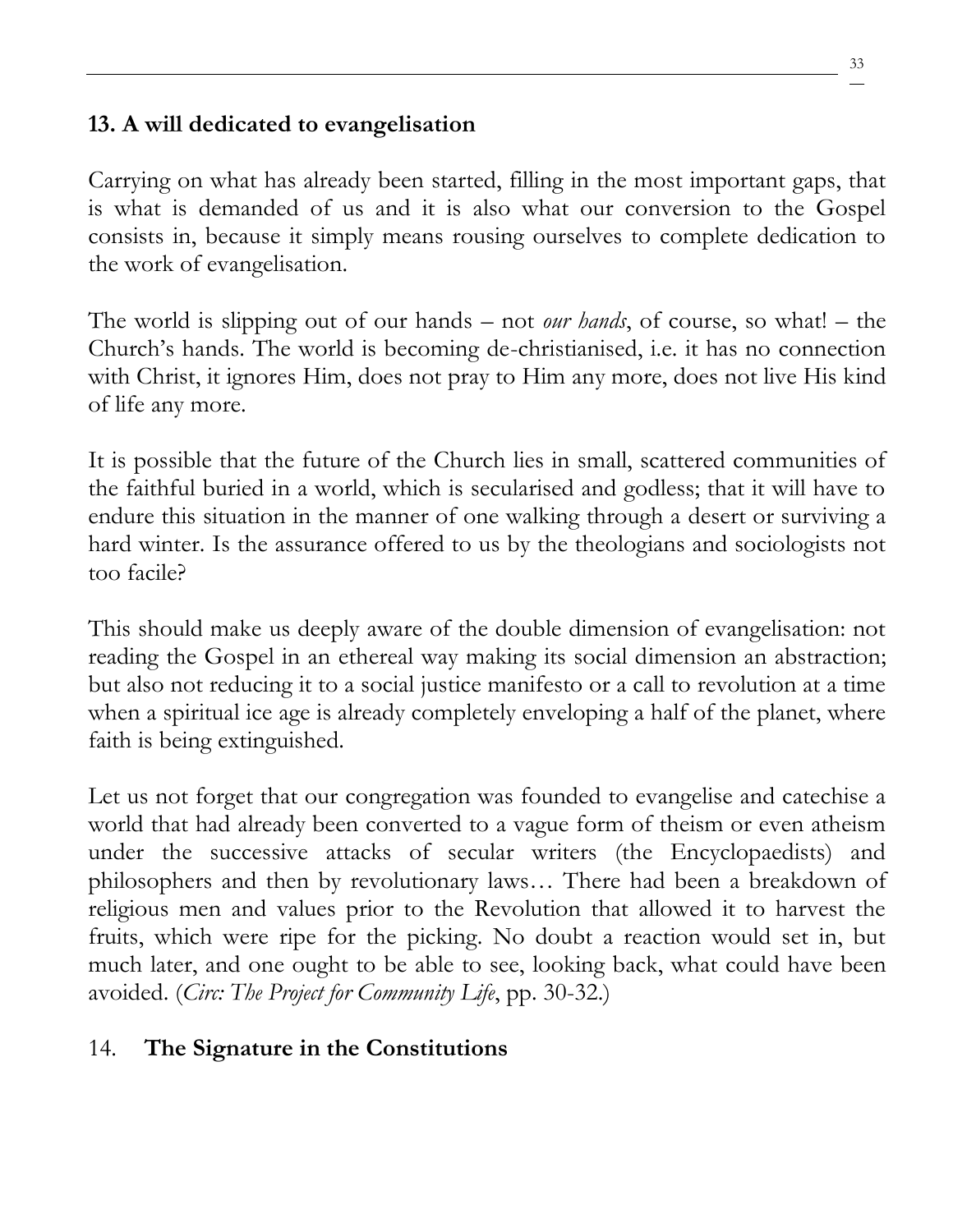The General Chapter of 1985 had, among its most important objectives, the elaboration and approbation of the Constitutions and Statutes. Brother Basilio and I worked on Chapter 2: Consecration. I remember two significant interventions of Brother Basilio in the work of the commission. They indicate his vision of the future and of the newness of religious life, as well as his deep human sensitivity.

He said that the Institute was not yet ready for *the obedience of the community*, and that Article 43 of the Constitutions would continue to be a challenge. The obedience of the person was one thing, the obedience of the community quite another. The communities, the provinces and the Institute had to take note of that and educate themselves in it. Such a study is difficult because the obedience of the community, in seeking and achieving the will of God, demands discernment, a spirit of faith, attention to the Word, fidelity to the charism of the Institute, an adequate interpretation of the signs of the times, contemplation and becoming free of the interests of persons and groups.

But what drew the attention of the members of the commission more closely was the following. When Chapter 2 of the Constitutions was practically finished, there were some Brothers who had the audacity to say that the content of the chapter was for saints, for the perfect, and not for imperfect men, pilgrims on the journey towards holiness. The chapter lacked a certain realism about the lives of the Brothers who have their limits, their weaknesses, and also their failures in the face of temptations. This statement in the commission did not cause much repercussion, except for Basilio.

Some days later, in a new meeting of the commission, Brother Basilio proposed that a supplementary article be added to Chapter 2. This was discussed, amended and approved, and was placed at the end of the Chapter under a different heading from the others, as can be ascertained.<sup>44</sup> It summed up the whole chapter and the responses that had been evident. The article recognises the setbacks, hesitations, doubts, weariness and dryness of heart, and waywardness in the pursuit of false consolations on account of human nature. It also proposes the means to combat these and overcome them. The Institute owes this article to the sensitivity of

<sup>44</sup> This refers to Article 46 of the Constitutions.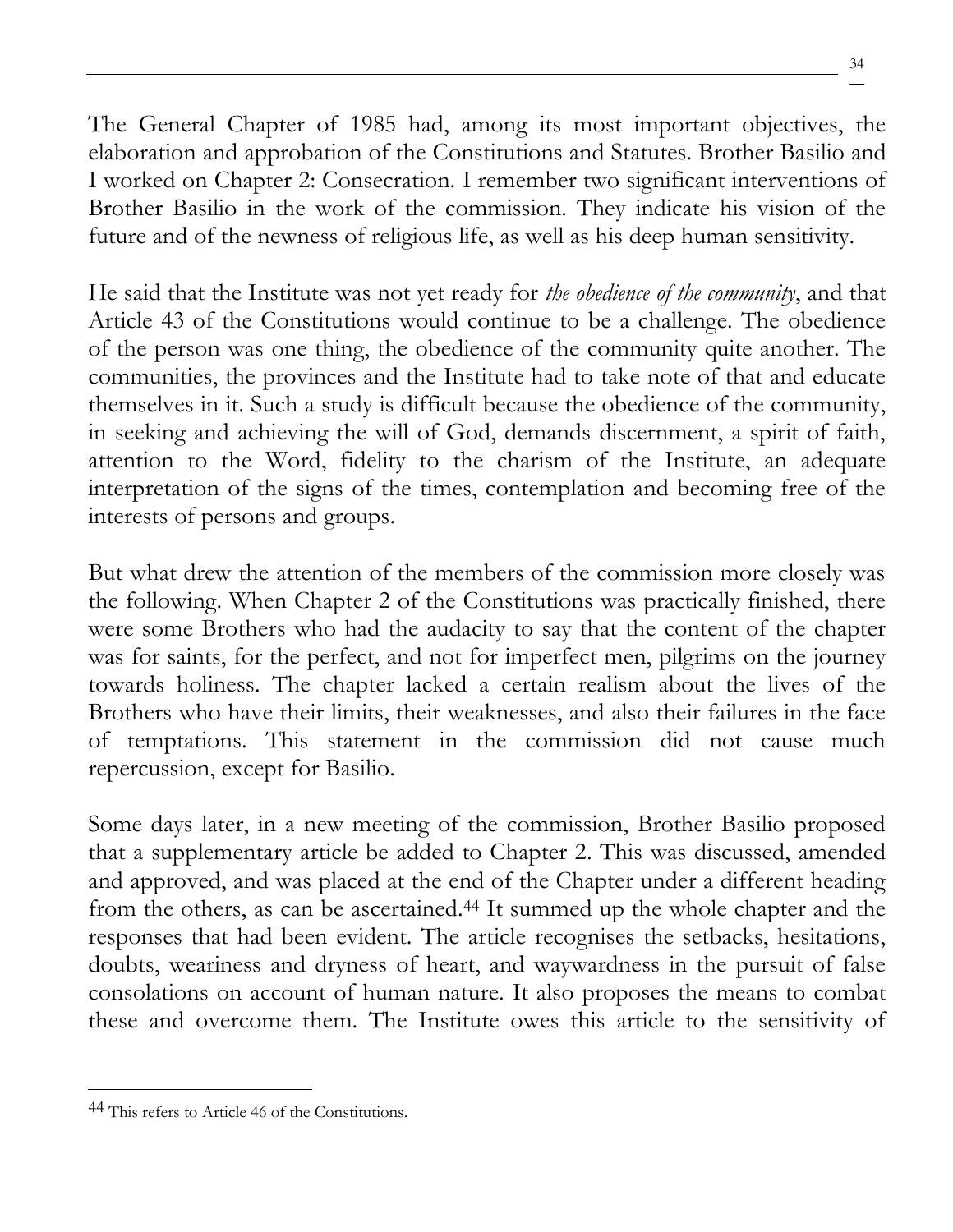Brother Basilio, who had such a deep understanding of the human person. (*Testimony of Brother Roque Ari Salet,* Rome, 24 April 2002*).*

#### **15. Basilio, a man of his times?**

I would say that he was a man of his times, an extraordinary one. He understood the signs of the times better than anybody. He had been a collaborator of Father Lombardi in the Movement for a Better World. In this work he gave much of his energies to Chile where he made many friends and where he preached retreats and gave courses to many groups of bishops. His heart being open to the needs of the world, he made his talents available far beyond the boundaries of the Congregation.

He had a vision of the world that far surpassed that of ordinary men. In every country he wished to have contact with the highest authorities in government to be able to speak with greater relevance to the Brothers about the socio-political realities of the country in which they offered their apostolic collaboration. He was careful also to have contacts with important people who knew the situation of the Church and religious life. In Brazil he never failed to visit those who were leaders of the CRB<sup>45</sup> and the CNBB46. In the towns where he directed retreats he always visited the ecclesiastical authorities. I remember that when he was giving courses of formation for superiors and retreats in Rio Grande Do Sul, he took a great number of Brothers to visit Cardinal Dom Vicente Scherer with him. In San Paolo we accompanied him on a visit to Cardinal Dom Paulo Evaristo Arns.

Yes, he was certainly a man with his feet firmly planted in the world of today, but his heart was looking towards the future, to help "to awaken the dawn", as one of his favourite sayings had it. (*Testimony of Brother Claudio Girardi,* 18 December 2002).

#### **16. Basilio's cross**

<sup>45</sup> Conference of Religious of Brazil.

<sup>46</sup> National Conference of Bishops of Brazil.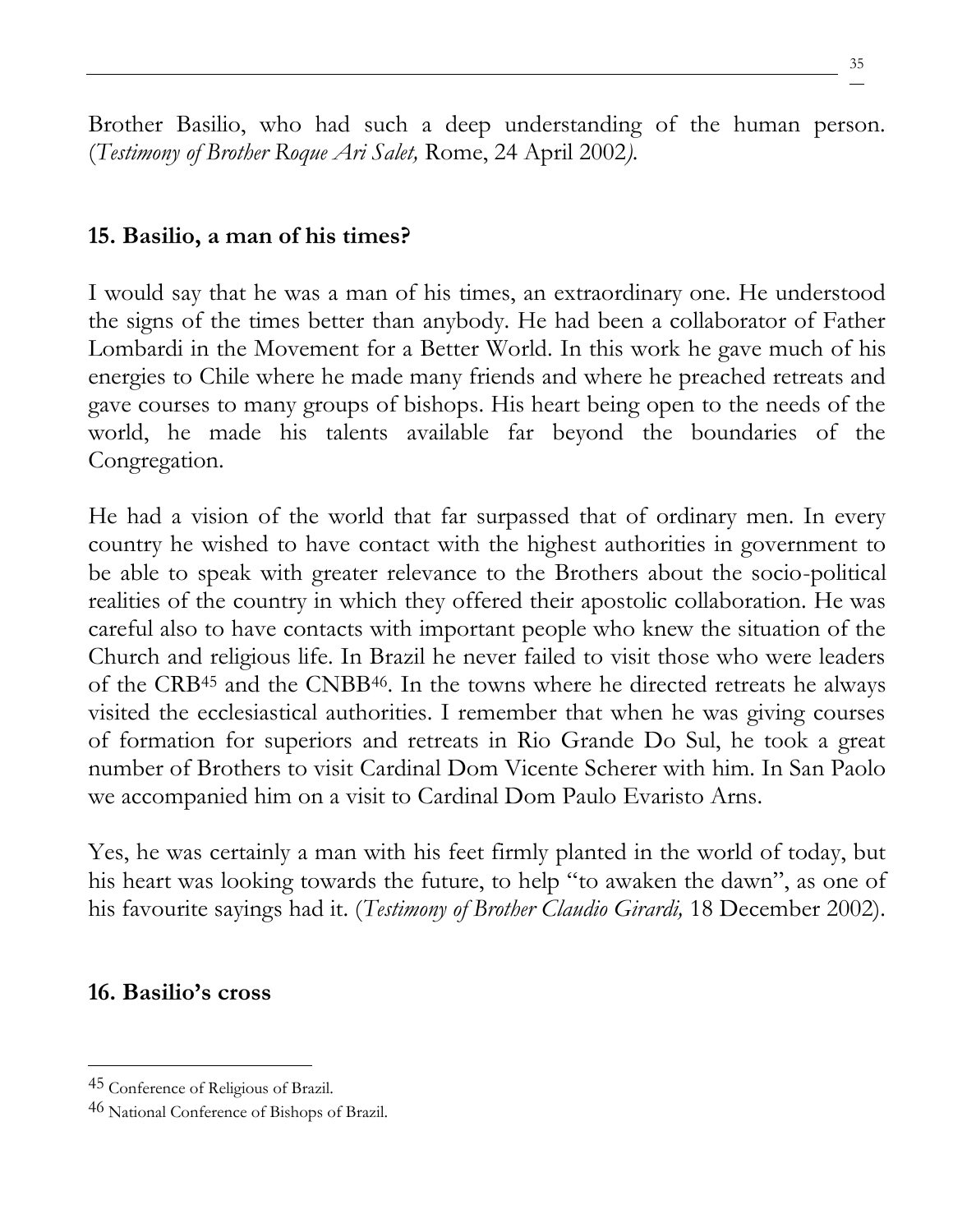This is difficult to say. For me, one of the crosses that Basilio experienced was the lack of sincerity and even the deceitfulness of some people. I remember that when he preached a retreat on prayer in the province where I was provincial, there was a Director who had fallen in love with his secretary. Brother Basilio came to an agreement with him that he would give up the post of director and go to Rome where he would undertake various courses and retreats to give life to a vocation that was in danger of dying. At the end of the retreat Brother Basilio called me and asked me to go and find the Brother in order to resolve the situation and appoint a new Director. But the Brother insisted: "I assure you that the Superior General did not understand me; I never did what I was accused of."

I went back by bus, a journey of about 800 kms. I told Basilio the result of my journey. I have never seen Basilio as sad as he was on this occasion. After a little silence, his face revealed a deep sadness, and he said to me: "What a shame, this man is telling a lie and in the face of this deceit I cannot do anything." This director left the Institute the same year and married his secretary.

Another cross for Basilio was the departure of many Brothers for futile reasons. He himself helped the departure of those who did not have a vocation. A man like him who loved the Institute deeply and who had done everything possible to lead the Brothers to a greater fidelity must have suffered deeply at our loss of numbers, especially through defections. I have no doubt that, like Champagnat, he suffered for each Brother who left.

These departures weigh heavily on a Provincial… During a period of several years there were departures that amounted to the membership of one whole province. That is truly sad. You can imagine how that must have echoed in the heart of a Superior General as sensitive, delicate and generous as Brother Basilio. (*Testimony of Brother Claudio Girardi,* 18 December 2002).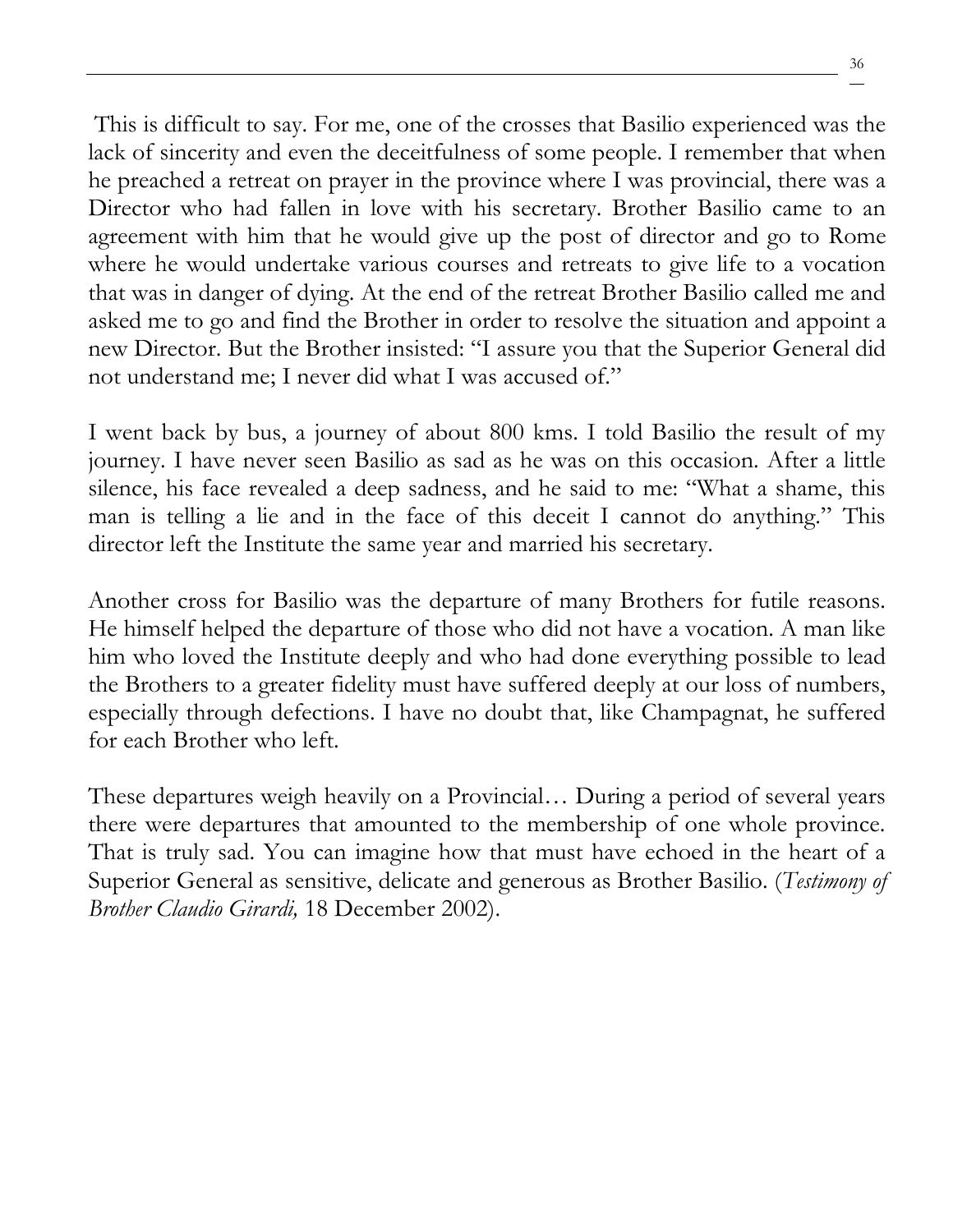### - **2 - BASILIO: THE BROTHER**

Under this heading we look at Basilio as a *brother* in the more human sense of the term, as a family reality and not as a religious title. All the same, his way of living gave back to the religious title its truest meaning, its ideal sense.

His brotherhood, inspired by faith, was characterised by a truly human affection; it consisted of attention, respect, encouragement, truth, uprightness, simplicity, fidelity and joy. He had a gift for mixing with people in the friendliest way. This aspect of his character made a deep impression on those who had anything to do with him. Many testify to this. The book *El Estilo de una Vida* (pp. 10-26) brings together testimonies under meaningful headings: *a magnanimous heart, an unconditionally supportive man, boundless kindness, overflowing sympathy.* Casting an eye over these pages provides a rich harvest of phrases that express the *humanity* of Basilio: cordiality, joy, love, delicacy, understanding, comfort, sense of affection, sympathy, frankness, unselfishness, simplicity, service, help, the impression of being valued, sincerity, amiability, freedom, humour, welcoming, modesty… We have here an extraordinarily rich human being.

This is of course one of the reasons why he was elected a Superior General. We have the witness of 1967. The Brothers of Latin America and Spain who had the opportunity to know him before the election of 1967 held him in high esteem. In describing Basilio's leadership we have made great use of the review *Norte Marista* of October-November 1967; other more recent witnesses draw attention to his humanity.

The former secretary general, Brother Joannès Eugène47, has much to say. "*Brother Basilio Rueda distinguished himself from the beginning of the Chapter by a host of qualities that drew the attention of all the capitulants: a noble simplicity, cordial affability, perfect self-*

<sup>47</sup> Brother Joannès Eugène Minot was secretary at the time of Brother Charles Raphael, 1958-67.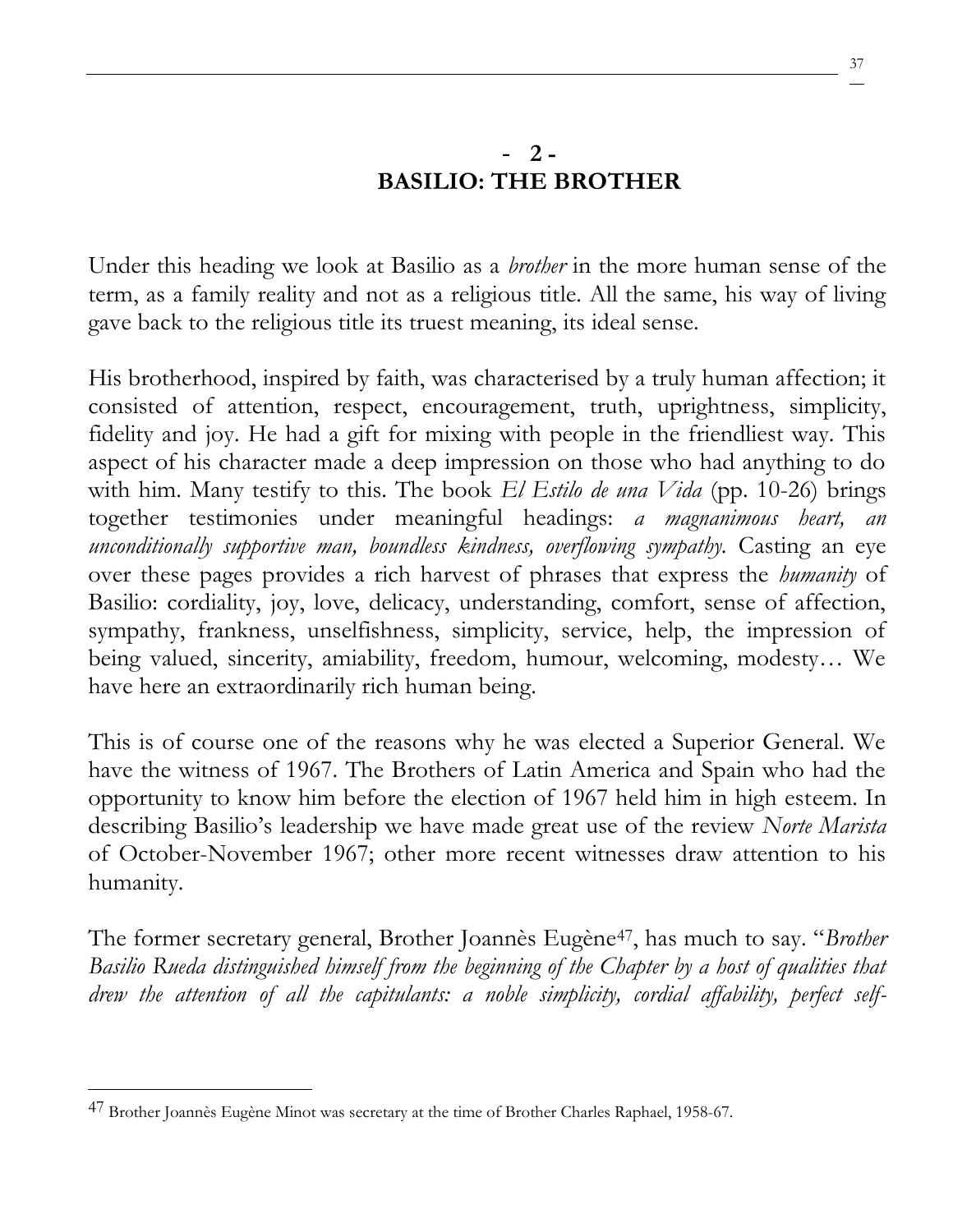*mastery… All of this pointed to a deep supernatural spirit that is acquired only by intense prayer and assiduous meditation on the Gospel."<sup>48</sup>*

These few lines introduce us to the world of Basilio's heart.

## **1. He had the gift of friendship**

Many people note warmly that friendship was part of Basilio's nature; friendly by birth, he showed this in his relations with others. He himself tells us something of his makeup when he writes, "The source of all the sources of community life is true love and the ability to foster friendship, to journey through life in the company of friends."<sup>49</sup> Many of the quotations from the circulars found in the book *Basilio: An other Champagnat* reveal this generous nature in their very headings. Here are some: *To read with the criterion of love*50*, Religious life is based on generosity and magnanimity*51*, we have learned to love at the school of God*52*, Let your eyes convey sympathy*53*.*  Moreover, all his letters give assurance of his friendship and express a tender regard.

His golden jubilee was celebrated at Loma Bonita the year before he died. The Brother who proposed the toast observed: "There are two things that we cannot ignore: his passion for whatever is Marist, and the humanity of his language and his actions… We who know you know that you are a prudent judge, you ask only what is possible, you are on the side of what is right and *you share your friendship in a prodigal way with everyone*…"<sup>54</sup> The novices who lived with him remember him in the same way: "*A Brother among Brothers;* he knew how to bring joy and warm spirit, and he always tried to make us live in a family atmosphere… He was a Brother attentive to the needs of others, who never counted the cost when it had to do with our good...a Brother whose outstanding feature is joyfully recalled as

53 Op. cit., p. 81.

<sup>48</sup> *Orientaciones,* October 1967, p. 521.

<sup>49</sup> Circ. *Community Life,* p. 176.

<sup>50</sup> *Basilio: Un Autre Champagnat,* p. 23.

 $51$  Op. cit., p. 29.

 $52$  Op. cit., p. 65.

<sup>54</sup> *Quemar la Vida,* p. 285.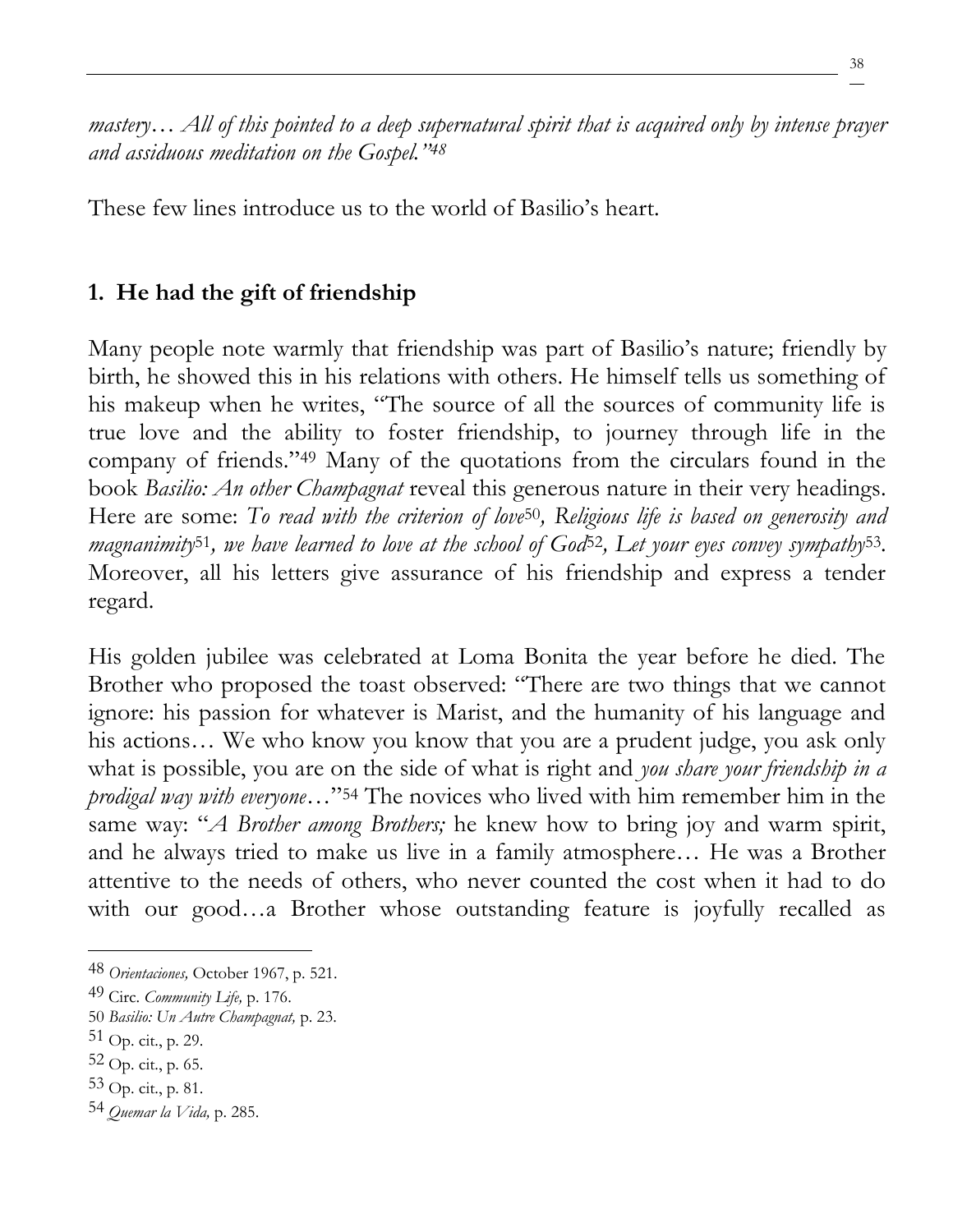simplicity... Basilio was our Brother, a brother who related to us warmly. Every time we went to him we had the experience of his affectionate attention and availability."<sup>55</sup>

The speeches made at the time of his funeral return to the spontaneous sympathy that he evinced. Brother Charles Howard recalls: "Our documents speak of the superior as a Brother among Brothers, and in this regard Brother Basilio was an example for the whole Institute. His love of his Brothers and his relationships with them became legendary and were a source of blessing to many."<sup>56</sup> His personal physician, Dr Calleja, has this to say: "At the human level he was an extraordinary person who radiated warmth. He was a very intimate person, warm and affectionate…"<sup>57</sup> His friend Brother Arturo Chaves de la Mora, who became a general councillor, also recalls: "He brought a great delicacy to his relations with others. He could develop a rich sensitivity that made him full of care for others. He was amiable, attentive to details, and helpful in the extreme. *His great heartedness led him to be a "universal friend"… He had the art of friendship, making friends and keeping friends."*<sup>58</sup>

Brother Jesús Bayo Mayor<sup>59</sup> was with Basilio at Oasi<sup>60</sup> during the programme for formators in 1990-1991. One of the traits that struck him was his "*skill in human relations, his great sympathy, his ability to establish contacts and make friends*. He was simple and spontaneous, becoming close to everybody, familiar and without any pretence."<sup>61</sup> He later repeated this in another way<sup>62</sup>: "What I admire about Basilio is the art of interviewing, his kindness and understanding. You noticed that he was both father and shepherd… This was to be expected since in his life he had met thousands of people and written thousands of letters. He was an expert in human relations and a real master of the human heart."<sup>63</sup> A Colombian Brother, Arnaldo

<sup>55</sup> (A group of his novices, in *FMS Message*, No. 19, p. 49).

<sup>56</sup> Br Charles Howard SG, *Op. it., pp. 24-26.*

<sup>57</sup> *El Estilo de Una Vida,* p. 136.

<sup>58</sup> *México marista,* No. 10, September-December 1996, p. 1.

<sup>59</sup> A Spanish Brother whom Basilio sent to Chile; he made his perpetual vows during a retreat preached by Basilio.

<sup>60</sup> The name of the residence of Father Rotondi, on lake Albano, across from Castel Gondolfo, near Rome.

<sup>61</sup> *El Estilo de Una Vida,* p. 65.

<sup>62</sup> Testimony given in Rome, 7 October 2002.

<sup>63</sup> Testimony given in Rome, 7 October 2002, p. 2.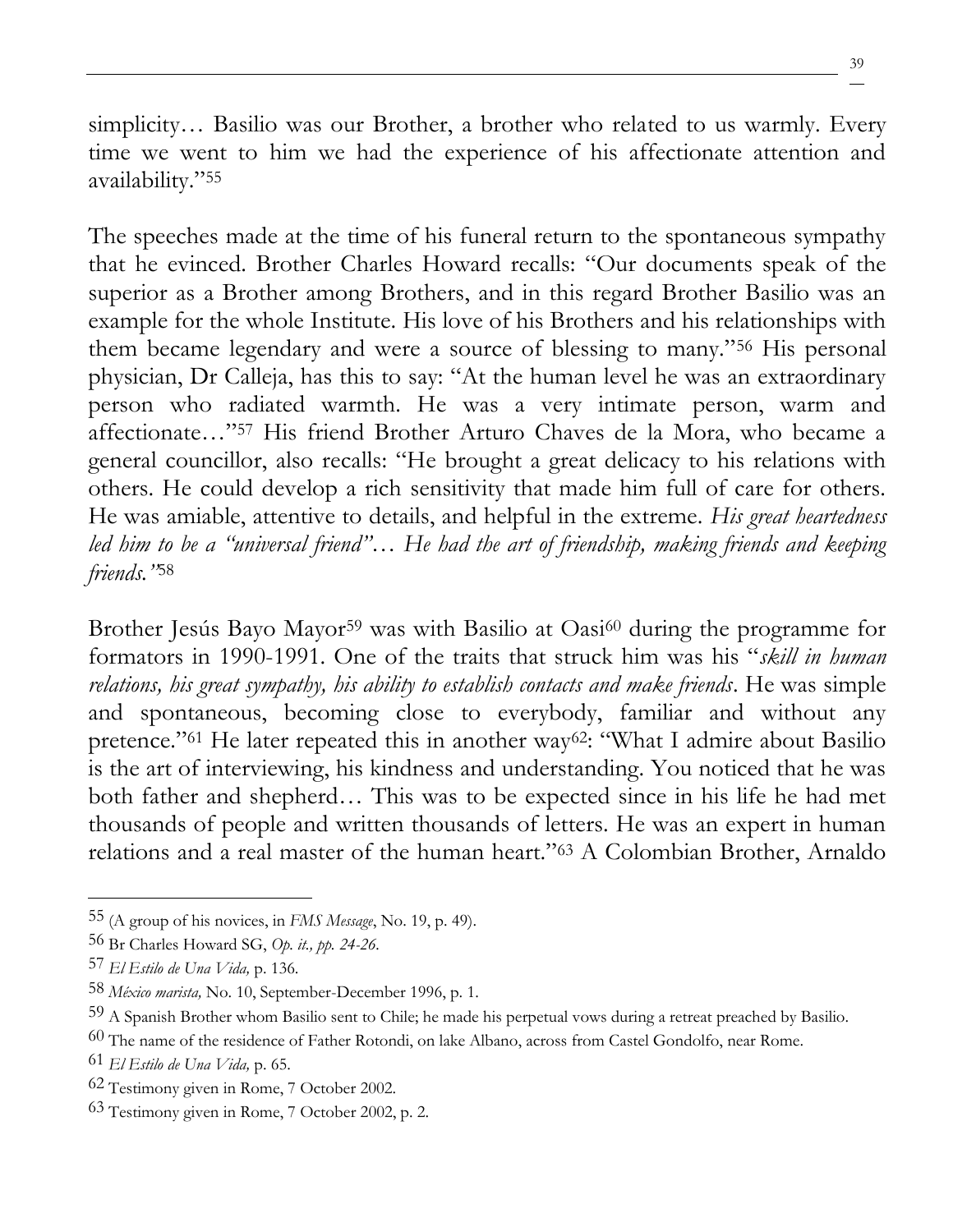Braguti<sup>64</sup>, spent several months at the novitiate where Basilio was master of Novices65; he developed a deep friendship. He remembers his friend as "a great humanist, a religious, able to live and sanctify the reality of creation, a man wonderfully positive towards life and human relations. With Brother Basilio it was possible to move from the scullery to the concert hall with the same elegance and cordiality."<sup>66</sup>

One of his novices said, "He had the wisdom, the advice and even the appropriate gesture for each person who came to him."<sup>67</sup> An other recalls how he was immediately won over:" I remember the first interview I had with him. It was as if a spontaneous friendship brought us together. I knew that I could rely on him, that I would be able to trust him with the most precious thing I had, my soul and my heart; *it was as if I had always known him.* Over time this feeling was strengthened to the extent that I had confided to him my deepest desires and feelings. I do not know whether it was his smile or that of Jesus reflected in his, or his attitude, so full of affection, that gained my confidence."<sup>68</sup> Another one had imagined the Superior General to be someone extraordinary and distant. In Basilio he found "a friendly person, joyful, who enjoyed a joke and was simple."<sup>69</sup> Brother Claudio Girardi spent long years with Brother Basilio, as Provincial, then as Director of the International College in Rome, and finally as general councillor; his praise is endless: "*Basilio was a master in humanity*. He treated at depth every human problem whether happy or sad. He was very interested in everything human. *He had a heart without boundaries.* He had a precise knowledge of the affective domain. He knew the different degrees of friendship. He was easy to approach and he himself easily touched a person's heart. He was absolutely free of possessiveness or jealousy. He was a friend who gave himself… who created an extremely respectful friendship."<sup>70</sup>

<sup>64</sup> Religious of the congregation founded by Blessed Daniele Comboni.

<sup>65</sup> Basilio was his vocational guide, *El Estilo de Una Vida, p. 71.*

<sup>66</sup> *En Estilo de Una Vida,* p. 71.

<sup>67</sup> *Op. cit.,* p. 78.

<sup>68</sup> *Op. cit.,* p. 83.

<sup>69</sup> *Op. cit.,* p. 85.

<sup>70</sup> *Testimony,* 18 December 2002.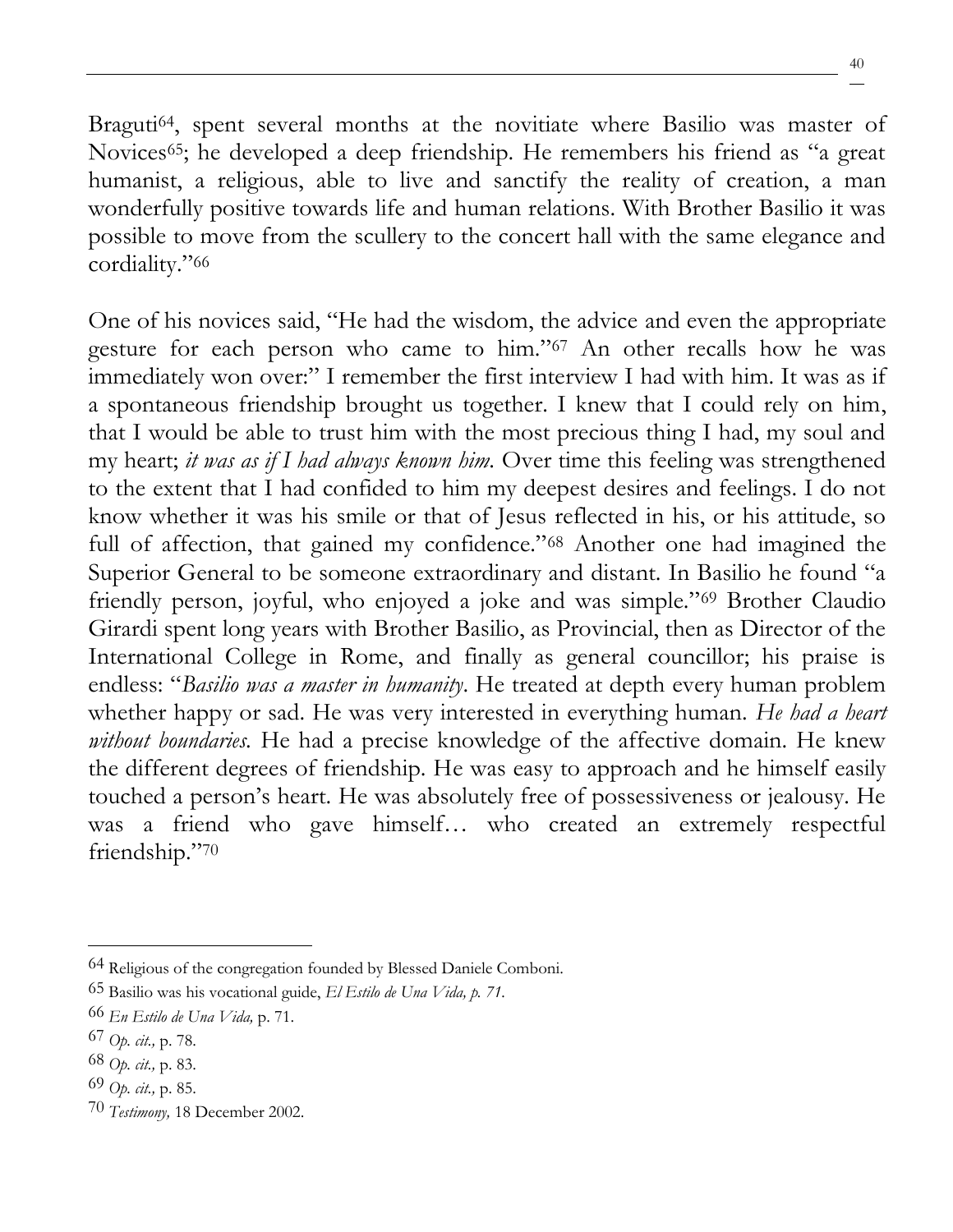From Madrid, Brother Conrado Trascasa, Provincial in Basilio's time, then his right hand man in the Spanish capital, notes that "*Basilio won the sympathy of everyone who had anything to do with him."*<sup>71</sup> We recall how Brother Borromée Caron of Canada thought superiors as "winter" but Basilio reminded him of summer: "That day in his person I met a sympathetic man, happy, laughing, communicative, brotherly… Basilio was summer, sweetness, love, simplicity, be made himself all things to all men."<sup>72</sup> From Argentina, Brother Hilario Schwab remembers him above all as superior and shepherd and as a poor man: he points to "*his warm and sympathetic demeanour*, and the interest he had in every Brother, his deep and clear human and spiritual understanding of difficulties and longings, and the wisdom that made him a spiritual director of the highest rank."<sup>73</sup> In *Quemar de Una Vida*, the chapter on interviews begins with this paragraph: "Brother Basilio was the friend and confidant of many Brothers and persons outside the Institute. He was able to win their full confidence from their first contact: always ready to listen and accept the person just as he was, breaking down the barriers of language, race, and rank regardless of their merits or weaknesses. He always had a word of encouragement, comfort and hope,"<sup>74</sup>

These testimonies allow us to understand the *brotherliness* of Basilio, rich in all that goes to make up the solid relationship with others that we call *friendship* which is more dependable than love.

### **2. Love**<sup>75</sup>

Many of those who had a relationship with Basilio testify to this experience. We will not repeat the testimonies of Brothers Seán Sammon, Aureliano Brambila or Charles Howard already quoted in the Chapter on love. But there is much more to say. Four days before his death, 17 January 1996, Brother Bernadino<sup>76</sup> spent the

<sup>71</sup> *Testimony,* 24 November 2002.

<sup>72</sup> *Testimony,* 19 November 2002. The note that we still have, dated 28 June 1977, bears Basilio's fine signature.

<sup>73</sup> *Testimony,* Christmas, 2001.

*<sup>74</sup> Quemar la Vida*, p. 234*.*

<sup>75</sup> A whole Chapter (Notebook 4) has dealt with the place of love in the life of Basilio. Here the emphasis is on human love rather than spiritual, although the latter is the soul of the former.

<sup>76</sup> An Italian Brother who spent some time with Basilio.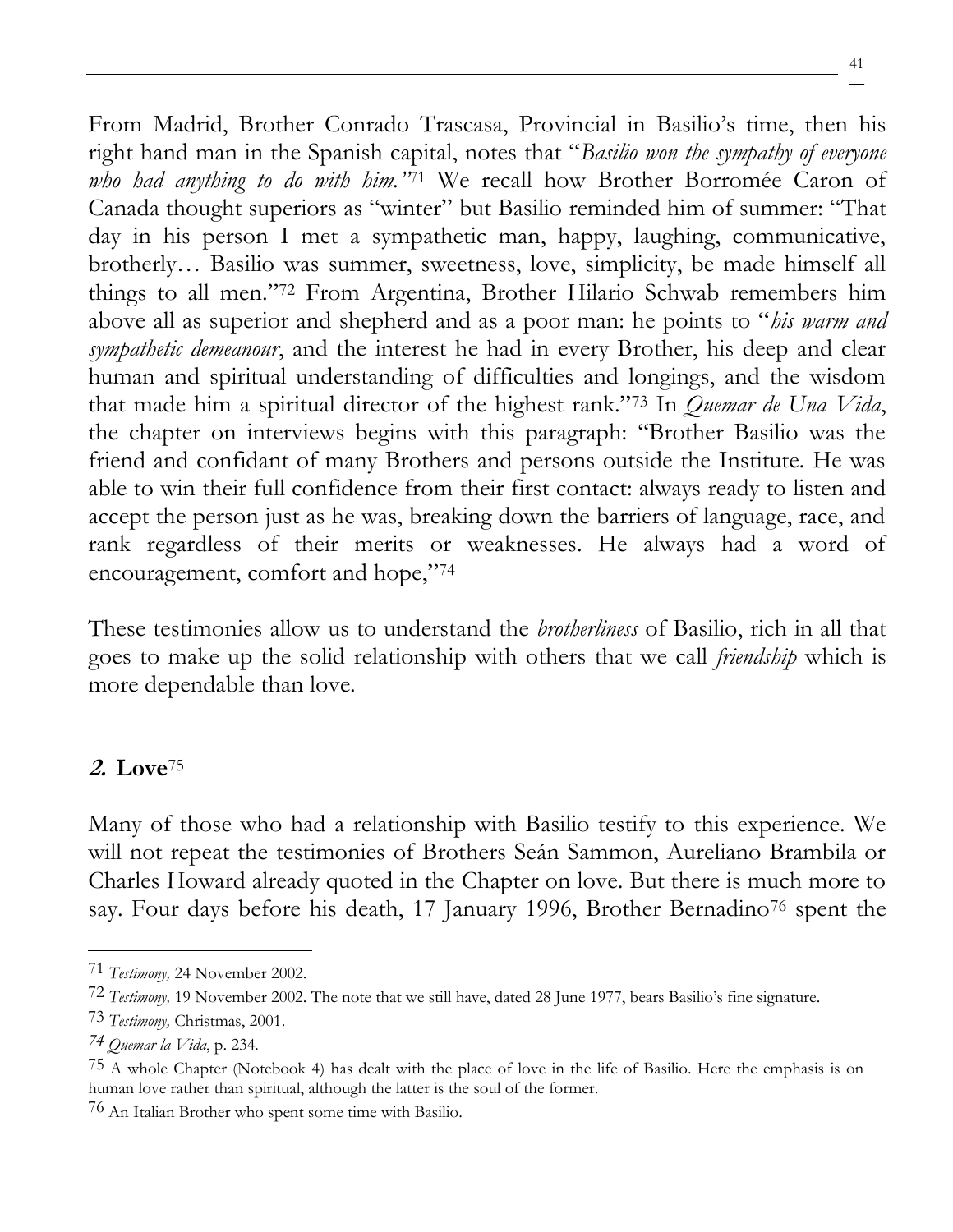night with Basilio. In his testimony he writes: "Very often on he nights I spent with him he said, 'What are you doing here? Go to bed!' When I left him that morning (January 18) to go to the novitiate at Morelia, he said, 'Tell all the novices that I love them very much, that I love them in the heart of Mary that they may be faithful to their vocation.' Then he gave me his blessing."<sup>77</sup> A novice confirms the truth of this affection: "*Brother Basilio knew how to love everybody*, just as Marcellin did, different though we all were with our faults and our own ideas; he understood every one of us without exception; we all felt very much loved by him."<sup>78</sup>

A moving example of this love is given to us by Brother Ermezindo, provincial econome of Portugal, who was guilty of a financial indiscretion that he greatly regretted. "Called from Rome, the Brother Superior General at that time, Brother Basilio Rueda, was advised of the case and spoke with the provincial council. Then, one night, he summoned me. He had a long interview with me. He pointed out to me with affection and kindness the gravity of the case, the fault and the mistake, the disobedience involved: he embraced me twice and embraced me again, gave me a small penance, embraced me again on both cheeks, consoled me, encouraged me and declared that the wealth of the congregation was not in money but above all in its sons, in good and holy religious."<sup>79</sup>

In the Spanish world Father Manuel Portillo<sup>80</sup> was without a doubt one of his closest collaborators. They criss crossed Spain and Latin America preaching retreats. He left a testimony of several pages in which we read: "When a Brother confessed some fault to him and acknowledged it, or when one had done something prejudicial to the Institute, or caused important but involuntary financial losses, *Brother Basilio invariable welcomed him warmly and gently.* He was extremely understanding, and he possessed a great intuition on account of which he could go beyond the appearance of things and interpret them, *because his heart was full of love*… What was important was the life of each Brother. Everything – the budget, the structures, the time, his person – all was at the service of life and of

<sup>77</sup>*Quemar la Vida,* p. 301.

<sup>78</sup> *El Estila de Una Vida,* p. 84.

<sup>79</sup> Letter of Brother Ermezindo Pires. He was one of a group of basilio's intimate friends and became a frequent messenger.

 $80$  At the beginning of February 2003, Father Manuel Portillo spent two weeks at the general house. He repeated for me in conversation the long testimony that he had given in 1996 at the time of the death of Brother Basilio.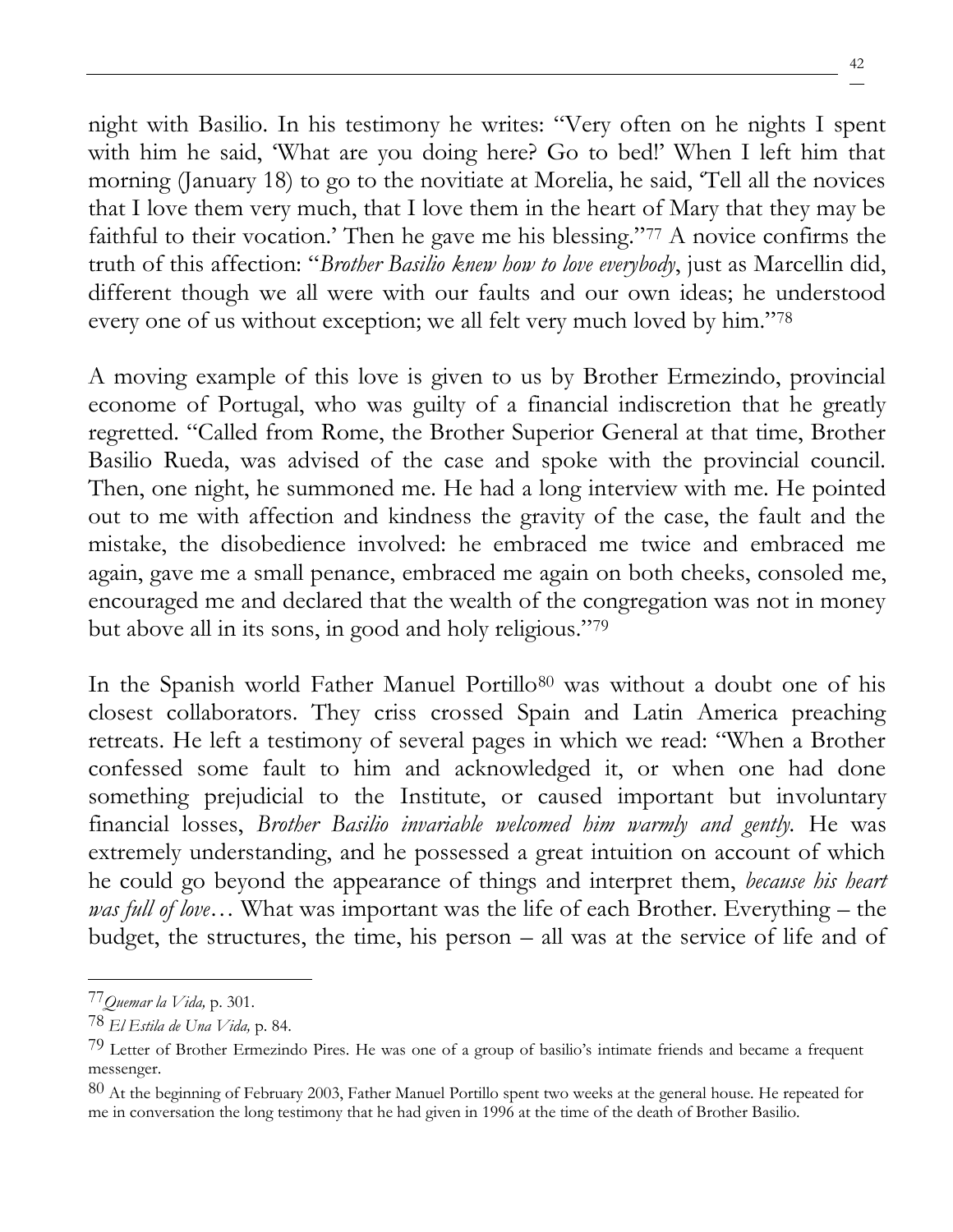people."<sup>81</sup> Brother Robert Tremblay, who was at the General House for a long time, remembers what happened on his return from journeys. "On his return he enjoyed sharing with the Brothers the richness of he experiences that he had had in his visits. He loved all the Brothers in a concrete way and each one felt himself loved, as if he was the only one in the Institute."<sup>82</sup> "*There was much love in his heart!"*  said Father Portillo, and Brother Trembley adds that this love was very concrete, consisting of attentiveness, respect, help and selflessness.

## **3. Attentiveness to persons, respect, help, selflessness.**

While these reflections were being put together (15 January 2003), Father Amador Menudo<sup>83</sup> happened to be in Rome and the conversation got around to memories of Basilio. He recalled the end of journeys: he would buy some souvenirs for his family, and Basilio used to do the same, saying that he had a big family also, but all the souvenirs were intended for lay employees at the general house; he was especially attentive to them. During his journey to the Holy land in 1968 with Father Amador, he thought of getting a little souvenir for every person who worked at the general house. On other journeys Father Amador was able to catch a glimpse inside Basilio's small suitcase: it was arranged in two parts, one for his papers, and the other for a little linen and for gifts. The amount of linen was so little that the priest several times offered him his own shirts which he accepted in all simplicity "like one of the poor" the father adds.<sup>84</sup>

We find a similar echo from Brother Roland Bourassa, one of Basilio's general councillors: "His love for his Brothers was manifested in the great delicacy with which he approached everyone. His charity was seen in his attentiveness and in his concern for the future. He did not wait for someone to make a sign to him, he was always on the look out to give a handshake or offer a word of comfort. He made himself all things to all men."<sup>85</sup> The mothers of Brothers had a call on his particular attention. He freely visited them, especially those who were sick, and on

<sup>81</sup> *El Estilo de Una Vida,* p. 56.

<sup>82</sup> *El Estilo de Una Vida,* p. 17.

<sup>83</sup> Father Amador Menudo was another great collaborator of Basilio in giving retreats; he lives in Seville.

<sup>84</sup> *Testimony,* 15 January 2003, p.5 given in Rome during his visit.

<sup>85</sup> *Basilio: Un Autre Champagnat,* p. 106.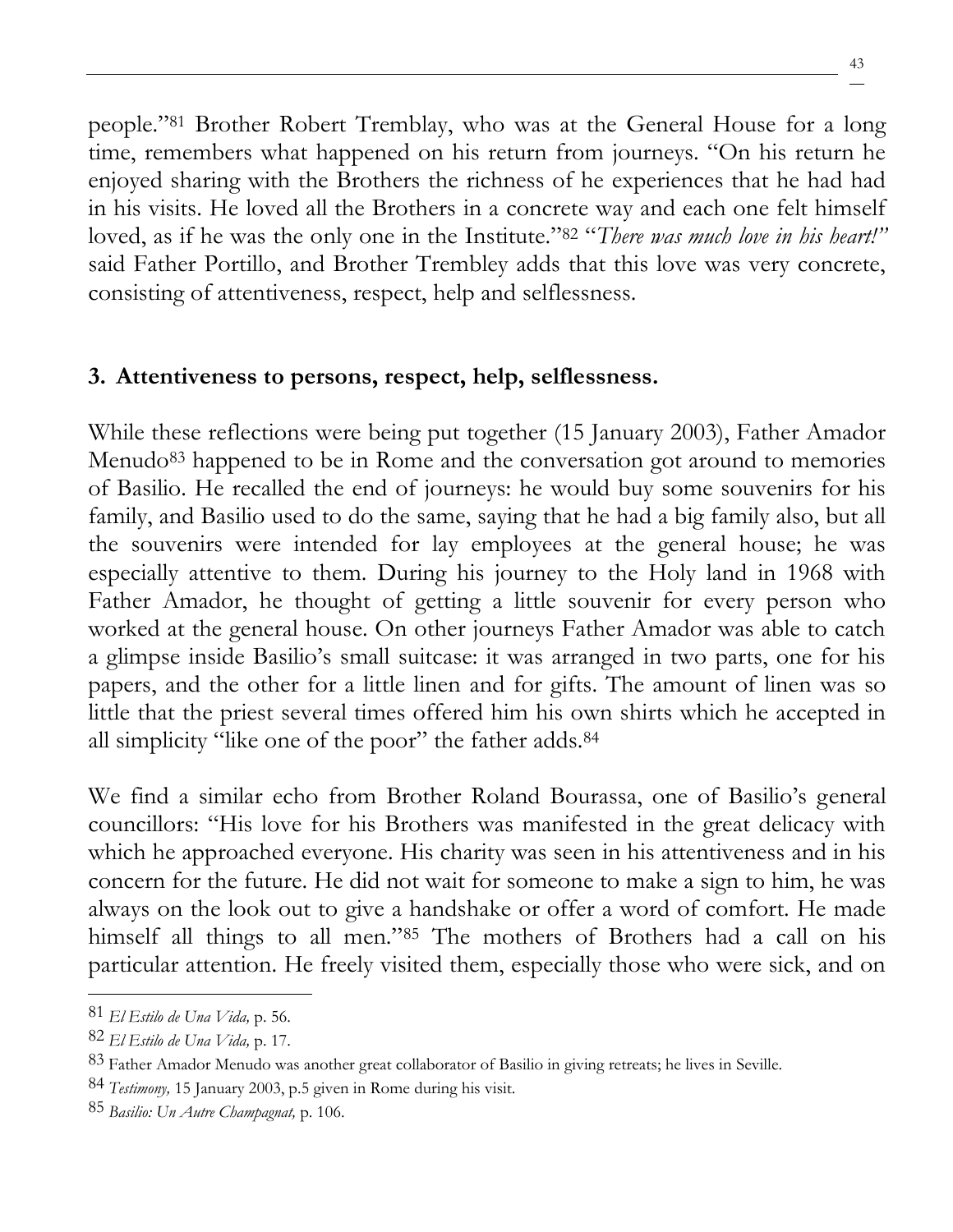44

his return to Rome never failed to send them a papal blessing. We have already mentioned the letter he wrote to the mother of Brother Arthur Dugay, 13 May 1976, at the time when one of her daughters died; he wrote it in Rome and put it in the hands of Brother Arthur telling him to take it to his mother and keep her company. Brother Daniel Roy, speaking of his friendship with Brother Basilio, said: "He was interested in my family and visited them before leaving Russey. My mother had cancer. When he returned to Rome *he sent her a papal blessing and wrote to her at the end of each year*."<sup>86</sup> Father Amador Menudo reports a similar event: "I remember being with him when we were giving a retreat; it was Christmas time. He knew that my mother was very old. He had the delicacy to call her on the phone on Christmas eve to offer her some words of sympathy for agreeing to let me go and do this work for the congregation."<sup>87</sup>

He was a very thoughtful person, *naturally generous*. In 1976, Brother Ricardo Dumrauf of the province of Lujan, Argentina, became gravely ill; his kidneys had ceased to function. Basilio offered to give him one of his. Unfortunately it was not compatible.<sup>88</sup> Once a Brother admired the shirt he was wearing, and he gave it to him immediately.<sup>89</sup> Another old Brother dearly wanted to have a personal souvenir of Brother Basilio, and seeing his profession cross, asked him for it. Basilio took it off and placed it on the Brothers chest.<sup>90</sup> Brother Alessandro di Pietro tells how anyone in Basilio's office who was so imprudent as to admire some object that he saw received it as a gift.<sup>91</sup> There were three priests of the Holy Family who wished to follow the course for formators that was to take place near Rome in 1990; Basilio told them that the course was intended for Brothers. Then, as an after thought, he said, "At least one of you could come as chaplain." But the course was to be in French. That would not be an obstacle: Basilio found a place in Paris for several months of the study of French, all at the expense of the Marist Brothers.<sup>92</sup>

89 Ibid.

91 *FMS Message,* No. 19, p, 45.

<sup>86</sup> *El Estilo de Una Vida,* p. 15.

<sup>87</sup> *Testimony,* 15 January 2003, p. 3.

<sup>88</sup> Quemar la Vida, p. 203.

 $90$  Op. cit., p. 267.

<sup>92</sup> *Quemar la Vida,* p. 268.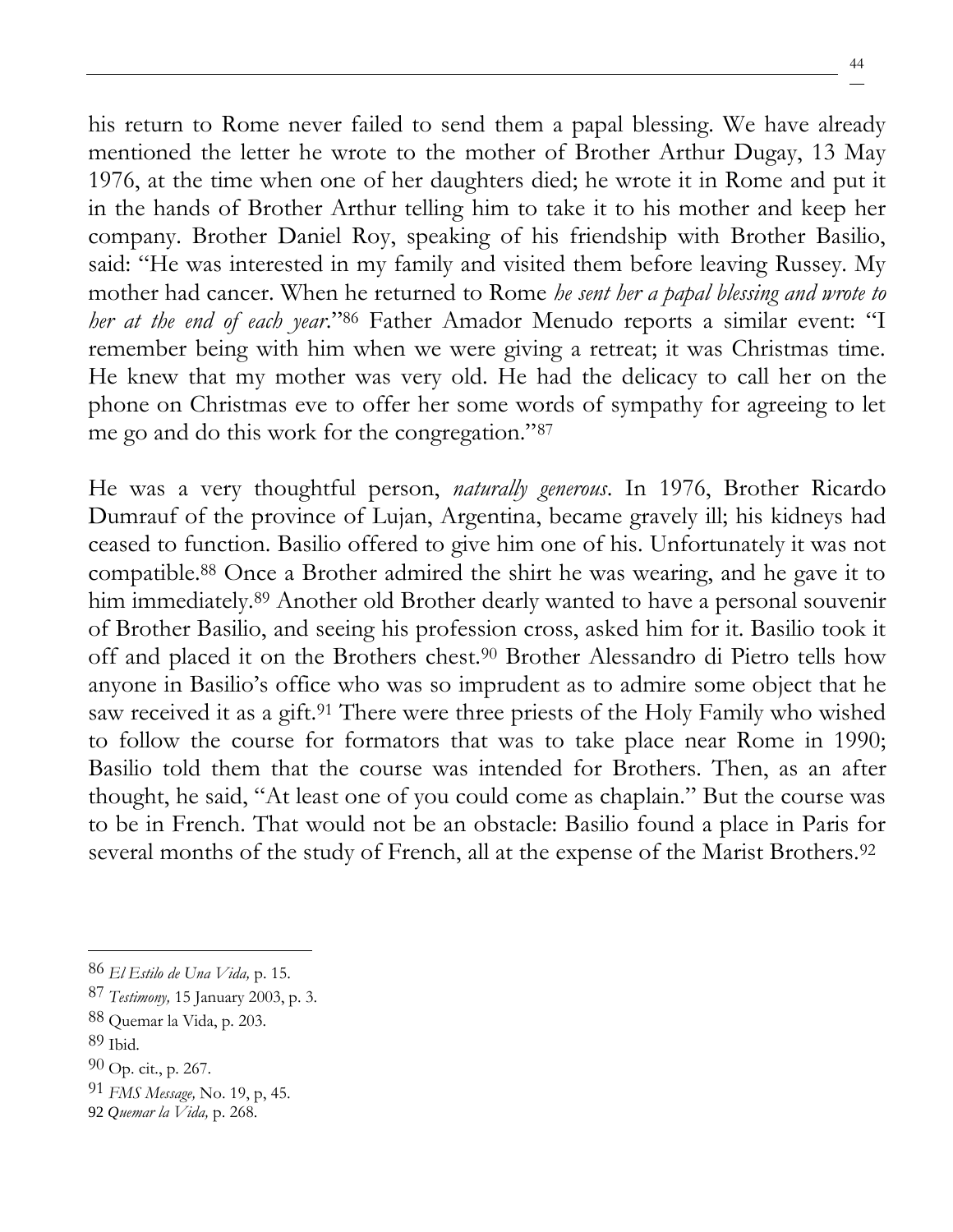His attentiveness to people and his generosity often took the form of concrete help: books, cassettes, medications, information, notes, retreat centres, especially for the missions that were have a difficult time such as Angola and Mozambique. Basilio was naturally on the look out to learn the needs or simply the tastes of people to give them a little pleasure. Brother Arturo Chaves de Mora thought that "helping others was his hobby; he was especially attentive to the sick. In every community where he lived he was the infirmarian, sometimes appointed by the Director, at other times voluntarily." Brother Falqueto Alfonso of Brazil recalls how Basilio welcomed him at l'Escorial on 20 August 1967, a few days before the beginning of the Chapter: "his attentiveness, his understanding and fraternal welcome; he had an extraordinary spirit of service making himself totally available."<sup>93</sup> Once a group of Brothers was visiting the general house during winter, and Basilio, showing them around, quickly saw that one of them was lightly clothed; he slipped away for a few moments, and returned with a warm coat; he told him to keep it as long as he needed it.<sup>94</sup> A young novice once spoke of Spanish castanets, and he got him a pair of the best. "He could not stop himself helping us," said one novice, "no matter what it might have been, he was the first one to learn whatever we needed."<sup>95</sup> Another tells how he would go to him about the smallest problem: "*I knew that he would stop whatever he was doing and give his attention to me*. That was one of his virtues, *helping those who came to him* whatever the time of day."<sup>96</sup> In fact, we find here the human side of the love that he had for God and that God had for him. The text that follows has already been quoted, but it is so beautiful: "Whoever has known the fascination of the love of God knows that it does not belong to him. The soul, in fact, does not ask for it, it gives itself, and out of this gift is born the great understanding: life is not worth living unless one loves God unconditionally… When the love of God finds its place in a life, it releases a kind of love that defies rational measurement. The Thou of God and of the neighbour surpasses everything. A love that is limited in time is destined to a premature death. Love always wishes to give itself, to burn out its life,"<sup>97</sup> This saying, "The Thou of God and of the neighbour" characterises Basilio. It is the light that allows us to understand why he found the strength to watch over the

<sup>93</sup> *Orientaciones,* October 1967, p. 524.

<sup>94</sup> *El Estilo de Una Vida,* p. 15.

 $95$  Op. cit., p. 87.

 $96$  Op. cit., p. 85.

<sup>97</sup> *Quemar la Vida,* p. 305, (Interview J.M.V. p. 162)…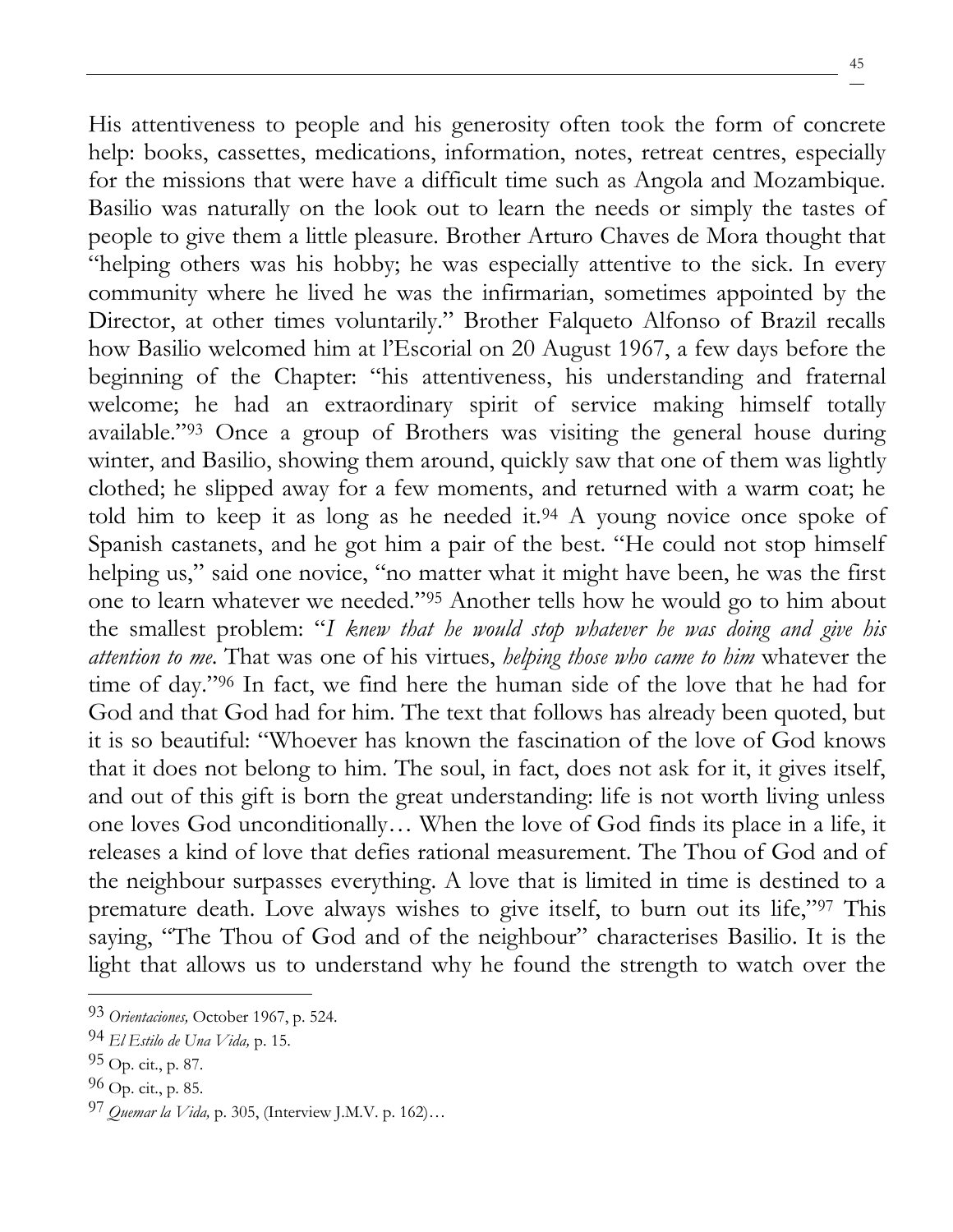sick during the night and get everything possible for them; why he replied to all those letters, why he added detours to his journeys in spite of the cost involved, and why it was possible for him to live one of his great principles, "*the person is absolute*". He well knew that love is something owed to a person, not just something aimed at. His *brotherhood included a great respect* for the other, and recognition of the other as an absolute value precisely because he is a person.

Two other elements of his friendliness become clear: *the total absence of a regard for his own concerns, and the affirmation of the other person.* One observation coming from Colombia shows Basilio: "serving others with a smile on his lips and without letting them feel that they are being served, working methodically and intensely, even giving up his proper and necessary sleeping time' radiating light, comfort and ideals, and in personal contacts, prolonged and always friendly, with the large number of people he was directing"<sup>98</sup> The second comes from the pen of a French Brother: "Brother Basilio knew humanity at its most wretched and he made himself all things to all men. He possessed love for his Brother to a degree rarely met, to the point of being ready to die to save him, handing himself over and at the same time witnessing to the love of God as Jesus did."<sup>99</sup> Brother Miguel Lopes says precisely the same thing: "I think that it would be difficult to find in Brother Basilio a concern for himself, his interests or his convenience. He had absolutely no time for the least concern about himself because his preoccupation was the Kingdom."<sup>100</sup> His self-effacement left all the room for the other who was always affirmed. Fr Manuel Portillo recognised this: "He wished the Brothers to be open, communicative; concerned about small details – the little virtues of Champagnat – *he recognised the value of each Brother, of each charism.*101*… He appreciated everything that was positive, the sunny side of the life of the communities, Brothers and the Church*."<sup>102</sup> Brother Victorino de Arce<sup>103</sup> who knew him from his time at L'Escorial until his last year in Mexico speaks of him in this way: "*For me, he was a wise man, respectful of others' freedom*, attentive to details. His friendliness seemed to

<sup>98</sup> Victorina Erloz, *Ecos de Columbia*, *El Estilo de Una Vida,* p. 12.

<sup>99</sup> Br Camillo Gros in *El Estilo de Una Vida,* p. 14.

<sup>100</sup> *El Estilo de Una Vida,* p. 61.

 $101$  Op. cit., p. 58.

<sup>102</sup> Op. cit., p. 57.

<sup>&</sup>lt;sup>103</sup> Provincial of Madrid, one who provided much testimony, beautifully written. On 17 February he sent a parcel of letters that Basilio had written to him. We are to learn that Basilio was his spiritual director.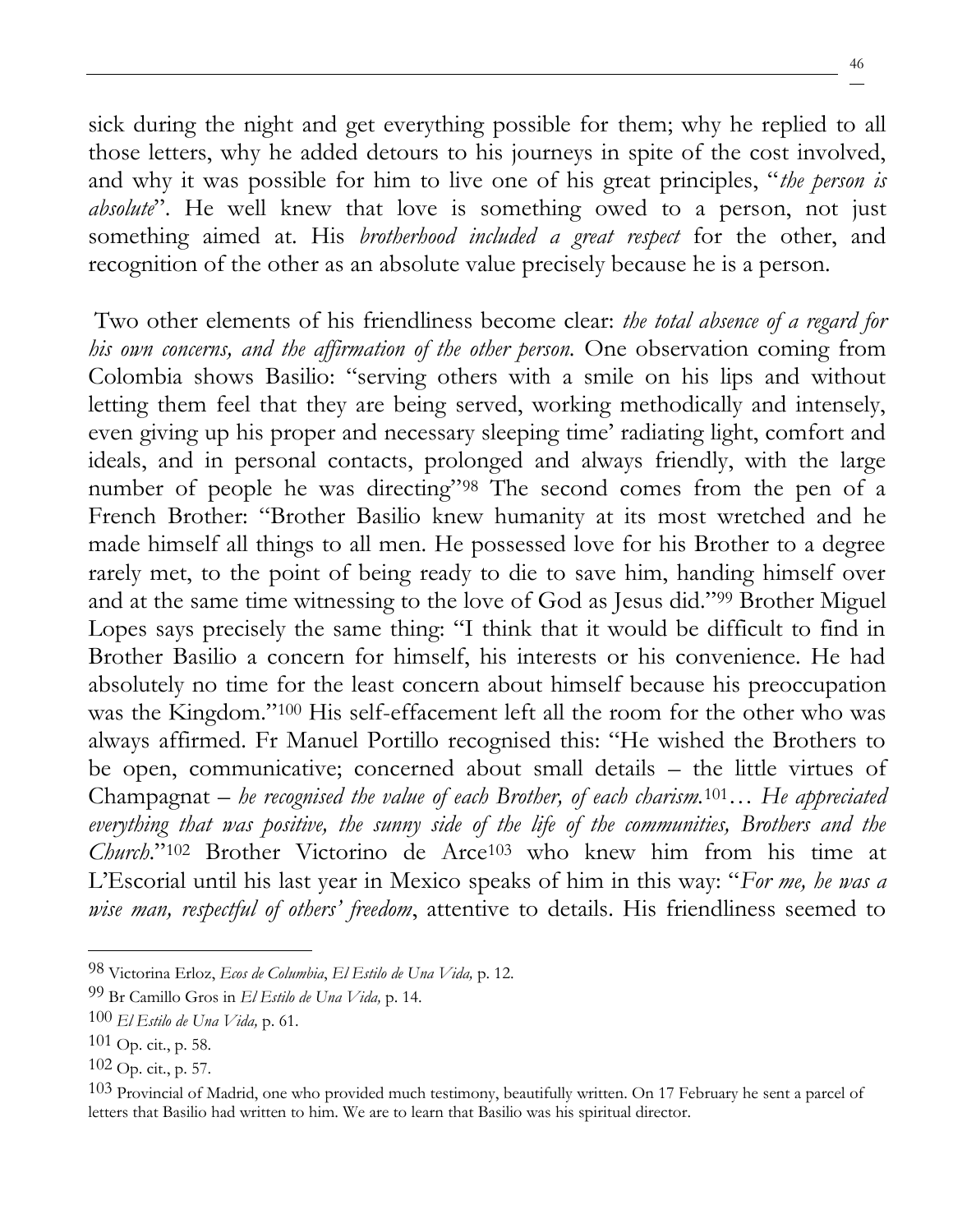me to one of the distinctive features of this joyful Mexican…."<sup>104</sup> Brother Jesús Bayo Mayór comes close to this view: "*He had a great capacity to admire, discover and praise whatever was positive in others; he concentrated on their good points*, without ignoring their faults and limitations."<sup>105</sup>

The Capuchin, Father Jaime Zudaire, who lived in Rome for seven years (1974- 1981), wrote: "I don't know what the Marist Brothers think, but me, I always saw him praising the qualities of each Brother and seeking the collaboration of all."<sup>106</sup> His novices also had the same view: "*He was one who never imposed himself* during interviews; *he knew how to listen and deeply respect what people felt, what they lived, and he always gave wise advice* and then left you to think about it…"<sup>107</sup> An affiliated member of the Institute<sup>108</sup> confirms this general impression: "Brother Basilio was a friendly Marist, open to everything and to everyone, *with a great respect for persons*, a good listener. He was a man of prayer with a very clear vision of service to his Brothers."<sup>109</sup> It follows that people who were open to Brother Basilio found themselves immediately on the way to his brotherliness and friendship, knew that they were listened to, understood, respected and valued. As his novices said, "*he never imposed himself*."; in the face of the human person and its deep mysteries, Basilio was *humble* and self-effacing so that a true dialogue might be established between the person and God.

#### **4. Simplicity, joy, good humour, enthusiasm**

In speaking of humility as the basis of Basilio's brotherliness we have only to recall the great number of people who speak of his simplicity, the joy that he created around him, and the enthusiasm that he had for life and for all that was good. He once confided, "I am not someone who is easily excited, but I am easily pleased and feel things strongly."<sup>110</sup> His brotherliness was all the more easily accepted

<sup>104</sup> *El Estilo de Una Vida,* p. 22.

 $105$  Op. cit., p. 64.

 $106$  Op. cit., p. 68.

 $107$  Op. cit., p. 80.

<sup>108</sup> Mr Augustin Garcia Blanco, of Venta de Baños, Spain.

<sup>109</sup> *El Estilo de Una Vida,* p. 131.

<sup>110</sup> *Mensagem por acasiao da abertura do congresso marial,* Viamão, 16 January 1982, p. 2.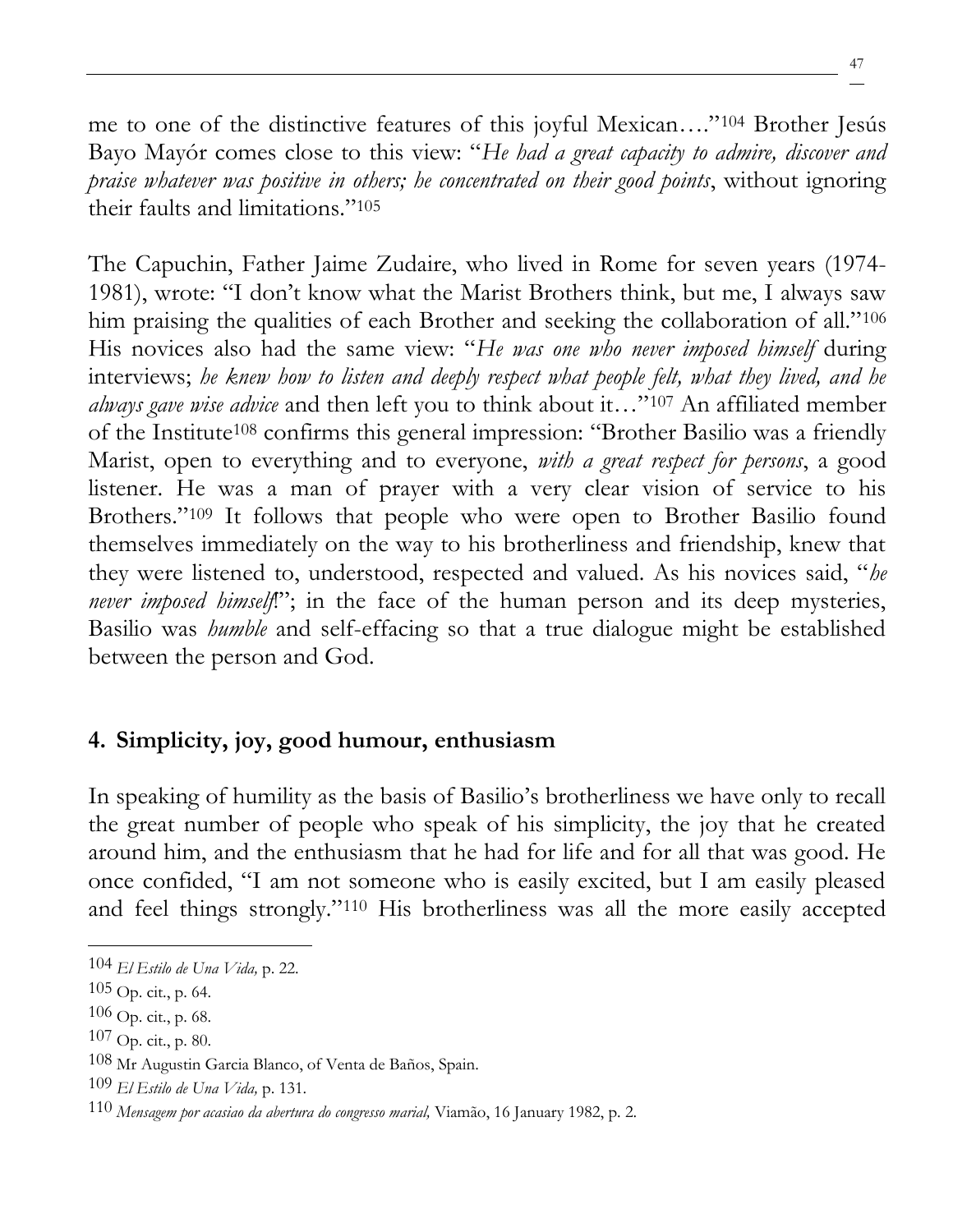because it was simple, joyful and enthusiastic. You left a meeting with him reinvigorated, as if he had put a little piece of the sun in your heart. Speaking of Basilio as a young man, Brother Leoncio<sup>111</sup> recalls him as "a young man well organised, jovial, very communicative, a little mischievous and sometimes playing tricks on his companions which, among students, created a healthy joyfulness. He was a friend of everyone. You always noticed his joviality. Even in the novitiate, during times of recreation, he loved to play practical jokes on his confreres who took them well."<sup>112</sup> Brother Arturo<sup>113</sup> confirms these remarks: "He was very sympathetic and friendly. *He was always the cause of joy* and the promoter of family spirit in the community, and his jovial spirit on many occasions played practical jokes – in good taste – on his confreres. *His practical jokes became legendary*."<sup>114</sup> In a letter to Basilio, Brother Leonida, one of his great friends, who had been his Superior, told him: "There is a lot of blue in your sky." This must have been true because he always tried to make other people's sky calm. That is the impression of Brother Gabriel Michel: being close to Brother Basilio helped him to be *a more free and more peaceful person*. <sup>115</sup> He adds, "He gave himself to everyone, he was always available… Among his friends you found people of other religions, and of other ideas about society. He was a man of dialogue."<sup>116</sup> This simple unpretentious man lived without prejudices and left people to take whatever opportunities they were inclined to, a brother to all spontaneously. If his heart was thus simple, we are not surprised to see him washing  $117$  the dishes, dusting his office  $118$ , getting a bucket of water to wash a courtyard119, carrying suitcases of Brothers arriving at

<sup>111</sup> Brother Leoncio Martin was the one who recruited Basilio, later became his Provincial, and finally was Vicar General in the time of Brother Charles Raphael.

<sup>112</sup> *Norte Marista,* October-November 1967, testimony on pages 1185-1188. *Orientaciones,* October 1967, pp 525-526.

<sup>113</sup> Brother Arturo Chavez de la Mora made his juniorate, novitiate and scholasticate with Basilio and then spent his first teaching years with him; he became Provincial of Central Mexico, then one of Basilio's councillors general.

<sup>114</sup> *Norte Marista,* October-November 1967, pp. 1188-1190. *Orientaciones,* October 1967, p. 523.

<sup>115</sup> *FMS Message,* No. 19. May 1996, p. 40.

<sup>116</sup> *I want to awake the dawn,* p. 41.

<sup>117</sup> *El Estilo de Una Vida,* p. 21. Brother José Lopez followed the programme on *Lectio Divina*. He remembers the surprise of a sister at seeing Basilio always the first at the washing up; she was pained to learn that he was a Superior general. The Brother, giving his own impression, said: "I saw an intelligent man, wise, learned, deeply cultured, and all that together with an astonishing simplicity and a humility that shone through all his behaviour."

<sup>118</sup> *El Estila de Una Vida,* p. 14.

 $119$  Op. Cit., p. 52.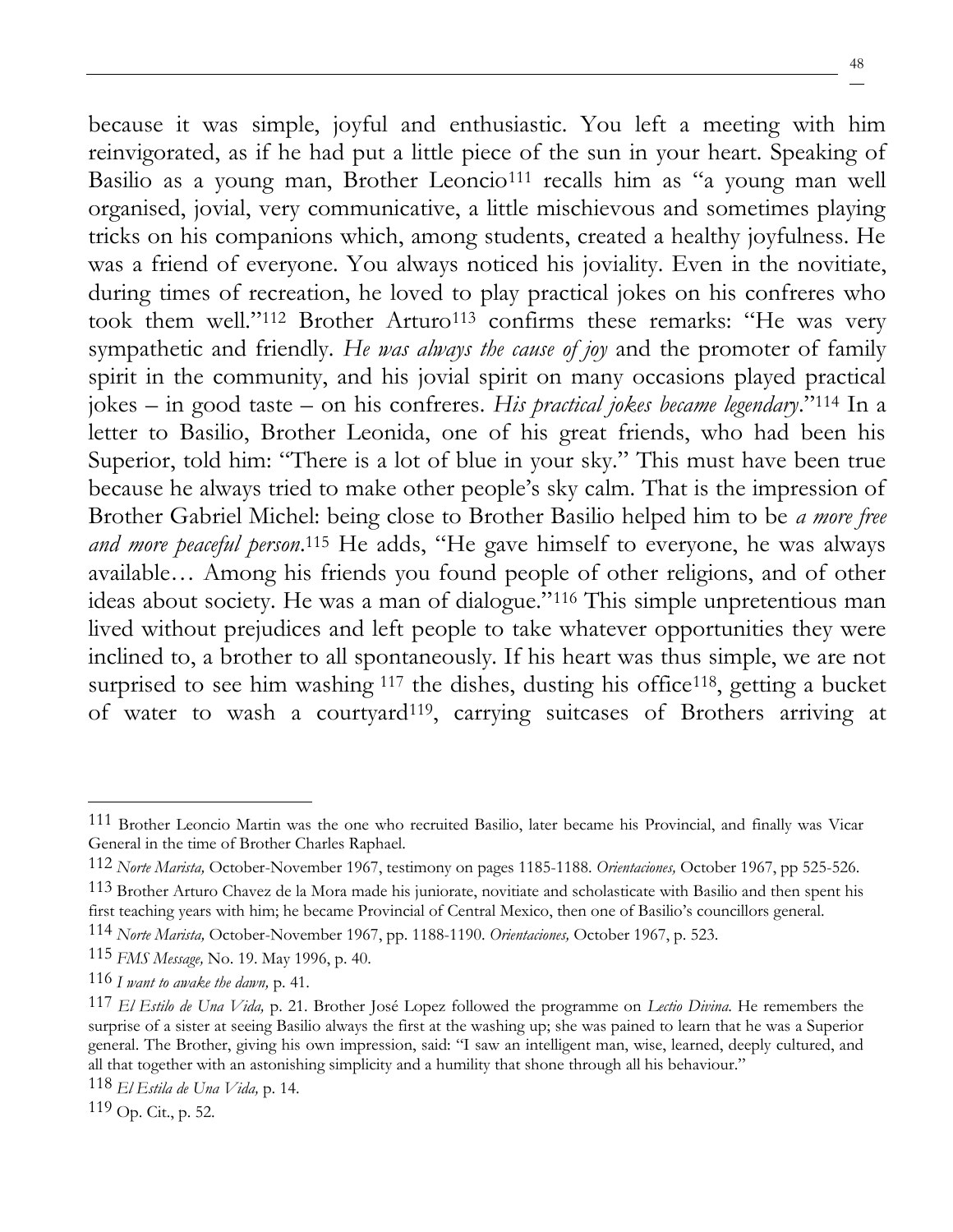49

L'Escorial<sup>120</sup>, or Rome, or Mexico, waiting on the table,<sup>121</sup> and serving liqueurs at the end of festive meals.<sup>122</sup> A simple man, he was pleased to take unforeseen journeys that allowed him one or two days at the seaside, to enjoy a ride on one of the streams of the Amazon, or the happy surprise of the Eucharist surrounded by this immense forest.<sup>123</sup>

To make others happy, this simple Brother donned a large Mexican hat, wore a Peruvian blanket, a Japanese kimono, held the reins of a camel in the Holy Land, and showed so much pleasure and gratitude for the smallest gift that was given to him. With simplicity and sound common sense he listens with attention to the sociology lessons that the taxi driver in Caracas gives him,<sup>124</sup> becomes a friend of a shoe repairer, replies at the appropriate level to children who write to him and to his novices, never having a mind to the fact that he has been superior general; he avoids speaking of himself and draws attention to others. Brother Demetrio Alzaga spends an entire page on Basilio's simplicity: "It might be expected that a man who was of higher rank than others would regard himself in that light. But what really evoked my admiration was to see a man full of good qualities and virtues who, conscious of these, *could also be humble*. Basilio was all this, to a very high degree. His mystical fervour springs, no doubt, from a well tested humility... When he was Superior General he dropped all titles: he wished to be called Brother Basilio, only that; he liked the term "Brother"; so it is with great people; they know themselves and consider themselves to be humble servants of the Lord."<sup>125</sup>

In his circular on the Spirit of the Institute, Basilio wrote some delightful pages on humility and simplicity. These ideas lie at the root of his life and his deepest convictions.<sup>126</sup> For him, the fruits of humility are; "self acceptance, interior peace, harmony in social life, availability, adaptability, love of the poor and the

 $120$  Op. cit., p. 15. Brother Luis Minguillon, his travelling companion in many journeys, says the same. Basilio would carry his suitcase when it ought to have been the other war round. Cf. *Madrid Marista, Al hermano Basilio,* p. 19. 121 El Estilo de Una Vida, *p. 19.*

 $122$  Op. cit., p. 20.

<sup>123</sup> *Quemar la Vida* and *El Estilo de Una Vida* contain many photographs of these different situations.

<sup>124</sup> *I want to awake the dawn,* pp. 47-48.

<sup>125</sup> *Madrid Marista, Al hermano Basilio,* p. 12 (Special issue, 1985-1986).

<sup>126</sup> *Circular on the Spirit of the Institute,* pp. 233-234; in these pages Basilio describes the fruits of simplicity.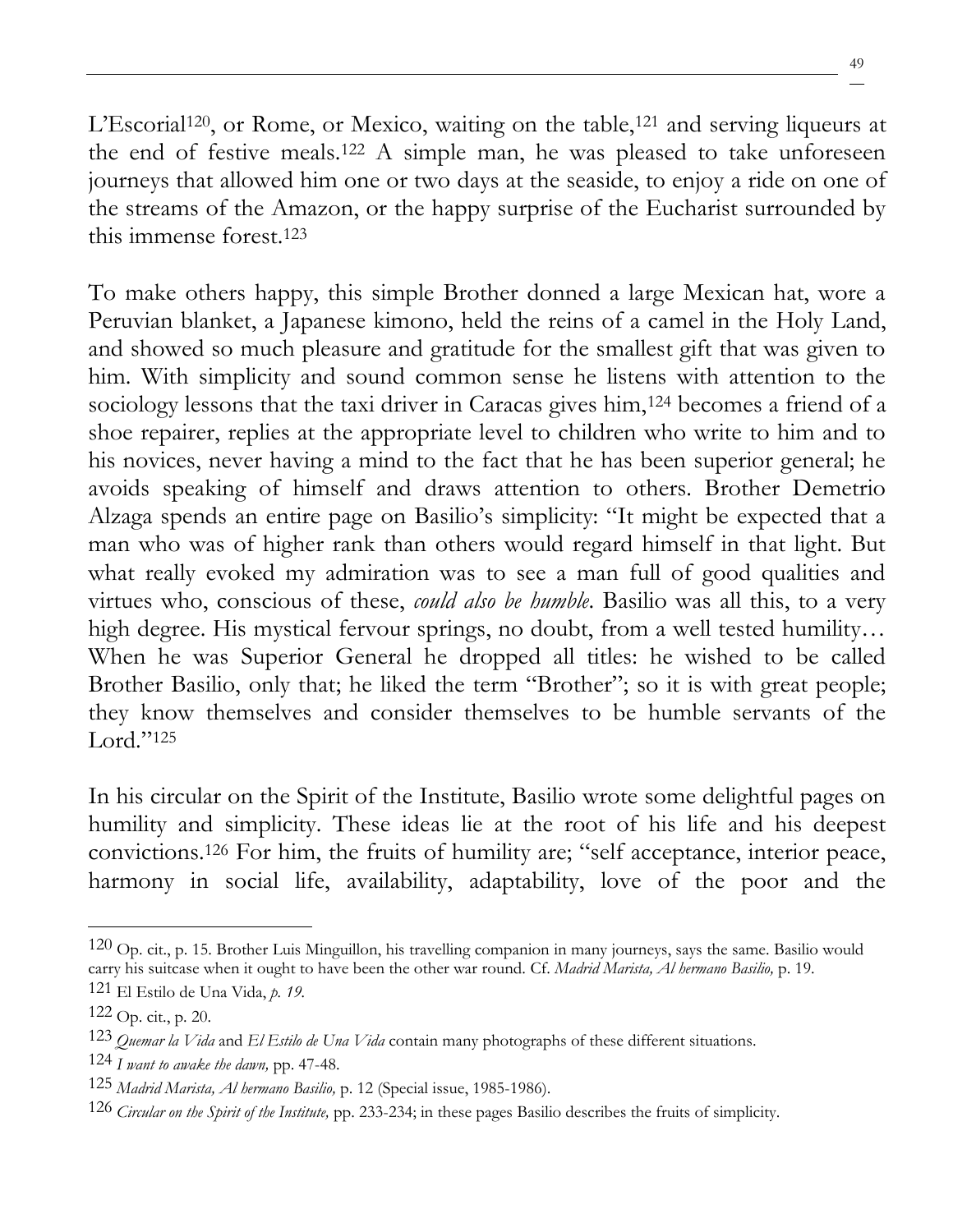abandoned."<sup>127</sup> Brother José Llanillo notes that: "the old Brothers, accustomed to the image of 'Very Rev Brother', respectfully keeping at a slight distance, were surprised to see Basilio so familiar, affectionate, rolling up his sleeves to take on household tasks."<sup>128</sup> Replying to a questionnaire about Brother Basilio, a good number of the Brothers of the Province of Madrid saw him as "*a Brother who loves the Brothers very much and they feel themselves truly loved by him. He was a friend and confidant, one able to engender a great confidence form the moment of first meeting him, a very warm person. You always found in him a welcoming attitude, listening, accepting the other as he was, giving an encouraging word… He was a simple man, close to us, who won the hearts of people and taught us to live our religious consecration with all our heart*."<sup>129</sup>

Many of the tributes link simplicity with *joyfulness. Joyfulness* is certainly one of Basilio's greatest qualities. His joyfulness was all the more appreciated since the Church and the congregation were both passing through the pains of the postconciliar period, or rather, the birth pains of a new world<sup>130</sup>. The Church had taken the path of renewal, and this in a world that was becoming more and more a demolition and rebuilding site. Everyone, including religious, lived through the pain of constant adaptation. It was a difficult situation, but in facing it, we Marists had the good fortune to have at our head an extraordinary man, always confident, naturally optimistic, who radiated joy. Basilio loved the dawn, but he once made this profession of his faith: "In the darkness of night it is beautiful to believe in light."<sup>131</sup> Father Amador Menudo says that we were fortunate because those in charge were truly open to the future, while others, such a diocesan priests, were often left to themselves, only sometimes with dependable corks.<sup>132</sup> Brother Gabriel Michel noted that Basilio wished joy to prevail, but that now and again he seemed too gay, too much of a joker. As soon as he saw the attention of an audience begin to wane, he would use an idiom or tell an amusing story which won back and held their attention.<sup>133</sup> "Clever as he was, he had a great sense of humour," wrote Fr Amador Menudo. He had a great admiration for Cantinflas, his

<sup>127</sup> *Circ. 2 January 1968,* p. 621.

<sup>128</sup> *Madrid Marista, Al hermano Basilio,* p. 20.

 $129$  Op. cit., pp. 18-19.

<sup>130</sup> He uses this expression in his *Vocal Meditation of a Superior General.*

<sup>&</sup>lt;sup>131</sup>Conference at the closing of the General Conference of 1971: Circulars, Vol XXV, p. 435.

<sup>132</sup> Testimony, 15 January 2003, p. 3. Dependable corks, those that prevent water from leaking.

<sup>133</sup> *I want to awake the dawn,* p. 42.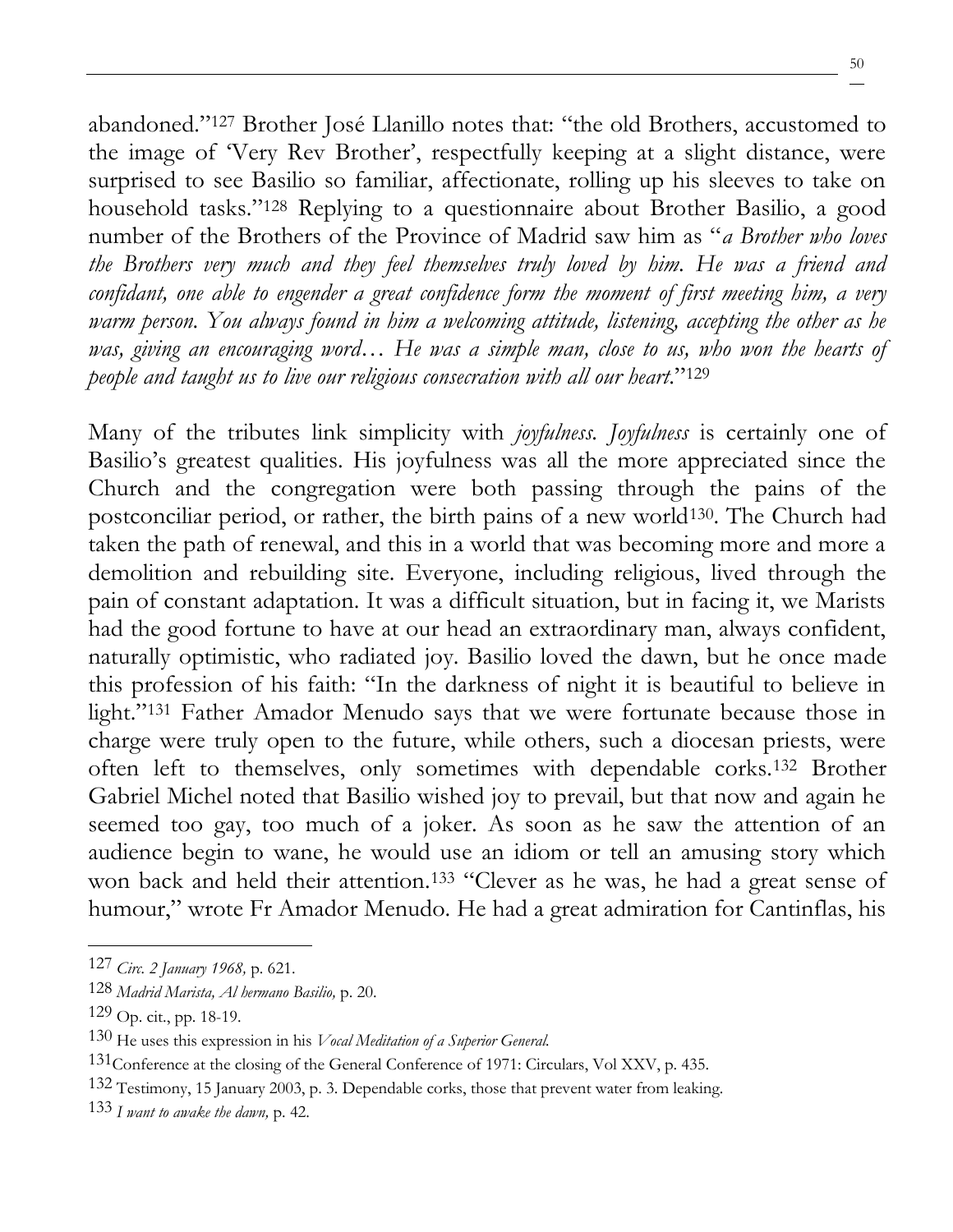countryman, and it was not unusual in his talks to let slip one of his sayings which made everyone laugh and held the audience."<sup>134</sup> *His joyful spirit was seen in his frequent pranks*. The book *El Estilo de Una Vida* contains accounts of several of them: "With Brother Basilio, a sense of humour always went hand in hand with tranquillity, and I don't know whether one was the cause or effect of the other. For example, a little time before he became superior general, during a retreat that he gave at Burgos to the superiors and directors of Spain, I had to give the report of my discussion group. When I presented our conclusions to the assembly, they were so inconclusive that Basilio said in a teasing manner: 'Many of the observations reported remind me of the story of two canons in Galicia discussing the latest changes introduced in the liturgy. One asked: "What do you think of the changes in the liturgy?" "Well!" said the other, "on the one hand you see that yourself think, and on the other what you would like me to say!"

During a stay in France, both of us had to be vaccinated against cholera, a needle in the shoulder. When I uncovered my chest, which is very hairy, Basilio exclaimed: " Mingui, one might say that you have not yet begun the Darwinian evolution!"

The chaplain of the general house, Fr Jacquemin, was the victim of several of his practical jokes. This Marist Father prided himself, in the best French, in being a connoisseur of cognac. Brother Basilio filled a French styled bottle with Fundador brandy and at the right moment offered him a glass. The priest slowly savoured this Spanish brandy and then exclaimed: "This is a really good French cognac!" The joker nearly killed himself laughing and tapped my foot under the table as much as to say, "I got him then, hey?"

He could be delicate and ironical at the same time; he would say of handsome and pleasant people, "How well his mother made him!" And for those who seemed born just to annoy us he would say, "It is not his fault, that's the way his mother made him."<sup>135</sup> *Quemar la Vida* tells of the jokes he shared with his novices just a few days before his death.<sup>136</sup> He offered them chocolates that had been injected

<sup>134</sup> Testimony, 15 January 2003. See also *El Estilo de Una Vida*, *p. 23.*

<sup>135</sup> Br Luis Minguillon, in *El Estilo de Una Vida,* pp. 24-25.

<sup>136</sup> *Quemar la Vida* is studded with pages recounting his jokes, pp. 41,58, 64… There was a Brother who loved his large collection of ties. Once Basilio succeeded in getting into his room and took some of them and gave them to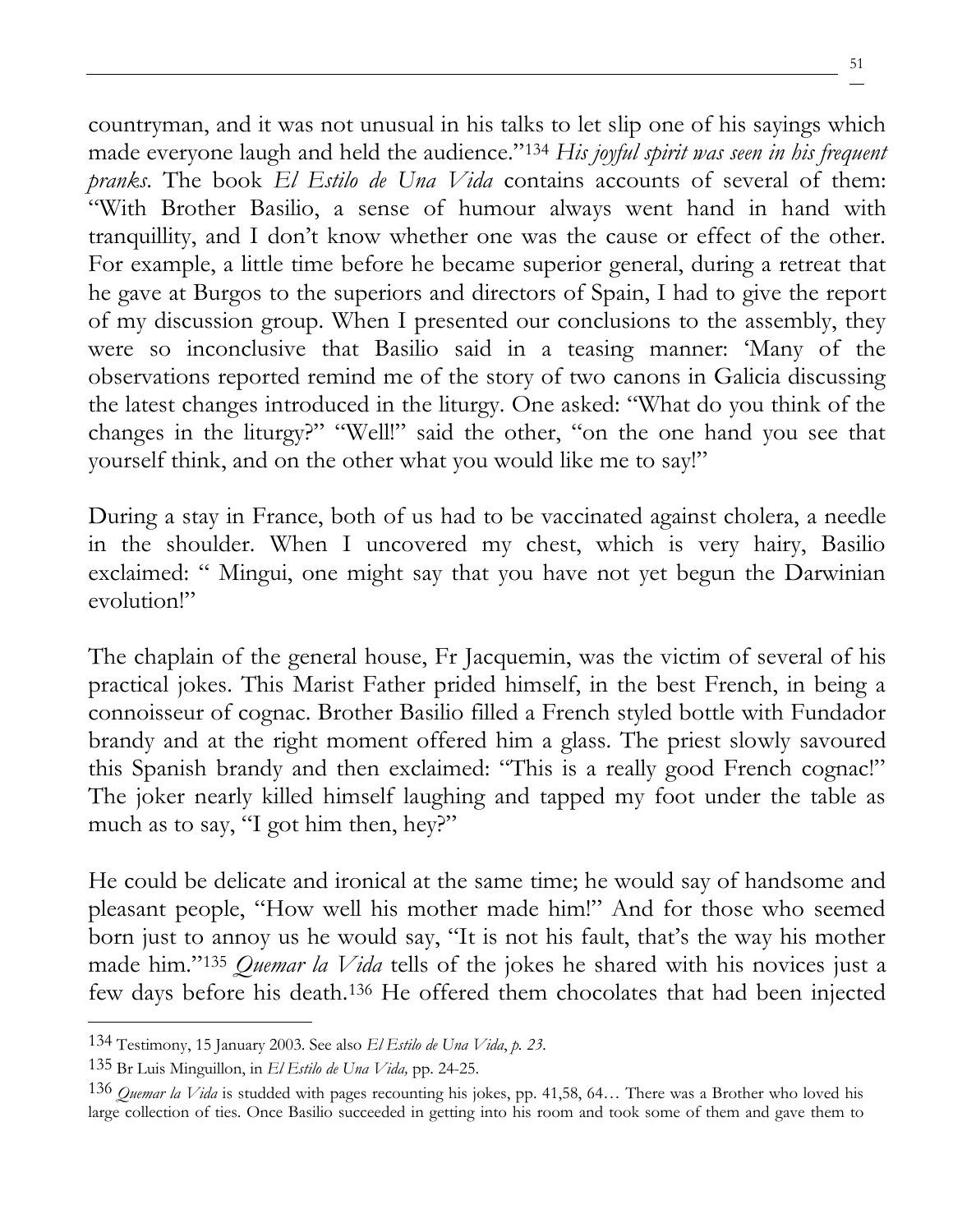with a bitter substance, and cakes that were so spicy that that some shed tears when they ate them.<sup>137</sup> The story of this visit is told with great feeling: "*We were filled with joy when we came into his presence.* He welcomed us with open arms, having a happy word for each of us, and then he invited us to taste the chocolates that were on the table."<sup>138</sup> It is well known that he was rather short, and that he did not hesitate to stand on a chair when he had to embrace a Brother who was much taller, or, rather differently, when during a conference the blackboard was full, he asked the shortest in the group to clean it, pretending that he could not reach it.<sup>139</sup> Brother Claudio Girardi tells of one incident during a conference in his province. On the blackboard in the meeting room there was a picture of a lizard, which had been covered over by a drawing in chalk. When Basilio wrote on the board he tried not to spoil the drawing, but when it was full he apologised and began to erase the drawing. It was then that he realised why the drawing had been put there, and turned around to the Brothers and caused much laughter by praising the skill of the artist.<sup>140</sup> Brother Jésus Bayo said, "He was always good humoured. I have seen him when he was serious and preoccupied, but never irritated. He had a smile and a ready joke…"<sup>141</sup> I myself remember one evening on the terrace of the school at Antsiranana (Diego Suarez) in Madagascar in 1978. The sea breeze made it very pleasant and above us the Milky Way was in full splendour. We were talking of stories about mad fellows. I remember two that Basilio shared with me. "There were two mad men one night in the street, one with a lighted torch that lit up a window on the fifth floor of building. "Climb up,' he said, 'there is a stairway." The other replied, " I am not mad, I know that when I am almost there you will put out the light and there will be no stairs!' And the other one: "There was a madman at the top of a ladder in a corridor hammering in some nails with the head of the nail against the wall and the point towards himself. Another madman

other Brothers asking them to wear them at the midday meal when they said hullo to the collector. He congratulated the first few, telling them that he also had those ties in his beautiful collection, but eventually when the number was just too many, he knew a joke had been played on him.

<sup>137</sup> *Quemar la Vida,* p. 298.

<sup>138</sup> Idem..

<sup>139</sup> Op. cit., p. 152 and p. 189 in the English version.

<sup>140</sup> Testimony, 19th December 2002.

<sup>141</sup> *El Estilo de Una Vida,* p. 64.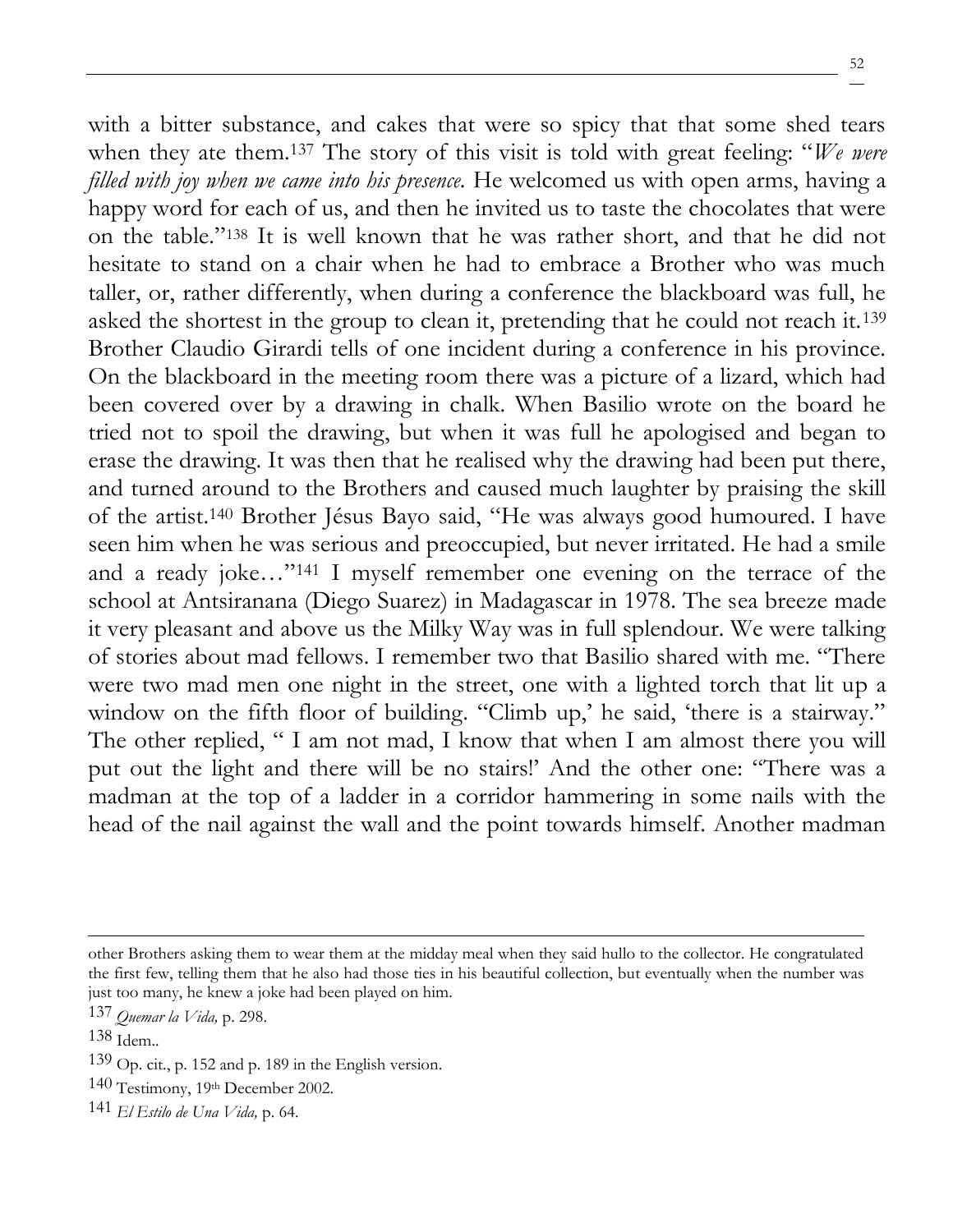came along and said to him in passing, 'Can't you see that you have to hammer the nails into the inside of the surface?'"<sup>142</sup>

A novice, recalling how Basilio Basilio insisted that it was possible to be faithful, concludes by saying, "That is how he was himself: faithful, holy, joyful, a prankster…"<sup>143</sup> Equally, his novices, who well knew his simple, happy inclination to jokes, made him the butt in their humorous sketches in the most comical way. *He was the first to laugh at them.* The joyfulness was a constant that helped Basilio maintain *his unshakeable good humour.*

The evenness of his good humour was yet another quality we may mention in regard to Basilio's friendship. One did not have difficulty in meeting him because he was known to be free of highs and lows. He did know moments of fatigue, when he was quite drained, and then he would give another appointment to those who had to see him, but his welcome was always respectful, attentive, affirming understanding and encouraging. Brother Gabriel Michel and Fr Amador Menudo valued his even temperament most of all. In fact, Basilio had acquired a general mastery of himself: his temperament, his physical health, his sleep and his work load…

Father Amador thinks that, while Basilio was not an artist, he had a *sense of the beautiful*. *He loved life:* he liked beautiful movies, art galleries, great works of music, meetings with friends or family members, feast days; beautiful occasions for jokes, chapels that truly helped prayer, the great woods of Ariccia near lake Albano where he was able to ponder his circulars and pray in the fastness of nature, the luxuriant Amazonian jungle, the peace of tranquil beaches. His enthusiasm was already apparent in the first classes he took. As teacher and educator he impressed his students by the quality of his preparation, his closeness to the young, his initiatives to make his classes active, and the evangelical emphasis in his lessons. Brother Arturo Chaves says that his courses of catechesis and philosophy were remarkable. According to Brother Leoncio, it was Basilio, along with other Brothers, who introduced the Cursillos in Mexico City,<sup>144</sup> but he was also the

<sup>142</sup> Basilio was visiting us with Brother Jean Thouilleux, General Councillor. He had come to assist us to make our community life project.

<sup>143</sup> *El Estilo de Una Vida,* p. 77.

<sup>144</sup> *Norte Marists,* October-November 1967, p. 1188; Brother Arturo confirms this on p. 1189.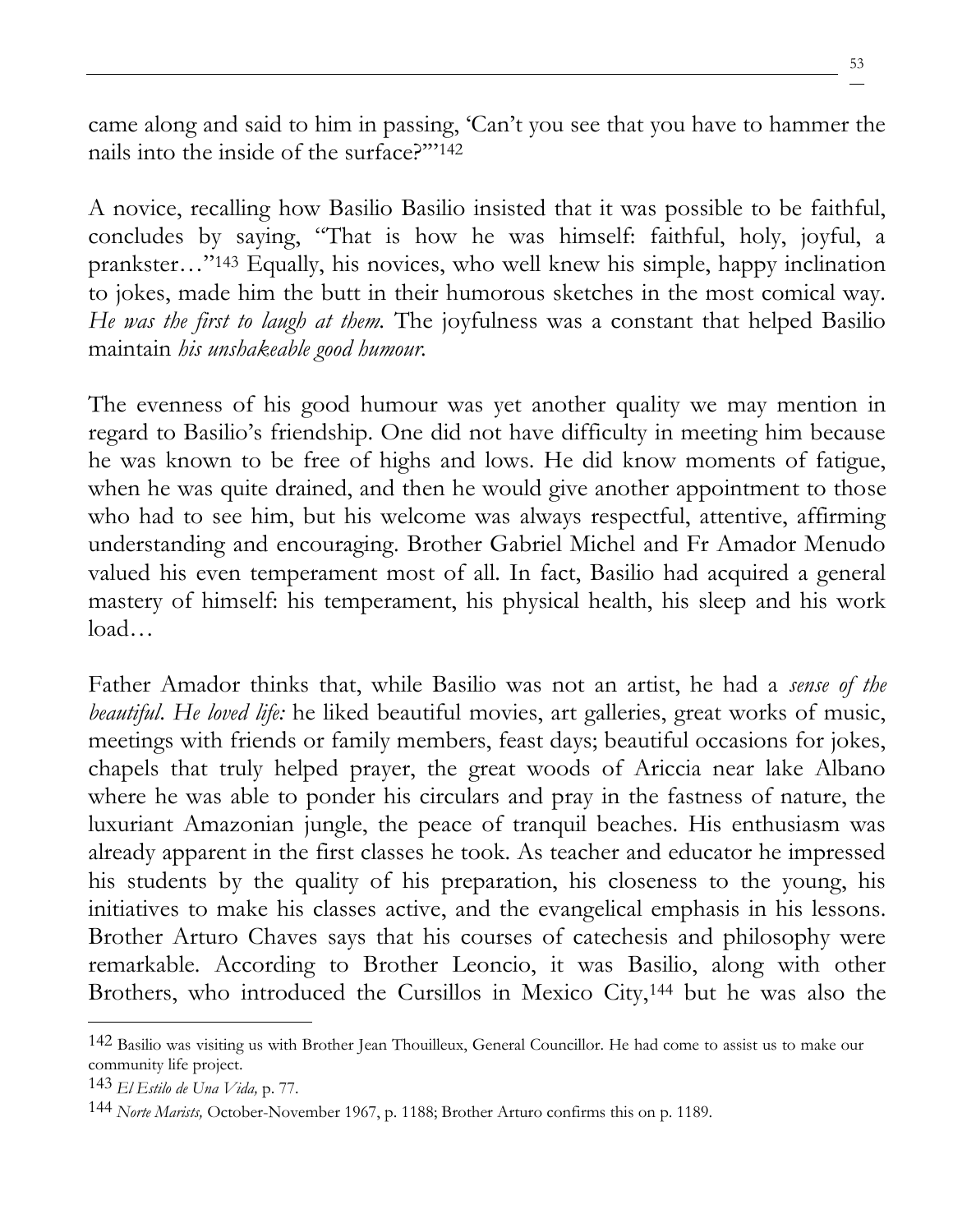promoter of other apostolic movements such as Catholic Action and catechesis in the poorer districts. Brother Arturo, who taught with him, says that, "his students appreciated him to an extraordinary degree, and he left an indelible mark on them. Even now a good number of them continue to consult him like an oracle. They would telephone him in Spain from Mexico to have his advice."<sup>145</sup> Brother Gabriel Rodriquez, seeing him teaching, said, "He gave himself totally to his students and wanted to see them progress in every subject. He continually invented new methods to capture their interest and lead them to love work."<sup>146</sup> Even his confreres were swept along by the great apostolic zeal he showed. "The young found in him," wrote Brother José Garcia, "a teacher and a friend, a spiritual confidant and adviser, a good and wise man to whom they could unburden their problems and ask his advice..."<sup>147</sup> Brother Raul Coral<sup>148</sup> is quite explicit on this point: "Listening to his luminous teaching for eight months and witnessing the transparency of his religious life could not but awaken in me great ideals of apostolic life."<sup>149</sup>

In the very first circular he wrote, he confessed: "*I love with all my heart whatever is positive and dynamic, and I take pleasure in spreading optimism, responsibility and enthusiasm… I am an enthusiast of our Congregation… We must face the world with enthusiasm because it has a great many good things and a great number of hearts thirsting for truth and justice.* "<sup>150</sup> It would be interesting to make a study of Basilio's vocabulary; the most frequently used words would be *enthusiasm, joy, generosity, friendliness, dynamism, and daring…* On 16 January 1982 he sent a message on the occasion of the opening of the Marial Congress in Brazil. Here are some of the typical words of Basilio found in the first page: *immense joy, a most pleasant impression, enthusiasm, union, creativity, a great joy, spirit of collaboration, admirable, marvellously, very beautiful, full of joy, a happy idea.*<sup>151</sup>

<sup>145</sup> *Orientaciones,* October 1967, p. 523, and *Norte Marists,* October-November 1979, p. 1189.

<sup>146</sup> *Norte Marista,* October-November 1979, pp. 1190-1191. Brother Gabriel Rodriguez y Martin del Campo was a general councillor during Basilio's first term of office – *Orientaciones,* October 1967, p. 524.

<sup>147</sup> *Orientaciones,* October 1967, p. 515.

<sup>148</sup> *Norte Marista,* October-November, 1967, pp. 1191-1193. Brother Raul Coral is a Cololumbian who worked with Basilio in the Movement for a Better World.

<sup>149</sup> Idem.

<sup>150</sup> *Quemar la Vida,* p. 148.

<sup>151</sup> *Mensagem por ocasião da abertura do congresso marial, Viamão*, 16 January 1982, p. 1.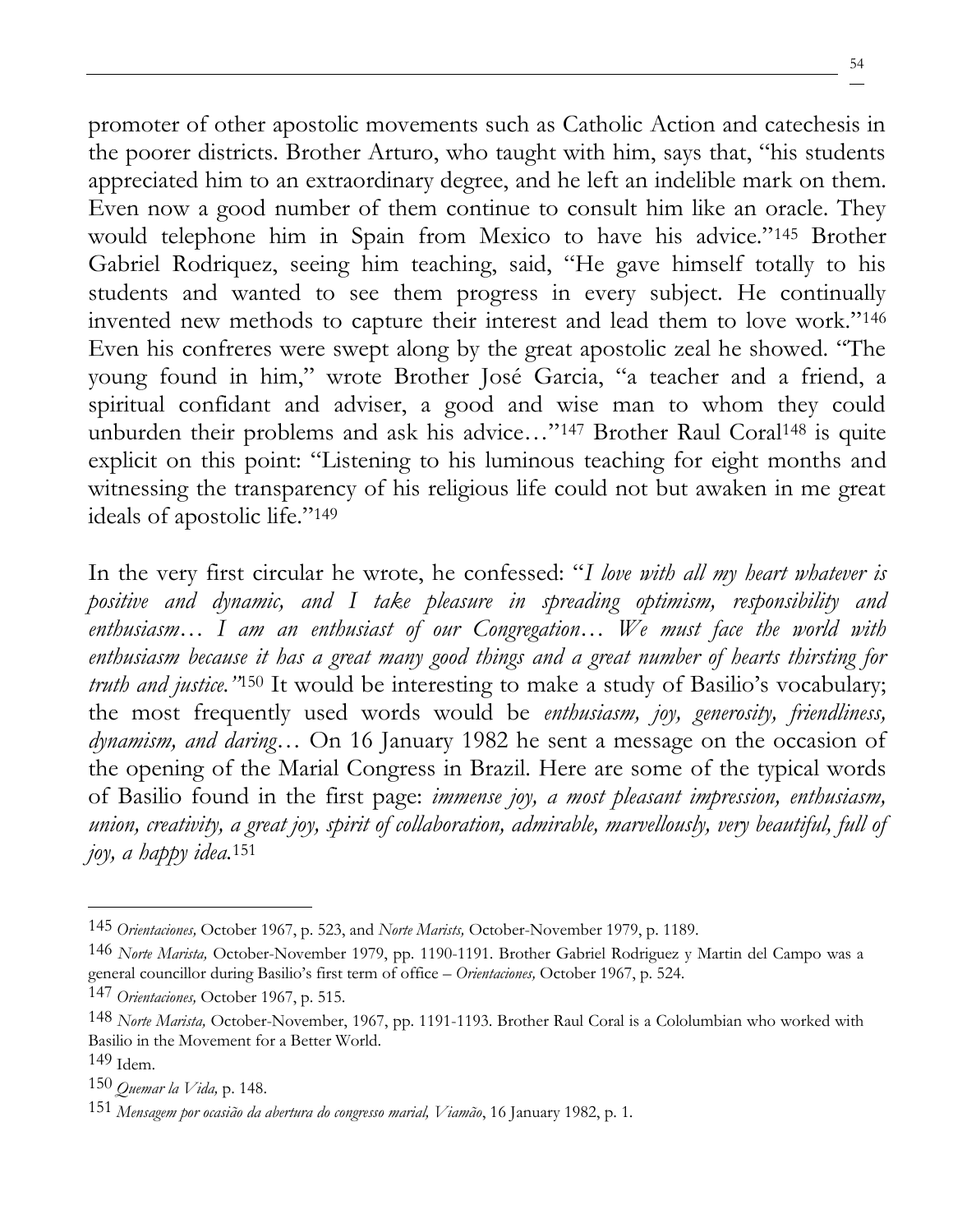We understand why Basilio had so much success in human relations; he offered sure friendship completely without self-interest. He had hundreds of close friends.<sup>152</sup> Those who went to him found a warm welcome, attentiveness, respect, love, affirmation, wisdom, help, simplicity, joyfulness, an even temperament, serenity and a passion for life. Humanly speaking, his friendship was something to be envied. All this richness was open to grace and put at the service of God and human persons. We still find a deep unity of the first and second commandment, of contemplation and action, the heart of Marist apostolic spirituality: God and man, two absolutes for Basilio. Brother Roland Bourassa, a councillor general, puts it this way: "Through his actions and also by his writings Brother Basilio made us understand that he was nurturing in himself two sincere loves, love of God and love of man, and he understood all the light, security, strength and assurance that faith gives us."<sup>153</sup> Basilio said this very well in a letter he wrote to friends in the Movement for a better World; it is cited among the texts at the end of this Chapter.

## **5. Fidelity**

Basilio's friendliness comprised a range of human qualities among which *fidelity* was always present. He was a man who prized someone's word, a commitment. It is not by chance that his last circular was on *Fidelity.* This, too, is allows us to understand his deep respect for old Brothers: he was full of gratitude to them. Many confidences that the old Brothers sent to him for the circular, so full of emotion and shared with such reserve, show the confidence they had in him and the deep affection he had for them. Revisiting this circular helps us to discover the astonishing fraternal bonds that Basilio had with these Brothers who had given their total Yes to God. Other indications of his *fidelity* were his telephone calls to contact a Brother in difficulty, the detours he made in his travels for the sole purpose of meeting a Brother who longed for a moment of friendly dialogue, the thousands of letters he wrote, and his habit of always replying to a message. His friendship continued even after Brothers left the Institute. He remained interested in them, found work for them, and asked their provincials to be generous to

<sup>152</sup> *I want to awake the dawn,* p. 80: the letter that he wrote on 15th December 1979 at Christmas to his friends.

<sup>153</sup> *El Estilo de Una Vida,* pp. 25-26.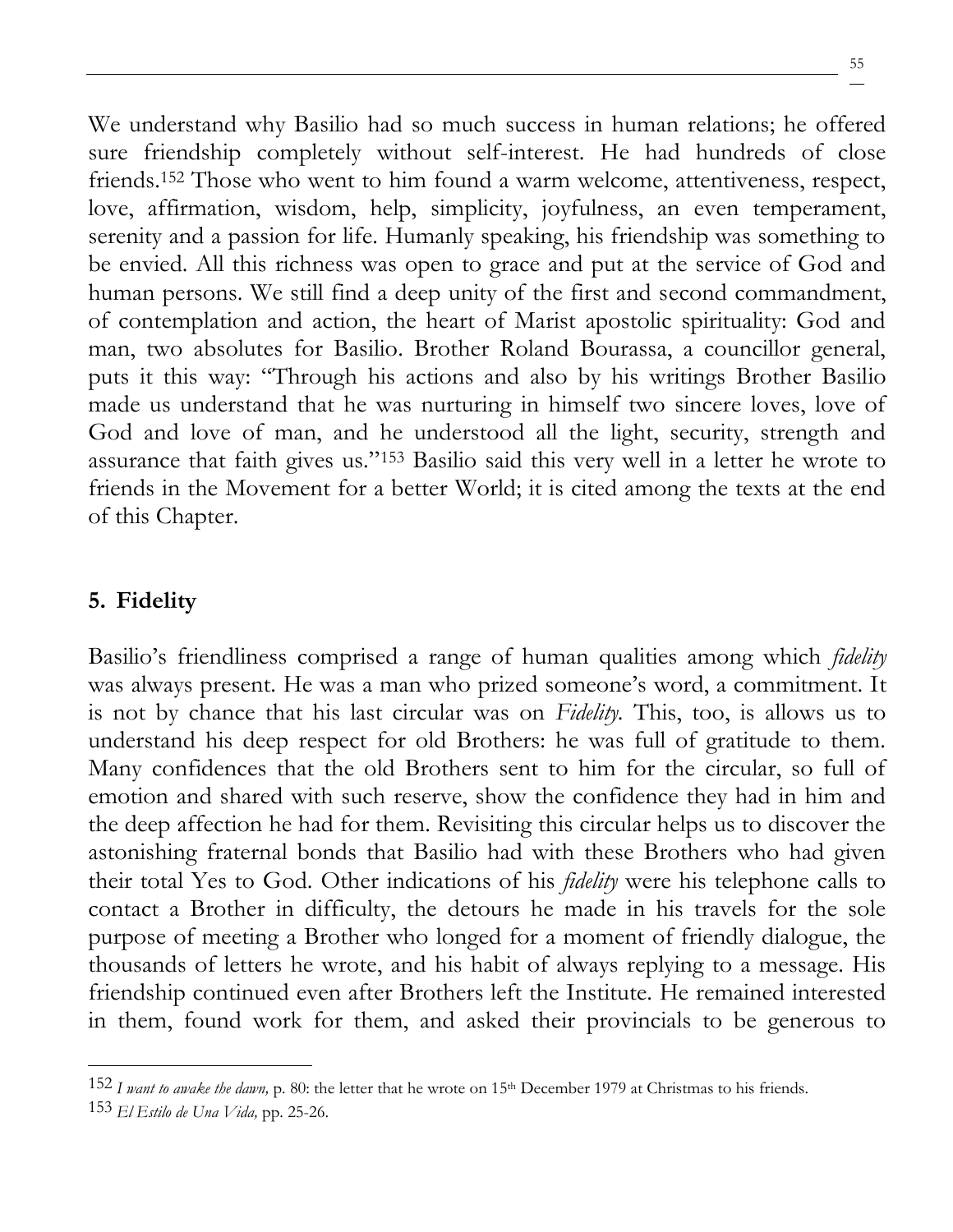them.<sup>154</sup> Then there was the group of his close friends assured of a long letter from him for Christmas, of having a place in his heart and in his prayers, of being followed, often visited when their health began to decline. We ad*mire his cordial and faithful friendship*.<sup>155</sup> Brother Arnaldo Braguti<sup>156</sup>, was surprised that Basilio took him to the airport together with all the novices, even though he was still getting over an operation on his leg and movement was very painful for him. But friendship makes everything possible.<sup>157</sup> His faithfulness and friendship underlay his inventiveness in giving surprise presents, or, when a friend was too distant, he called him to the telephone and asked the novices to serenade him or play the guitar on the phone. It is quite moving to read the letters he wrote to his friend Fr Arrupe<sup>158</sup> when he was so ill: that friendship was an extremely affecti0onate and encouraging one that continued for ten years by letters and visits.<sup>159</sup> The same could be said for his friendship with Fr Lombardi, the founder of the Movement for a Better World, and for Fr Rotondi160, founder of Oasi. This priest died in the arms of Basilio in 1990. The 18 months session for formators was held at Oasi, the house of Father Rotondi.

Friendship of the kind that Basilio lived could not but be appreciated and valued. That was the man. He won the hearts of many inside and outside the congregation. Letters that reveal the quality of his friendship are cited in the texts at the end of this Chapter. His friendships came to flower in his extraordinary humanity, but was always motivated by grace – it is because all is given to God that all can be given to man, the only place where God can be truly loved. It was God who ennobled the heart of Basilio, and a heart thus ennobled discovers that

<sup>154</sup> *Quemar la Vida,* p. 235: "When someone left the Institute, he did not show any displeasure; he extended his hand, offered spiritual, human financial assistance... None of those who left the Institute had bitter feelings towards him; he never left anyone alone on is journey."

<sup>155</sup> *El Estilo de Una Vida,* p. 67. It is well worth the trouble to read all the testimony of Father Jaime Zudaire, Capuchin.

<sup>156</sup> Arnaldo Braguti, is a Columbian Brother who was sent to be near Basilio at the novitiate in Mexico to help him resolve some personal problems. His testimony is a series of deep insights into Brother Basilio.

*El Estilo de Una Vida,* p. 71.

<sup>158</sup> Superior General of the Jesuits in the time of Basilio.

<sup>159</sup> *Quemar la Vida,* p.p. 184-185.

<sup>160</sup> The friendship and esteem of this priest for Brother Basilio went so far as to wishing to found a congregation of priests to be at the service of the Brothers.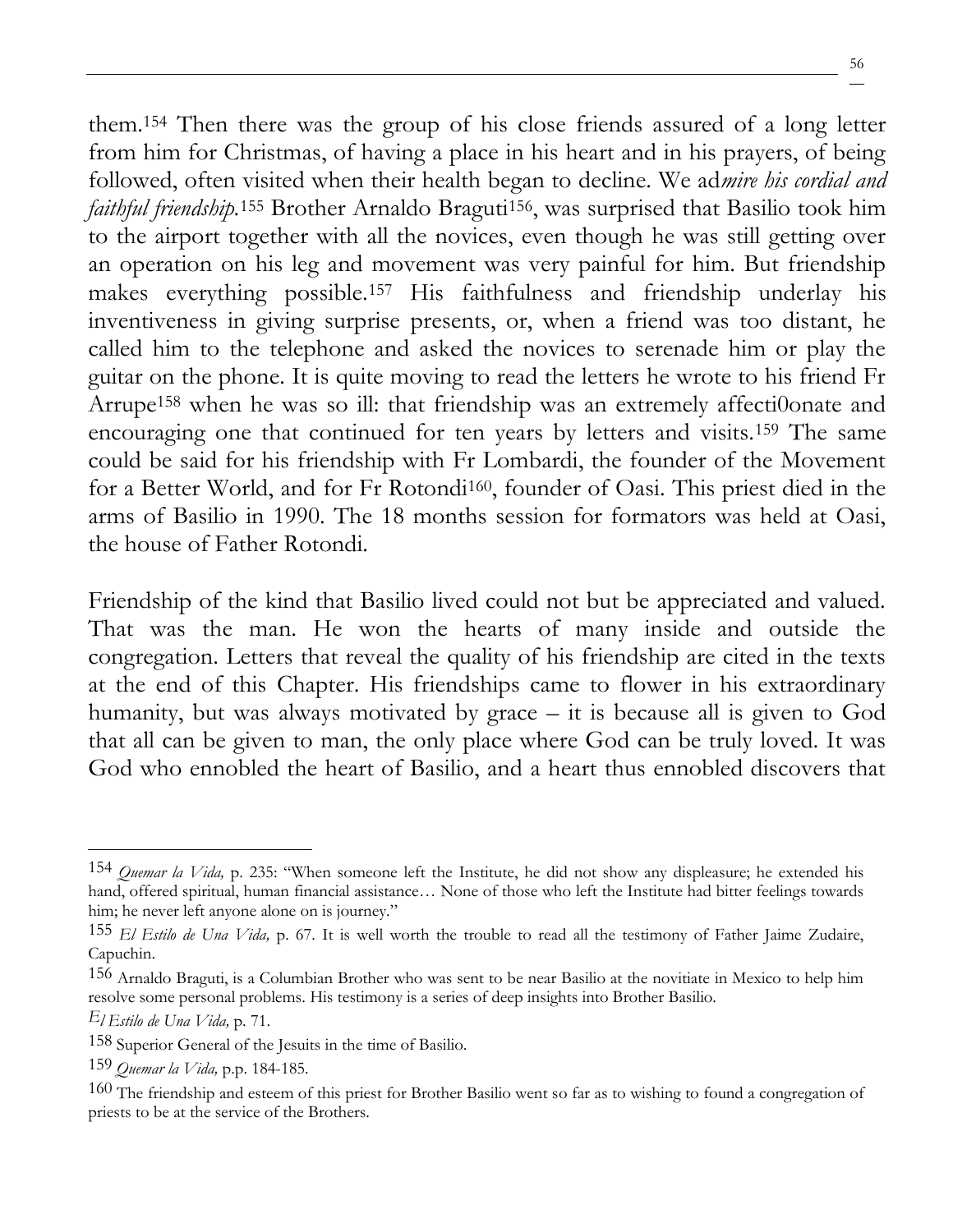the other, the human person, is an absolute.<sup>161</sup> The heart welcomes and lives with the same fullness the first and the second commandment.

*Basilio always extended to the members of his natural family all of these wonderful virtues. He was happy to be with them, proud to carry in his arms a little nephew, to have a photograph taken with his large family, or simply have a game of cards with them. To each one of them he offered a love and a welcome full of tenderness.* (*Quemar la Vida* has an extensive treatment of his moments among the family, pp. 274, 279-281.)

We get an insight into Basilio when he was asked to give a conference on the Word of God under two headings:

- Word of God as something to be listened to,
- Word of God as the object of life.

"I find that with these two themes, the effort to define them and especially the effort to separate them as distinct entities leads me to one conclusion: I was trying to attempt something really impossible and quite artificial. In itself, and in practice, when one of these aspects is true, it leaps forward, crosses over and becomes so entangled with the other that the two are inextricable, just like the transcendental relationship between philosophy and theology."<sup>162</sup>

It is simply artificial to wish to separate the human and grace in a man of God. The friendship of Basilio was what it was (love, attentiveness and so on) because that was God's manner to Basilio, and his to God. The same can be said for all those who take the same path. When we look at them we understand what it is to be a Brother, and the greatness of the vocation to which God calls us.

<sup>161</sup> *Circular, Community Life,* p. 250.

<sup>162</sup> Conference: *la Palabra de Dios y los ritmos de la vida en el cristiano,* p. 1. This was a conference given by Basilio to the Brothers of Comboni, the Brothers of la Consolata, and members of the Pontifical Institute of Foreign Missions (PIME). Cf. the letter of Brother Javier G. Terradillos, 4 january 2003.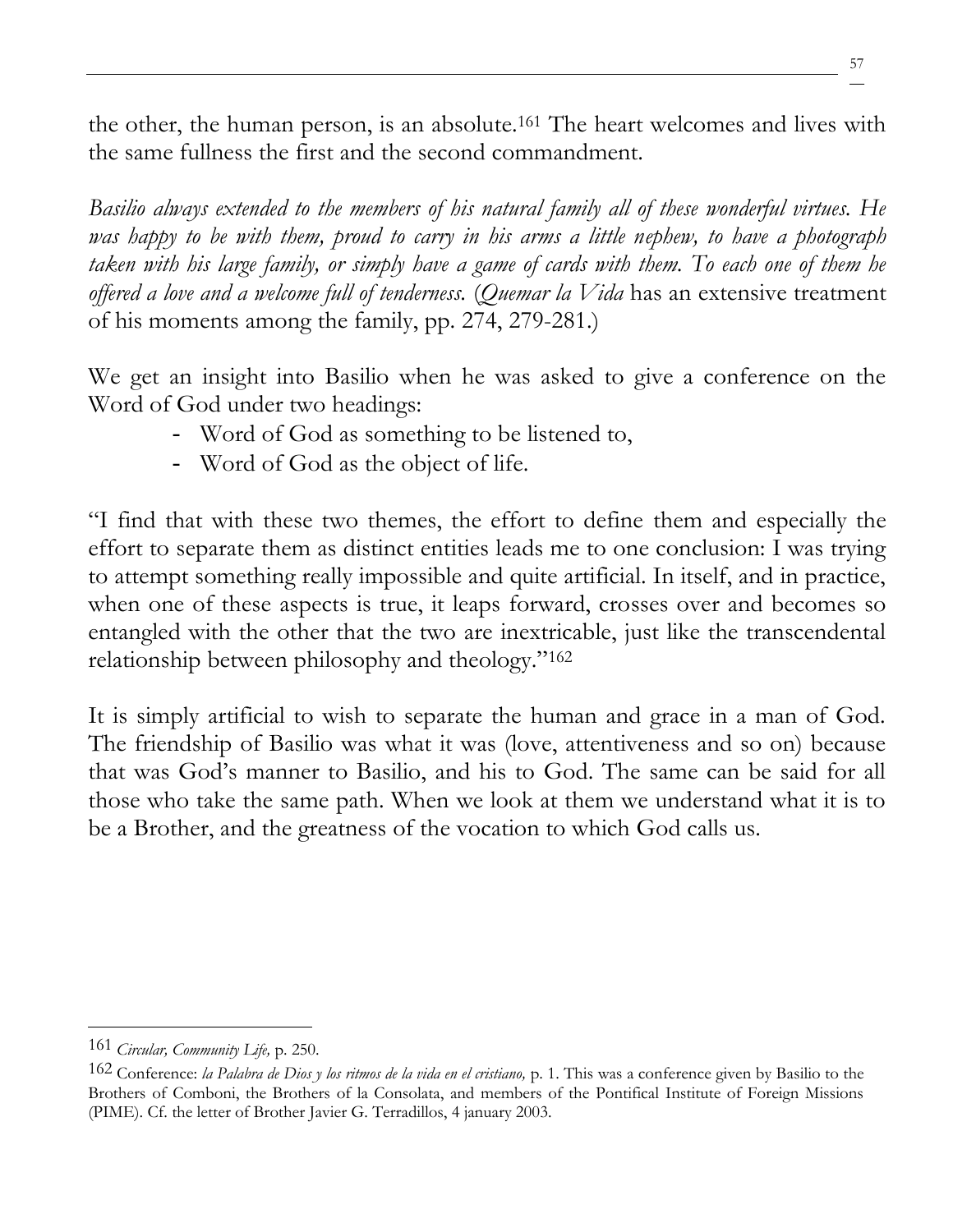### **TEXTS**

**1. Quotations from a letter that reveals the qualities of his friendship. These quotations are taken from letters that Basilio write to Father Arrupe**<sup>163</sup> **to be with him and give him comfort during an illness that lasted ten years.**

My very reverend and highly esteemed P. Arrupe,

News has come to me during the winter that your health has grown worse; this has caused great anxiety among us who love you and especially among your confreres. I recall with deep feeling the many contacts we have had with you as Superior General, and especially the happiness I have had in visiting you at your house in your sick room before leaving Rome.

I promised to send you from time to time a few lines, kept brief to avoid tiring you. I even left it to the discretion of your infirmarian to read them to you or not. In heaven, you will see that I have written them from the bottom of my heart. I hope that they let you know my great esteem for you and that I am keeping company with you in your Calvary, so painful for you, but how fruitful for the Society of Jesus and for the Church. I pray that when it is my turn I may carry the cross of illness with the same admirable integrity. With deep respect, and with affection, I am yours in J.M.J.<sup>164</sup>

Dear Father Arrupe,

This is Brother Basilio Rueda, the Mexican, writing to you. I send a brief note; I know that your health does not invite a long message. I was glad to visit you at the end of November, and to assure you of my friendship my prayer and the warm

<sup>163</sup> Father Pedro Arrupe was superior general of the Jesuits 1965-1983; in 1981 he had a stroke from which he suffered for ten years.

<sup>164</sup> *Quemar la Vida,* p. 185, Mexico, 6 March 1986.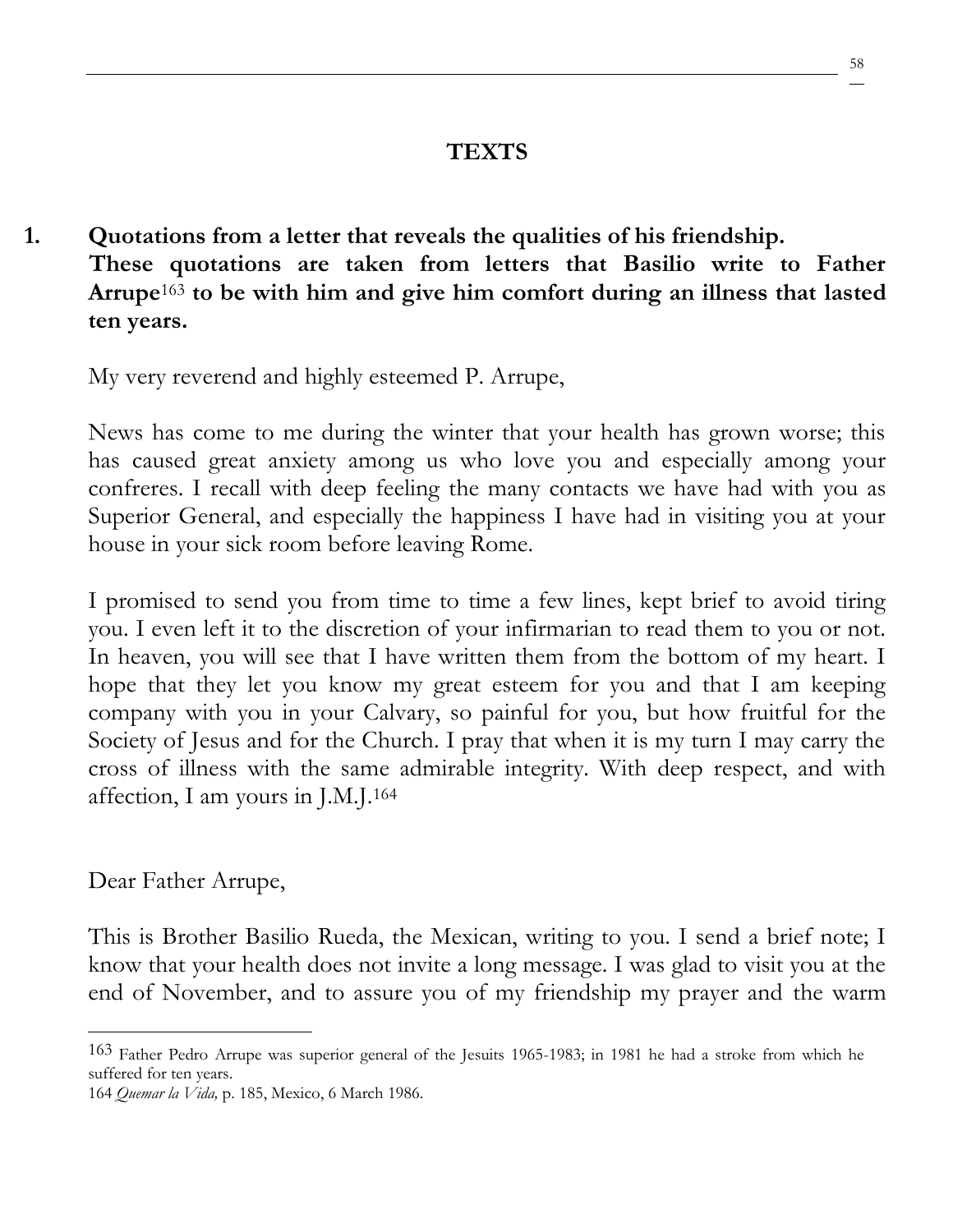memories I have of you. I admire the exemplary way in which you carry your cross. I ask and beseech the Lord to give you the strength to continue, for with your cross you make present the interior consolation that allows you to be consoled as Christ was on Gethsemane.

Be sure, Father, that even if the ways of God cannot be foreseen, and are sometimes very upsetting, there is always in them a marvellous wisdom and fruitfulness. You have made an extraordinary contribution to your Society and to the Church, which is still much in evidence in many places. I am sure that this present stage, as was the case with Fr Lombardi, is spiritually the most fruitful and the most admirable of your whole life.

I conclude, Father, by assuring you that I do not forget you, and that before long I will write to you again.

P.S. I send you, Father, this little image which I think, because of the deep message it bears, will awaken in your spirits sentiments appropriate for your condition. The hands of God are always the hands of the Father. Perhaps you may not find the word "joy" appropriate, but "abandonment", yes. Moreover the image will let you know that your friend is near in prayer and thinking of you.<sup>165</sup>

## **2. The kind of letter sent by Basilio to his close friends**

## 15 December 1979

My Dear Brother and good friend,

This is your old friend writing for Christmas; I am using this collective but resolutely personal means of getting in touch.

<sup>165</sup> *Quemar la Vida,* p. 184, Mexico, 20th February 1988. Brother Basilio continued to write to Fr Arrupe until his death on 5th February 1991.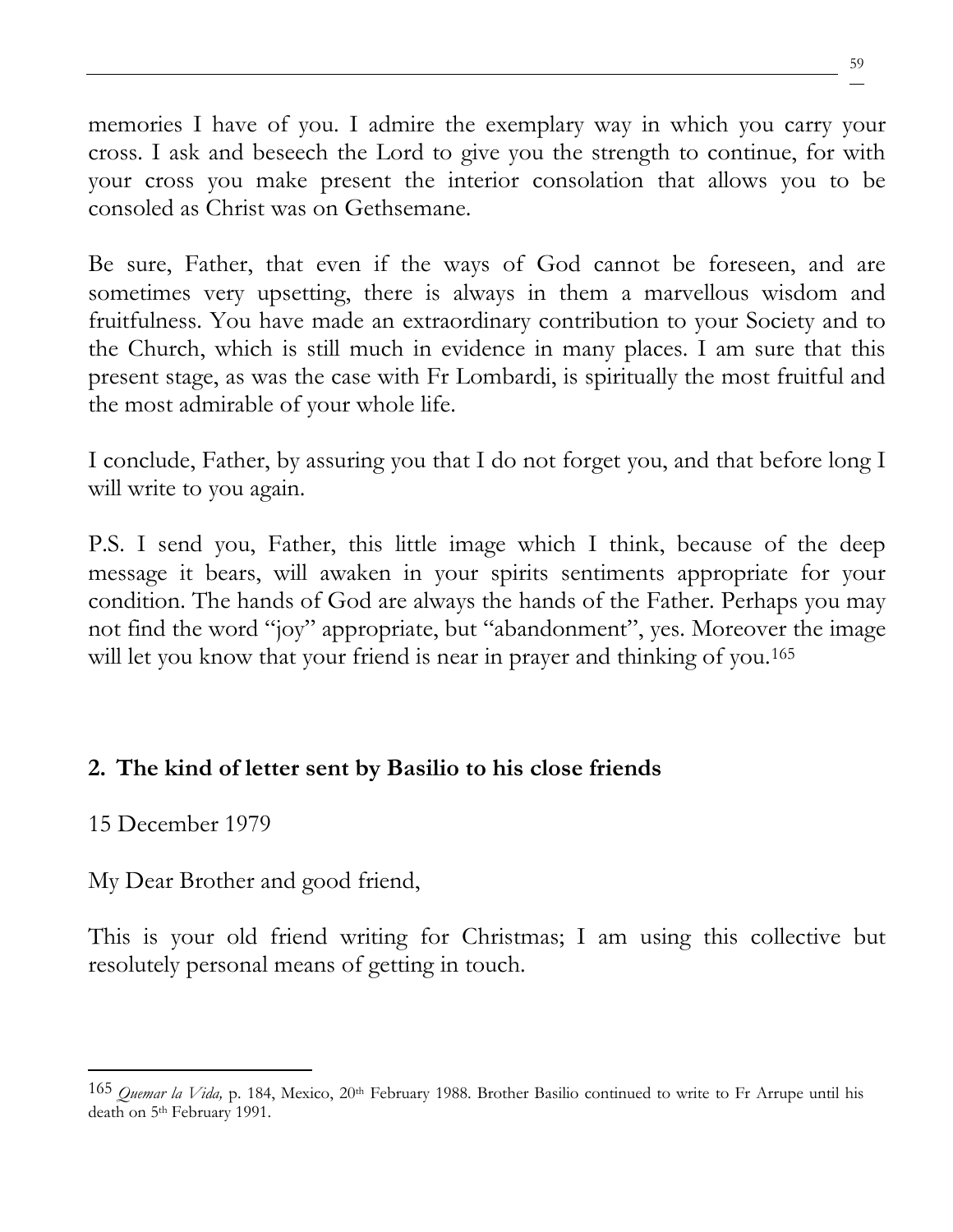The form is collective, and I put up with that for the sake of our friendship, but I dare to call it a personal letter because I am sending it exclusively to those who are my best friends. The Lord has given me the joy of knowing thousands of people – it is no exaggeration to say probably no fewer than ten thousand, speaking only of those with whom I have had some real contact from time to time.

Certainly, there is a Christian love that binds us in sympathy and charity with everyone we are acquainted with, as also with the world we don't know that is presented to us by the mass media and the imagination. From that there arises in me a solidarity in Christian faith and in the human family with each one. The Lord has also given me the privilege of maintaining friendship and more personal relations by meetings, occasional letters or even Christmas greetings that are able to keep me in touch with this or that friend at the heart of a group or a community. But there is a circle of even closer friends, and even though they are many in number, the Lord has allowed me to feel very close to all those who are among them; and you are one of those; you cannot imagine the permanence and the growing strength of my friendship.

I write to some of this group from time to time, but almost never to others. But when some particular circumstance in their life or some journey gives me the opportunity to meet one of them I find that, even after five or ten years, my affection has remained just as warm as, if not warmer than, at the beginning. There is no special merit in this either for you or for me. It is the design of God, and also the natural fruit of Christian charity and of spiritual friendship, and I would say also of love consecrated by virginity.

When I think of my early youth I never could have imagined this experience although it is now clearly such a part of my life: that the heart can love so many people as if each one were unique, as if I had for each one a deep and lasting friendship of the kind one can have with an intimate friend. Finally, I have to say that rather than reducing or dividing the strength of love, the number of people purifies it, enlarges it and makes it more freely given and more stable.

So why is it that I now wish to express the sentiments that are at the bottom of my heart, that you know anyway, and respond to? It is because the feast of Christmas,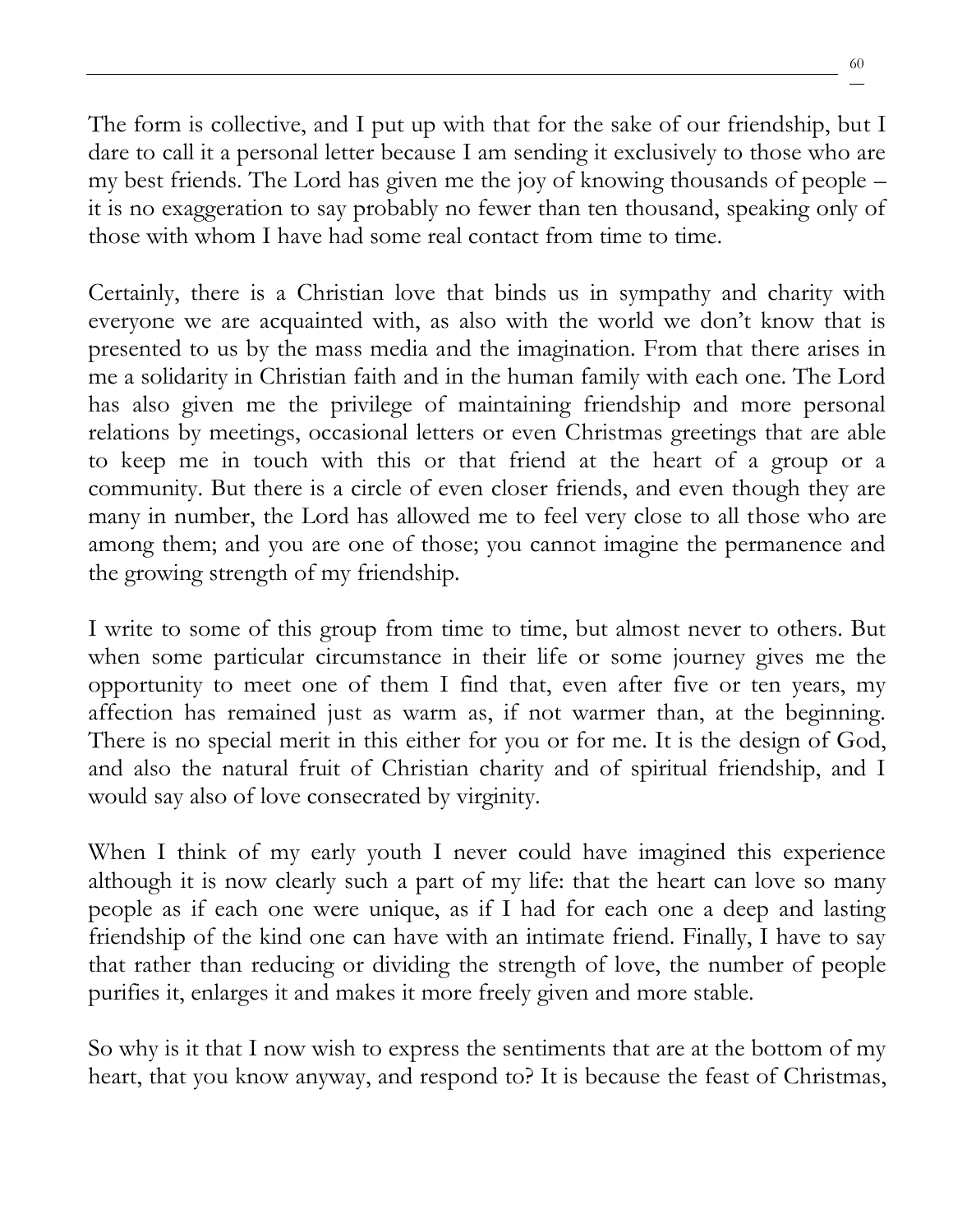so close at hand, is the best moment to say with simplicity and without false embarrassment what God has conceived for our betterment.

Christmas is the feast of universal solidarity that rejuvenates feelings through contact with their sources. The crib tells us that the ineffable inaccessible love of God for humankind has been made tangible in this little baby. He is the historical kiss with which the Father embraces humankind, and by this action he makes us sons in the Son, brothers in our Brother. And with St Paul we can invoke "the unsearchable riches of Christ, the plan of the mystery hidden for ages in God, that through the Church the manifold wisdom of God might now be made known to the principalities and powers" (Eph 3:9-10).

Yes, now is the moment to live in contemplative wonder this loving kindness that brings us to our knees: "in the presence of the father from whom all fatherhood gets its name" (Eph 3:14) and who sustains us in hope "awaiting in hope for the blessing that will come with the appearing of the glory of our great God and Saviour Jesus Christ" (Tit 2:12-13). Yes, we are sacraments and also the proclamation of this good news, which has been, which is, and is to come and which waits for the hour of its fullness for our joy and that of the whole world.

It is the burning light of Christ that I bring to you now more than ever in my prayers, poor as they are, but truly sincere, to join you in praising, adoring thanking and blessing Him. For you and with you I pray that the Holy Spirit will inspire in us the heart of disciples and servants of the Gospel, praying for ourselves and humankind whose joys, troubles, worries and desires we share. (Here he gives some news.)

I need not tell you that I will be delighted to receive some echo from you, my friend, but above all I count on the continual accompaniment of your prayer and friendship. Forgive me for not signing this letter and for not adding a personal word or two. I just do not have the time, and besides, I have to keep an eye on the expenses…

I embrace you most affectionately in Christ, and I wish for you and for me that that Christmas will enable us to grow in the knowledge of the Lord, in a passionate love for Him, and in total commitment to his service. This gift given to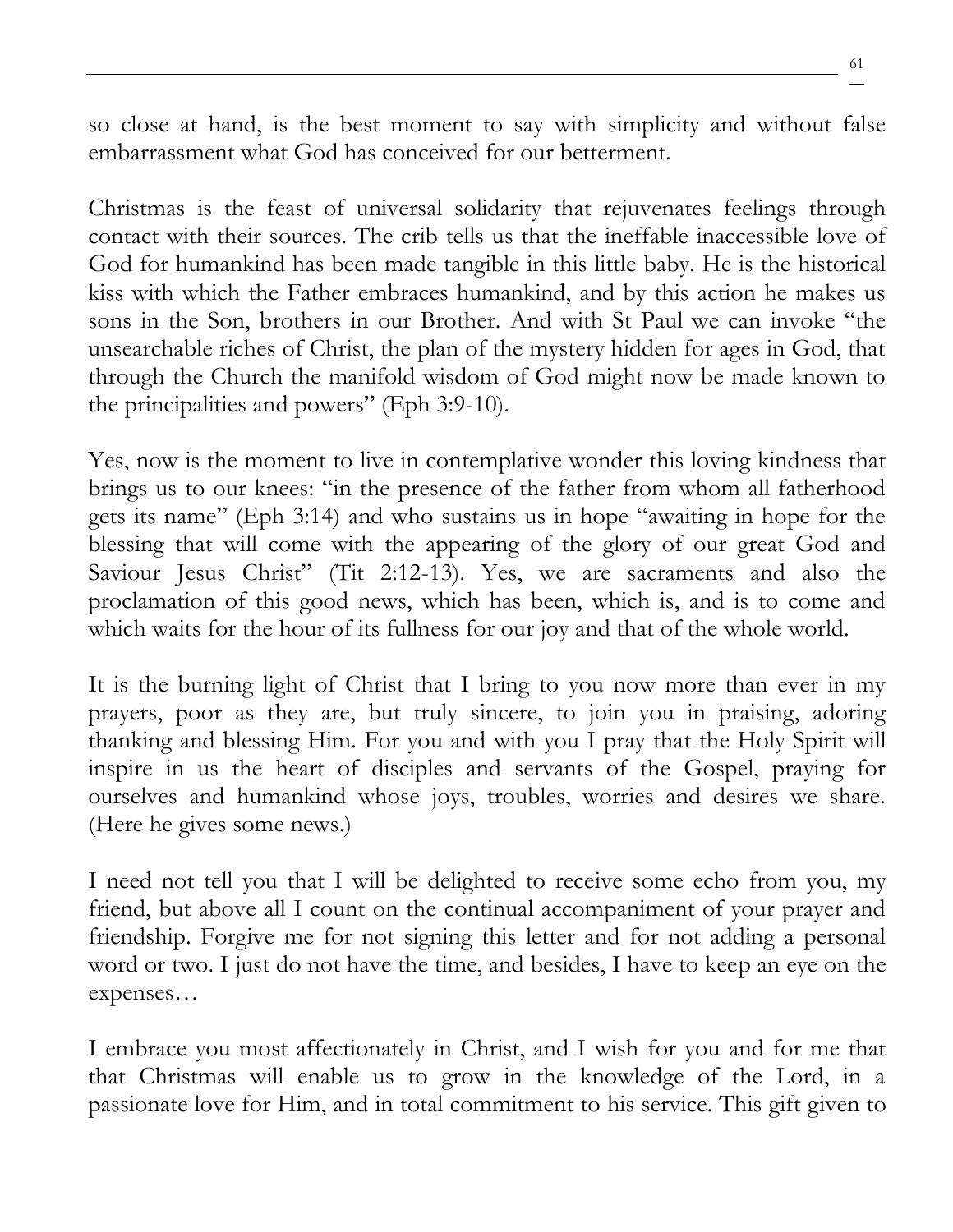us unconditionally must rise above all our weaknesses and engender in us an interior peace, joy and hope. It must also convey goodwill and tenderness, openness and hospitality, that is to say a deep love for everyone, for each person and for all humankind.

May the dear Virgin Mary, who welcomes and nursed the Word of God, who enfolded Jesus with tender love, preside over our celebration of Christmas. Thinking about her, I would like to repeat the words of one of you contemplating the Divine Child: "How happy this child in the company and the care of such a Mother."

Truly yours in Him who loves us,

Basilio Rueda fms.

# **3. A letter to Basilio**

Dear Brother Basilio,

Oh yes, it's me again, answering your request and giving you news of my health since my operation. I have perfectly recovered, although naturally I have to take it easy for a week or two.

I was in hospital for ten days. I was at St Anne's with the Irish sisters. Since the hospital is outside the town, it is peaceful and quiet. I made a real ten days retreat. I had time to read, pray, meditate, reflect and talk with God like an old Friend, like a much-loved father. We had the time to review some entire chapters of my past life. *What memories were stirred, what reasons for saying thank you, thank you.* It is always more interesting to do that in the company of another.

Now, Rev. Brother, I am going to tell you something quite original. I would never have believed that it could be so *interesting* and *enriching* to grow old. God plays his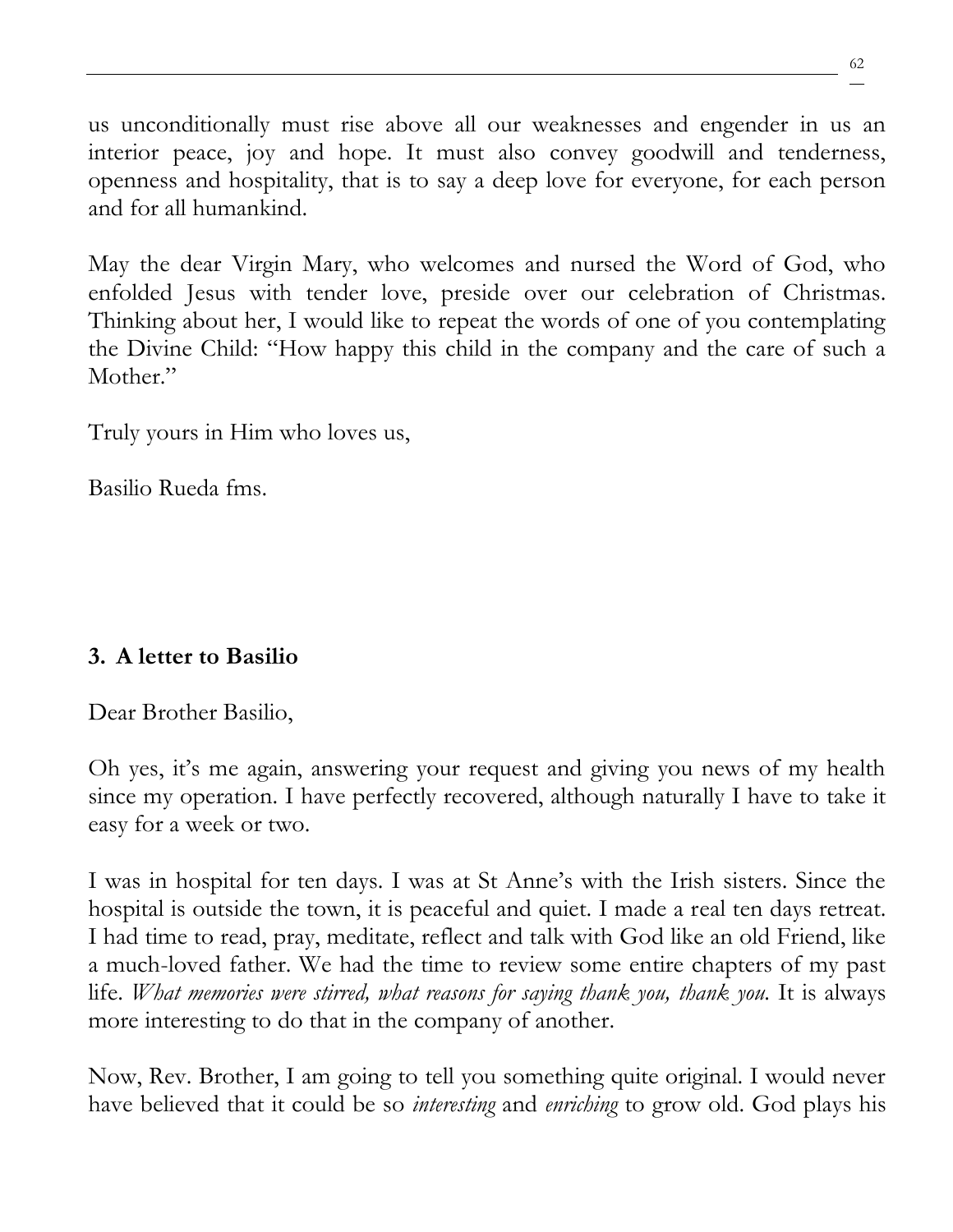part. Little by little he steals our strength, our vitality, the powers of our body, of our senses, of our faculties, of our spirit. It is the evening of life, pointing towards the horizon.

God helps us to let go of everything, to create a vacuum in us and around us, little by little. Then He wishes to fill this void with His presence, with His love. His greatest desire is that there no longer be room for anyone but Him.

The older I get the more I experience interior joys and consolations that I never did during my active life. I have struck a bargain with God. I said to Him, "Before drowning me with your joys and consolations, give me, in return, something to suffer, some obstacles, every day. If you forget, I will remind you." That is a bargain well made, right?

For a long time during my life I have thought that the gift of oneself, renunciation, self denial and the spirit of sacrifice are a little bit like the compost you put on the flower garden: the more you add, the more the flowers become vigorous and beautiful, and the better the soil is prepared the more splendid the results. In the same way, on the happy day when we decide to give our life to God, to grow in his love, to give our soul a great supernatural vigour, let us use the same means, use good compost.

My duties leave me some hours of free time each day. I have the time to go for a walk in the groves, the gardens, the flower beds, among the lawns and the flowering shrubs. I often stop to listen to the birds singing, the buzz of insects and the whisper of the wind in the tall tress along the pathways. Everything in this great nature speaks to me of God who has created all that for us human beings, for love of us.

As a result of seeing things like this every day in persona, animals, things, in all of nature, it seems to me that at a given moment I am taken by the hand. Before the Blessed Sacrament, where I have the pleasure of spending at least an hour every day, it is not always the same. There we see with the eyes of faith. He is present there in person, truly. Immersed in nature, we see Him through the senses, helped of course by our spirit of faith and our love of the Creator…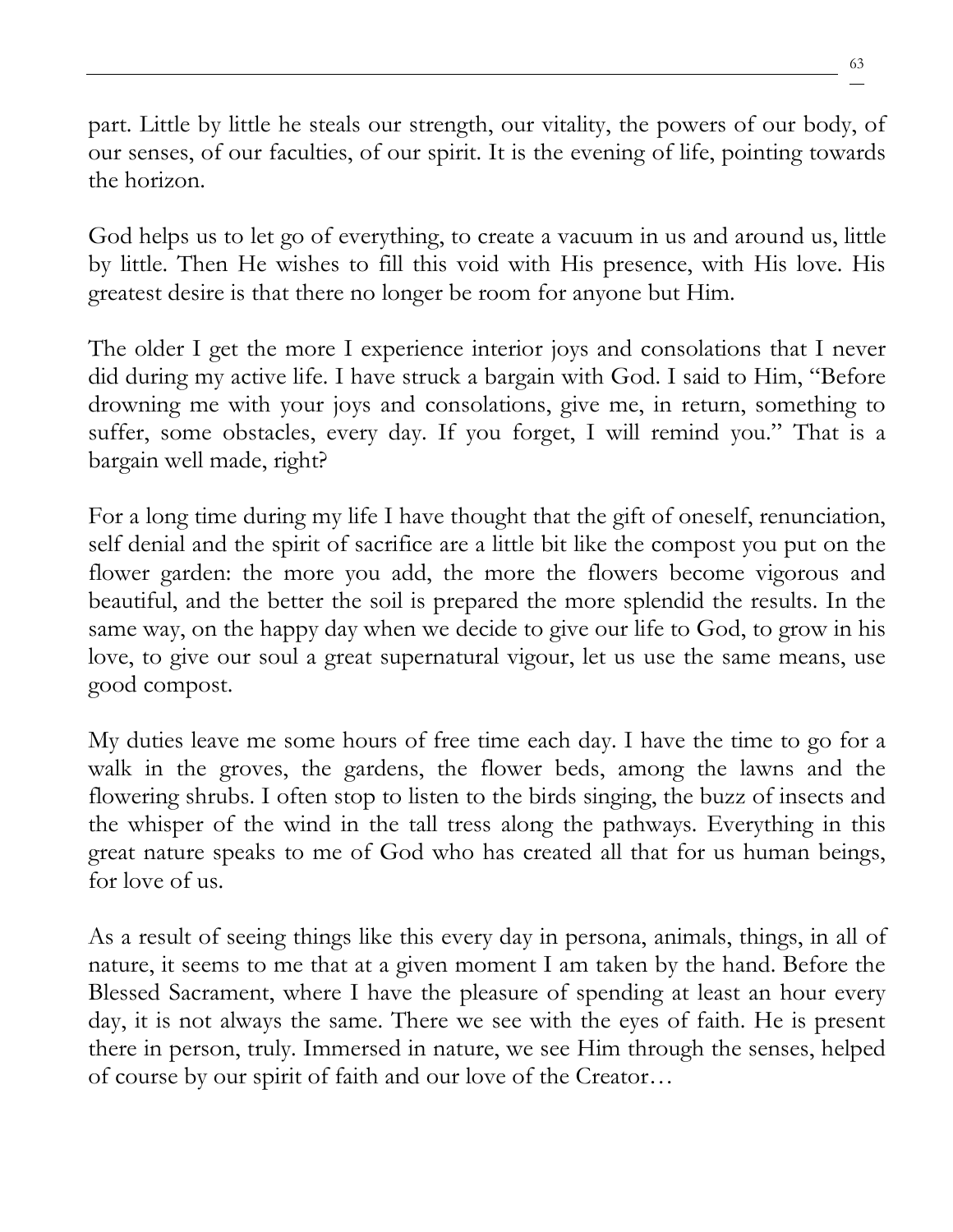To conclude, Rev Brother, I can assure you that I pray for you every day, for all the superiors, for the Congregation and for the intentions that you have recommended to me.

In union of prayer, Brother Bernard Perrault.<sup>166</sup>

## **4. A letter to a priest**

My dear friend,

For some years now we have lived separated from each other. I say "separated", but not distanced from each other. Space cannot create distance if spirits are united, as in our case. In all sorts of ways your obligations and mine have prevented us from having even a normal friendly correspondence.

Today, however, I am writing to you because I have been told of the sadness that has befallen your family. It was our friend Ocazanza who gave me the news of your brother's death and the circumstances of it. That is why today I stir myself to send you some lines of condolence, sharing your present pain, as in other times we have shared our joys and apostolic dreams.

You don't need me to accompany this sentiment with a spiritual reflection that might comfort you. I know beforehand with what peace you have accepted the will of the Lord and his mysterious plans for humankind. I can only tell you that your brother does not lack the spiritual assistance of my prayer. And you yourself do not lack a small mention before the Lord, that your apostolate may be truly fruitful, and that you may find in it more joy than disappointments. If you have the time, tell me how things are going.

<sup>166</sup> Letter of 18th February 1977 from Kutama, Zimbabwe. – Archives 77 02 154. (The Perrault family gave seven Marist Brothers to the Congregation, one of whom, Br Regis Aimée, was a councillor general in the time of Brother Leonida. In addition, the family gave to the Church some priests ad sisters. The words printed in italics are underlined in the letter.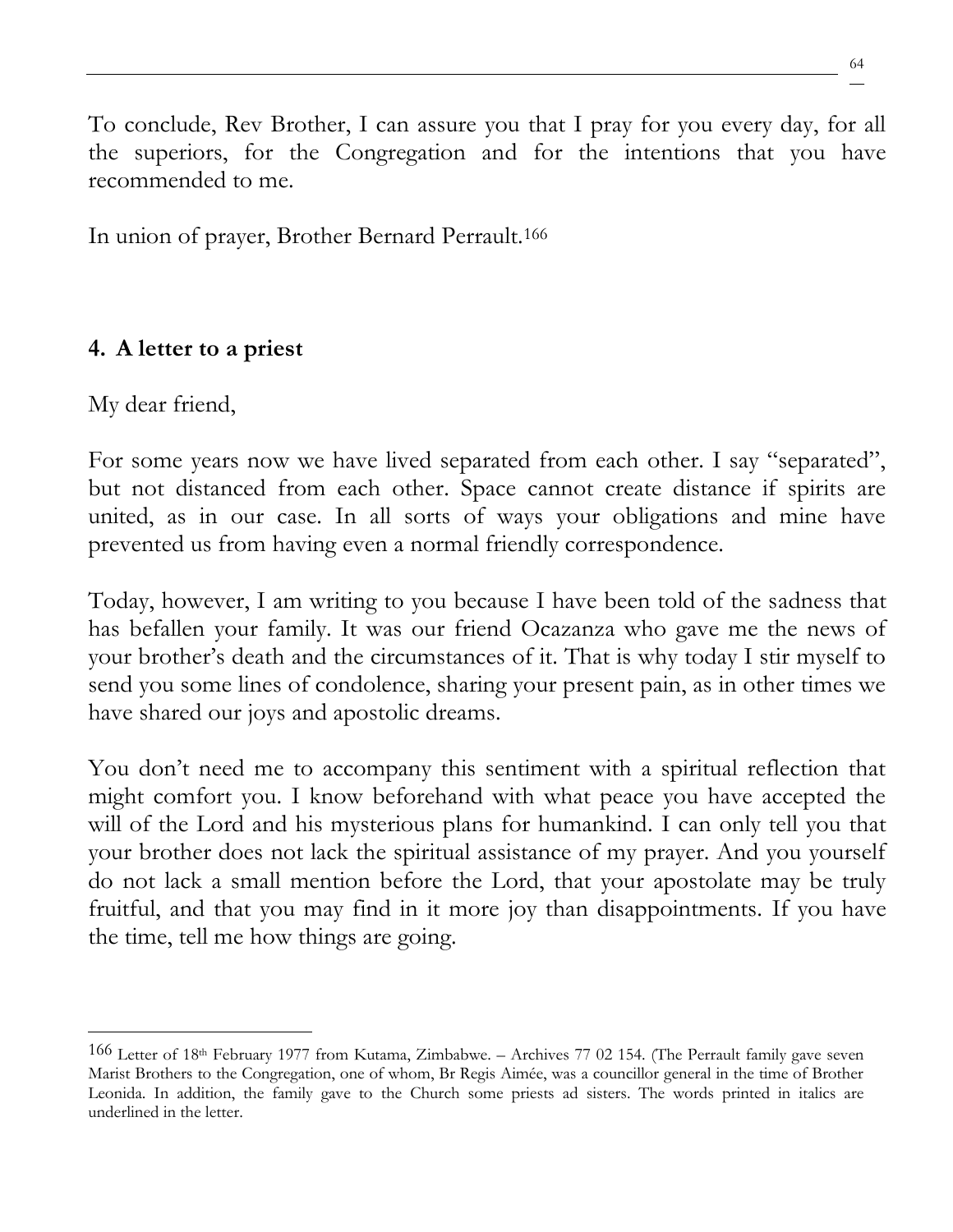As for me, I can say that God gives me much assistance. My work is quite intense, and humanly speaking, excessive; but one could say that God keeps that in mind and gives me adequate health, as much as is necessary to maintain my somewhat chaotic life. In a fortnight I will go to the Cameroons, in May and June I will be in South America, and a little later I will visit France, and so on. Pray for me too, that I may always be useful to Our Lord.

For the moment, I will stop here. With fraternal thoughts of you and a special friendliness, I remain yours affectionately in Christ.<sup>167</sup>

## **5. Two greeting cards**

## Greeting Card to Cardinal Pironio

## *Your Excellency and dear friend,*

From the other end of the world, Australia, I send my best wishes for a holy feast of Christmas and for a very fruitful and *very new* year, since the Lord guides your life marvellously along an unexpected path but one full of edification and good for His Church.

I assure you of my prayer and that of 420 Brothers who will be meeting during the month of December. They belong to the Sydney Province. I will pass on to them your best wishes, and we will be with you in spirit and in heart and with prayer for your first steps as Prefect of the Congregation for Religious.

Your work there will be for the good of the Church and for that of our own Congregation. My affection as a friend will ensure the realisation of the promises I am making to you. Mgr Tabera leaves among us the memory of his kindness and never failing closeness. Yours will certainly be no less…

<sup>167</sup> A letter that Basilio wrote from Rome on 28th February 1978 to father Juan Manuel Gonzalez, Mungia 128, B. Guadalajara – 2. Cf. Archives 78-03-017 – 51.09, Basilio D3.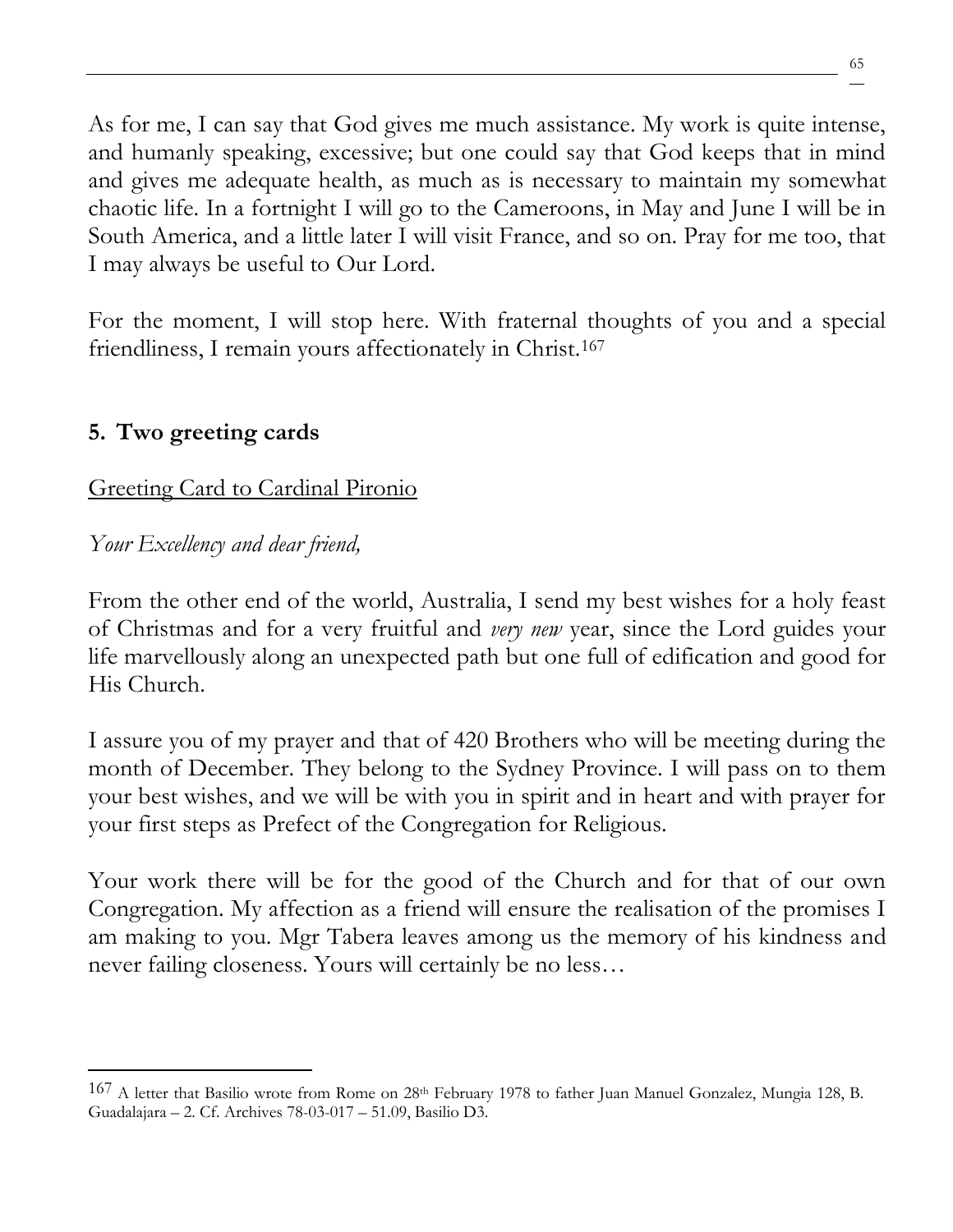With all the affection of a friend, and the obedience and respect of a son in the Lord,<sup>168</sup>

# **6 Testimony of Cardinal Pironio**

Cardinal Edouard Pironio was Prefect of the Congregation for Religious. On the 19<sup>th</sup> October 1976, during the XVIIth General Chapter, he gave a conference to the capitulants in the course of which he said, " With all my heart I thank you for your words, so intimate, cordial and fraternal, my dear friend Brother Basilio – and I underline "dear friend" because, as he has just recalled, our friendship is a longstanding one of fifteen or sixteen years. We are friends united only in the Spirit, in the Lord, and in the our common misfortunes… I want to tell you how joyfully the Sacred Congregation for Religious and the Union of Major Superiors, meeting at Ariccia on  $7<sup>th</sup>$  October, received the news of your re-election as Superior General.

In the name of the Church, I have to thank you for the fidelity with which, as a good Marist, you have again said yes to the Lord, as Mary did. I am exceedingly glad about that. I wish to say to Brother Basilio that we will accompany each other in the service of the Church… Some time ago I read a magnificent circular of Brother Basilio on prayer. I believe that this is the true path to renewal for the times we live in, to be a prophetic witness in the world.

After the Vatican Council there was an effort at renewal which, because of haste, was only a simple adaptation of forms and not a true renewal; it lacked conversion of heart, it lacked the depth of prayer."<sup>169</sup>

Greeting card from Cardinal Pironio

Dear Basilio,

<sup>168</sup> Cf. Archives 7512 220. AFM 51.09. Basilio D2.

<sup>169</sup> *FMS Special*, 1976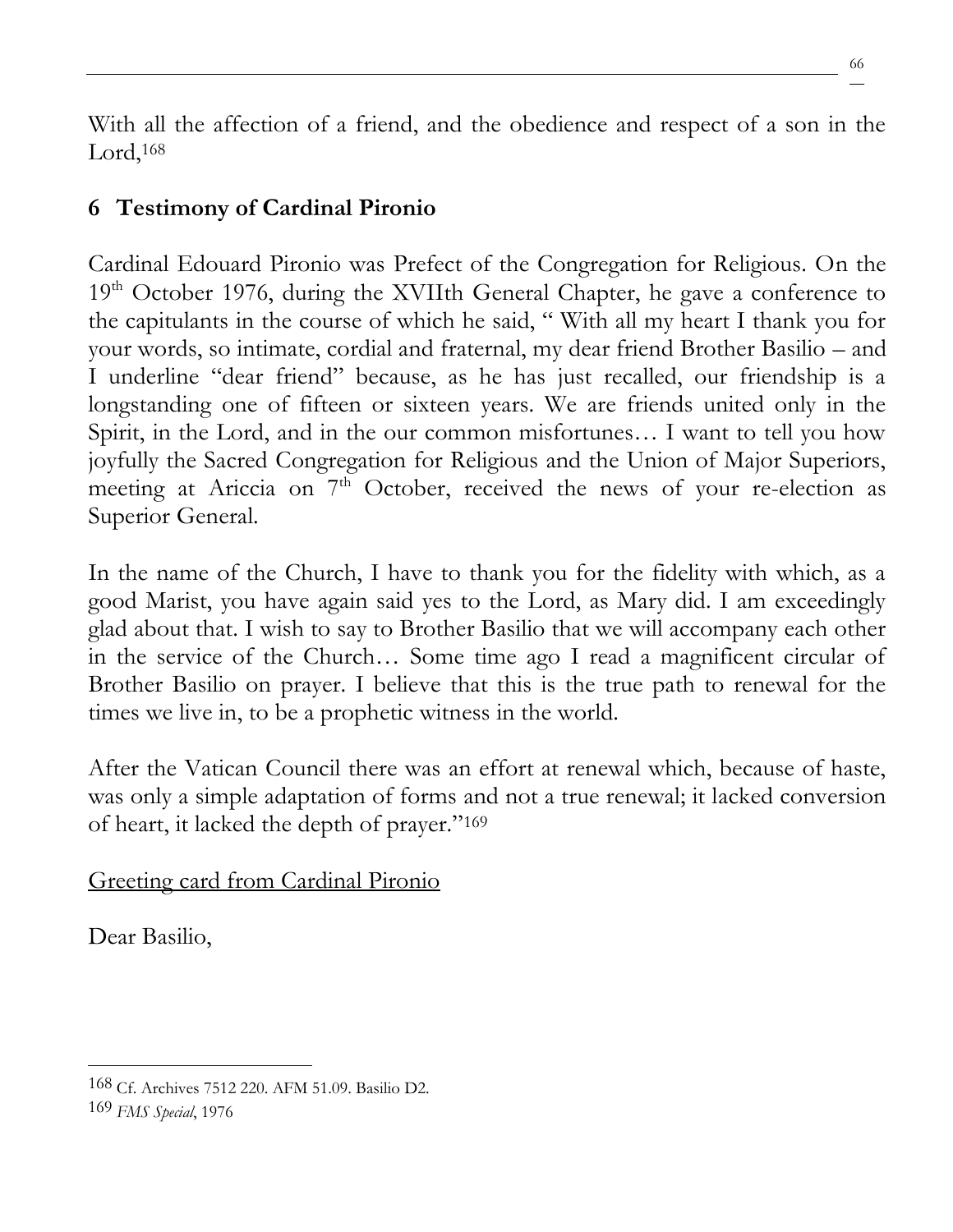May God reward you for the thoughtfulness of the sentiments of charity that you express and that you live. Continue to pray much for me, as I do for you, as I embrace and bless you in Christ and the most holy Virgin Mary.

Your marial postcard, "Mary kept these things and pondered them in her heart" (Luke 2:19) is very beautiful.

There, in the poor and and contemplative heart of Our Lady we will experience the joy of a Christmas that is renewed every day. And the Holy Spirit will make us know 'the love of the Father, manifested in Christ Jesus, our Lord." (Rom 8:39).

That is my wish and my prayer for you at this holy time. Happy Christmas!

E. Card. Pironio Rome, Christmas 1976<sup>170</sup>

## **6. Two friends write to each other**

It happened that the Apostolic Nuncio of Lebanon, His Excellency Mgr. Alfredo Bruniera, and Brother Basilio had become acquainted with each other at the time when His Excellency was Nuncio in Uruguay. They exchanged many letters, often in Spanish, sometimes in French, and as great friends they shared their experiences of God.

Your Excellency, Mgr. Nuncio,

I have much pleasure in writing these few lines to you; you know very well the how much I value your friendship and my deep esteem that our cordial relations arouse in me.

I have two particular reasons for writing to you with joy and simplicity. First, to send you Christmas greetings; I do this with all my heart, friend to friend. Then there are the special circumstances that have arisen in Lebanon and which still

<sup>170</sup> AFM, 51.09, mD2, 76-12-113. Note the friendly style o the two cards. Cardinal Pironio and Basilio were close friends, as close as two people truly seized by the Spirit of the Lord and a passion for the Kingdom can be.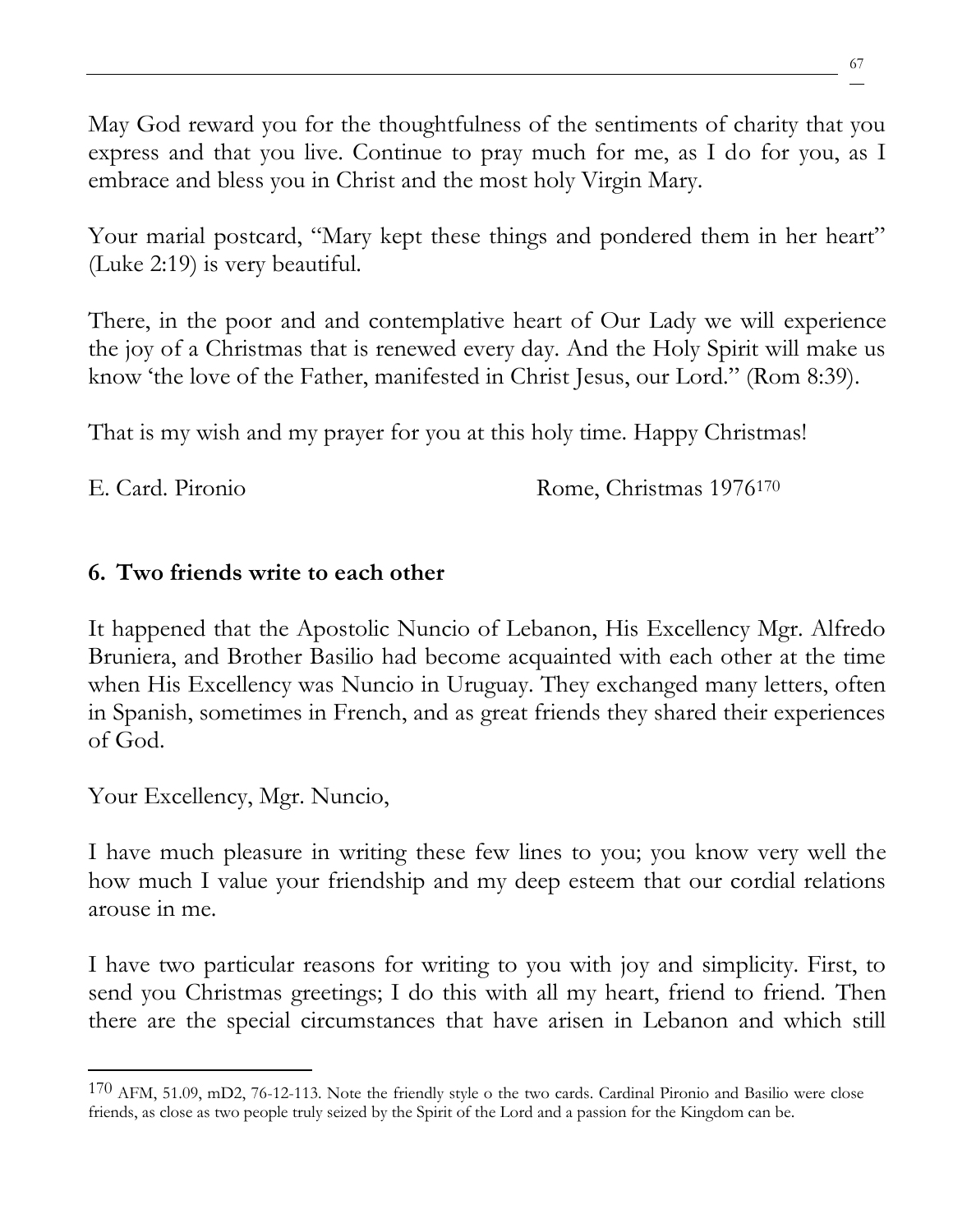affect the Church there  $-$  a situation that touches you closely. For this reason, my wishes for this Christmas and for the year 1978 are full of a desire for peace for you personally and for all the Lebanese people. I join my prayers and those of my Brothers to those that you will be addressing to the Infant Jesus, that he may send true peace and true love among humankind.

Equally, I include the wish for your perfect health in my greetings. That is really necessary if you are able to try to find a solution to the grave problems that beset the country with serenity, prudence and balance. I pray for you in this sense too…

Again, allow me to express my happiness in being in touch with such a good friend as you; I put myself and my services at your disposition, and I remain truly united with you in Christ.

Basilio Rueda, Rome, 15 December 1977<sup>171</sup>

Dear Honoured Brother,

Your letter of the 15 reached me by the diplomatic bag from the Secretariat of State…

First of all, thank you for your fraternal affection, and for your Christmas and New Year greetings. In turn, I offer you mine with the same affection and with the same deep and sincere esteem that has united us since our first meeting in Latin America.

I wish you a happy new year for 1978, as fruitful as in the past, full of grace and divine assistance, so that your numerous activities on behalf of your important Institute may enjoy success.

Show a little more restraint in your frequent journeys and have a little charity for yourself so that you may also give your attention to your confreres.

<sup>171</sup> AFM 51.09.Basilio D2 – 77-12-168.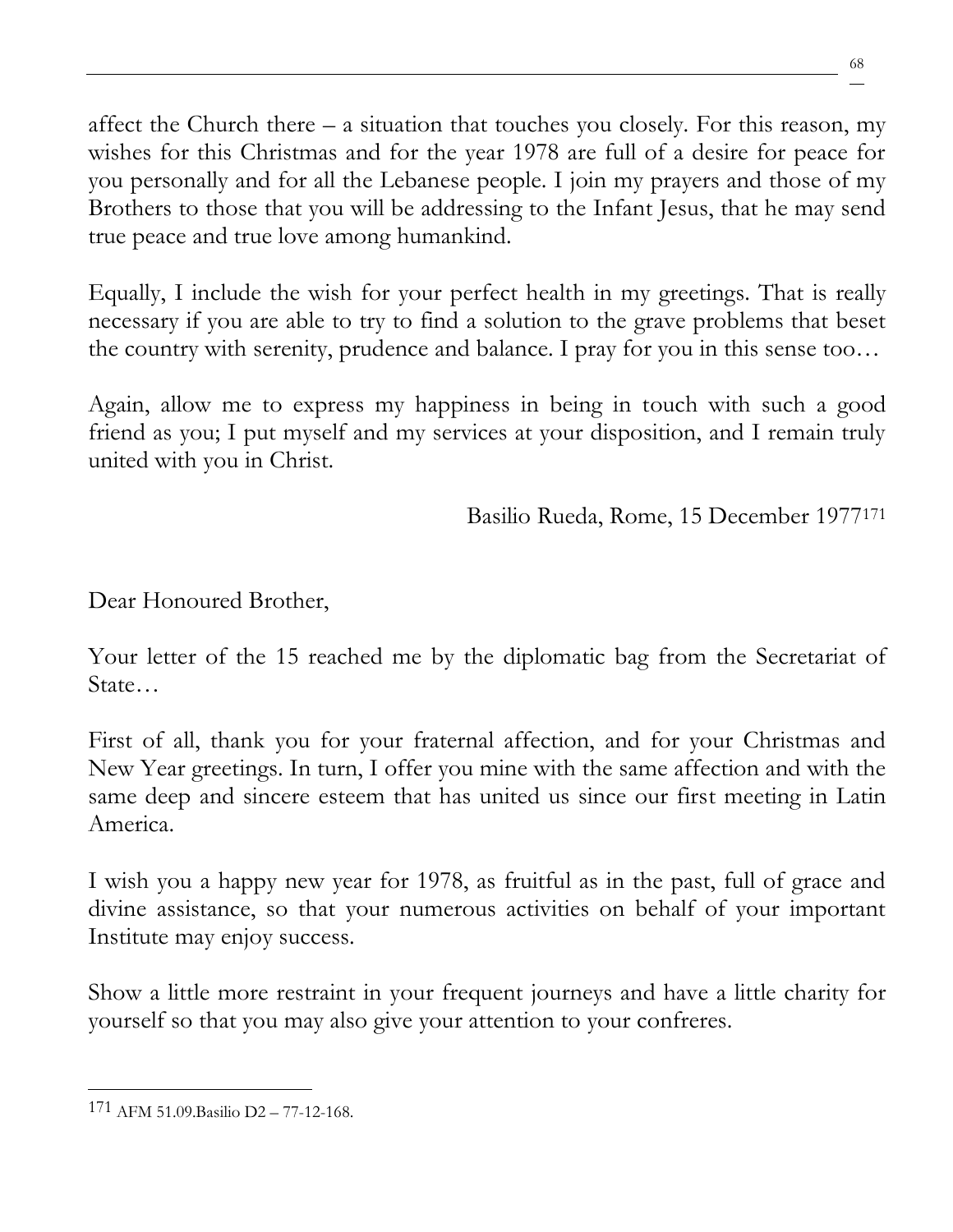May the year 1978 bring you to Lebanon so that you can see for yourself the good done by your religious and what still remains to be done.

Give my regards to your Councillors and your confreres in the General House. As for me, I will remember you warmly at Mass. In union of prayer and charity,

Alfredo Bruniera, Apostolic Nuncio, Beirut, 24<sup>th</sup> December 1977.<sup>172</sup>

# **7 A letter to friends in the Better World Movement**

Dear Friends,

I am pleased to accept the friendly invitation of Father José Boson to write something in the next issue of the bulletin that he sends out every month to friends of the Movement for a Better World in Venezuela. I send my warmest greetings to everyone. Allow me to introduce myself. I am a Marist religious, a former member of the Movement in which I worked for five years, first of all in Mexico, then in Rome, and finally in Ecuador. During the past ten years I have visited your country many times, enjoying a very warm friendship with many bishops, priests, religious and lay people. For two years I was the Director of the Spanish American Centre for Marist Spirituality in Spain, and then I was elected Superior General of the Marist Brothers at the General Chapter of 1967.

A few weeks ago, when I had the opportunity to visit a number of Latin American countries, I was delighted to visit your country for the fifth time. It was a pleasure to greet some old friends and visit the headquarters of the Movement in Caracas. It has been a real joy for me to see the beautiful work that he Movement is doing to spread the kingdom of Jesus in your country.

That is why, dear friends, I send with my greetings some brief reflections about the most important aims that the Church has in mind and for which the Movement works wholeheartedly in many corners of the world.

<sup>172</sup> AFM 51.09 Basilio D2 – 77-12-290.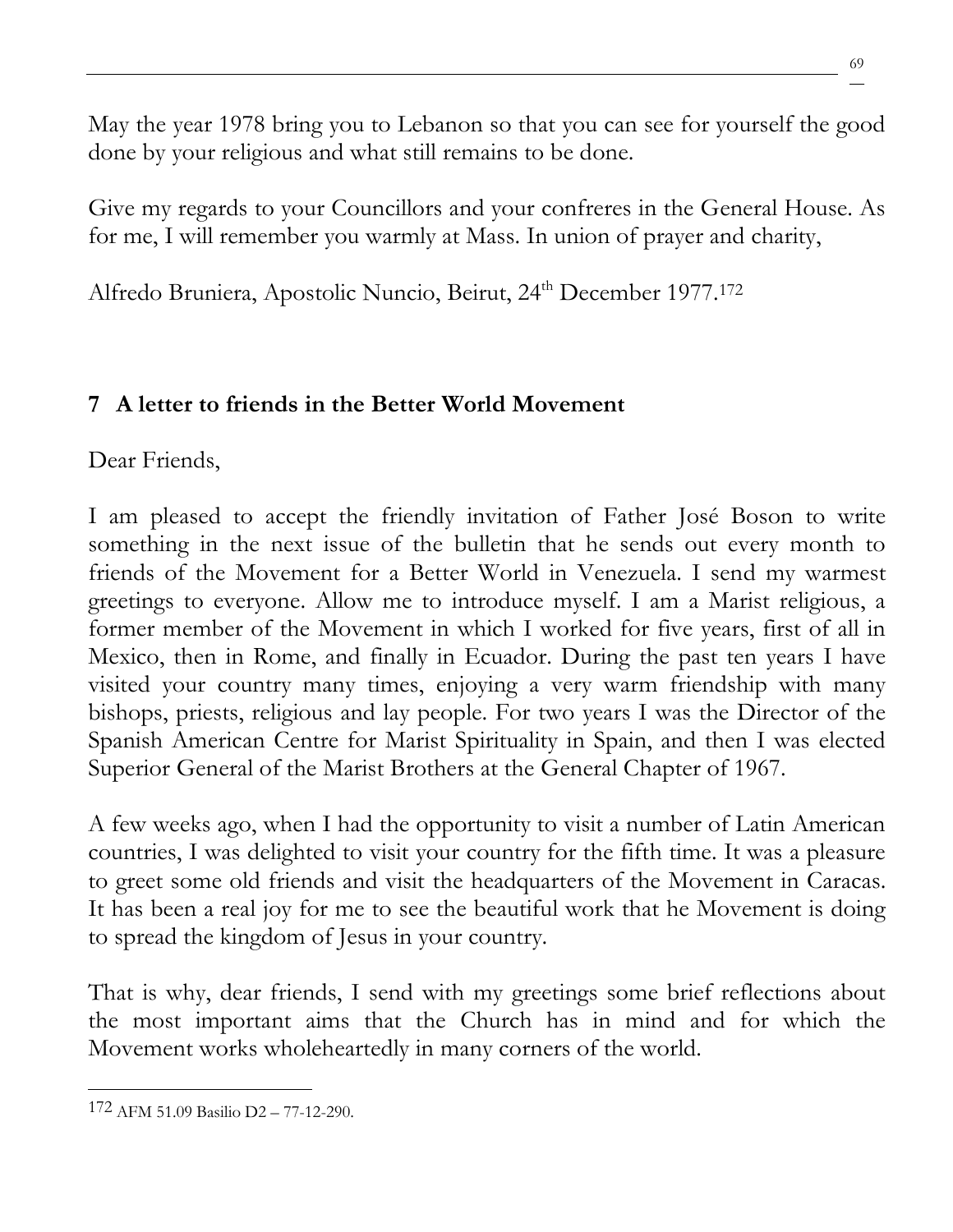I would like to say this: that the Father has, in Jesus Christ, made us his sons and established us as brothers, and that is how we live in community. When we call God our Father, we affirm at the same time that we are brothers of everyone, and we undertake to live as sons and as brothers to everyone. That is why Holy Scripture teaches us that the love of brothers is the guarantee and the sign of our love of God. If this is absent, it is a proof that we are dead to divine life. And so, this dialectic between life and death, between love and hatred, urges the Christian to take part in a constant battle to drive out selfishness within himself and in the world.

As selfishness is gradually overcome in our hearts, we become more sensitive and hear the voice of the Spirit, and our will becomes docile to its most intimate movements. However, that requires, today as always, that the Church purify itself interiorly and preach in every way the need for conversion of heart. The Holy Spirit can only put Christian love into a heart that has been purified of all selfishness; after that the new face of the Church will shine brightly as a witness to the whole world.

St John, referring to brotherhood in Christ, said to us: "Whoever hates his brother is a murderer, and no murderer has life in him." "Whoever says that he loves God, but does not love his brother, is a liar. For one who does not love his brother whom he can see, cannot love God, whom he cannot see" (1 Jn 2:10; 3:15; 4:20).

All of our religiosity, as well as our concern for and development for a life in relationship with God is in vain if love of the neighbour is not part of it. Whoever finds himself in such a situation totally loses his time and his efforts. That would be an extremely lamentable thing for a Christian since by baptism he is consecrated in an exclusive manner to Jesus Christ and since by its very nature baptism has the power to engender in the heart a higher capacity and style of loving. St Paul has taught us this in a remarkable way: "Even if I speak in the tongues of men and of angels, if I do not have charity, I am only sounding brass… Even if I give away all my goods to the poor or if I give up my body to the flames, and have not charity, that would count for nothing…" (1 Cor 13:1-3).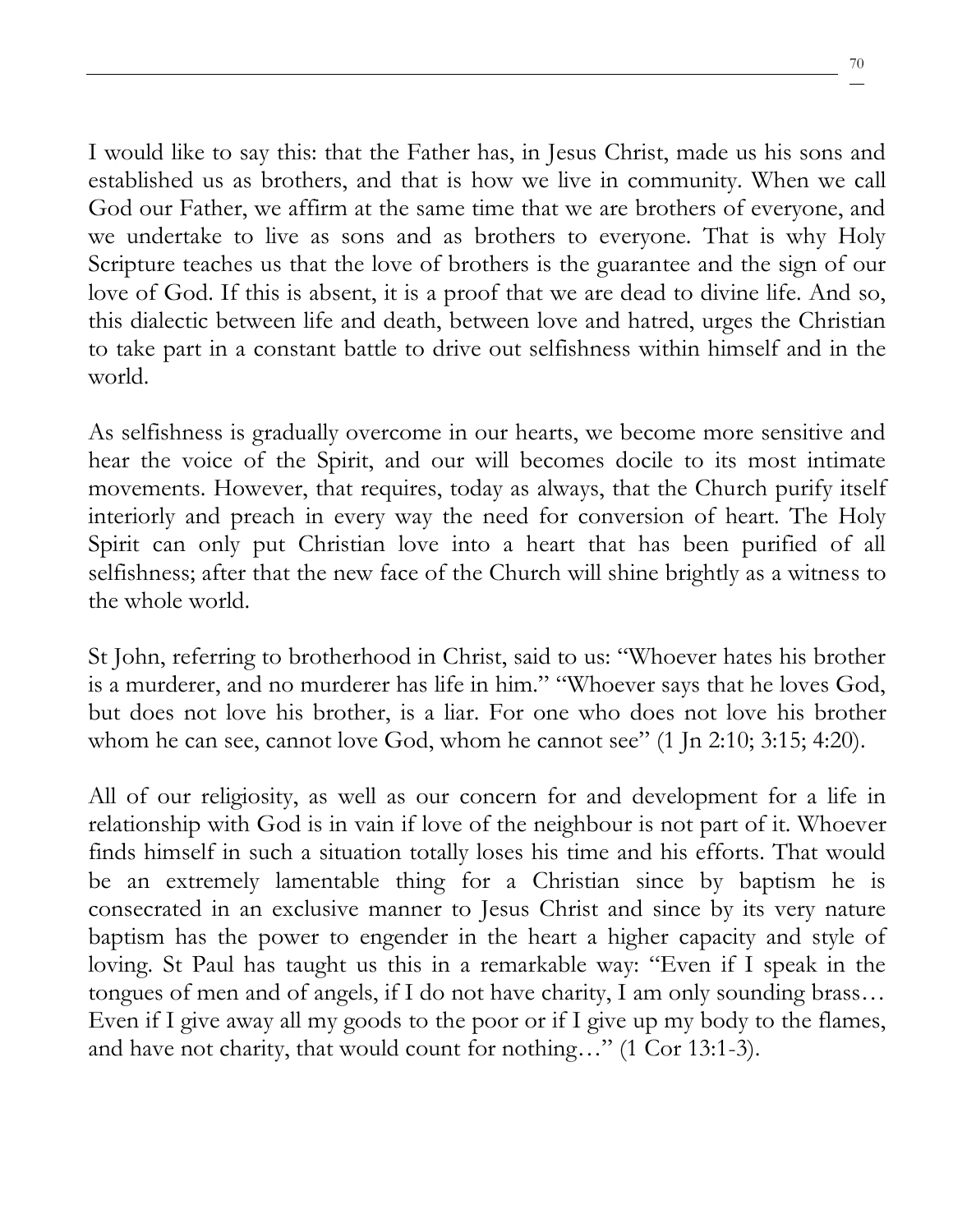The text of St Paul speaks in an obvious way of a Christian charity that, in the same movement, embraces love of God and love of humankind. That is why we can say with equal certainty that there is no love of God in those who do not love their brothers. In the same way we can say that there is no true love in charity of our brothers if we do not first of all love God and keep the commandments. "In this we know that we love our brothers: if we love God and do whatever he commands" (1 Jn 5:2).

My dear friends, it is not necessary for me to complete this discourse. In conclusion, I wish to express all the love and joy I experience in the Lord when I see you attached to a Movement that aims to be of service to the Church by living and spreading the Gospel message of effective and universal brotherhood so that the kingdom of Jesus may come.<sup>173</sup>

<sup>173</sup> AFM 51.09 Basilio D1 - 70-11-112. Letter written from Rome 22nd Novemebr 1970.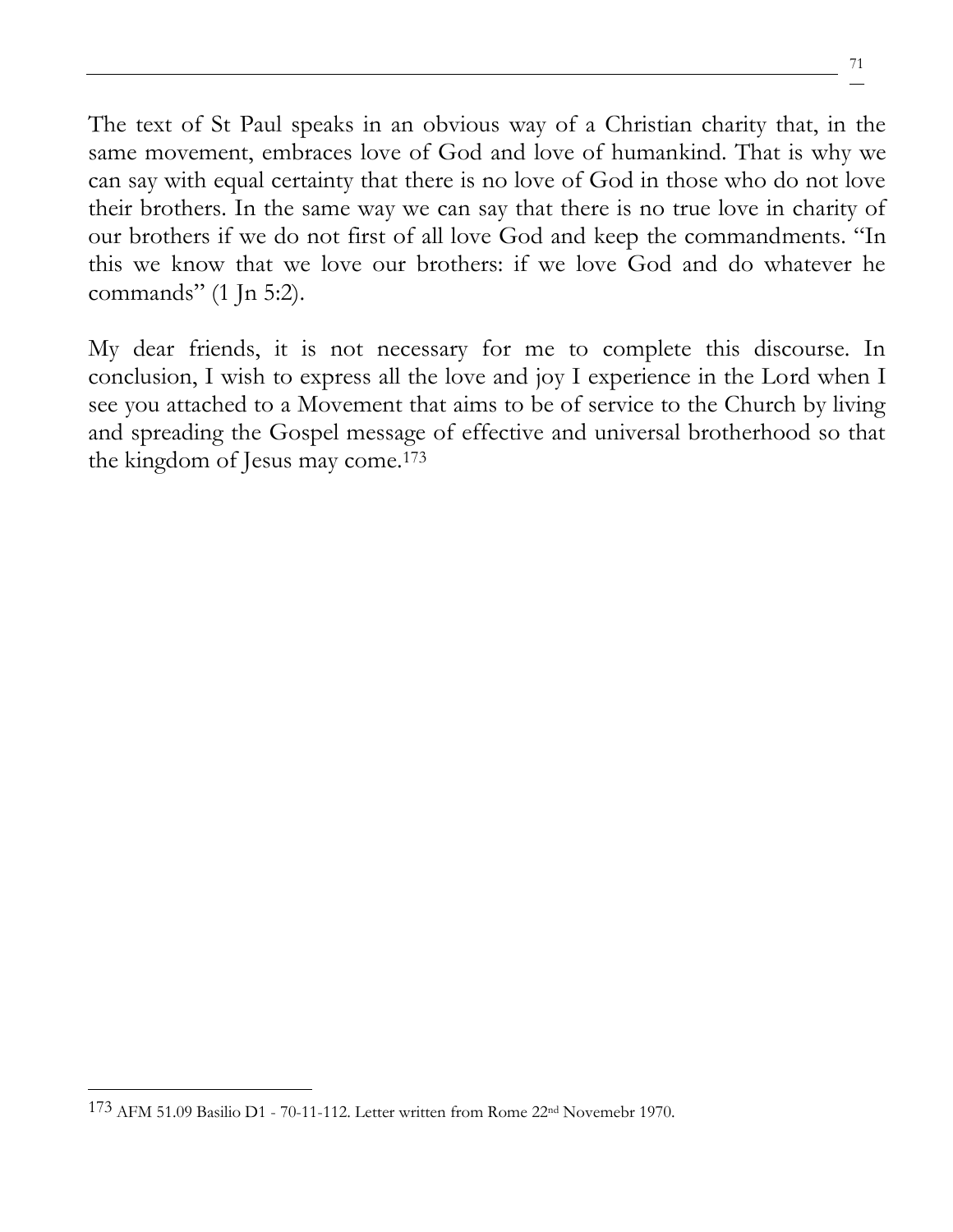We have taken this journey with Basilio knowing that in regard to each aspect of his life and his personality there is much more that we could say. The sum total of his letters, the reports of his visits to the provinces and his conferences have barely been merely dipped into. When you try to catch Basilio you have the impression of being in the presence of a giant, although he was always so simple and approachable.

But, having made this journey with him174, let us take a last look at the man and the saint that he surely was.

#### **1. What kind of man?**

First of all, he was a man you could feel was close to us since he lived with us in the difficulties we had, in these times of ours. As far as our time is concerned, he loved the challenges, the progress and the opportunities that it opened up though he knew its opposition and its dangers. His rich humanity was made of the stuff of today. He is our contemporary.

He approached the world with intelligence and enthusiasm, with the eyes of faith and the virtue of hope, which cast a brilliant light in the darkest hours: "It is at night that it is beautiful to believe in the light."<sup>175</sup>

We can follow his passion for the world and for humanity from his enthusiastic years as a university student to his very last years as a member of EPSIMO. At the university he was an admirer and disciple of his professor Oswaldo Robles; this was seen in his faith, his serious approach to intellectual work, and the amount of

 $174$  The journey we have made with him .. consider Notebooks 1, 2, 3, 4, 5, 6, 7... It will continue in Notebook 8: Conference on the Word of God which brings us in touch with the style of Basilio; Notebook 9 is intended to deal with the aspects of faith and hope.

<sup>&</sup>lt;sup>175</sup> Conference at the closing of the General Conference of 1971, p. 435.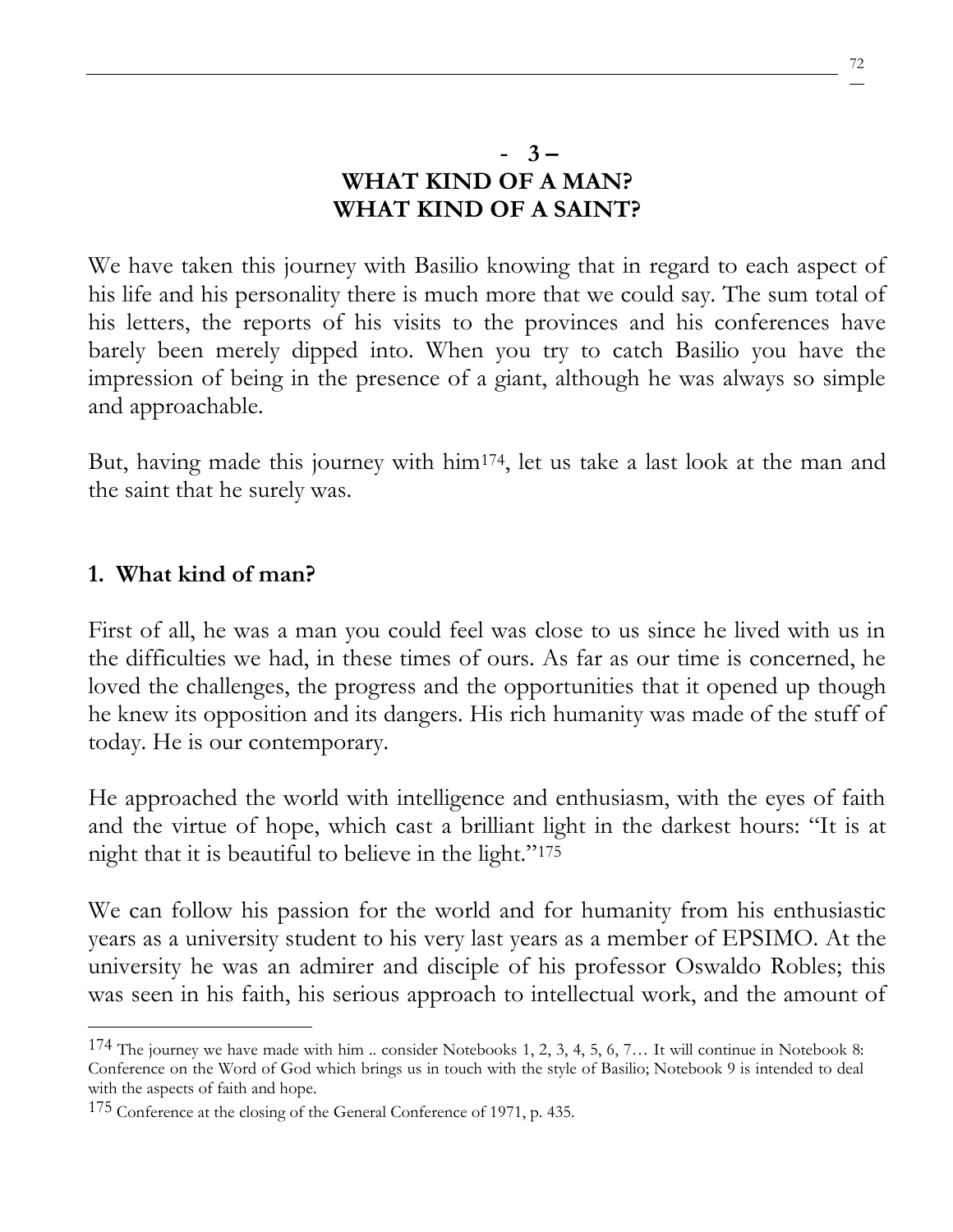that work. Christ has to be revealed through the intelligence of his disciples; Christ must be served generously by his disciples. In his intellectual work two strands come together: assimilating and mastering the world of ideas today and therefore reading and keeping up to date, riding the crest of the wave from one year to another; and the love of the world in which we live and therefore seeing the opportunities it offers, the sunny side of things, the achievements of humankind, though not ignoring the dangers and the risks. Basilio was the kind of person who by nature was good-natured, happy and at home with himself. He was never one to withdraw or run away from a situation: "We must open ourselves with all our hearts to what is good in our times…"<sup>176</sup> He called the world "the cosmic opportunity",<sup>177</sup> an inheritance that God has left us in trust. He was an open person who looked to the future: "I will spend all my strength in pleading the cause of modifications and freedoms that are useful for the kingdom of Christ and to improve the quality of the witness of our life."<sup>178</sup> The Marist Apostolic Spirituality that he proposed to the whole Institute is one of incarnation, of presence, of life, of work in the world. These are the lessons he learned at the university, in the courses of Professor Oswaldo Robles, then in the deep friendship that developed between the two. These were the years of his youth where intellectual and human habits were born.

During the last period of his life, Basilio was Master of Novices and a member of EPSIMO. This group, made up of psychologists, doctors, sociologists, formators, priests and pastors, undertook to maintain a constant observation of the world as it was moved and changed by various currents, in order to offer some understanding of what was emerging from the meeting of faith and this new culture. When we look at the programme of formation that Basilio drew up for his novices we can only admire its balance, openness and down to earth character. Basilio had in mind forming Brothers for the world of tomorrow, in a great freedom of spirit, avoiding all intellectual or spiritual rigidity.

Between these two poles, the university and EPSIMO, Basilio carved a passage through the world, first as a member of the Movement for a Better World, and

<sup>176</sup> Circ. *2 January 1968*, p. 131.

<sup>177</sup> Op. cit., p. 287.

 $178$  Op. cit., p. 138. In the section, The Calls of the World, comprising 200 pages, we often find phrases like these.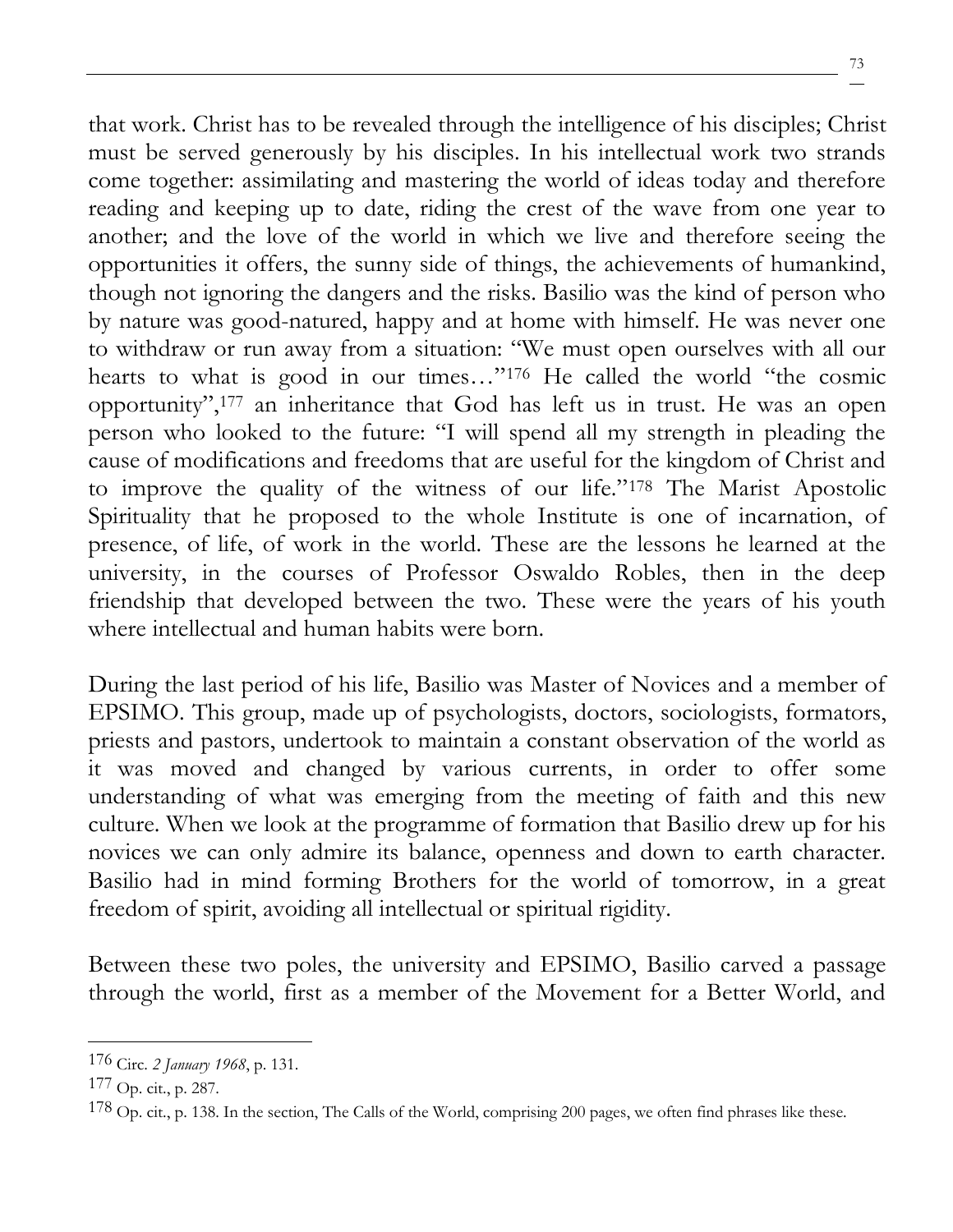then as Superior General. Free from care he brought the renewing breeze of the Second Vatican Council, he helped the new day to be born, the dawn of a new style of religious life: real, open and audacious because it was, in the first place, profoundly evangelical.

His journeys put him in touch with all kinds of peoples, cultures and countries; through this he came to know humankind: its many problems, and the marvels that grace constantly engraved in human hearts. He became an expert in humanity, underpinned by the principle, "the person is an absolute." Basilio became more and more human as he discovered the mysteries of the heart with the understanding and compassion that God inspired in him.

"There was much love in his heart," said his friend and collaborator, Brother Arturo Chavez. As a person he was charming, blessed with a happy, optimistic, open and benevolent character that made him both human and noble. The last chapter has rightly revealed the human face of Basilio: a true friend, attentive, respectful, generous, simple, faithful, one who created new opportunities. He was simply Brother; he was totally Brother.

Basilio was also greatly admired because of the vast amount of work he accomplished. He was a true son of a world that prided itself on the amount it produced. He took upon himself this work as our leader. He was born to win all hearts; all his life he was an engine; he found himself at the head, he shouldered responsibilities as a service but also with competence. He had the sense of responsibility, but at the same time a great mastery of himself by which he maintained his good humour and the interior freedom that he needed most of all. You found him close, simple and warm, yet distant and cool, like a clinician who examines a patient without allowing feelings to interfere with the diagnosis. These are indeed two characteristics of our world: simplicity in social life and a serious approach to scientific work.

Did Basilio have any human limits? Physically, yes. *He was prone to catch the flu, and bronchitis, which he got over only with difficulty*. That was the physical cross of his life. One result of this, added to his workload, was that he sometimes became so fatigued that he had to take a few days of rest away from his usual workplace. In letters to close friends, he said that really the amount of work that he took on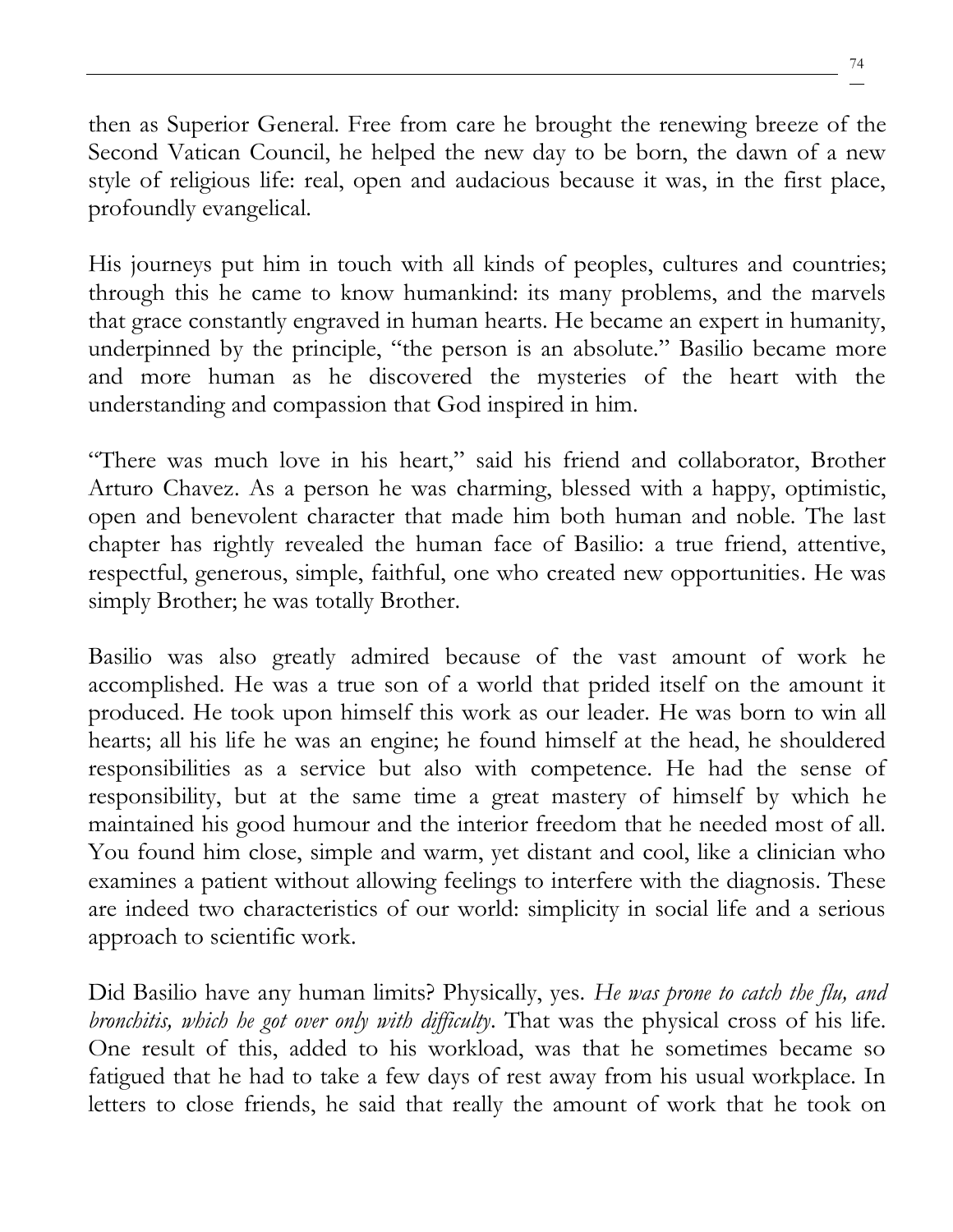drained him of all his resources, and that he often felt exhausted. He described this in the metaphor of the candle burning at both ends. He knew that such a workload would shorten his life. Often he was obliged to make heavy demands on his will and his generosity to go ahead. Nevertheless, he was prudent, and he maintained regular contact with his personal physician, Doctor Calleja, and with his spiritual director.

He was really too generous, *and had difficulty in saying no*, especially when he was asked for help. He could not refuse people in difficulty or say no to the problems in the management or administration of a Congregation: requests for new foundations, buildings, the sale of properties, the appointment or a move of Brothers … Every report of his visits reveals his courage in pointing out the weak points in a province, sometimes with a candidness that alerted the Brothers to their real situation, their group habits. But the person was always precious for Basilio. Brother Camille Gros said truly that "Basilio was ready to die for the Brothers," and Brother Powel Prieur, his councillor, insists that if he went looking for him in his capacity as councillor he was not always easily able to find the time, but if he went to him with a personal problem, then the door was always open, and all the time needed was available.

Some think that *it was easy to deceive Brother Basilio*. That is the other side of the man who is instinctively trustful, and friendly and who thinks the other is as honest as he is. He would gladly have made his own the words of St Francis de Sales: "If I make a mistake, I prefer that it be on the side of kindness rather than through severity." Basilio chose to believe in the person and respected his freedom. There were some who abused this kindness.

*He had some difficulty in mastering foreign languages.* From the time of his novitiate he was not at ease in French. His Spanish was exuberant, imaginative, extraordinary and sometimes emphatic, but he knew his own limits in other languages. He said that he had his own English, Basilian English, just as the Americans have their own, and the Australians, Scots and Irish… But we should not put too much importance on this limitation On the one hand, his work as superior general allowed him little spare time, and on the other, with the passing of time he expressed his ideas very well, especially in French in which his vocabulary was astonishing.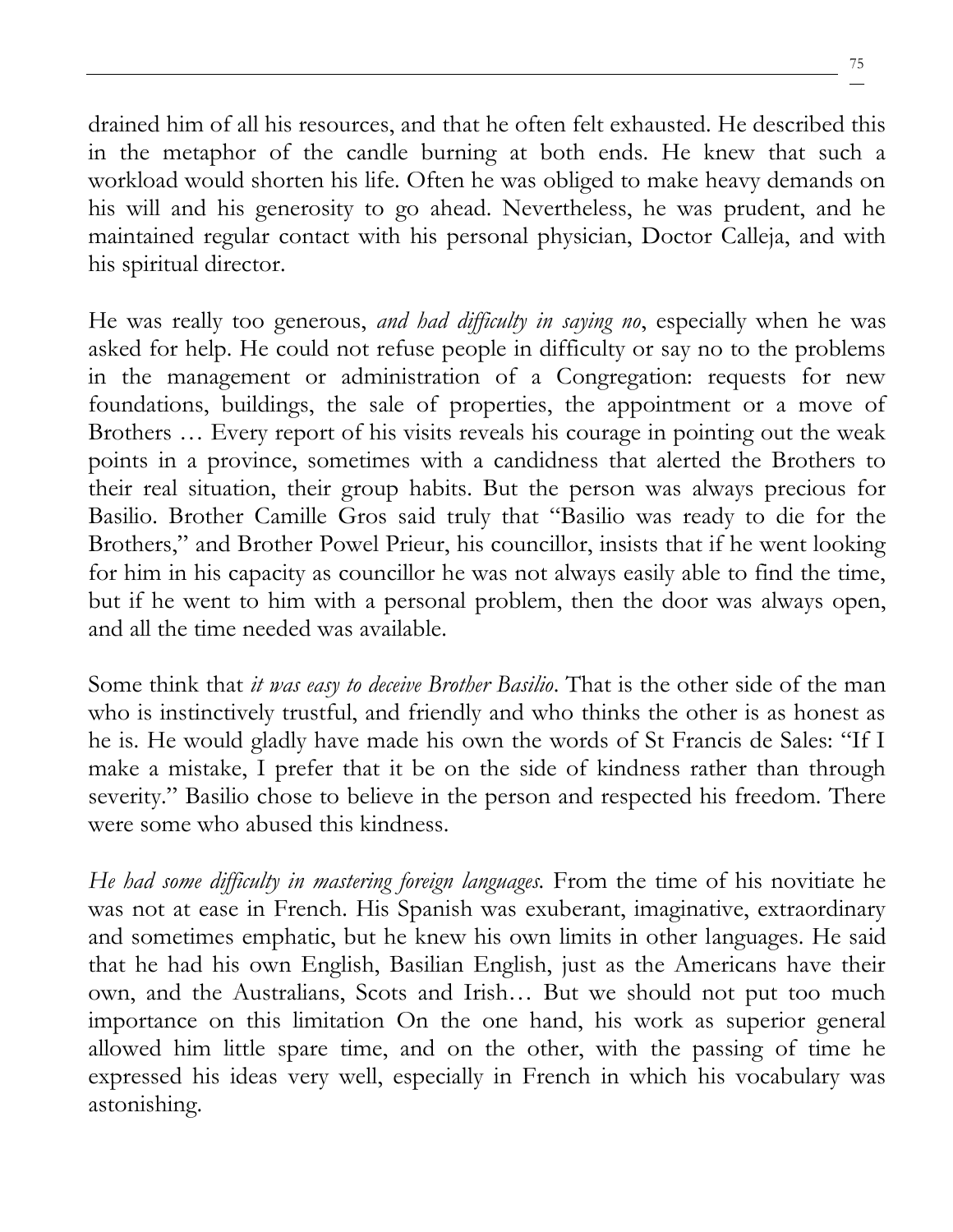These limitations make him closer to us, all the more because he recognised them and tried to make do with them. Expert in humanity that he was, he said that no one attained a perfect psychological balance; there is always some chink, some weak points.

Nevertheless, many admire the self-mastery that he had attained, over his body, his sleep, and his mood… Many welcomed him as friend and as brother, sought him out for spiritual direction, chose him as leader, read him to be enlightened, wept at his death and pray for him at present.

Brother Kieran Geaney, Provincial of Sydney, was a distinguished person who might have succeeded Basilio in 1976. He suffered a stroke that left him very weak. When Basilio died, he wrote a note, a series of words, that was all he could do, but his words sketch a marvellous portrait of Basilio:

Presence. Wisdom. God. Humility. Simplicity. Modesty. Joy. Peace. Trust. Integrity. Freedom. Courage. Calm. Vision. Mystery. Interior life. Peace. Grace. Friendliness. Faithfulness. Justice. Strength. Patience. Kindness. Jesus. Mary. Joseph.<sup>179</sup>

This luminous framework of words gives a true account of the humanity of Basilio and points towards the mystery of the man of God, "of a man who does not live by bread alone, but by every word that comes from the mouth of God."

### **2. What Kind of Saint?**

The humanity of Basilio is suffused with the second commandment, "You shall love your neighbour as yourself."

<sup>179</sup>*El Estilo de Una Vida,* p. 153.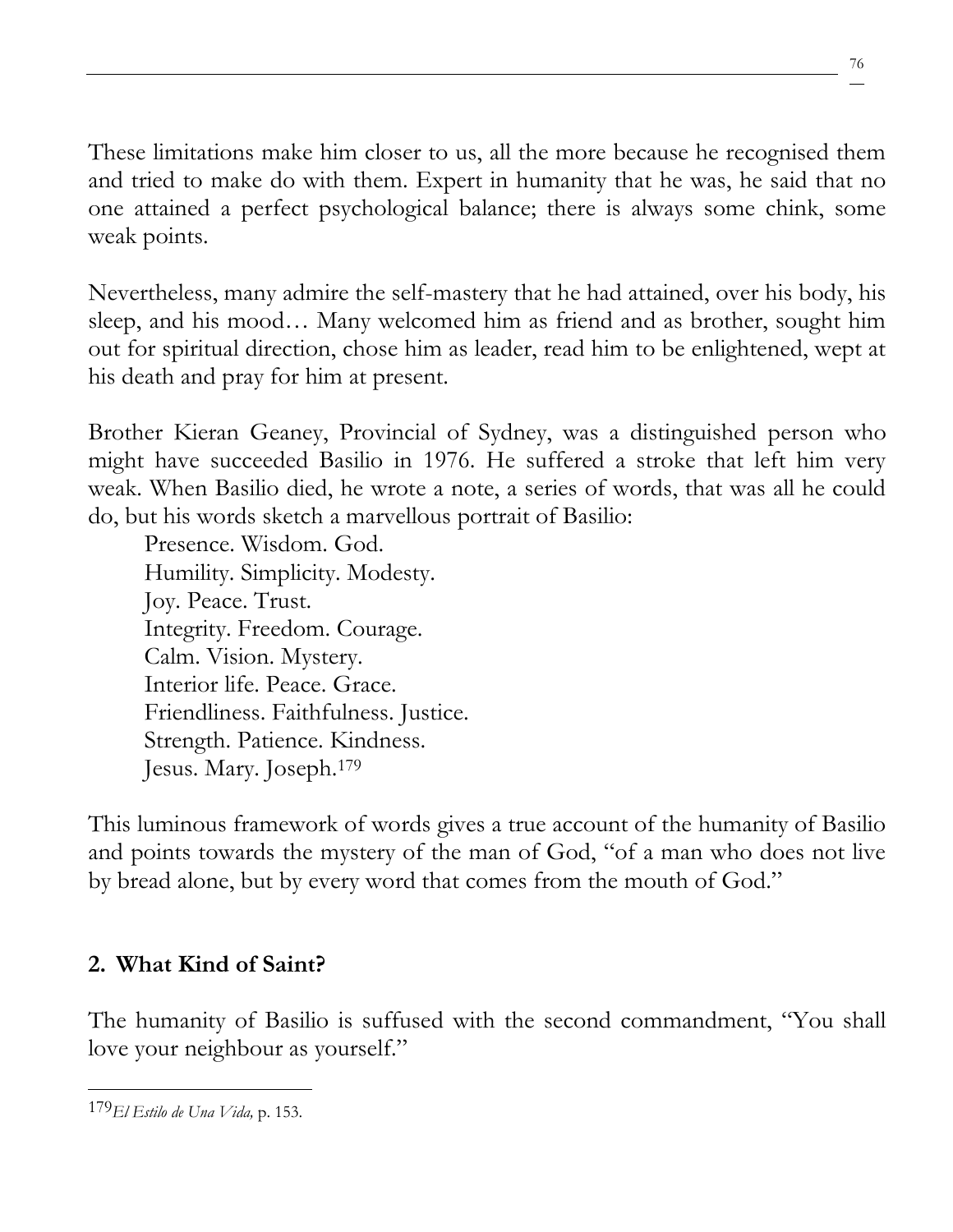Humanly speaking, his personality was rich and fascinating, but it was constantly guided by faith, animated by the love he maintained for God, in fact, as if God loved through him. It is the love that the saints give to others which first of all has been given by Christ himself, and which is an extension of this love. If we wish to understand the whole personality of Basilio and do it justice, we must conclude by a reflection on holiness. That puts light on everything and explains everything. It is an invitation to return to the first part of this book, which explored Basilio's spiritual life: grace, God, Christ, the Holy Spirit...

That is not to say that there is a dichotomy between human life and the spiritual life; on the contrary, there exists a constant osmosis, or rather, one is the soul of the other; the person is a unity. Our approach in presenting Basilio as we have, though practical, is nevertheless artificial. Still, it is necessary to repeat that while Basilio truly loved our world, God alone justifies the kind of life he led: a life of consecration, apostolate, faithfulness, abnegation and a passionate search for the will of the Father.

#### **2.1 Faith**

No chapter has been set aside for Basilio's faith180, it is so obvious in everything that he did. When you read attentively his circular *Mary in Our Life,* you are struck by his frequent allusions to the faith of the Virgin Mary. Sensitivity to the presence of this faith, constantly active, is the connecting thread that unifies the whole circular. With Basilio, we learn that Mary is to be admired and is close to us, precisely because of her faith. But this sensitivity also reveals a man who lives his own faith, who ponders it in prayer and who has the experience that enable him to speak with such exactness. We cannot measure the faith of the great mystics without having entered their world, without being a part of their group. Basilio kept for his bedside reading the works of St John of the Cross, the mystic whom he often quotes and whose work he had assimilated in mind and heart.

<sup>180</sup> A later notebook will be devoted to this.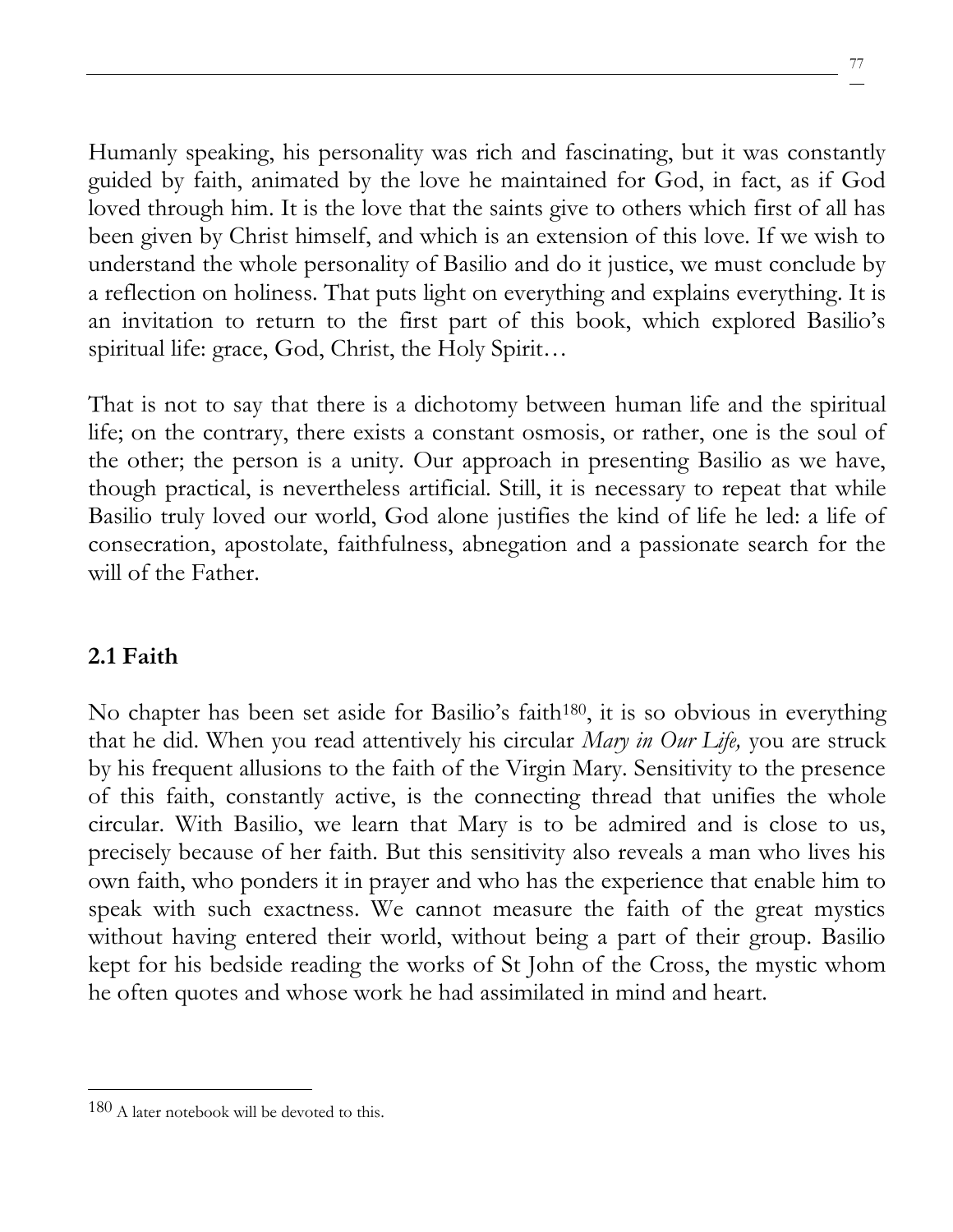His faith shines through everywhere. It is the key to understanding his equanimity, optimism and enthusiasm in view of his life and the long hours he spent in adoration or contemplation, and the responsibilities that he shouldered, with the work and problems inherent in them – all this, only because he saw in them the will of God. His apostolate, which led him to so many journeys, letters and writings, to the work of leadership, to his closeness to the Brothers, to his retreats, conferences, articles – all this proclaims the Lord Jesus and the infinite love that the Father has for him. We come in contact with an audacious and generous faith that gives witness to others, fortifies and wins them over; it is a passion for the kingdom of God. We need to read what he himself wrote about prophecy and about the experience of the love of God to understand how, stirred on by an interior prompting and by the nature of vocation and love, this grows into witness, word and a life that challenges all. And, seriously, it is not possible to be a spiritual director of so many, as Basilio was, to write spiritual books that have been acclaimed in the Church, giving it total love and obedience, without faith. Basilio said himself that all his life he was dealt a unique card, the love that God had for him. That is an option for faith.

Giving a series of conferences on the Word of God, Basilio treats the point of the obedience of faith to this Word. Looking back on his own life, he said: "Welcoming the Word of God produces… interior operations that transform us from the inside

- It brings a new way of seeing things;
- it brings about in us a devotion to and affection for the Word of God;
- and it becomes the place where 'our heart is to be found':
	- a place of light,
	- a place of peace
	- a place of strength
	- a place of love;
- one lives in the Word, on seeks the Word, one finds in it the light to understand and to take one's place in the light of interior and exterior events and of the whole reality.

On the other hand they makes us aware of the priorities of the Word that challenge our heart, our relations, our action, our organization and our insertion.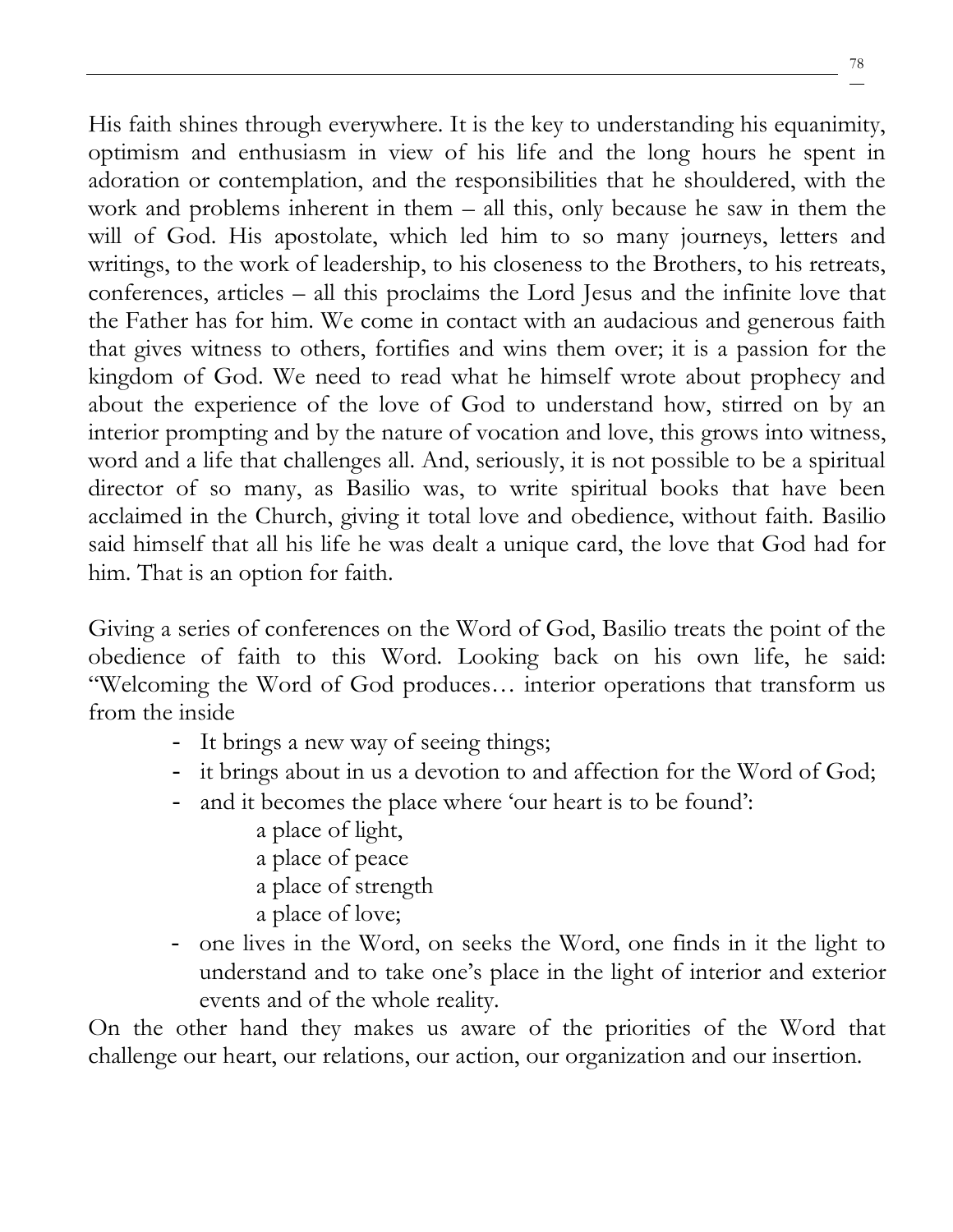If we are faithful, the work will follow, the ways of doing things will follow and the engagement normal for a life of faith will follow…"<sup>181</sup>

Here we are faced with the language of faith, experiences of faith, the habit of living in faith, the witness of faith. Further on he tells us how it is necessary to welcome the Word (Jesus) of God: "Fundamentally, it is a matter of letting something that is not the like of us come to us, enter us, make its way progressively deeper and totally inside us, transform us and change us to such an extent that it becomes not just a new life but a unique life, and, if necessary, the life for which we are ready to lose our first life."<sup>182</sup> Speaking to the Brothers of the Province of Norte, Basilio told them to be ready to be scourged for Christ, and ready to lose their mother rather than lose the Lord.<sup>183</sup>

Basilio remains focussed on God to the very end. But, in the last moments of his life, his faith becomes a great trust in the Father, a trust that is proclaimed so that it may be apostolate, encouragement to others, and certitude that God helps us to be faithful. In the letter sent to his friends a month before his death he wrote: "This has always been my ideal, to burn out my life for Christ and for my Congregation." And after saying that he has placed himself in the hands of Jesus Christ and the hands of the Father, he finishes: "I feel a deep peace, the action of grace and all to his glory. I know that there are no better hands than those of God and into those hands I have placed myself." That is how death comes to this man whose faith had been to work for the kingdom, to witness to the people of God, and above to love God and men. His faith had been an unconditional gift of himself in the unity of the first and the second commandment.

### **2.2 Hope**

We do not give a lot of thought to hope - above all to hope as a theological virtue indispensable for the Christian. Love is more welcome, more longed for, more often presented. In theological thought and the attention it gives to Christian life,

<sup>181</sup> Conférence: *La palabra de Dios los ritmos de la vida en el cristino, p. 19*

<sup>182</sup> Op. cit., p. 20.

<sup>183</sup> *Llamamamiento a la renovación,* No. 1, p. 9, October-November 1972.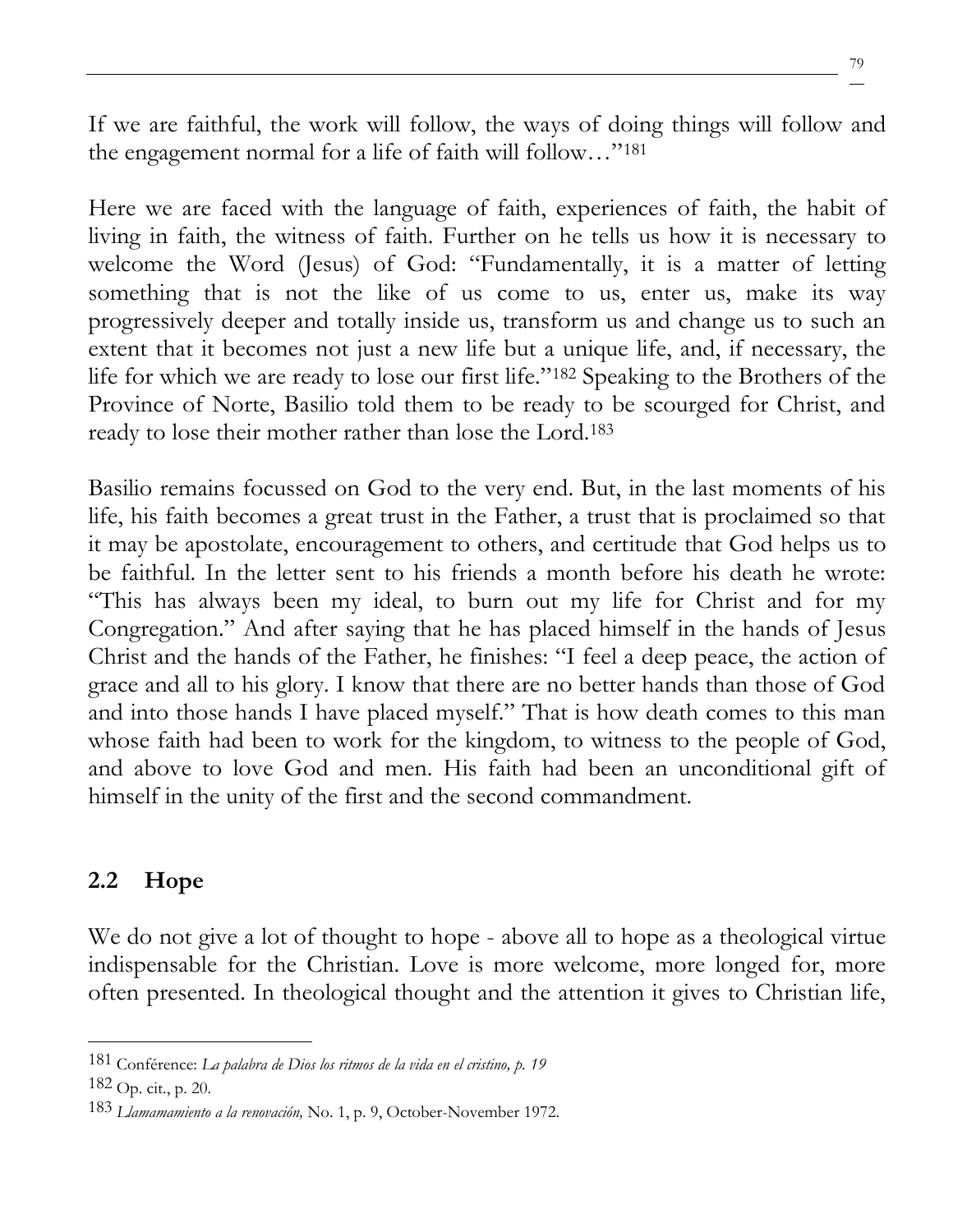hope seems to be going through a time of purgatory. On several occasions Basilio drew attention to the fact that it is not possible to be a Christian without hope.

He often spoke of prophecy, of the prophetic values of the religious life, and it was said of him that he was a prophet. Now the prophet is a man of hope, not so much because he foretells the future, but because in times of difficulty he reminds people that God is present. He is the man who, in moments of despair, revives the flame of courage in people's hearts and makes it possible for the pilgrimage of life to continue its journey toward God. He is the man who strengthens "trembling knees and shaking hands." He is the man who, no matter the present time may be like, awakens trust in God.

He often mentioned another truth, one concerning eschatology, eschatological values, the religious life living these, proclaiming these, keeping them alive in the people of God. For eschatology to become a force that energises life, the theological virtues of faith and hope are certainly necessary.

The times of Basilio have not been easy for the world no for the Church, and still less for the Congregation. During his time as general, a period of eighteen years, the Congregation lost a third of its effective members. That did not diminish his optimism; his love of God and of his Brothers was not weakened. He asked all the Brothers to have confidence. Many remember how much he believed in the dawn, and he did everything "in order to awaken the dawn." "One could say that Basilio was a lover of the dawn, and therefore of a day that still held every opportunity. That is what he was accustomed to: "to live to the rhythm of the will of God … to see human events from God's point of view, to help to awaken the dawn."<sup>184</sup> In the Message at the end of the 1993 Chapter he told the Brothers that "the Institute has reached a turning point in history... it is necessary to confront the challenges and circumstances of the times which are only going to become more intense." In the face of difficulties that were becoming greater, Basilio invited the Brothers "to confidence, to peace, to courage."<sup>185</sup>

<sup>184</sup> Circular on *Obedience*,.

<sup>185</sup> *Basilio Rueda, Un Autre Champagnat,* p. 59,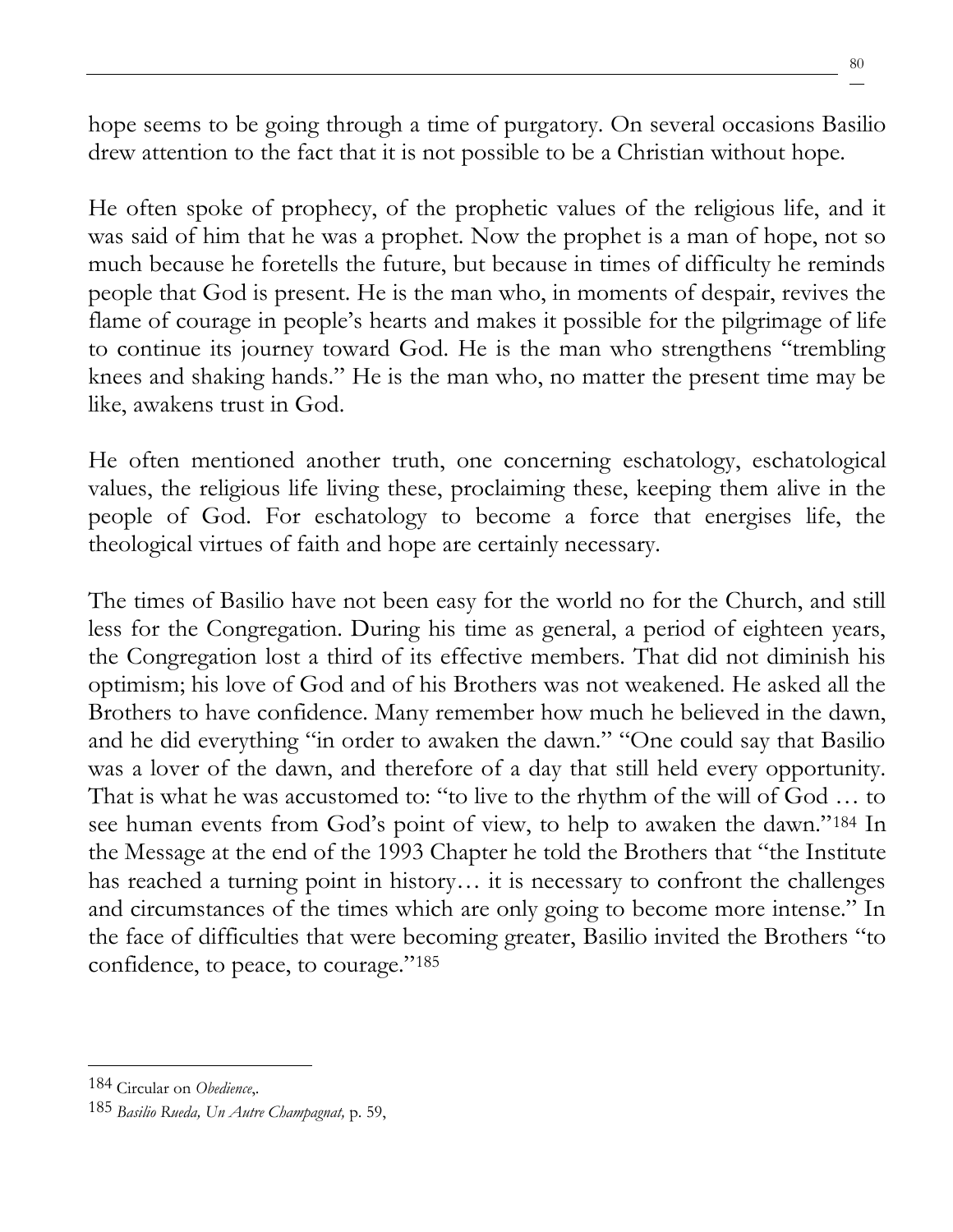Hope is a virtue, which Basilio lived, but also one to which he applied his heart and his mind. In the conference on the Word of God there are several pages on hope. Christian hope has a triple part to play: desire, patience, and speed.

*Desire*, because everything turns on promise and reality, on "the already here but not yet", on the waiting and the welcoming. Biblical tenses are ambiguous and the Christian has to know how to conjugate and superimpose the tenses, "he came, he is coming, he will come. We live with a memory that awakens gratitude and an experience that heightens the thirst, a promise that keeps us awake and watchful… Desire is the most typical human origin of hope."<sup>186</sup>

In *patience,* Christian hope waits for something that is truly coming, because God has given his word... It is the source of many existential attitudes; being patient, remaining sure, optimism and peace…"<sup>187</sup> It helps us "to live the word of God patiently and actively."<sup>188</sup> "Patience teaches us to walk in step with God and according to the rhythm of God in our action, in our thought, in our interventions, in what we tolerate and what we don't."<sup>189</sup>

*Speed* refers to the fact that the Spirit prays in the soul of the Christian that "the day of the Lord may be close at hand"190, but the Christian commits himself to this and by his apostolic efforts helps "to awaken the dawn."<sup>191</sup>

This patience, this certainty of the coming dawn derives from the hope that is part of Basilio's life. But he also waited patiently for another dawn, that of 21 January 1996, when he returned to the Father.

His whole life was marked by this tension, the fullness of life that he gained in his death. Eternal life, his thirst to be with the Father, son in the Son, filled by the Holy Spirit in the great family of the saints, this was the ultimate end that hope

- 190 Op. cit., p. 40.
- 191 Op. cit., p. 38.

<sup>186</sup> Conference: *La Palabra de Dios y los ritmos de la vida en el cristiano,* p. 39.

<sup>187</sup> Idem.

 $188$  Op. cit., p. 40.

 $189$  Op. cit., p. 41.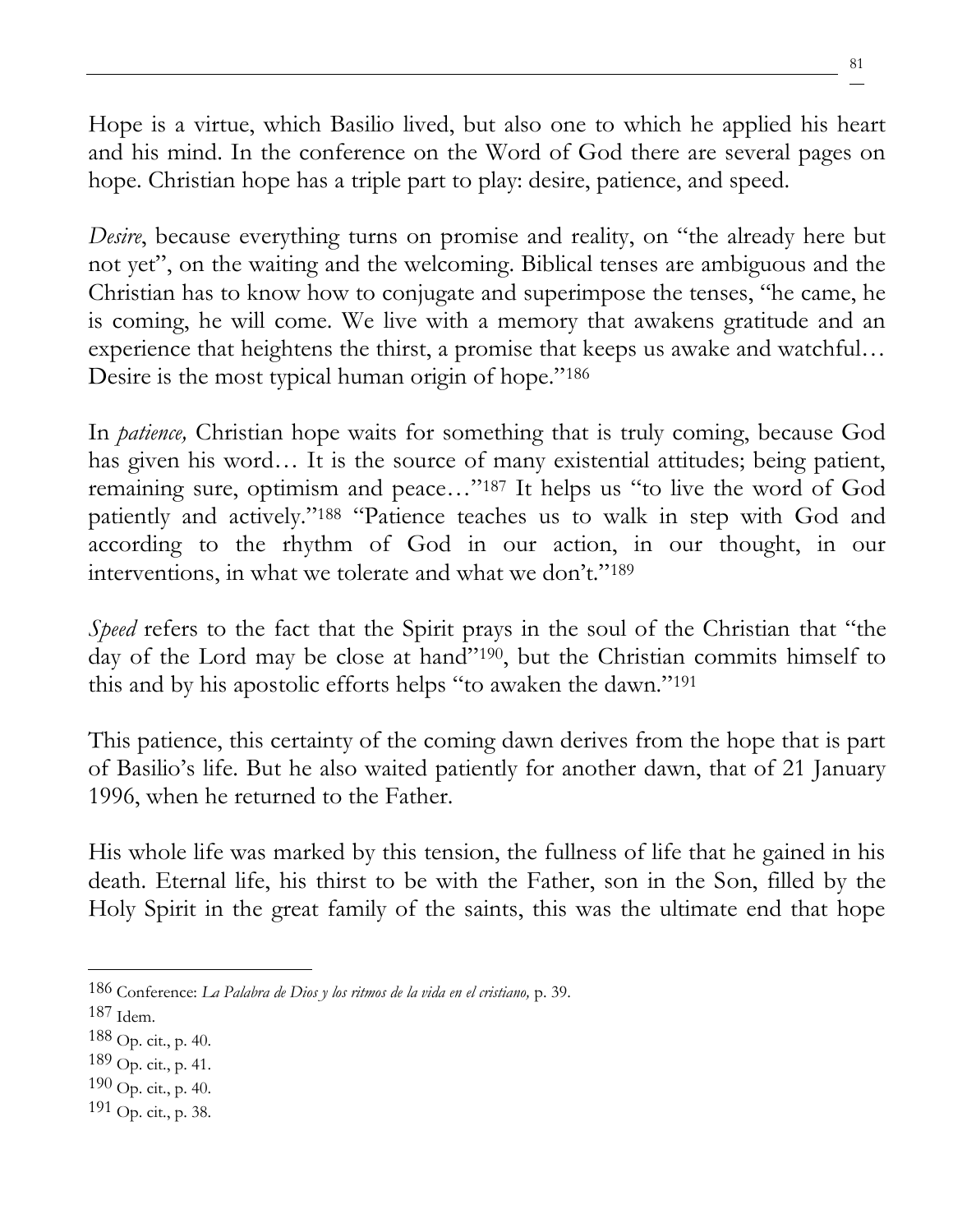inscribed on the most true desires of his heart. Faith in eternal life<sup>192</sup> and the tension of hope, which creates the desire and hunger for it, are what give sense to the Christian life. It is an act of adoration that proclaims that God is true to His word, that confidence in Him is fully justified, and that His promises can be depended on. That is how Basilio understood the hope of martyrs.<sup>193</sup> This is the hope that Basilio lived.

### **2.3 Love**

Strong in faith, secure in hope, Basilio above all knew how to love. This book has devoted two Chapters to this theme, in the first part on his love, and in the second on his fraternity.

His most beautiful texts are those that speak of the love of God, of the Word of God. The most intense moments of his life were those he spent in adoration. His most significant gestures were the attentions he gave to others, his welcome, his attentiveness, his encouragement, his fidelity and his total gift of himself.

His life emphasises the constant link between the first and the second commandment, following the logic of a faith that wishes to be true and concrete. This is the kind of love that Basilio lived, proclaimed and urged. He dearly wished the whole Congregation to have this experience.

The thing that most comes to mind about him is certainly that *he was a Brother among Brothers,* and *"that he had much love in his heart."* An essential aspect was his ideal *"to burn out his life for Christ."* He said this often during his life, and he repeated it a month before his death when he saw that indeed his life was burned out.

Basilio is:

- an extraordinary man
- a fascinating man of God

<sup>192</sup> Here one should read what Basilio said of the judgment of God, and how much he longed for it; see the passage on p. 9 of the conference, *La Palabra de dios y los ritmos de la vida en cristiano.* Reported here in pp. 135-136

 $193$  Op, cit., p. 21. Also in the allusions to Matthew 25, the last judgment.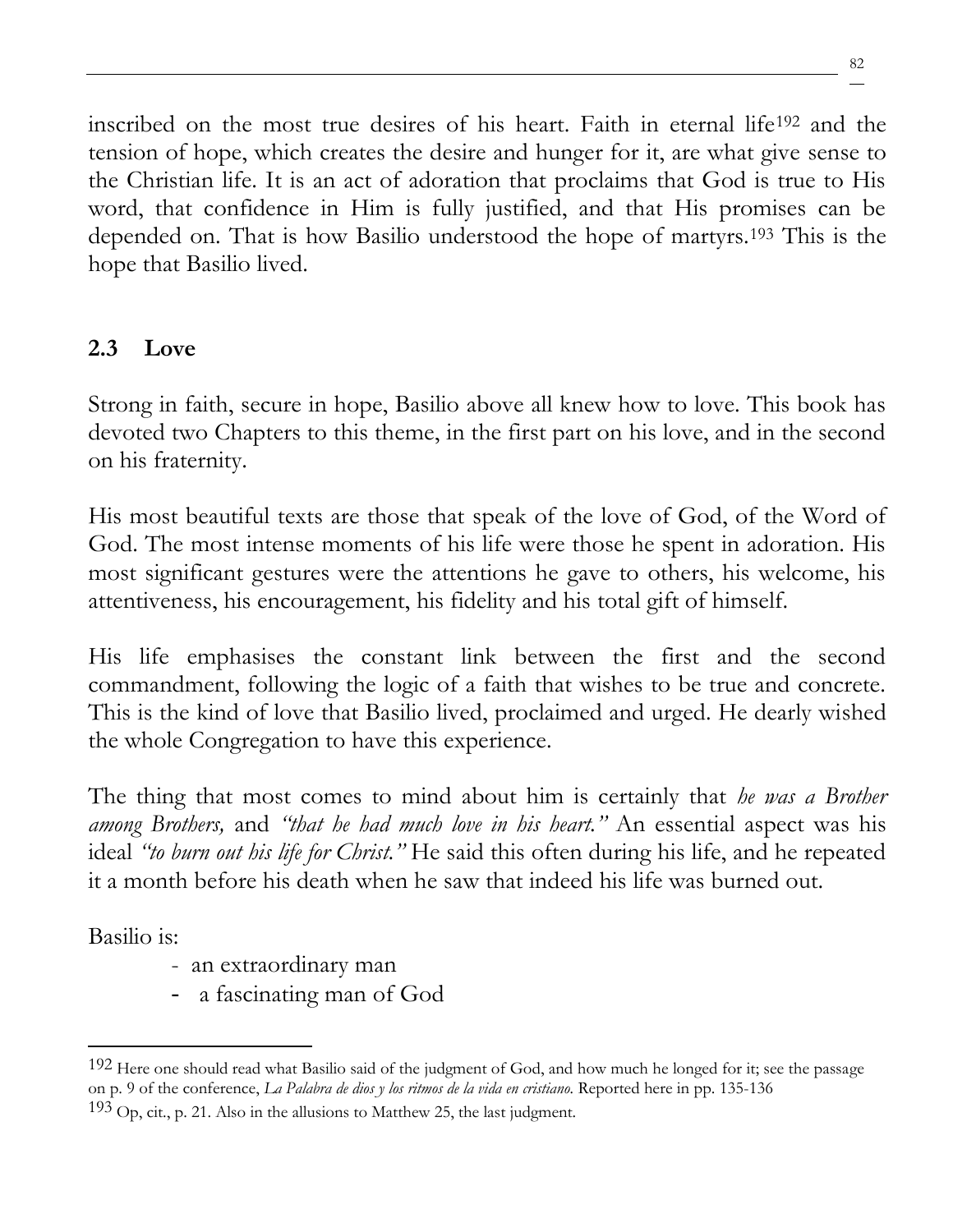- a man that God gave us as a gift
- a man whom God proposes as a model.

This man leaves us

- the heritage of his wisdom in his writings
- the fruit of his love in all the Brothers he helped, strengthened, consoled, the fidelity of whom he has put on record
- a thirst for the dawn that springs from hope and faith
- He has taught us the patient art of "helping to awaken the dawn".

Because he loved us so much we are his heirs and therefore responsible

- for his wisdom
- for his love
- for his hope
- for his faith.

Our life shares in the work and the spirit of Basilio, and we feel that he still loves us today.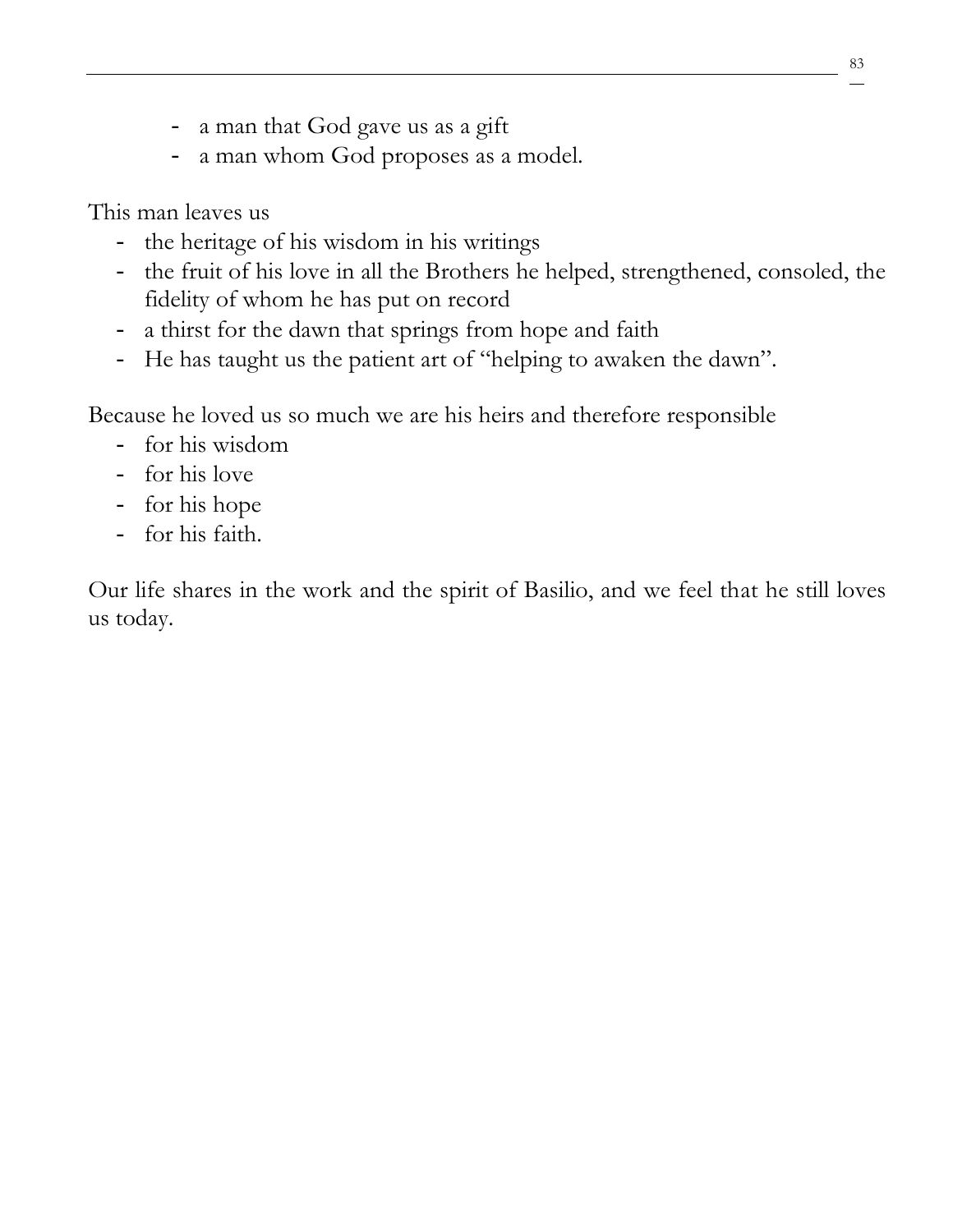*Brother Quentin Duffy, who worked for 18 years as his vicar, remembers Basilio*

#### *FOR HIS YOUTHFUL SENSE OF HUMOUR*

*FOR HIS GREAT MIND QUICK TO SEIZE THE ESSENTIALS OF A GOOD RELIGIOUS LIFE,*

*FOR HIS INFLUENCE AND EFFECT ON MEN AND WOMEN OF ALL AGES,*

*FOR HIS REMARKABLE PIETY,* 

*FOR HIS STRONG FAITH AND ARDENT CHARITY,*

> *FOR HIS FLUENT SPEECH AND HAPPY PEN.*<sup>194</sup>

194 *Testimony,* 26 February 2003.